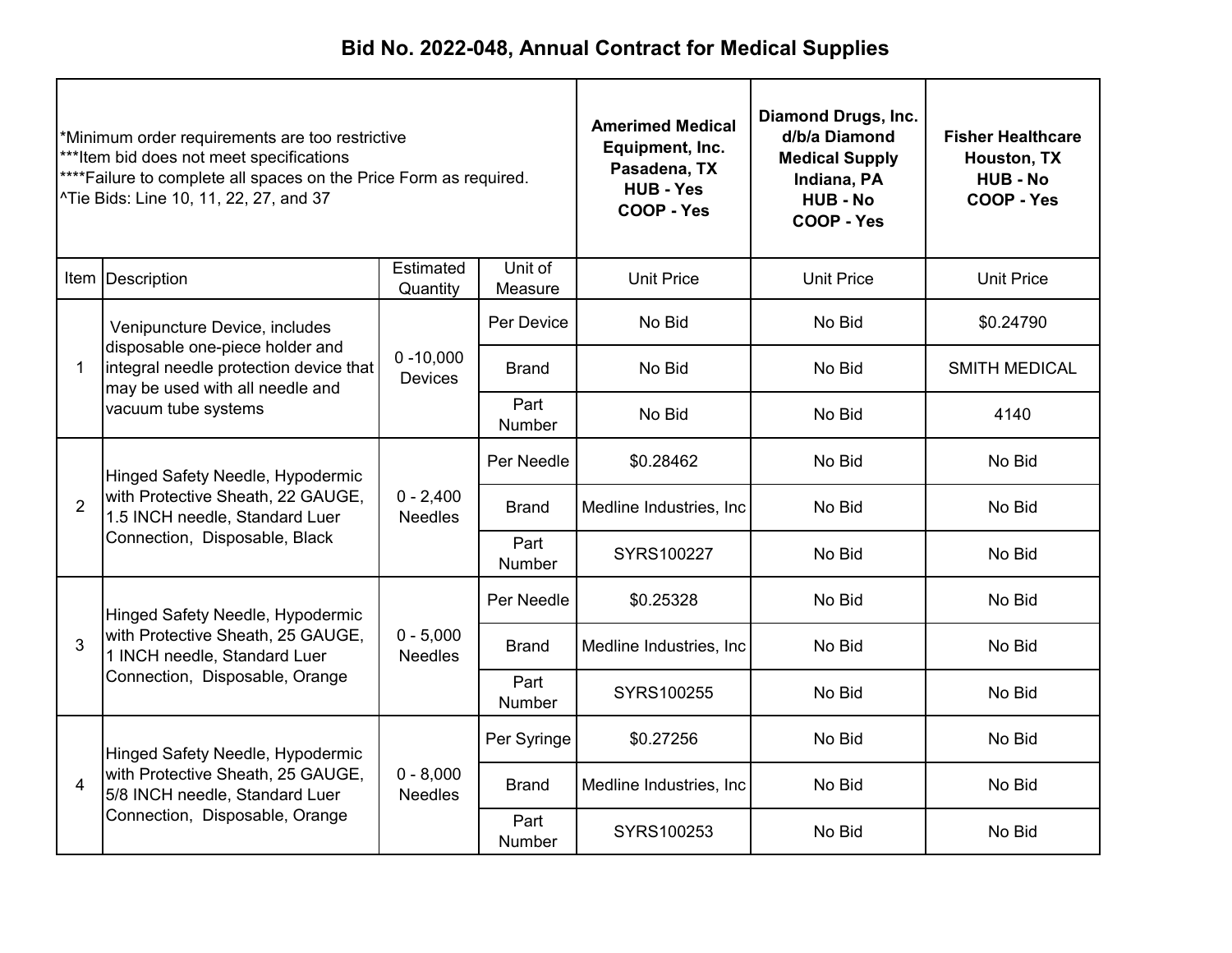| *Minimum order requirements are too restrictive<br>***Item bid does not meet specifications<br>**** Failure to complete all spaces on the Price Form as required.<br>^Tie Bids: Line 10, 11, 22, 27, and 37 |                                                                                                                           |                                | <b>Founder Project RX</b><br>d/b/a Plaza Supply<br>Fort Worth, TX<br><b>HUB-No</b><br>COOP - Yes | <b>Grayline Medical, Inc.</b><br>Norwalk, CA<br><b>HUB - No</b><br>COOP - Yes | Henry Schein, Inc.<br><b>Melville, NY</b><br><b>HUB - No</b><br>COOP - Yes |                        |
|-------------------------------------------------------------------------------------------------------------------------------------------------------------------------------------------------------------|---------------------------------------------------------------------------------------------------------------------------|--------------------------------|--------------------------------------------------------------------------------------------------|-------------------------------------------------------------------------------|----------------------------------------------------------------------------|------------------------|
|                                                                                                                                                                                                             | Item   Description                                                                                                        | Estimated<br>Quantity          | Unit of<br>Measure                                                                               | <b>Unit Price</b>                                                             | <b>Unit Price</b>                                                          | <b>Unit Price</b>      |
|                                                                                                                                                                                                             | Venipuncture Device, includes                                                                                             |                                | Per Device                                                                                       | No Bid                                                                        | Secondary<br>\$0.18500                                                     | Alternate<br>\$0.20600 |
| 1                                                                                                                                                                                                           | disposable one-piece holder and<br>integral needle protection device that<br>may be used with all needle and              | $0 - 10,000$<br><b>Devices</b> | <b>Brand</b>                                                                                     | No Bid                                                                        | <b>Smiths Medical</b>                                                      | <b>Smiths</b>          |
|                                                                                                                                                                                                             | vacuum tube systems                                                                                                       |                                | Part<br><b>Number</b>                                                                            | No Bid                                                                        | 4140                                                                       | 4140                   |
|                                                                                                                                                                                                             | Hinged Safety Needle, Hypodermic<br>with Protective Sheath, 22 GAUGE,<br>$\overline{2}$<br>1.5 INCH needle, Standard Luer |                                | Per Needle                                                                                       | No Bid                                                                        | \$0.82000                                                                  | Secondary<br>\$0.10700 |
|                                                                                                                                                                                                             |                                                                                                                           | $0 - 2,400$<br><b>Needles</b>  | <b>Brand</b>                                                                                     | No Bid                                                                        | Medline                                                                    | <b>Henry Schein</b>    |
|                                                                                                                                                                                                             | Connection, Disposable, Black                                                                                             |                                | Part<br>Number                                                                                   | No Bid                                                                        | 4140                                                                       | SN2215                 |
|                                                                                                                                                                                                             | Hinged Safety Needle, Hypodermic                                                                                          |                                | Per Needle                                                                                       | No Bid                                                                        | \$0.24315                                                                  | Secondary<br>\$0.10700 |
| 3                                                                                                                                                                                                           | with Protective Sheath, 25 GAUGE,<br>1 INCH needle, Standard Luer                                                         | $0 - 5,000$<br><b>Needles</b>  | <b>Brand</b>                                                                                     | No Bid                                                                        | Medline                                                                    | <b>Henry Schein</b>    |
|                                                                                                                                                                                                             | Connection, Disposable, Orange                                                                                            |                                | Part<br>Number                                                                                   | No Bid                                                                        | SYRS100255                                                                 | SN2510                 |
|                                                                                                                                                                                                             | Hinged Safety Needle, Hypodermic                                                                                          |                                | Per Syringe                                                                                      | No Bid                                                                        | \$0.26000                                                                  | Secondary<br>\$0.10700 |
| 4                                                                                                                                                                                                           | with Protective Sheath, 25 GAUGE,<br>5/8 INCH needle, Standard Luer                                                       | $0 - 8,000$<br><b>Needles</b>  | <b>Brand</b>                                                                                     | No Bid<br>Medline                                                             |                                                                            | <b>Henry Schein</b>    |
|                                                                                                                                                                                                             | Connection, Disposable, Orange                                                                                            |                                | Part<br>Number                                                                                   | No Bid                                                                        | SYRS100253                                                                 | SN2558                 |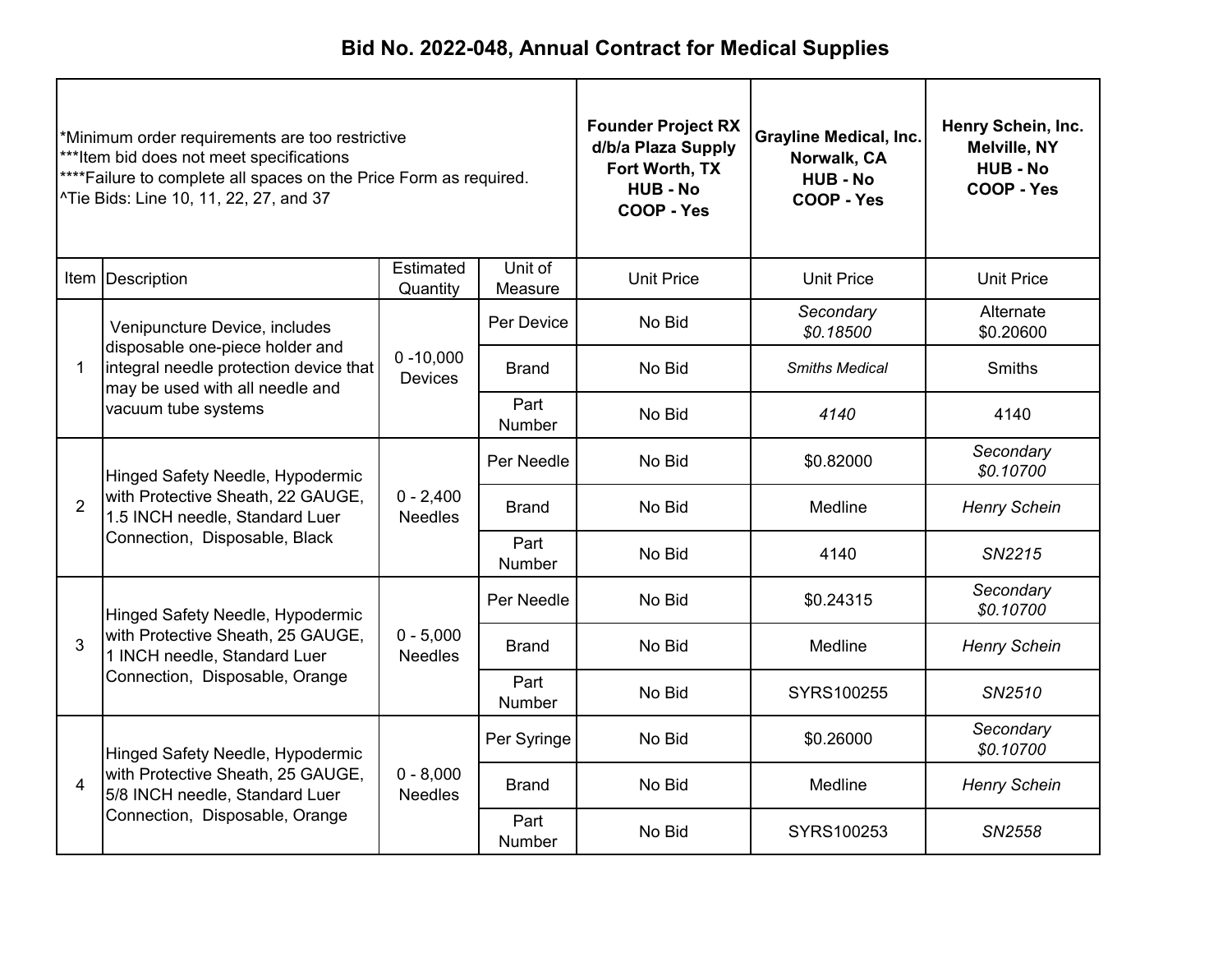| *Minimum order requirements are too restrictive<br>***Item bid does not meet specifications<br>****Failure to complete all spaces on the Price Form as required.<br>^Tie Bids: Line 10, 11, 22, 27, and 37 |                                                                                                                                     |                                | Life-Assist, Inc.<br>Rancho Cordova, CA<br><b>HUB - No</b><br>COOP - Yes | Maadho Distributors,<br>Inc.<br>Mount Kisco, NY<br>HUB - No | <b>McKesson Medical-</b><br><b>Surgical Government</b><br><b>Solutions LLC</b><br>Henrico, VA<br><b>HUB - No</b><br>COOP - Yes |                             |
|------------------------------------------------------------------------------------------------------------------------------------------------------------------------------------------------------------|-------------------------------------------------------------------------------------------------------------------------------------|--------------------------------|--------------------------------------------------------------------------|-------------------------------------------------------------|--------------------------------------------------------------------------------------------------------------------------------|-----------------------------|
|                                                                                                                                                                                                            | Item   Description                                                                                                                  | Estimated<br>Quantity          | Unit of<br>Measure                                                       | <b>Unit Price</b>                                           | <b>Unit Price</b>                                                                                                              | <b>Unit Price</b>           |
|                                                                                                                                                                                                            | Venipuncture Device, includes                                                                                                       |                                | Per Device                                                               | \$0.23500                                                   | No Bid                                                                                                                         | <b>Primary</b><br>\$0.13624 |
| $\mathbf{1}$                                                                                                                                                                                               | disposable one-piece holder and<br>integral needle protection device that<br>may be used with all needle and<br>vacuum tube systems | $0 - 10,000$<br><b>Devices</b> | <b>Brand</b>                                                             | <b>Smiths Medical</b>                                       | No Bid                                                                                                                         | <b>Smiths Medical</b>       |
|                                                                                                                                                                                                            |                                                                                                                                     |                                | Part<br>Number                                                           | 4140                                                        | No Bid                                                                                                                         | 4140                        |
|                                                                                                                                                                                                            | Hinged Safety Needle, Hypodermic<br>with Protective Sheath, 22 GAUGE,<br>1.5 INCH needle, Standard Luer                             |                                | Per Needle                                                               | <b>Primary</b><br>\$0.08000                                 | \$0.15500                                                                                                                      | Alternate<br>\$0.13820      |
| $\overline{2}$                                                                                                                                                                                             |                                                                                                                                     | $0 - 2,400$<br><b>Needles</b>  | <b>Brand</b>                                                             | <b>Medline Industries</b>                                   | <b>SOL MILLENIUM</b>                                                                                                           | Sol Millenium               |
|                                                                                                                                                                                                            | Connection, Disposable, Black                                                                                                       |                                | Part<br>Number                                                           | <b>SYR100227Z</b>                                           | SN2215                                                                                                                         | SN2115                      |
|                                                                                                                                                                                                            | Hinged Safety Needle, Hypodermic                                                                                                    |                                | Per Needle                                                               | \$0.30000                                                   | \$0.15500                                                                                                                      | Alternate<br>\$0.13820      |
| 3                                                                                                                                                                                                          | with Protective Sheath, 25 GAUGE,<br>1 INCH needle, Standard Luer                                                                   | $0 - 5,000$<br><b>Needles</b>  | <b>Brand</b>                                                             | <b>Smiths Medical</b>                                       | <b>SOL MILLENIUM</b>                                                                                                           | Sol Millenium               |
|                                                                                                                                                                                                            | Connection, Disposable, Orange                                                                                                      |                                | Part<br><b>Number</b>                                                    | 4292                                                        | SN2510                                                                                                                         | SN2510                      |
|                                                                                                                                                                                                            | Hinged Safety Needle, Hypodermic                                                                                                    |                                | Per Syringe                                                              | <b>Primary</b><br>\$0.08000                                 | \$0.15500                                                                                                                      | Alternate<br>\$0.13820      |
| $\overline{4}$                                                                                                                                                                                             | with Protective Sheath, 25 GAUGE,<br>5/8 INCH needle, Standard Luer                                                                 | $0 - 8,000$<br><b>Needles</b>  | <b>Brand</b>                                                             | <b>Medline Industries</b>                                   | <b>SOL MILLENIUM</b>                                                                                                           | Sol Millenium               |
|                                                                                                                                                                                                            | Connection, Disposable, Orange                                                                                                      |                                | Part<br><b>Number</b>                                                    | <b>SYR100253Z</b>                                           | SN2558                                                                                                                         | SN2558                      |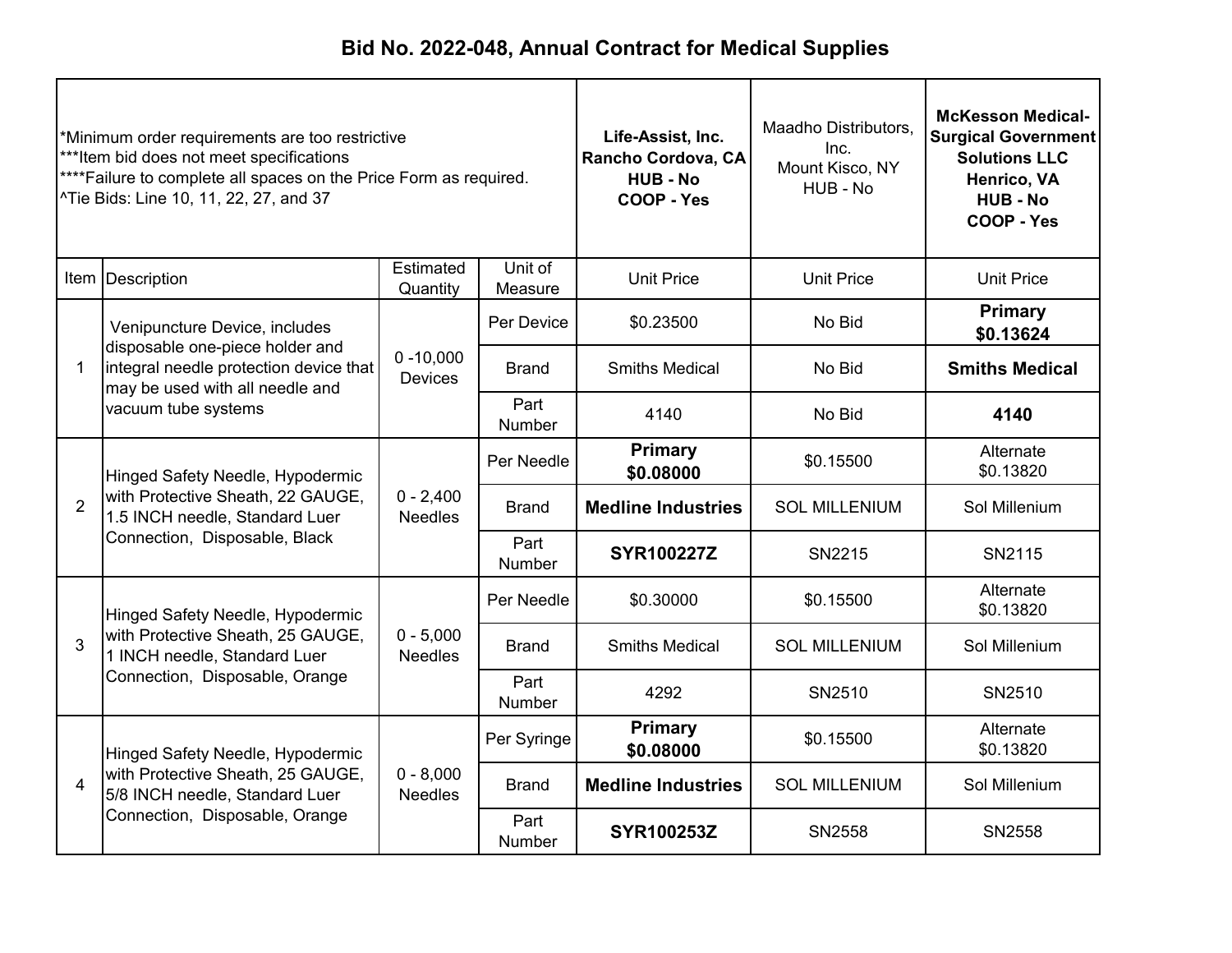| *Minimum order requirements are too restrictive<br>***Item bid does not meet specifications<br>****Failure to complete all spaces on the Price Form as required.<br>^Tie Bids: Line 10, 11, 22, 27, and 37 |                                                                                                                           | <b>Mercedes Medical</b><br><b>Bradenton, FL</b><br><b>HUB - Yes</b><br>COOP - Yes | <b>Nfinitech Solutions</b><br><b>LLC</b><br><b>Oklahoma City, OK</b><br><b>HUB - No</b><br><b>COOP-Yes</b> | <b>Quill LLC</b><br>Lincolnshire, IL<br><b>HUB - No</b><br>COOP - Yes |                   |                   |
|------------------------------------------------------------------------------------------------------------------------------------------------------------------------------------------------------------|---------------------------------------------------------------------------------------------------------------------------|-----------------------------------------------------------------------------------|------------------------------------------------------------------------------------------------------------|-----------------------------------------------------------------------|-------------------|-------------------|
|                                                                                                                                                                                                            | Item Description                                                                                                          | Estimated<br>Quantity                                                             | Unit of<br>Measure                                                                                         | <b>Unit Price</b>                                                     | <b>Unit Price</b> | <b>Unit Price</b> |
|                                                                                                                                                                                                            | Venipuncture Device, includes                                                                                             |                                                                                   | Per Device                                                                                                 | \$0.24000                                                             | No Bid            | No Bid            |
| 1                                                                                                                                                                                                          | disposable one-piece holder and<br>integral needle protection device that<br>may be used with all needle and              | $0 - 10,000$<br><b>Devices</b>                                                    | <b>Brand</b>                                                                                               | <b>Smiths Medical</b>                                                 | No Bid            | No Bid            |
|                                                                                                                                                                                                            | vacuum tube systems                                                                                                       |                                                                                   | Part<br><b>Number</b>                                                                                      | 4140                                                                  | No Bid            | No Bid            |
|                                                                                                                                                                                                            | Hinged Safety Needle, Hypodermic<br>with Protective Sheath, 22 GAUGE,<br>$\overline{2}$<br>1.5 INCH needle, Standard Luer | $0 - 2,400$<br>Needles                                                            | Per Needle                                                                                                 | \$0.30000                                                             | \$0.26000         | No Bid            |
|                                                                                                                                                                                                            |                                                                                                                           |                                                                                   | <b>Brand</b>                                                                                               | <b>Smiths Medical</b>                                                 | Medline           | No Bid            |
|                                                                                                                                                                                                            | Connection, Disposable, Black                                                                                             |                                                                                   | Part<br>Number                                                                                             | 4288                                                                  | SYRS100227        | No Bid            |
|                                                                                                                                                                                                            | Hinged Safety Needle, Hypodermic                                                                                          |                                                                                   | Per Needle                                                                                                 | \$0.23000                                                             | \$0.23400         | No Bid            |
| 3                                                                                                                                                                                                          | with Protective Sheath, 25 GAUGE,<br>1 INCH needle, Standard Luer                                                         | $0 - 5,000$<br><b>Needles</b>                                                     | Brand                                                                                                      | <b>Becton Dickinson And</b><br>Company                                | Medline           | No Bid            |
|                                                                                                                                                                                                            | Connection, Disposable, Orange                                                                                            |                                                                                   | Part<br>Number                                                                                             | 305761                                                                | SYRS100255        | No Bid            |
|                                                                                                                                                                                                            | Hinged Safety Needle, Hypodermic                                                                                          |                                                                                   | Per Syringe                                                                                                | \$0.23000                                                             | No Bid            | No Bid            |
| 4                                                                                                                                                                                                          | with Protective Sheath, 25 GAUGE,<br>5/8 INCH needle, Standard Luer                                                       | $0 - 8,000$<br><b>Needles</b>                                                     | <b>Becton Dickinson And</b><br><b>Brand</b><br>Company                                                     |                                                                       | No Bid            | No Bid            |
|                                                                                                                                                                                                            | Connection, Disposable, Orange                                                                                            |                                                                                   | Part<br><b>Number</b>                                                                                      | 305759                                                                | No Bid            | No Bid            |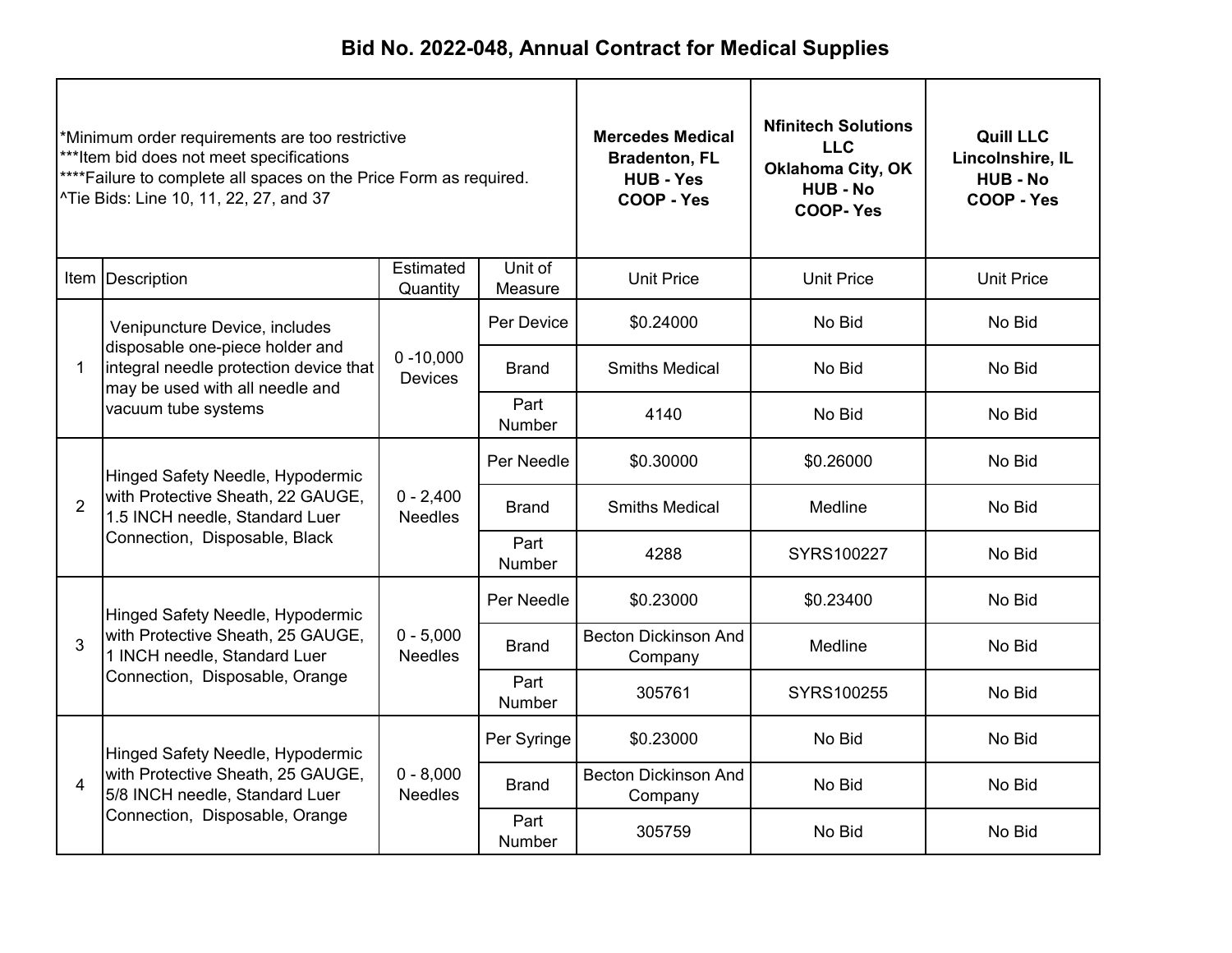| *Minimum order requirements are too restrictive<br>***Item bid does not meet specifications<br>****Failure to complete all spaces on the Price Form as required.<br>^Tie Bids: Line 10, 11, 22, 27, and 37 |                                                                                                                           | <b>RND Medical</b><br>Supplies, Inc.<br>Marietta, GA<br><b>HUB - No</b><br>COOP - Yes | <b>School Health</b><br>Corporation<br><b>Rolling Meadows, IL</b><br><b>HUB - No</b><br>COOP - Yes | <b>Sita Business</b><br>Systems, Inc.<br><b>Chantilly, VA</b><br><b>HUB-No</b><br>COOP - Yes |                   |                   |
|------------------------------------------------------------------------------------------------------------------------------------------------------------------------------------------------------------|---------------------------------------------------------------------------------------------------------------------------|---------------------------------------------------------------------------------------|----------------------------------------------------------------------------------------------------|----------------------------------------------------------------------------------------------|-------------------|-------------------|
|                                                                                                                                                                                                            | Item Description                                                                                                          | Estimated<br>Quantity                                                                 | Unit of<br>Measure                                                                                 | <b>Unit Price</b>                                                                            | <b>Unit Price</b> | <b>Unit Price</b> |
|                                                                                                                                                                                                            | Venipuncture Device, includes                                                                                             |                                                                                       | Per Device                                                                                         | \$0.22271                                                                                    | No Bid            | No Bid            |
| 1                                                                                                                                                                                                          | disposable one-piece holder and<br>integral needle protection device that<br>may be used with all needle and              | $0 - 10,000$<br><b>Devices</b>                                                        | <b>Brand</b>                                                                                       | <b>Smiths Medical</b>                                                                        | No Bid            | No Bid            |
|                                                                                                                                                                                                            | vacuum tube systems                                                                                                       |                                                                                       | Part<br><b>Number</b>                                                                              | 4140                                                                                         | No Bid            | No Bid            |
|                                                                                                                                                                                                            | Hinged Safety Needle, Hypodermic<br>with Protective Sheath, 22 GAUGE,<br>$\overline{2}$<br>1.5 INCH needle, Standard Luer |                                                                                       | Per Needle                                                                                         | No Bid                                                                                       | No Bid            | No Bid            |
|                                                                                                                                                                                                            |                                                                                                                           | $0 - 2,400$<br><b>Needles</b>                                                         | <b>Brand</b>                                                                                       | No Bid<br>No Bid                                                                             | No Bid            |                   |
|                                                                                                                                                                                                            | Connection, Disposable, Black                                                                                             |                                                                                       | Part<br>Number                                                                                     | No Bid                                                                                       | No Bid            | No Bid            |
|                                                                                                                                                                                                            | Hinged Safety Needle, Hypodermic                                                                                          |                                                                                       | Per Needle                                                                                         | Primary<br>\$0.09000                                                                         | No Bid            | No Bid            |
| 3                                                                                                                                                                                                          | with Protective Sheath, 25 GAUGE,<br>1 INCH needle, Standard Luer                                                         | $0 - 5,000$<br><b>Needles</b>                                                         | <b>Brand</b>                                                                                       | <b>Medivena</b><br>No Bid                                                                    |                   | No Bid            |
|                                                                                                                                                                                                            | Connection, Disposable, Orange                                                                                            |                                                                                       | Part<br>Number                                                                                     | 2113                                                                                         | No Bid            | No Bid            |
|                                                                                                                                                                                                            | Hinged Safety Needle, Hypodermic                                                                                          |                                                                                       | Per Syringe                                                                                        | No Bid                                                                                       | No Bid            | No Bid            |
| 4                                                                                                                                                                                                          | with Protective Sheath, 25 GAUGE,<br>5/8 INCH needle, Standard Luer                                                       | $0 - 8,000$<br><b>Needles</b>                                                         | <b>Brand</b>                                                                                       | No Bid                                                                                       | No Bid            | No Bid            |
|                                                                                                                                                                                                            | Connection, Disposable, Orange                                                                                            |                                                                                       | Part<br>Number                                                                                     | No Bid                                                                                       | No Bid            | No Bid            |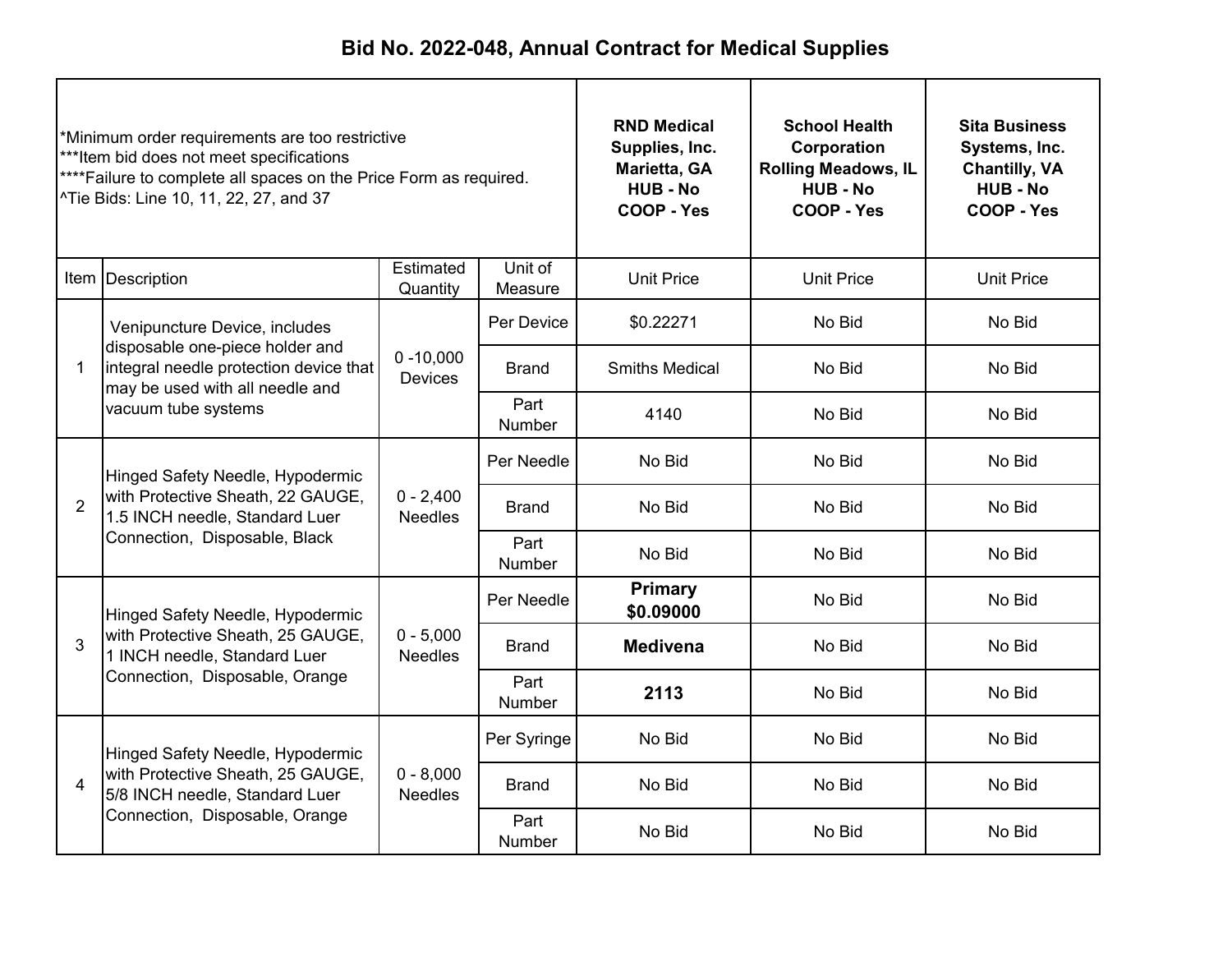|                | *Minimum order requirements are too restrictive<br>***Item bid does not meet specifications<br>**** Failure to complete all spaces on the Price Form as required.<br>^Tie Bids: Line 10, 11, 22, 27, and 37 | <b>Zhou Medical</b><br><b>Solutions, LLC</b><br>Houston, TX<br><b>HUB - Yes</b><br>COOP - Yes |                       |                                |
|----------------|-------------------------------------------------------------------------------------------------------------------------------------------------------------------------------------------------------------|-----------------------------------------------------------------------------------------------|-----------------------|--------------------------------|
|                | Item Description                                                                                                                                                                                            | Estimated<br>Quantity                                                                         | Unit of<br>Measure    | <b>Unit Price</b>              |
|                | Venipuncture Device, includes                                                                                                                                                                               |                                                                                               | Per Device            | \$0.34000                      |
| $\mathbf{1}$   | disposable one-piece holder and<br>integral needle protection device that<br>may be used with all needle and                                                                                                |                                                                                               | <b>Brand</b>          | Smiths Medical ASD,<br>Inc     |
|                | vacuum tube systems                                                                                                                                                                                         |                                                                                               | Part<br><b>Number</b> | 4140                           |
|                | Hinged Safety Needle, Hypodermic                                                                                                                                                                            |                                                                                               | Per Needle            | \$0.14440                      |
| $\overline{2}$ | with Protective Sheath, 22 GAUGE,<br>1.5 INCH needle, Standard Luer                                                                                                                                         | $0 - 2,400$<br><b>Needles</b>                                                                 | <b>Brand</b>          | Henry Schein Inc               |
|                | Connection, Disposable, Black                                                                                                                                                                               |                                                                                               | Part<br><b>Number</b> | SN2510                         |
|                | Hinged Safety Needle, Hypodermic                                                                                                                                                                            |                                                                                               | Per Needle            | \$0.14440                      |
| 3              | with Protective Sheath, 25 GAUGE,<br>1 INCH needle, Standard Luer                                                                                                                                           | $0 - 5,000$<br><b>Needles</b>                                                                 | <b>Brand</b>          | Sol-Millennium<br>Medical Inc. |
|                | Connection, Disposable, Orange                                                                                                                                                                              |                                                                                               | Part<br>Number        | SN2510                         |
|                | Hinged Safety Needle, Hypodermic                                                                                                                                                                            |                                                                                               | Per Syringe           | \$0.14440                      |
| $\overline{4}$ | with Protective Sheath, 25 GAUGE,<br>5/8 INCH needle, Standard Luer                                                                                                                                         | $0 - 8,000$<br><b>Needles</b>                                                                 | <b>Brand</b>          | Sol-Millennium<br>Medical Inc. |
|                | Connection, Disposable, Orange                                                                                                                                                                              |                                                                                               | Part<br>Number        | SN2558                         |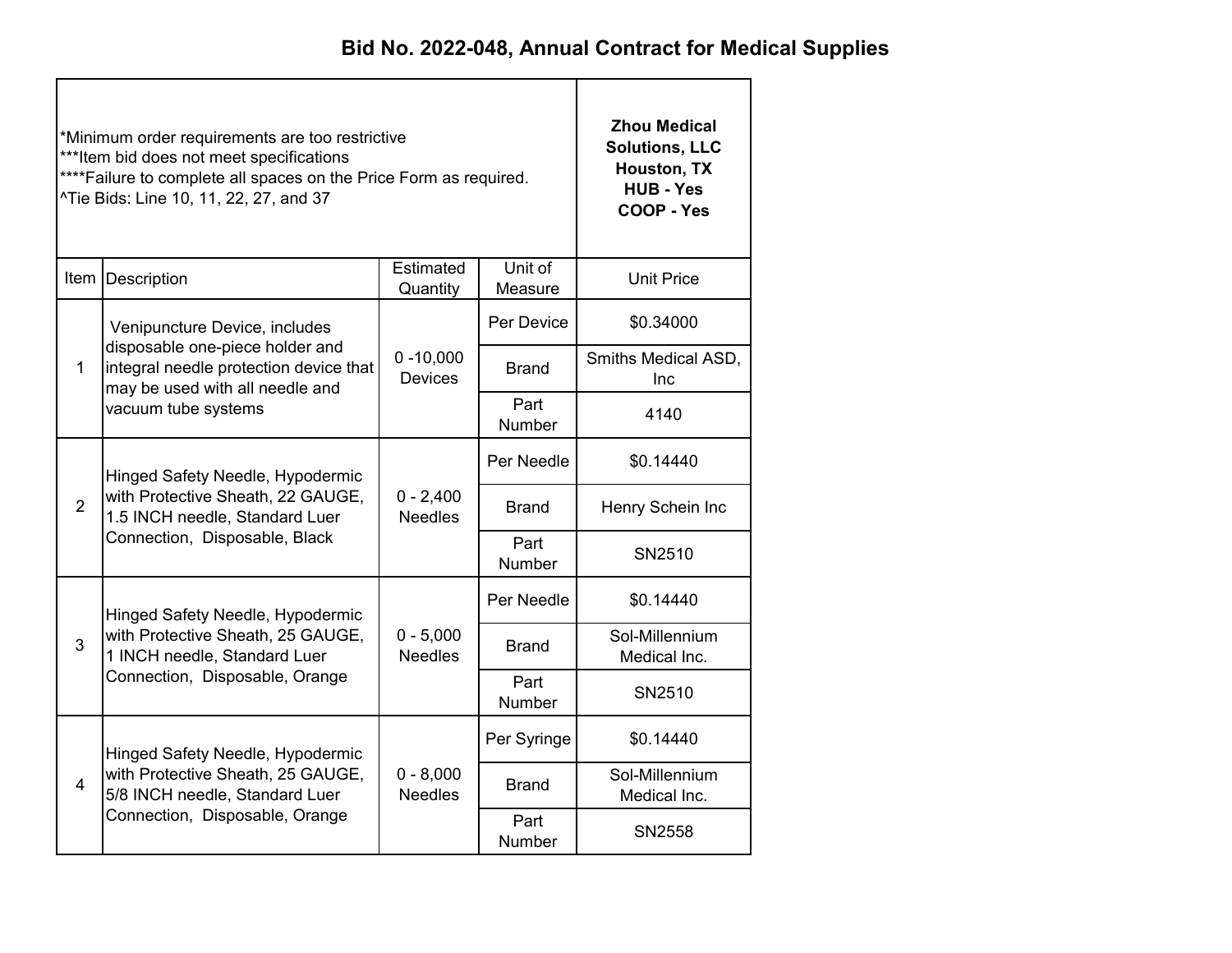| *Minimum order requirements are too restrictive<br>***Item bid does not meet specifications<br>****Failure to complete all spaces on the Price Form as required.<br>^Tie Bids: Line 10, 11, 22, 27, and 37 |                                                                                                                      |                          | <b>Amerimed Medical</b><br>Equipment, Inc.<br>Pasadena, TX<br><b>HUB - Yes</b><br><b>COOP - Yes</b> | <b>Diamond Drugs, Inc.</b><br>d/b/a Diamond<br><b>Medical Supply</b><br>Indiana, PA<br><b>HUB - No</b><br>COOP - Yes | <b>Fisher Healthcare</b><br>Houston, TX<br><b>HUB - No</b><br>COOP - Yes |                   |
|------------------------------------------------------------------------------------------------------------------------------------------------------------------------------------------------------------|----------------------------------------------------------------------------------------------------------------------|--------------------------|-----------------------------------------------------------------------------------------------------|----------------------------------------------------------------------------------------------------------------------|--------------------------------------------------------------------------|-------------------|
|                                                                                                                                                                                                            | Item   Description                                                                                                   | Estimated<br>Quantity    | Unit of<br>Measure                                                                                  | <b>Unit Price</b>                                                                                                    | <b>Unit Price</b>                                                        | <b>Unit Price</b> |
|                                                                                                                                                                                                            | Syringe with detachable stainless-                                                                                   |                          | Per Syringe                                                                                         | No Bid                                                                                                               | No Bid                                                                   | \$0.13190         |
| 5                                                                                                                                                                                                          | steel needle, regular bevel, regular<br>wall, disposable, 3 CC, 22 GAUGE,                                            | $0 - 17,600$<br>Syringes | <b>Brand</b>                                                                                        | No Bid                                                                                                               | No Bid                                                                   | <b>EXEL</b>       |
|                                                                                                                                                                                                            | 1 INCH needle with Luer-Lok Tip                                                                                      |                          | Part<br>Number                                                                                      | No Bid                                                                                                               | No Bid                                                                   | 26102             |
|                                                                                                                                                                                                            | Syringe with detachable stainless-<br>steel needle, regular bevel, regular<br>6<br>wall, disposable, 3 CC, 25 GAUGE, |                          | Per Syringe                                                                                         | No Bid                                                                                                               | No Bid                                                                   | \$0.12711         |
|                                                                                                                                                                                                            |                                                                                                                      | $0 - 4,000$<br>Syringes  | <b>Brand</b>                                                                                        | No Bid                                                                                                               | No Bid                                                                   | <b>EXEL</b>       |
|                                                                                                                                                                                                            | 5/8 INCH needle with Luer-Lok Tip                                                                                    |                          | Part<br>Number                                                                                      | No Bid                                                                                                               | No Bid                                                                   | 26100             |
|                                                                                                                                                                                                            | Syringe with detachable stainless-                                                                                   |                          | Per Syringe                                                                                         | No Bid                                                                                                               | No Bid                                                                   | \$0.42210         |
| $\overline{7}$                                                                                                                                                                                             | steel needle, beveled tip, regular<br>wall, disposable, 3 CC, 23 GAUGE,                                              | $0 - 2,000$<br>Syringes  | <b>Brand</b>                                                                                        | No Bid                                                                                                               | No Bid                                                                   | <b>BD</b>         |
|                                                                                                                                                                                                            | 1 INCH needle with Luer-Lok Tip                                                                                      |                          | Part<br>Number                                                                                      | No Bid                                                                                                               | No Bid                                                                   | 305905            |
|                                                                                                                                                                                                            |                                                                                                                      |                          | Per Syringe                                                                                         | No Bid                                                                                                               | \$0.22565                                                                | No Bid            |
| 8                                                                                                                                                                                                          | Syringe, General Purpose, Luer Lock<br>Tip without safety, 10 mL, sterile                                            | $0 - 2,000$<br>Syringes  | <b>Brand</b>                                                                                        | No Bid                                                                                                               | <b>Becton Dickinson</b>                                                  | No Bid            |
|                                                                                                                                                                                                            |                                                                                                                      |                          | Part<br><b>Number</b>                                                                               | No Bid                                                                                                               | 309604                                                                   | No Bid            |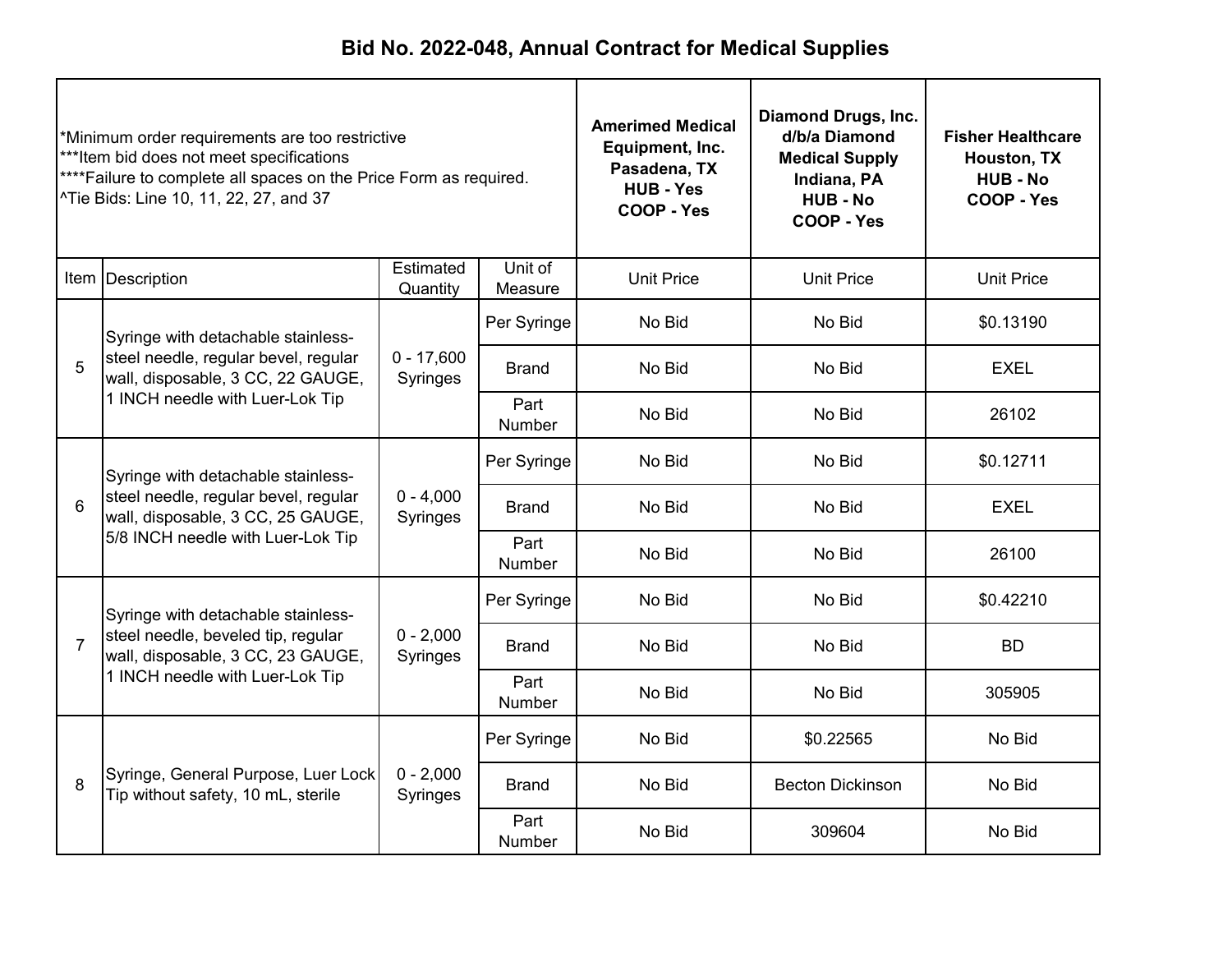| Minimum order requirements are too restrictive<br>***Item bid does not meet specifications<br>**** Failure to complete all spaces on the Price Form as required.<br>^Tie Bids: Line 10, 11, 22, 27, and 37 |                                                                                                                 |                          | <b>Founder Project RX</b><br>d/b/a Plaza Supply<br>Fort Worth, TX<br><b>HUB - No</b><br>COOP - Yes | <b>Grayline Medical, Inc.</b><br>Norwalk, CA<br><b>HUB - No</b><br>COOP - Yes | Henry Schein, Inc.<br><b>Melville, NY</b><br><b>HUB-No</b><br>COOP - Yes |                             |
|------------------------------------------------------------------------------------------------------------------------------------------------------------------------------------------------------------|-----------------------------------------------------------------------------------------------------------------|--------------------------|----------------------------------------------------------------------------------------------------|-------------------------------------------------------------------------------|--------------------------------------------------------------------------|-----------------------------|
|                                                                                                                                                                                                            | Item Description                                                                                                | Estimated<br>Quantity    | Unit of<br>Measure                                                                                 | <b>Unit Price</b>                                                             | <b>Unit Price</b>                                                        | <b>Unit Price</b>           |
|                                                                                                                                                                                                            | Syringe with detachable stainless-                                                                              |                          | Per Syringe                                                                                        | No Bid                                                                        | \$0.08000                                                                | <b>Primary</b><br>\$0.05300 |
| 5                                                                                                                                                                                                          | steel needle, regular bevel, regular<br>wall, disposable, 3 CC, 22 GAUGE,                                       | $0 - 17,600$<br>Syringes | <b>Brand</b>                                                                                       | No Bid                                                                        | Henry Schein                                                             | <b>Henry Schein</b>         |
|                                                                                                                                                                                                            | 1 INCH needle with Luer-Lok Tip                                                                                 |                          | Part<br><b>Number</b>                                                                              | No Bid                                                                        | 1127102                                                                  | 1127102                     |
|                                                                                                                                                                                                            | Syringe with detachable stainless-<br>steel needle, regular bevel, regular<br>wall, disposable, 3 CC, 25 GAUGE, | $0 - 4,000$<br>Syringes  | Per Syringe                                                                                        | No Bid                                                                        | \$0.10991                                                                | Secondary<br>\$0.08100      |
| 6                                                                                                                                                                                                          |                                                                                                                 |                          | Brand                                                                                              | No Bid                                                                        | <b>Exelint International</b>                                             | <b>Henry Schein</b>         |
|                                                                                                                                                                                                            | 5/8 INCH needle with Luer-Lok Tip                                                                               |                          | Part<br>Number                                                                                     | No Bid                                                                        | 26100                                                                    | 904458                      |
|                                                                                                                                                                                                            | Syringe with detachable stainless-                                                                              |                          | Per Syringe                                                                                        | No Bid                                                                        | \$0.29000***                                                             | Primary<br>\$0.18400        |
| $\overline{7}$                                                                                                                                                                                             | steel needle, beveled tip, regular<br>wall, disposable, 3 CC, 23 GAUGE,                                         | $0 - 2,000$<br>Syringes  | <b>Brand</b>                                                                                       | No Bid                                                                        | Cardinal                                                                 | <b>Henry Schein</b>         |
|                                                                                                                                                                                                            | 1 INCH needle with Luer-Lok Tip                                                                                 |                          | Part<br>Number                                                                                     | No Bid                                                                        | 8881833310                                                               | 32310SN                     |
|                                                                                                                                                                                                            |                                                                                                                 |                          | Per Syringe                                                                                        | No Bid                                                                        | \$0.15000                                                                | Secondary<br>\$0.10870      |
| 8                                                                                                                                                                                                          | Syringe, General Purpose, Luer Lock<br>Tip without safety, 10 mL, sterile                                       | $0 - 2,000$<br>Syringes  | Brand                                                                                              | No Bid                                                                        | <b>Dynarex Corporation</b>                                               | <b>B</b> Braun              |
|                                                                                                                                                                                                            |                                                                                                                 |                          | Part<br><b>Number</b>                                                                              | No Bid                                                                        | 6990                                                                     | 4617100V-02                 |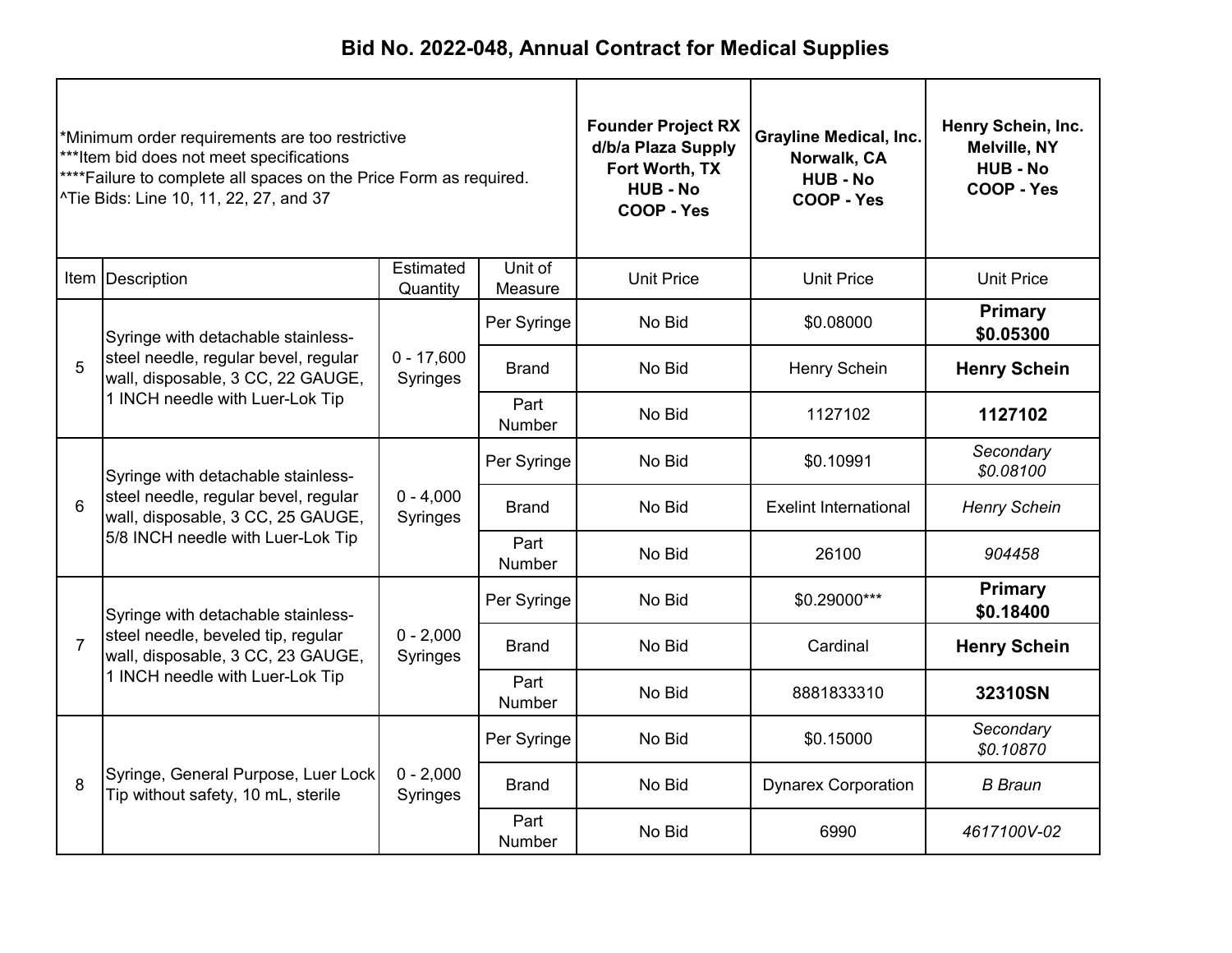| *Minimum order requirements are too restrictive<br>***Item bid does not meet specifications<br>****Failure to complete all spaces on the Price Form as required.<br>^Tie Bids: Line 10, 11, 22, 27, and 37 |                                                                                                                      |                          | Life-Assist, Inc.<br>Rancho Cordova, CA<br><b>HUB - No</b><br>COOP - Yes | Maadho Distributors,<br>Inc.<br>Mount Kisco, NY<br>HUB - No | <b>McKesson Medical-</b><br><b>Surgical Government</b><br><b>Solutions LLC</b><br>Henrico, VA<br><b>HUB - No</b><br>COOP - Yes |                        |
|------------------------------------------------------------------------------------------------------------------------------------------------------------------------------------------------------------|----------------------------------------------------------------------------------------------------------------------|--------------------------|--------------------------------------------------------------------------|-------------------------------------------------------------|--------------------------------------------------------------------------------------------------------------------------------|------------------------|
|                                                                                                                                                                                                            | Item   Description                                                                                                   | Estimated<br>Quantity    | Unit of<br>Measure                                                       | <b>Unit Price</b>                                           | <b>Unit Price</b>                                                                                                              | <b>Unit Price</b>      |
|                                                                                                                                                                                                            | Syringe with detachable stainless-                                                                                   |                          | Per Syringe                                                              | \$0.11000                                                   | \$0.07700                                                                                                                      | Alternate<br>\$0.07020 |
| 5                                                                                                                                                                                                          | steel needle, regular bevel, regular<br>wall, disposable, 3 CC, 22 GAUGE,<br>1 INCH needle with Luer-Lok Tip         | $0 - 17,600$<br>Syringes | <b>Brand</b>                                                             | <b>Dynarex</b>                                              | <b>SOL MILLENIUM</b>                                                                                                           | McKesson               |
|                                                                                                                                                                                                            |                                                                                                                      |                          | Part<br>Number                                                           | 7001                                                        | 1832210                                                                                                                        | 16-SN3C221             |
|                                                                                                                                                                                                            | Syringe with detachable stainless-<br>steel needle, regular bevel, regular<br>6<br>wall, disposable, 3 CC, 25 GAUGE, |                          | Per Syringe                                                              | \$0.37500                                                   | \$0.07700*                                                                                                                     | \$0.07400***           |
|                                                                                                                                                                                                            |                                                                                                                      | $0 - 4,000$<br>Syringes  | Brand                                                                    | <b>Retractable Tech</b>                                     | <b>SOL MILLENIUM</b>                                                                                                           | McKesson               |
|                                                                                                                                                                                                            | 5/8 INCH needle with Luer-Lok Tip                                                                                    |                          | Part<br>Number                                                           | 10301                                                       | 1832558                                                                                                                        | 16-SN3C2558            |
|                                                                                                                                                                                                            | Syringe with detachable stainless-                                                                                   |                          | Per Syringe                                                              | \$0.40000                                                   | \$0.07700*                                                                                                                     | \$0.25000***           |
| $\overline{7}$                                                                                                                                                                                             | steel needle, beveled tip, regular<br>wall, disposable, 3 CC, 23 GAUGE,                                              | $0 - 2,000$<br>Syringes  | <b>Brand</b>                                                             | <b>Becton Dickinson</b>                                     | <b>SOL MILLENIUM</b>                                                                                                           | McKesson               |
|                                                                                                                                                                                                            | 1 INCH needle with Luer-Lok Tip                                                                                      |                          | Part<br>Number                                                           | 305905                                                      | 1832310                                                                                                                        | 306613                 |
|                                                                                                                                                                                                            |                                                                                                                      |                          | Per Syringe                                                              | \$0.12000                                                   | \$0.11000*                                                                                                                     | Alternate<br>\$0.11000 |
| 8                                                                                                                                                                                                          | Syringe, General Purpose, Luer Lock<br>Tip without safety, 10 mL, sterile                                            | $0 - 2,000$<br>Syringes  | <b>Brand</b>                                                             | <b>Dynarex</b>                                              | <b>SOL MILLENIUM</b>                                                                                                           | McKesson               |
|                                                                                                                                                                                                            |                                                                                                                      |                          | Part<br>Number                                                           | 6990                                                        | P180010                                                                                                                        | 16-S10C                |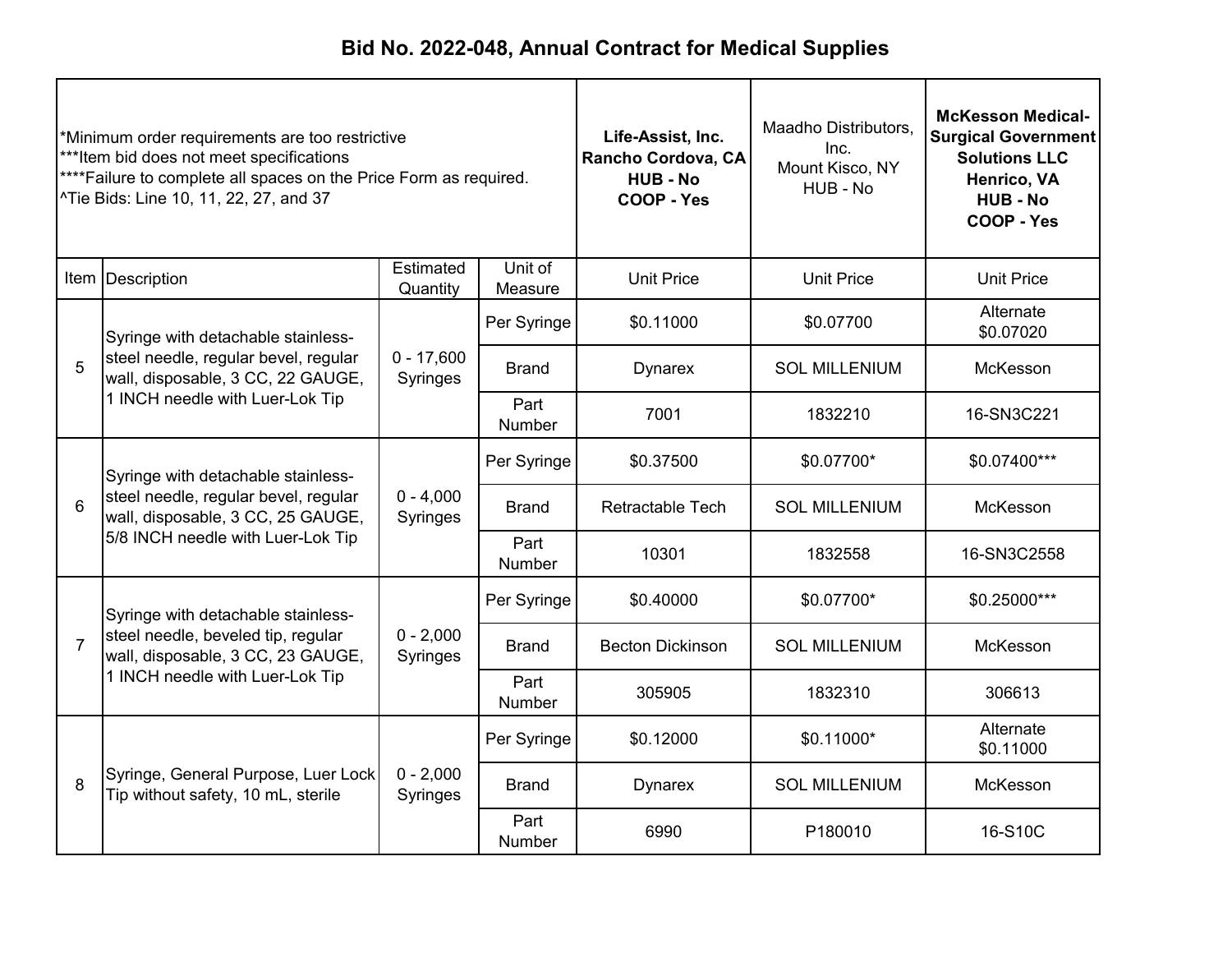| *Minimum order requirements are too restrictive<br>***Item bid does not meet specifications<br>**** Failure to complete all spaces on the Price Form as required.<br>^Tie Bids: Line 10, 11, 22, 27, and 37 |                                                                                                                 | <b>Mercedes Medical</b><br><b>Bradenton, FL</b><br><b>HUB - Yes</b><br>COOP - Yes | <b>Nfinitech Solutions</b><br><b>LLC</b><br><b>Oklahoma City, OK</b><br><b>HUB - No</b><br><b>COOP-Yes</b> | <b>Quill LLC</b><br>Lincolnshire, IL<br><b>HUB - No</b><br>COOP - Yes |                              |                   |
|-------------------------------------------------------------------------------------------------------------------------------------------------------------------------------------------------------------|-----------------------------------------------------------------------------------------------------------------|-----------------------------------------------------------------------------------|------------------------------------------------------------------------------------------------------------|-----------------------------------------------------------------------|------------------------------|-------------------|
|                                                                                                                                                                                                             | Item Description                                                                                                | Estimated<br>Quantity                                                             | Unit of<br>Measure                                                                                         | <b>Unit Price</b>                                                     | <b>Unit Price</b>            | <b>Unit Price</b> |
|                                                                                                                                                                                                             | Syringe with detachable stainless-                                                                              |                                                                                   | Per Syringe                                                                                                | Secondary<br>\$0.07000                                                | \$0.11000                    | No Bid            |
| 5                                                                                                                                                                                                           | steel needle, regular bevel, regular<br>wall, disposable, 3 CC, 22 GAUGE,                                       | $0 - 17,600$<br>Syringes                                                          | <b>Brand</b>                                                                                               | Exel                                                                  | <b>Exelint International</b> | No Bid            |
|                                                                                                                                                                                                             | 1 INCH needle with Luer-Lok Tip                                                                                 |                                                                                   | Part<br><b>Number</b>                                                                                      | 26102                                                                 | 26102                        | No Bid            |
|                                                                                                                                                                                                             | Syringe with detachable stainless-<br>steel needle, regular bevel, regular<br>wall, disposable, 3 CC, 25 GAUGE, |                                                                                   | Per Syringe                                                                                                | <b>Primary</b><br>\$0.07000                                           | \$0.11000                    | No Bid            |
| 6                                                                                                                                                                                                           |                                                                                                                 | $0 - 4,000$<br>Syringes                                                           | <b>Brand</b>                                                                                               | Exel                                                                  | <b>Exelint International</b> | No Bid            |
|                                                                                                                                                                                                             | 5/8 INCH needle with Luer-Lok Tip                                                                               |                                                                                   | Part<br><b>Number</b>                                                                                      | 26100                                                                 | 26100                        | No Bid            |
|                                                                                                                                                                                                             | Syringe with detachable stainless-                                                                              |                                                                                   | Per Syringe                                                                                                | Alternate<br>\$0.38000                                                | No Bid                       | No Bid            |
| $\overline{7}$                                                                                                                                                                                              | steel needle, beveled tip, regular<br>wall, disposable, 3 CC, 23 GAUGE,                                         | $0 - 2,000$<br>Syringes                                                           | <b>Becton Dickinson And</b><br><b>Brand</b>                                                                | Company                                                               | No Bid                       | No Bid            |
|                                                                                                                                                                                                             | 1 INCH needle with Luer-Lok Tip                                                                                 |                                                                                   | Part<br>Number                                                                                             | 305905                                                                | No Bid                       | No Bid            |
|                                                                                                                                                                                                             |                                                                                                                 |                                                                                   | Per Syringe                                                                                                | \$0.12500                                                             | \$0.13400                    | No Bid            |
| 8                                                                                                                                                                                                           | Syringe, General Purpose, Luer Lock<br>Tip without safety, 10 mL, sterile                                       | $0 - 2,000$<br>Syringes                                                           | <b>Brand</b>                                                                                               | Exel                                                                  | <b>Becton Dickinson</b>      | No Bid            |
|                                                                                                                                                                                                             |                                                                                                                 |                                                                                   | Part<br><b>Number</b>                                                                                      | 26265                                                                 | 309604                       | No Bid            |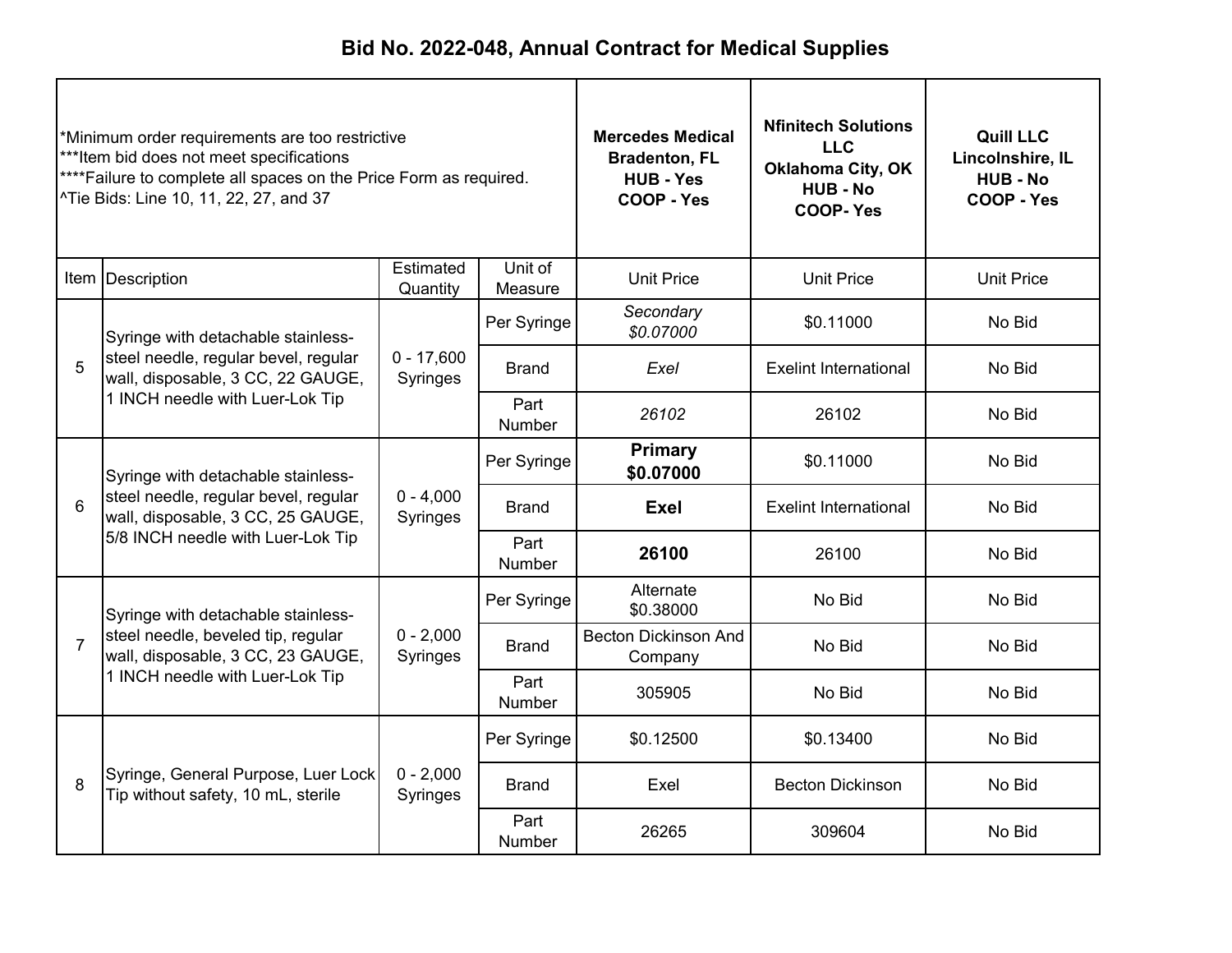| *Minimum order requirements are too restrictive<br>***Item bid does not meet specifications<br>**** Failure to complete all spaces on the Price Form as required.<br>^Tie Bids: Line 10, 11, 22, 27, and 37 |                                                                                                                 | <b>RND Medical</b><br>Supplies, Inc.<br>Marietta, GA<br><b>HUB - No</b><br>COOP - Yes | <b>School Health</b><br>Corporation<br><b>Rolling Meadows, IL</b><br><b>HUB - No</b><br>COOP - Yes | <b>Sita Business</b><br>Systems, Inc.<br><b>Chantilly, VA</b><br><b>HUB - No</b><br>COOP - Yes |                   |                   |
|-------------------------------------------------------------------------------------------------------------------------------------------------------------------------------------------------------------|-----------------------------------------------------------------------------------------------------------------|---------------------------------------------------------------------------------------|----------------------------------------------------------------------------------------------------|------------------------------------------------------------------------------------------------|-------------------|-------------------|
|                                                                                                                                                                                                             | Item   Description                                                                                              | Estimated<br>Quantity                                                                 | Unit of<br>Measure                                                                                 | <b>Unit Price</b>                                                                              | <b>Unit Price</b> | <b>Unit Price</b> |
|                                                                                                                                                                                                             | Syringe with detachable stainless-                                                                              |                                                                                       | Per Syringe                                                                                        | No Bid                                                                                         | No Bid            | No Bid            |
| 5                                                                                                                                                                                                           | steel needle, regular bevel, regular<br>wall, disposable, 3 CC, 22 GAUGE,                                       | $0 - 17,600$<br>Syringes                                                              | <b>Brand</b>                                                                                       | No Bid                                                                                         | No Bid            | No Bid            |
|                                                                                                                                                                                                             | 1 INCH needle with Luer-Lok Tip                                                                                 |                                                                                       | Part<br><b>Number</b>                                                                              | No Bid                                                                                         | No Bid            | No Bid            |
|                                                                                                                                                                                                             | Syringe with detachable stainless-<br>steel needle, regular bevel, regular<br>wall, disposable, 3 CC, 25 GAUGE, |                                                                                       | Per Syringe                                                                                        | No Bid                                                                                         | No Bid            | No Bid            |
| 6                                                                                                                                                                                                           |                                                                                                                 | $0 - 4,000$<br>Syringes                                                               | Brand                                                                                              | No Bid                                                                                         | No Bid            | No Bid            |
|                                                                                                                                                                                                             | 5/8 INCH needle with Luer-Lok Tip                                                                               |                                                                                       | Part<br>Number                                                                                     | No Bid                                                                                         | No Bid            | No Bid            |
|                                                                                                                                                                                                             | Syringe with detachable stainless-                                                                              |                                                                                       | Per Syringe                                                                                        | No Bid                                                                                         | No Bid            | No Bid            |
| $\overline{7}$                                                                                                                                                                                              | steel needle, beveled tip, regular<br>wall, disposable, 3 CC, 23 GAUGE,                                         | $0 - 2,000$<br>Syringes                                                               | <b>Brand</b>                                                                                       | No Bid                                                                                         | No Bid            | No Bid            |
|                                                                                                                                                                                                             | 1 INCH needle with Luer-Lok Tip                                                                                 |                                                                                       | Part<br>Number                                                                                     | No Bid                                                                                         | No Bid            | No Bid            |
|                                                                                                                                                                                                             |                                                                                                                 |                                                                                       | Per Syringe                                                                                        | No Bid                                                                                         | No Bid            | No Bid            |
| 8                                                                                                                                                                                                           | Syringe, General Purpose, Luer Lock<br>Tip without safety, 10 mL, sterile                                       | $0 - 2,000$<br>Syringes                                                               | <b>Brand</b>                                                                                       | No Bid                                                                                         | No Bid            | No Bid            |
|                                                                                                                                                                                                             |                                                                                                                 |                                                                                       | Part<br>Number                                                                                     | No Bid                                                                                         | No Bid            | No Bid            |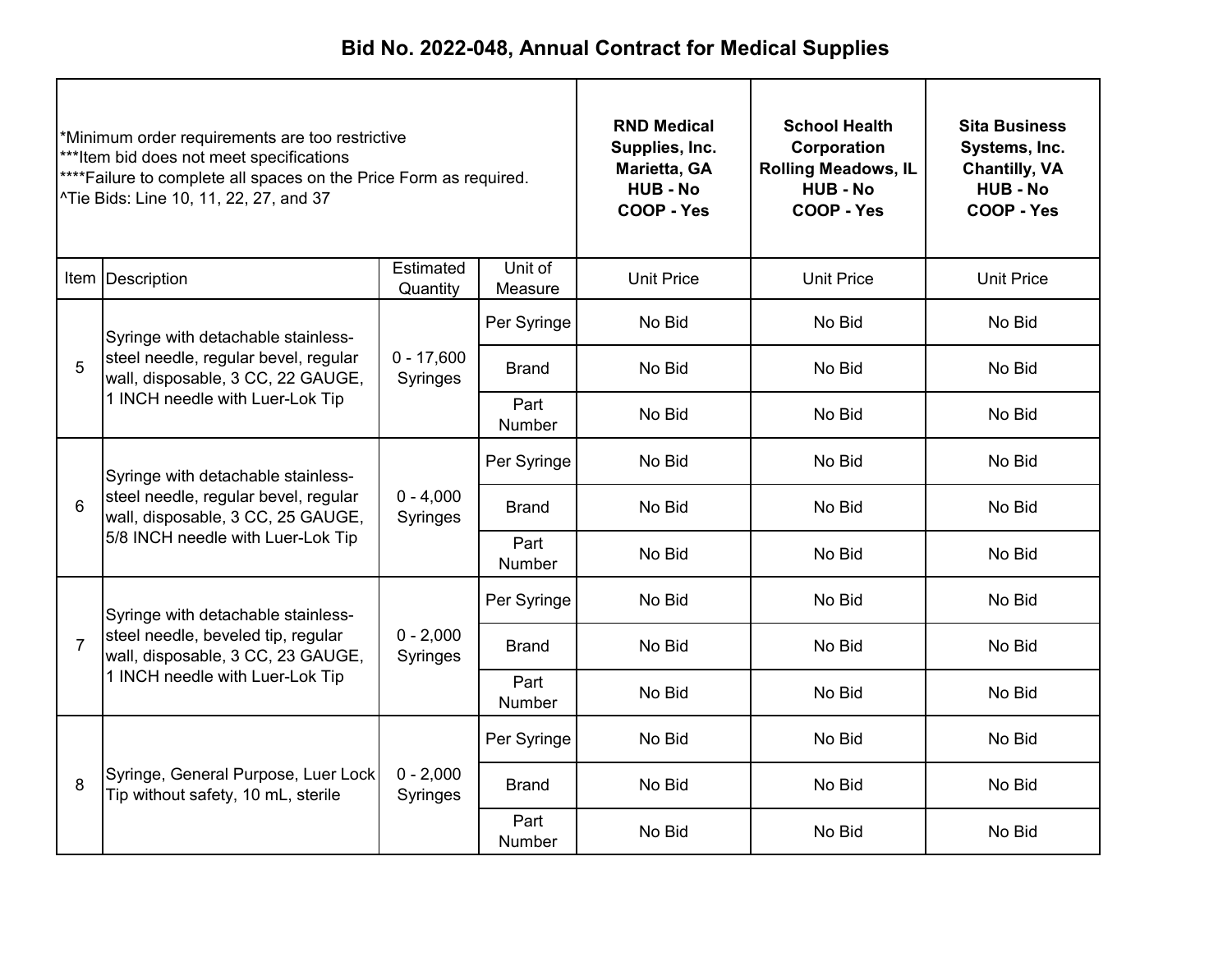|                | *Minimum order requirements are too restrictive<br>***Item bid does not meet specifications<br>**** Failure to complete all spaces on the Price Form as required.<br>^Tie Bids: Line 10, 11, 22, 27, and 37 | <b>Zhou Medical</b><br><b>Solutions, LLC</b><br>Houston, TX<br><b>HUB - Yes</b><br>COOP - Yes |                       |                               |
|----------------|-------------------------------------------------------------------------------------------------------------------------------------------------------------------------------------------------------------|-----------------------------------------------------------------------------------------------|-----------------------|-------------------------------|
|                | Item Description                                                                                                                                                                                            | <b>Unit Price</b>                                                                             |                       |                               |
|                | Syringe with detachable stainless-                                                                                                                                                                          |                                                                                               | Per Syringe           | \$0.07980                     |
| 5              | steel needle, regular bevel, regular<br>wall, disposable, 3 CC, 22 GAUGE,<br>1 INCH needle with Luer-Lok Tip                                                                                                | $0 - 17,600$<br>Syringes                                                                      | <b>Brand</b>          | Henry Schein Inc              |
|                |                                                                                                                                                                                                             |                                                                                               | Part<br><b>Number</b> | 1127102                       |
|                | Syringe with detachable stainless-<br>steel needle, regular bevel, regular<br>wall, disposable, 3 CC, 25 GAUGE,                                                                                             |                                                                                               | Per Syringe           | Alternate<br>\$0.09850        |
| 6              |                                                                                                                                                                                                             | $0 - 4,000$<br>Syringes                                                                       | <b>Brand</b>          | Henry Schein Inc              |
|                | 5/8 INCH needle with Luer-Lok Tip                                                                                                                                                                           |                                                                                               | Part<br>Number        | 904458                        |
|                | Syringe with detachable stainless-                                                                                                                                                                          |                                                                                               | Per Syringe           | Secondary<br>\$0.21150        |
| $\overline{7}$ | steel needle, beveled tip, regular<br>wall, disposable, 3 CC, 23 GAUGE,                                                                                                                                     | $0 - 2,000$<br>Syringes                                                                       | Brand                 | Henry Schein Inc              |
|                | 1 INCH needle with Luer-Lok Tip                                                                                                                                                                             |                                                                                               | Part<br>Number        | 32310SN                       |
|                |                                                                                                                                                                                                             |                                                                                               | Per Syringe           | <b>Primary</b><br>\$0.10750   |
| 8              | Syringe, General Purpose, Luer Lock<br>Tip without safety, 10 mL, sterile                                                                                                                                   | $0 - 2,000$<br>Syringes                                                                       | <b>Brand</b>          | <b>Dynarex</b><br>Corporation |
|                |                                                                                                                                                                                                             |                                                                                               | Part<br>Number        | 6990                          |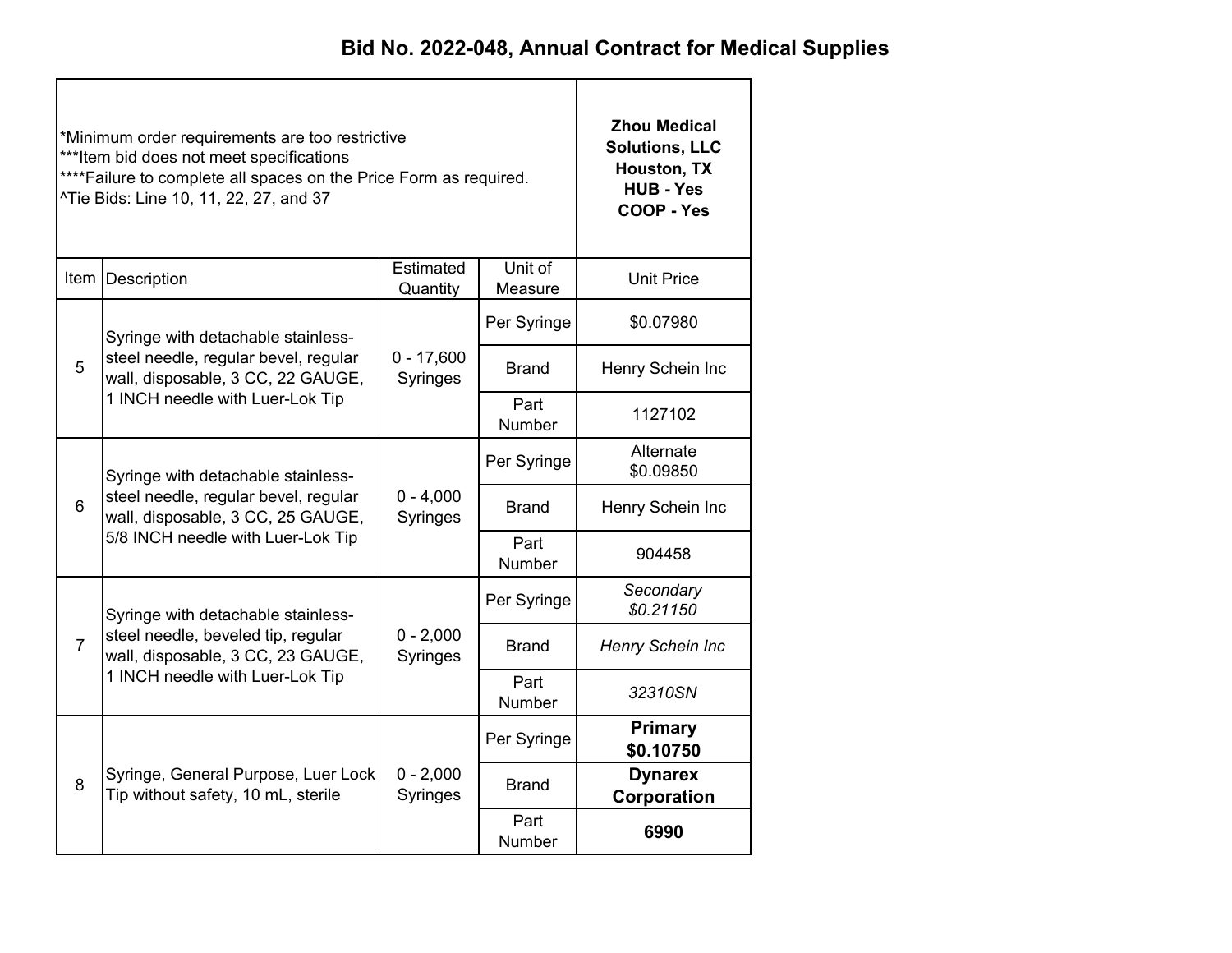| *Minimum order requirements are too restrictive<br>***Item bid does not meet specifications<br>****Failure to complete all spaces on the Price Form as required.<br>^Tie Bids: Line 10, 11, 22, 27, and 37 |                                                                                                         | <b>Amerimed Medical</b><br>Equipment, Inc.<br>Pasadena, TX<br><b>HUB - Yes</b><br>COOP - Yes | Diamond Drugs, Inc.<br>d/b/a Diamond<br><b>Medical Supply</b><br>Indiana, PA<br><b>HUB - No</b><br>COOP - Yes | <b>Fisher Healthcare</b><br>Houston, TX<br><b>HUB - No</b><br>COOP - Yes |                   |                   |
|------------------------------------------------------------------------------------------------------------------------------------------------------------------------------------------------------------|---------------------------------------------------------------------------------------------------------|----------------------------------------------------------------------------------------------|---------------------------------------------------------------------------------------------------------------|--------------------------------------------------------------------------|-------------------|-------------------|
|                                                                                                                                                                                                            | Item Description                                                                                        | Estimated<br>Quantity                                                                        | Unit of<br>Measure                                                                                            | <b>Unit Price</b>                                                        | <b>Unit Price</b> | <b>Unit Price</b> |
|                                                                                                                                                                                                            |                                                                                                         |                                                                                              | Per Needle                                                                                                    | No Bid                                                                   | \$0.09776         | \$0.14084         |
| 9                                                                                                                                                                                                          | Needle, Blood Collection, Monojet,<br>22 GAUGE, 1 INCH needle, with<br>safety, without tubing           | $0 - 7,000$<br><b>Needles</b>                                                                | <b>Brand</b>                                                                                                  | No Bid                                                                   | Greiner Bio-One   | Exel              |
|                                                                                                                                                                                                            |                                                                                                         |                                                                                              | Part<br>Number                                                                                                | No Bid                                                                   | 450071            | 26505             |
|                                                                                                                                                                                                            |                                                                                                         |                                                                                              | Per Syringe                                                                                                   | No Bid                                                                   | \$0.31280         | No Bid            |
| 10 <sup>1</sup>                                                                                                                                                                                            | Syringe, Oral Dispenser, Clear, 6<br>mL, non-sterile                                                    | $0 - 1,000$<br>Syringes                                                                      | <b>Brand</b>                                                                                                  | No Bid                                                                   | Cardinal          | No Bid            |
|                                                                                                                                                                                                            |                                                                                                         |                                                                                              | Part<br>Number                                                                                                | No Bid                                                                   | 8881906104        | No Bid            |
|                                                                                                                                                                                                            |                                                                                                         |                                                                                              | Per Syringe                                                                                                   | No Bid                                                                   | \$0.47806         | No Bid            |
| 11                                                                                                                                                                                                         | Syringe, Oral Dispenser, Amber, 6<br>mL. non-sterile                                                    | $0 - 1,000$<br>Syringes                                                                      | <b>Brand</b>                                                                                                  | No Bid                                                                   | Cardinal          | No Bid            |
|                                                                                                                                                                                                            |                                                                                                         |                                                                                              | Part<br>Number                                                                                                | No Bid                                                                   | 8881906005        | No Bid            |
|                                                                                                                                                                                                            | Blood Collection Set, Winged, with<br>Multisample Luer Adapter (MSLA),<br>23 GAUGE, 3/4 INCH needle, 12 |                                                                                              | Per Set                                                                                                       | No Bid                                                                   | No Bid            | \$1.67470         |
| 12                                                                                                                                                                                                         |                                                                                                         | $0 - 5,000$<br><b>Sets</b>                                                                   | <b>Brand</b>                                                                                                  | No Bid<br>No Bid                                                         |                   | <b>BD</b>         |
|                                                                                                                                                                                                            | inch TUBING                                                                                             |                                                                                              | Part<br><b>Number</b>                                                                                         | No Bid                                                                   | No Bid            | 367283            |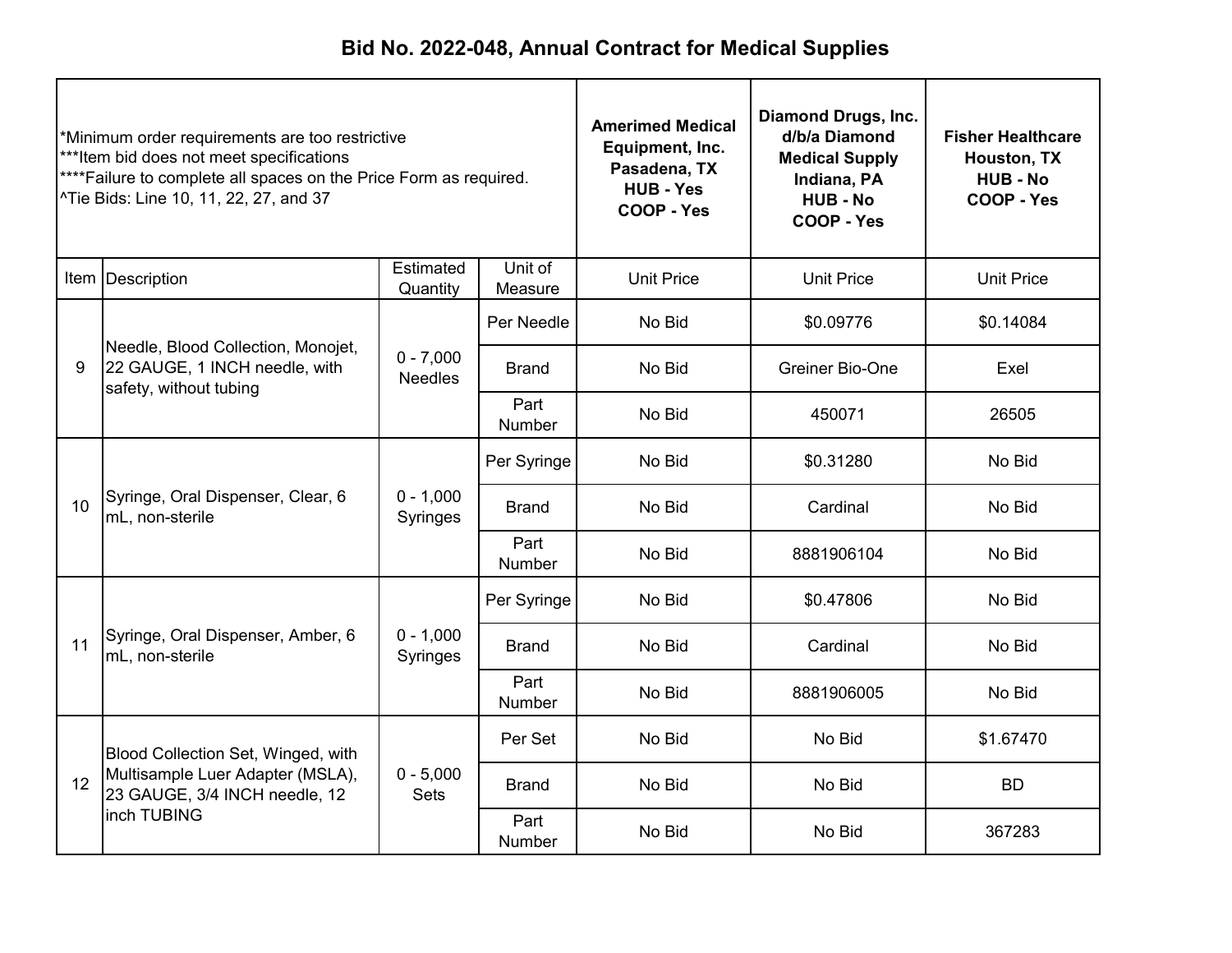| *Minimum order requirements are too restrictive<br>***Item bid does not meet specifications<br>**** Failure to complete all spaces on the Price Form as required.<br>^Tie Bids: Line 10, 11, 22, 27, and 37 |                                                                                               |                               | <b>Founder Project RX</b><br>d/b/a Plaza Supply<br>Fort Worth, TX<br><b>HUB-No</b><br>COOP - Yes | <b>Grayline Medical, Inc.</b><br>Norwalk, CA<br><b>HUB - No</b><br><b>COOP - Yes</b> | Henry Schein, Inc.<br>Melville, NY<br><b>HUB - No</b><br>COOP - Yes |                             |
|-------------------------------------------------------------------------------------------------------------------------------------------------------------------------------------------------------------|-----------------------------------------------------------------------------------------------|-------------------------------|--------------------------------------------------------------------------------------------------|--------------------------------------------------------------------------------------|---------------------------------------------------------------------|-----------------------------|
|                                                                                                                                                                                                             | Item Description                                                                              | Estimated<br>Quantity         | Unit of<br>Measure                                                                               | <b>Unit Price</b>                                                                    | <b>Unit Price</b>                                                   | <b>Unit Price</b>           |
|                                                                                                                                                                                                             |                                                                                               |                               | Per Needle                                                                                       | No Bid                                                                               | \$0.59000                                                           | No Bid                      |
| 9                                                                                                                                                                                                           | Needle, Blood Collection, Monojet,<br>22 GAUGE, 1 INCH needle, with<br>safety, without tubing | $0 - 7,000$<br><b>Needles</b> | <b>Brand</b>                                                                                     | No Bid                                                                               | Cardinal                                                            | No Bid                      |
|                                                                                                                                                                                                             |                                                                                               |                               | Part<br><b>Number</b>                                                                            | No Bid                                                                               | 8881216066                                                          | No Bid                      |
|                                                                                                                                                                                                             | Syringe, Oral Dispenser, Clear, 6<br>mL, non-sterile                                          |                               | Per Syringe                                                                                      | No Bid                                                                               | Alternate<br>\$0.17000^                                             | <b>Primary</b><br>\$0.12000 |
| 10 <sup>1</sup>                                                                                                                                                                                             |                                                                                               | $0 - 1,000$<br>Syringes       | <b>Brand</b>                                                                                     | No Bid                                                                               | Cardinal                                                            | <b>Cardinal</b>             |
|                                                                                                                                                                                                             |                                                                                               |                               | Part<br>Number                                                                                   | No Bid                                                                               | 8881906104                                                          | 8881906104                  |
|                                                                                                                                                                                                             |                                                                                               |                               | Per Syringe                                                                                      | No Bid                                                                               | Alternate<br>\$0.22000                                              | No Bid                      |
| 11                                                                                                                                                                                                          | Syringe, Oral Dispenser, Amber, 6<br>mL, non-sterile                                          | $0 - 1,000$<br>Syringes       | <b>Brand</b>                                                                                     | No Bid                                                                               | Cardinal                                                            | No Bid                      |
|                                                                                                                                                                                                             |                                                                                               |                               | Part<br>Number                                                                                   | No Bid                                                                               | 8881906005                                                          | No Bid                      |
|                                                                                                                                                                                                             | Blood Collection Set, Winged, with                                                            |                               | Per Set                                                                                          | No Bid                                                                               | \$1.72500                                                           | Secondary<br>\$1.35000      |
| 12                                                                                                                                                                                                          | Multisample Luer Adapter (MSLA),<br>23 GAUGE, 3/4 INCH needle, 12                             | $0 - 5,000$<br><b>Sets</b>    | No Bid<br><b>Becton Dickinson</b><br><b>Brand</b>                                                |                                                                                      | <b>BD</b>                                                           |                             |
|                                                                                                                                                                                                             | inch TUBING                                                                                   |                               | Part<br><b>Number</b>                                                                            | No Bid                                                                               | 367283                                                              | 367283                      |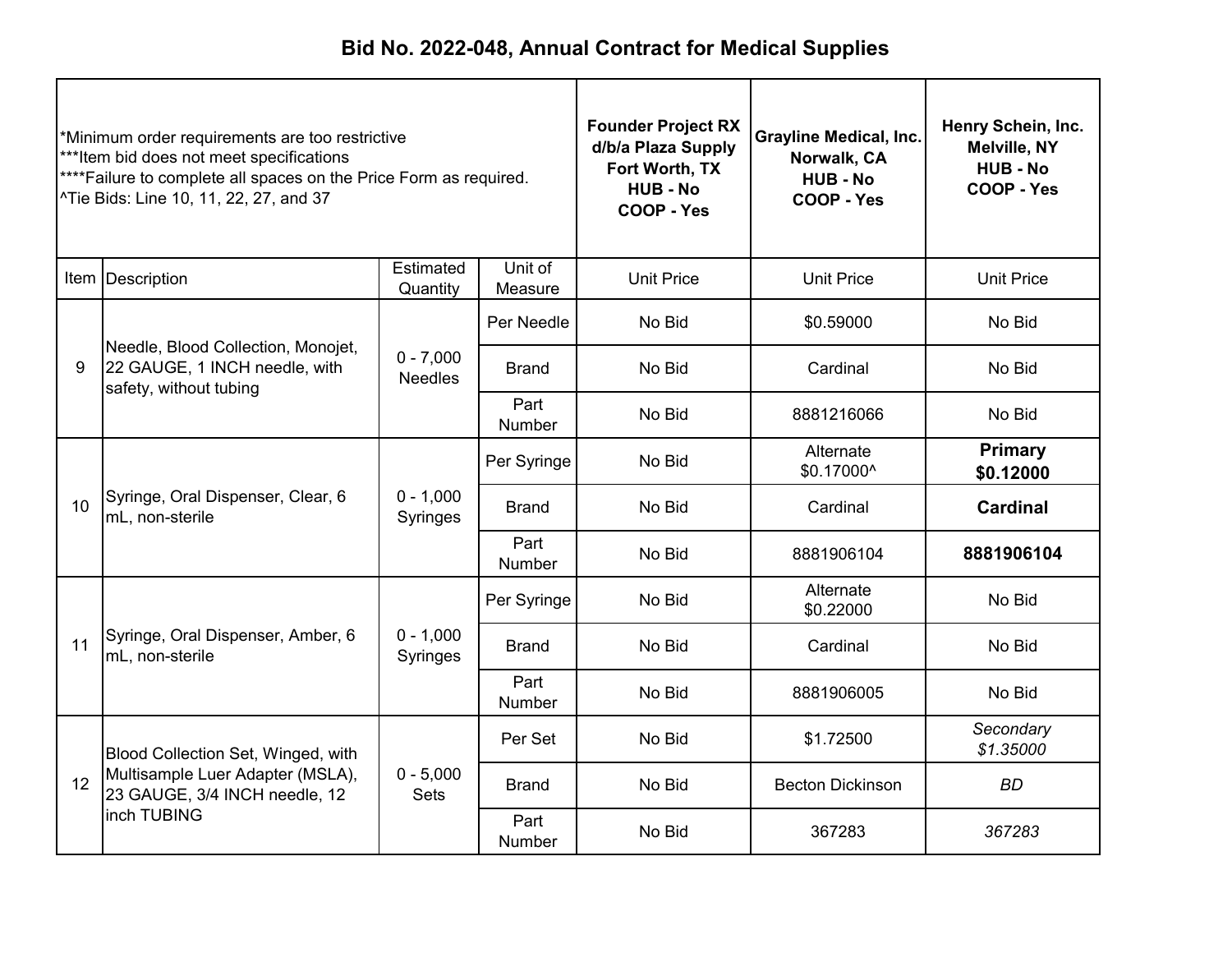| *Minimum order requirements are too restrictive<br>***Item bid does not meet specifications<br>****Failure to complete all spaces on the Price Form as required.<br>^Tie Bids: Line 10, 11, 22, 27, and 37 |                                                                                               |                               | Life-Assist, Inc.<br>Rancho Cordova, CA<br><b>HUB - No</b><br>COOP - Yes | Maadho Distributors,<br>Inc.<br>Mount Kisco, NY<br>HUB - No | <b>McKesson Medical-</b><br><b>Surgical Government</b><br><b>Solutions LLC</b><br>Henrico, VA<br><b>HUB - No</b><br>COOP - Yes |                              |
|------------------------------------------------------------------------------------------------------------------------------------------------------------------------------------------------------------|-----------------------------------------------------------------------------------------------|-------------------------------|--------------------------------------------------------------------------|-------------------------------------------------------------|--------------------------------------------------------------------------------------------------------------------------------|------------------------------|
|                                                                                                                                                                                                            | Item Description                                                                              | Estimated<br>Quantity         | Unit of<br>Measure                                                       | <b>Unit Price</b>                                           | <b>Unit Price</b>                                                                                                              | <b>Unit Price</b>            |
|                                                                                                                                                                                                            |                                                                                               |                               | Per Needle                                                               | \$0.12000                                                   | No Bid                                                                                                                         | \$0.06930                    |
| 9                                                                                                                                                                                                          | Needle, Blood Collection, Monojet,<br>22 GAUGE, 1 INCH needle, with<br>safety, without tubing | $0 - 7,000$<br><b>Needles</b> | <b>Brand</b>                                                             | <b>Med Plus Services</b>                                    | No Bid                                                                                                                         | Nipro Med                    |
|                                                                                                                                                                                                            |                                                                                               |                               | Part<br>Number                                                           | <b>MYC BCN-R22G101</b>                                      | No Bid                                                                                                                         | NM+22G25-1M                  |
|                                                                                                                                                                                                            | Syringe, Oral Dispenser, Clear, 6<br>mL, non-sterile                                          |                               | Per Syringe                                                              | \$0.68000                                                   | No Bid                                                                                                                         | Secondary<br>\$0.12950       |
| 10 <sup>1</sup>                                                                                                                                                                                            |                                                                                               | $0 - 1,000$<br>Syringes       | <b>Brand</b>                                                             | <b>Cardinal Health</b>                                      | No Bid                                                                                                                         | Cardinal                     |
|                                                                                                                                                                                                            |                                                                                               |                               | Part<br>Number                                                           | 8881906104                                                  | No Bid                                                                                                                         | 8881906104                   |
|                                                                                                                                                                                                            |                                                                                               |                               | Per Syringe                                                              | Secondary<br>0.17000^                                       | No Bid                                                                                                                         | <b>Primary</b><br>\$0.17000^ |
| 11                                                                                                                                                                                                         | Syringe, Oral Dispenser, Amber, 6<br>mL, non-sterile                                          | $0 - 1,000$<br>Syringes       | <b>Brand</b>                                                             | <b>Cardinal Health</b>                                      | No Bid                                                                                                                         | <b>Cardinal</b>              |
|                                                                                                                                                                                                            |                                                                                               |                               | Part<br>Number                                                           | 8881906005                                                  | No Bid                                                                                                                         | 8881906005                   |
|                                                                                                                                                                                                            | Blood Collection Set, Winged, with                                                            |                               | Per Set                                                                  | Alternate<br>\$1.50000                                      | \$0.89000*                                                                                                                     | <b>Primary</b><br>\$0.60000  |
| 12                                                                                                                                                                                                         | Multisample Luer Adapter (MSLA),<br>23 GAUGE, 3/4 INCH needle, 12                             | $0 - 5,000$<br><b>Sets</b>    | <b>Becton Dickinson</b><br><b>Brand</b>                                  | <b>SOL MILLENIUM</b>                                        | <b>McKesson</b>                                                                                                                |                              |
|                                                                                                                                                                                                            | inch TUBING                                                                                   |                               | Part<br><b>Number</b>                                                    | 267283                                                      | 233412SI                                                                                                                       | 16-BC2334                    |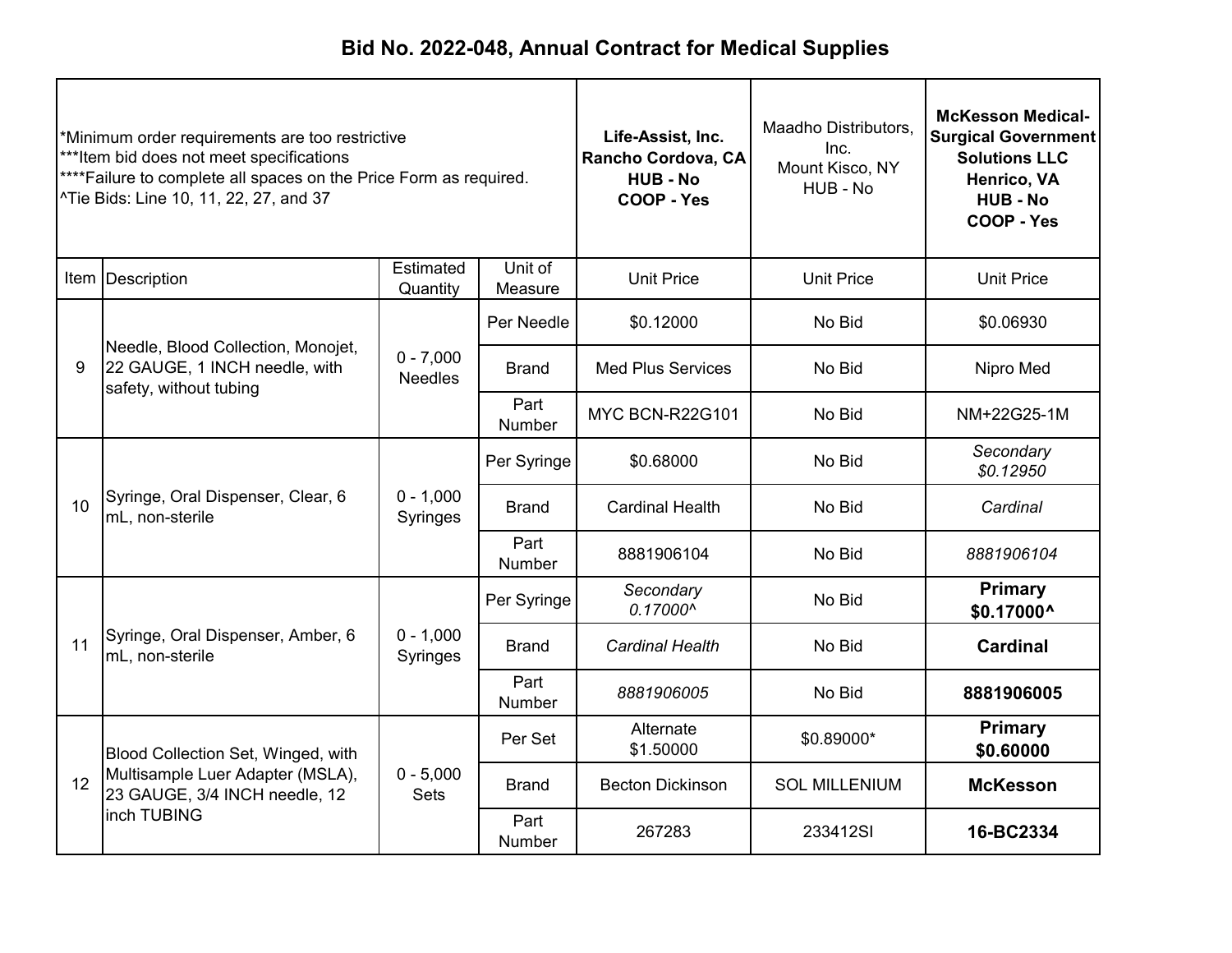| *Minimum order requirements are too restrictive<br>***Item bid does not meet specifications<br>**** Failure to complete all spaces on the Price Form as required.<br>^Tie Bids: Line 10, 11, 22, 27, and 37 |                                                                                               | <b>Mercedes Medical</b><br><b>Bradenton, FL</b><br><b>HUB - Yes</b><br>COOP - Yes | <b>Nfinitech Solutions</b><br><b>LLC</b><br><b>Oklahoma City, OK</b><br><b>HUB - No</b><br><b>COOP-Yes</b> | <b>Quill LLC</b><br>Lincolnshire, IL<br><b>HUB - No</b><br>COOP - Yes |                        |                   |
|-------------------------------------------------------------------------------------------------------------------------------------------------------------------------------------------------------------|-----------------------------------------------------------------------------------------------|-----------------------------------------------------------------------------------|------------------------------------------------------------------------------------------------------------|-----------------------------------------------------------------------|------------------------|-------------------|
|                                                                                                                                                                                                             | Item Description                                                                              | Estimated<br>Quantity                                                             | Unit of<br>Measure                                                                                         | <b>Unit Price</b>                                                     | <b>Unit Price</b>      | <b>Unit Price</b> |
|                                                                                                                                                                                                             |                                                                                               |                                                                                   | Per Needle                                                                                                 | \$0.22000                                                             | \$0.73000              | No Bid            |
| 9                                                                                                                                                                                                           | Needle, Blood Collection, Monojet,<br>22 GAUGE, 1 INCH needle, with<br>safety, without tubing | $0 - 7,000$<br><b>Needles</b>                                                     | <b>Brand</b>                                                                                               | <b>Becton Dickinson And</b><br>Company                                | <b>Cardinal Health</b> | No Bid            |
|                                                                                                                                                                                                             |                                                                                               |                                                                                   | Part<br><b>Number</b>                                                                                      | 305768                                                                | 8881216066             | No Bid            |
|                                                                                                                                                                                                             | Syringe, Oral Dispenser, Clear, 6<br>mL, non-sterile                                          |                                                                                   | Per Syringe                                                                                                | \$0.14000***                                                          | \$0.17000^             | No Bid            |
| 10 <sup>1</sup>                                                                                                                                                                                             |                                                                                               | $0 - 1,000$<br>Syringes                                                           | <b>Brand</b>                                                                                               | <b>Becton Dickinson And</b><br>Company                                | Cardinal               | No Bid            |
|                                                                                                                                                                                                             |                                                                                               |                                                                                   | Part<br>Number                                                                                             | 305218                                                                | 8881906104             | No Bid            |
|                                                                                                                                                                                                             |                                                                                               |                                                                                   | Per Syringe                                                                                                | No Bid                                                                | No Bid                 | No Bid            |
| 11                                                                                                                                                                                                          | Syringe, Oral Dispenser, Amber, 6<br>mL, non-sterile                                          | $0 - 1,000$<br>Syringes                                                           | <b>Brand</b>                                                                                               | No Bid                                                                | No Bid                 | No Bid            |
|                                                                                                                                                                                                             |                                                                                               |                                                                                   | Part<br><b>Number</b>                                                                                      | No Bid                                                                | No Bid                 | No Bid            |
|                                                                                                                                                                                                             | Blood Collection Set, Winged, with                                                            |                                                                                   | Per Set                                                                                                    | No Bid                                                                | No Bid                 | No Bid            |
| 12                                                                                                                                                                                                          | Multisample Luer Adapter (MSLA),<br>23 GAUGE, 3/4 INCH needle, 12                             | $0 - 5,000$<br><b>Sets</b>                                                        | <b>Brand</b>                                                                                               | No Bid<br>No Bid                                                      |                        | No Bid            |
|                                                                                                                                                                                                             | inch TUBING                                                                                   |                                                                                   | Part<br><b>Number</b>                                                                                      | No Bid                                                                | No Bid                 | No Bid            |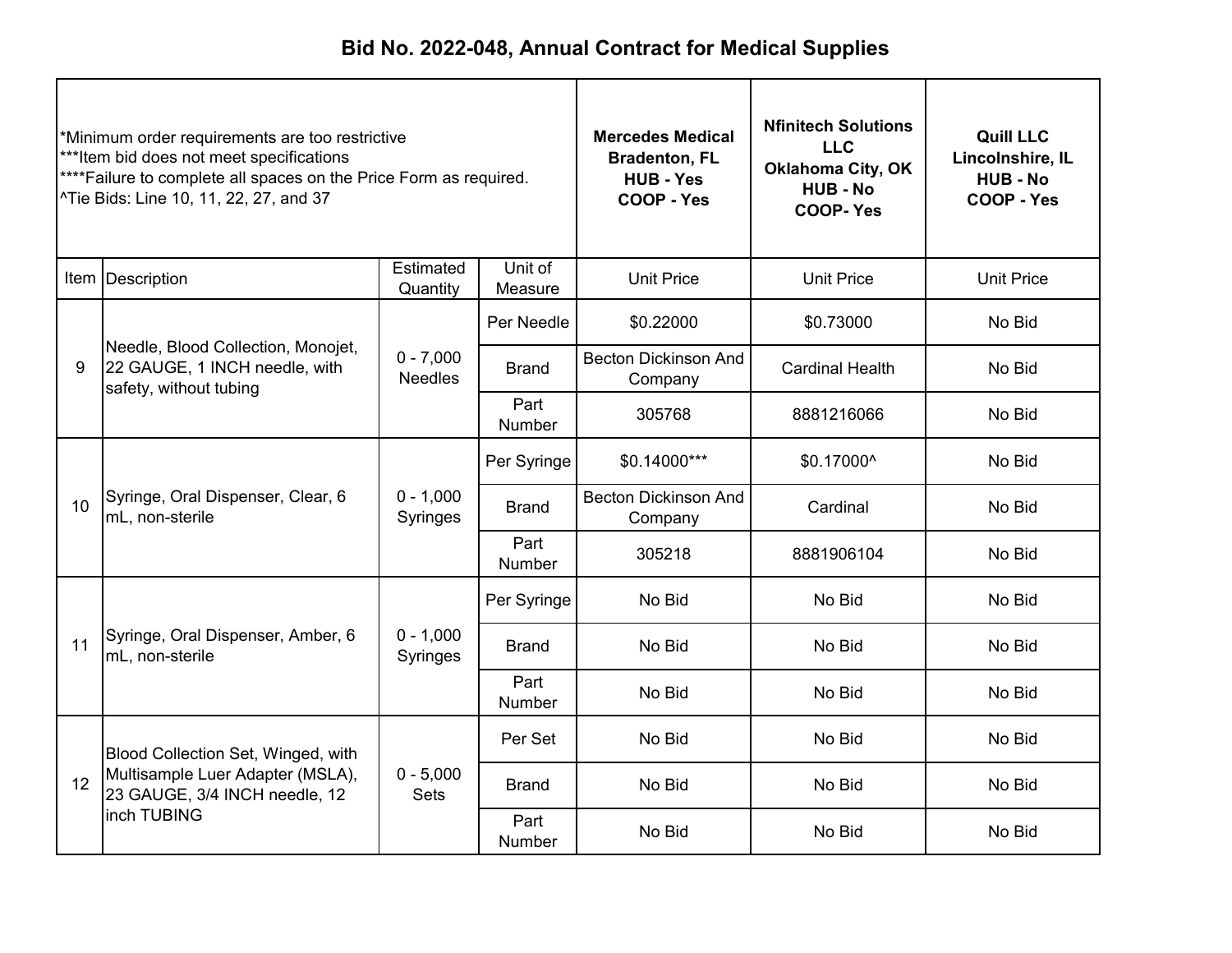| *Minimum order requirements are too restrictive<br>***Item bid does not meet specifications<br>**** Failure to complete all spaces on the Price Form as required.<br>^Tie Bids: Line 10, 11, 22, 27, and 37 |                                                                                               |                                | <b>RND Medical</b><br>Supplies, Inc.<br>Marietta, GA<br><b>HUB - No</b><br><b>COOP - Yes</b> | <b>School Health</b><br>Corporation<br><b>Rolling Meadows, IL</b><br><b>HUB - No</b><br>COOP - Yes | <b>Sita Business</b><br>Systems, Inc.<br><b>Chantilly, VA</b><br><b>HUB - No</b><br>COOP - Yes |                   |
|-------------------------------------------------------------------------------------------------------------------------------------------------------------------------------------------------------------|-----------------------------------------------------------------------------------------------|--------------------------------|----------------------------------------------------------------------------------------------|----------------------------------------------------------------------------------------------------|------------------------------------------------------------------------------------------------|-------------------|
|                                                                                                                                                                                                             | Item   Description                                                                            | Estimated<br>Quantity          | Unit of<br>Measure                                                                           | <b>Unit Price</b>                                                                                  | <b>Unit Price</b>                                                                              | <b>Unit Price</b> |
|                                                                                                                                                                                                             |                                                                                               |                                | Per Needle                                                                                   | No Bid                                                                                             | No Bid                                                                                         | No Bid            |
| 9                                                                                                                                                                                                           | Needle, Blood Collection, Monojet,<br>22 GAUGE, 1 INCH needle, with<br>safety, without tubing | $0 - 7,000$<br><b>Needles</b>  | <b>Brand</b>                                                                                 | No Bid                                                                                             | No Bid                                                                                         | No Bid            |
|                                                                                                                                                                                                             |                                                                                               |                                | Part<br><b>Number</b>                                                                        | No Bid                                                                                             | No Bid                                                                                         | No Bid            |
|                                                                                                                                                                                                             | Syringe, Oral Dispenser, Clear, 6<br>10<br>mL, non-sterile                                    |                                | Per Syringe                                                                                  | No Bid                                                                                             | No Bid                                                                                         | No Bid            |
|                                                                                                                                                                                                             |                                                                                               | $0 - 1,000$<br><b>Syringes</b> | <b>Brand</b>                                                                                 | No Bid                                                                                             | No Bid                                                                                         | No Bid            |
|                                                                                                                                                                                                             |                                                                                               |                                | Part<br>Number                                                                               | No Bid                                                                                             | No Bid                                                                                         | No Bid            |
|                                                                                                                                                                                                             |                                                                                               |                                | Per Syringe                                                                                  | No Bid                                                                                             | No Bid                                                                                         | No Bid            |
| 11                                                                                                                                                                                                          | Syringe, Oral Dispenser, Amber, 6<br>mL, non-sterile                                          | $0 - 1,000$<br>Syringes        | <b>Brand</b>                                                                                 | No Bid                                                                                             | No Bid                                                                                         | No Bid            |
|                                                                                                                                                                                                             |                                                                                               |                                | Part<br>Number                                                                               | No Bid                                                                                             | No Bid                                                                                         | No Bid            |
|                                                                                                                                                                                                             | Blood Collection Set, Winged, with                                                            |                                | Per Set                                                                                      | No Bid                                                                                             | No Bid                                                                                         | No Bid            |
| 12                                                                                                                                                                                                          | Multisample Luer Adapter (MSLA),<br>23 GAUGE, 3/4 INCH needle, 12                             | $0 - 5,000$<br><b>Sets</b>     | <b>Brand</b>                                                                                 | No Bid                                                                                             | No Bid                                                                                         | No Bid            |
|                                                                                                                                                                                                             | inch TUBING                                                                                   |                                | Part<br>Number                                                                               | No Bid                                                                                             | No Bid                                                                                         | No Bid            |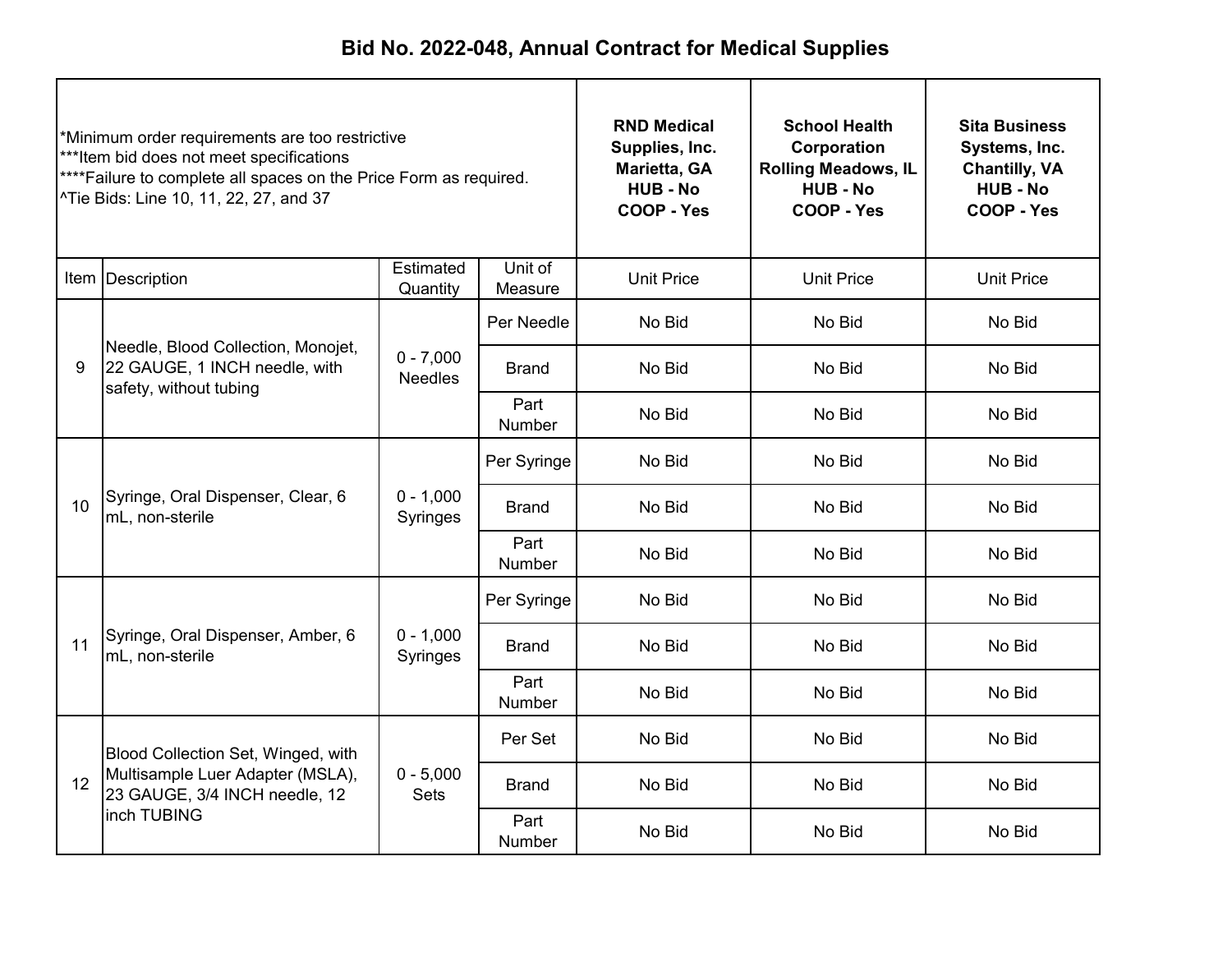|    | *Minimum order requirements are too restrictive<br>*** Item bid does not meet specifications<br>**** Failure to complete all spaces on the Price Form as required.<br>^Tie Bids: Line 10, 11, 22, 27, and 37 | <b>Zhou Medical</b><br><b>Solutions, LLC</b><br>Houston, TX<br><b>HUB - Yes</b><br>COOP - Yes |                       |                                      |  |  |
|----|--------------------------------------------------------------------------------------------------------------------------------------------------------------------------------------------------------------|-----------------------------------------------------------------------------------------------|-----------------------|--------------------------------------|--|--|
|    | Item Description                                                                                                                                                                                             | <b>Unit Price</b>                                                                             |                       |                                      |  |  |
|    |                                                                                                                                                                                                              |                                                                                               | Per Needle            | No Bid                               |  |  |
| 9  | Needle, Blood Collection, Monojet,<br>22 GAUGE, 1 INCH needle, with<br>safety, without tubing                                                                                                                | $0 - 7,000$<br><b>Needles</b>                                                                 | <b>Brand</b>          | No Bid                               |  |  |
|    |                                                                                                                                                                                                              |                                                                                               | Part<br>Number        | No Bid                               |  |  |
|    | Syringe, Oral Dispenser, Clear, 6<br>mL, non-sterile                                                                                                                                                         |                                                                                               | Per Syringe           | No Bid                               |  |  |
| 10 |                                                                                                                                                                                                              | $0 - 1,000$<br>Syringes                                                                       | Brand                 | No Bid                               |  |  |
|    |                                                                                                                                                                                                              |                                                                                               | Part<br><b>Number</b> | No Bid                               |  |  |
|    |                                                                                                                                                                                                              |                                                                                               | Per Syringe           | No Bid                               |  |  |
| 11 | Syringe, Oral Dispenser, Amber, 6<br>mL, non-sterile                                                                                                                                                         | $0 - 1,000$<br>Syringes                                                                       | <b>Brand</b>          | No Bid                               |  |  |
|    |                                                                                                                                                                                                              |                                                                                               | Part<br><b>Number</b> | No Bid<br>No Bid<br>No Bid<br>No Bid |  |  |
|    | Blood Collection Set, Winged, with                                                                                                                                                                           |                                                                                               | Per Set               |                                      |  |  |
| 12 | Multisample Luer Adapter (MSLA),<br>23 GAUGE, 3/4 INCH needle, 12                                                                                                                                            | $0 - 5,000$<br><b>Sets</b>                                                                    | <b>Brand</b>          |                                      |  |  |
|    | inch TUBING                                                                                                                                                                                                  |                                                                                               | Part<br><b>Number</b> |                                      |  |  |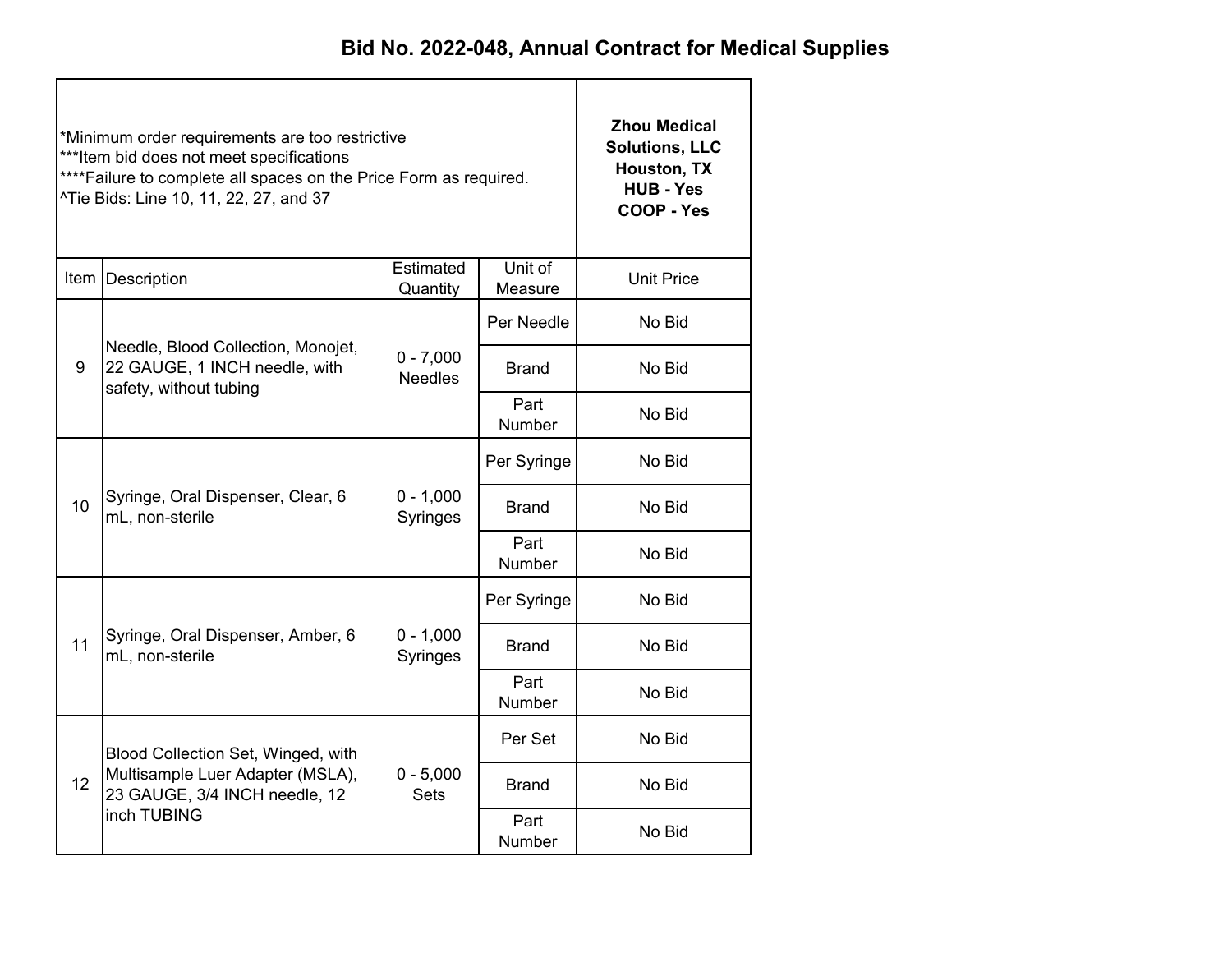| *Minimum order requirements are too restrictive<br>***Item bid does not meet specifications<br>****Failure to complete all spaces on the Price Form as required.<br>^Tie Bids: Line 10, 11, 22, 27, and 37 |                                                                                                                             | <b>Amerimed Medical</b><br>Equipment, Inc.<br>Pasadena, TX<br><b>HUB - Yes</b><br>COOP - Yes | <b>Diamond Drugs, Inc.</b><br>d/b/a Diamond<br><b>Medical Supply</b><br>Indiana, PA<br><b>HUB - No</b><br>COOP - Yes | <b>Fisher Healthcare</b><br>Houston, TX<br><b>HUB - No</b><br>COOP - Yes |                         |                   |
|------------------------------------------------------------------------------------------------------------------------------------------------------------------------------------------------------------|-----------------------------------------------------------------------------------------------------------------------------|----------------------------------------------------------------------------------------------|----------------------------------------------------------------------------------------------------------------------|--------------------------------------------------------------------------|-------------------------|-------------------|
|                                                                                                                                                                                                            | Item Description                                                                                                            | Estimated<br>Quantity                                                                        | Unit of<br>Measure                                                                                                   | <b>Unit Price</b>                                                        | <b>Unit Price</b>       | <b>Unit Price</b> |
|                                                                                                                                                                                                            | Syringe, Retractable with                                                                                                   |                                                                                              | Per Syringe                                                                                                          | No Bid                                                                   | Alternate<br>\$0.301238 | No Bid            |
| 13 <sup>°</sup>                                                                                                                                                                                            | hypodermic needle, 23 GAUGE,<br>1 INCH fixed tip, tri-beveled needle,<br>regular wall, 3 cc,                                | $0 - 600$<br>Syringes                                                                        | <b>Brand</b>                                                                                                         | No Bid                                                                   | Sol Millennium Medical  | No Bid            |
|                                                                                                                                                                                                            | 0.1 mL graduation                                                                                                           |                                                                                              | Part<br>Number                                                                                                       | No Bid                                                                   | 1000771M                | No Bid            |
|                                                                                                                                                                                                            | Syringe, Retractable with<br>hypodermic needle, 25 GAUGE,<br>5/8 INCH fixed tip, tri-beveled<br>needle, regular wall, 3 cc, |                                                                                              | Per Syringe                                                                                                          | No Bid                                                                   | \$0.301238              | No Bid            |
| 14                                                                                                                                                                                                         |                                                                                                                             | $0 - 600$<br>Syringes                                                                        | <b>Brand</b>                                                                                                         | No Bid                                                                   | Sol Millennium Medical  | No Bid            |
|                                                                                                                                                                                                            | 0.1 mL graduation                                                                                                           |                                                                                              | Part<br>Number                                                                                                       | No Bid                                                                   | 1000781M                | No Bid            |
|                                                                                                                                                                                                            |                                                                                                                             |                                                                                              | Per Lancet                                                                                                           | No Bid                                                                   | \$0.12330               | No Bid            |
| 15                                                                                                                                                                                                         | Lancet, Fixed-Depth Needle,<br>Orange, 21 GAUGE, 2.2mm                                                                      | $0 - 15,000$<br>Lancets                                                                      | <b>Brand</b>                                                                                                         | No Bid                                                                   | Medipurpose             | No Bid            |
|                                                                                                                                                                                                            |                                                                                                                             |                                                                                              | Part<br>Number                                                                                                       | No Bid                                                                   | <b>SLN240</b>           | No Bid            |
|                                                                                                                                                                                                            |                                                                                                                             |                                                                                              | Per Lancet                                                                                                           | No Bid                                                                   | \$0.12330               | \$0.14200         |
| 16                                                                                                                                                                                                         | Lancet, Fixed-Depth Needle, Gray,<br>23 GAUGE, 1.8 mm                                                                       | $0 - 33,000$<br>Lancets                                                                      | <b>Brand</b>                                                                                                         | No Bid                                                                   | Medipurpose             | <b>SURGILANCE</b> |
|                                                                                                                                                                                                            |                                                                                                                             |                                                                                              | Part<br>Number                                                                                                       | No Bid                                                                   | <b>SLN200</b>           | <b>SLN200</b>     |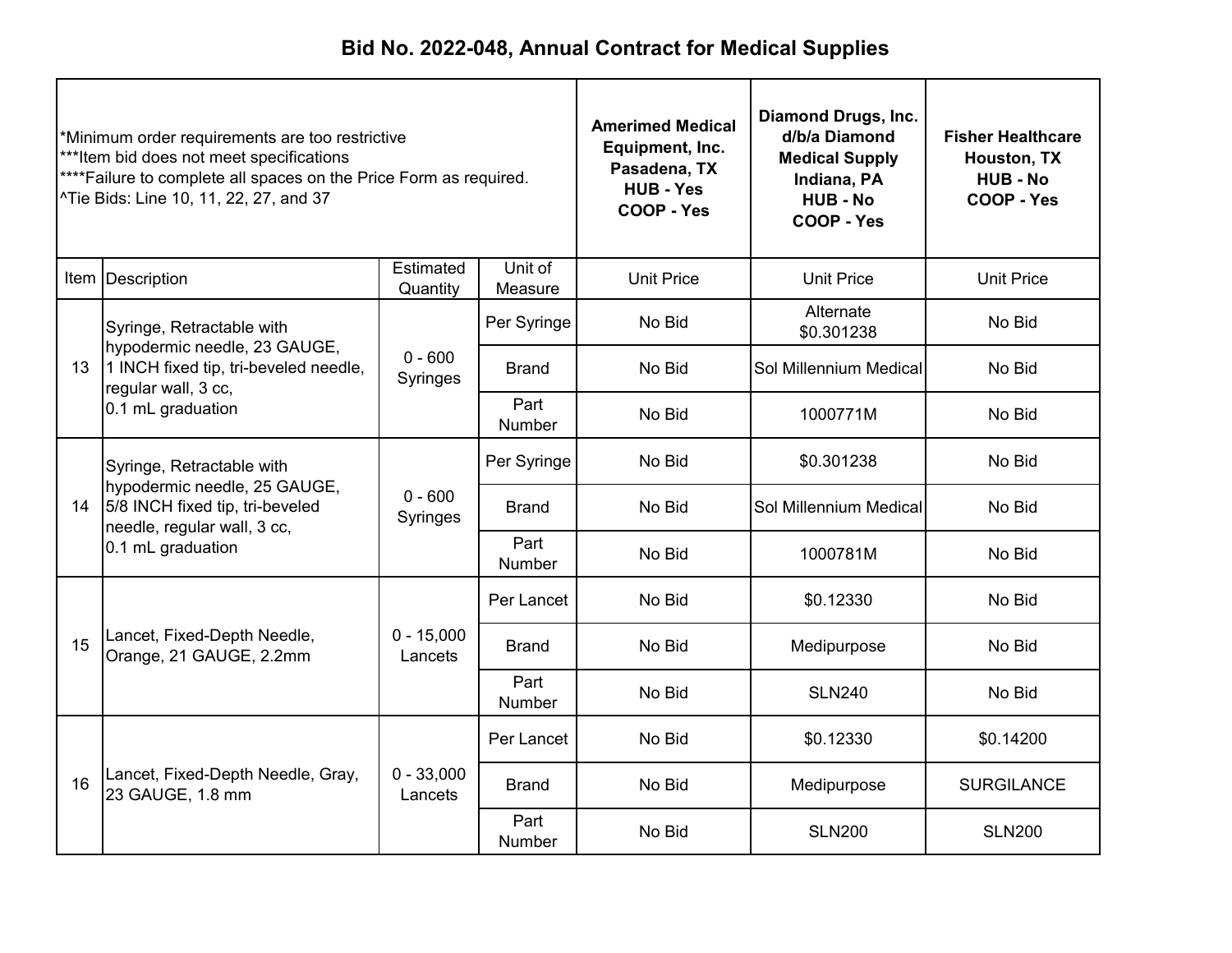| *Minimum order requirements are too restrictive<br>***Item bid does not meet specifications<br>**** Failure to complete all spaces on the Price Form as required.<br>^Tie Bids: Line 10, 11, 22, 27, and 37 |                                                                                                                                   |                         | <b>Founder Project RX</b><br>d/b/a Plaza Supply<br>Fort Worth, TX<br><b>HUB - No</b><br>COOP - Yes | Grayline Medical, Inc.<br>Norwalk, CA<br><b>HUB - No</b><br>COOP - Yes | Henry Schein, Inc.<br><b>Melville, NY</b><br><b>HUB - No</b><br>COOP - Yes |                        |
|-------------------------------------------------------------------------------------------------------------------------------------------------------------------------------------------------------------|-----------------------------------------------------------------------------------------------------------------------------------|-------------------------|----------------------------------------------------------------------------------------------------|------------------------------------------------------------------------|----------------------------------------------------------------------------|------------------------|
|                                                                                                                                                                                                             | Item   Description                                                                                                                | Estimated<br>Quantity   | Unit of<br>Measure                                                                                 | <b>Unit Price</b>                                                      | <b>Unit Price</b>                                                          | <b>Unit Price</b>      |
|                                                                                                                                                                                                             | Syringe, Retractable with                                                                                                         |                         | Per Syringe                                                                                        | No Bid                                                                 | \$0.42000                                                                  | \$0.35700              |
| 13                                                                                                                                                                                                          | hypodermic needle, 23 GAUGE,<br>1 INCH fixed tip, tri-beveled needle,<br>regular wall, 3 cc,<br>0.1 mL graduation                 | $0 - 600$<br>Syringes   | <b>Brand</b>                                                                                       | No Bid                                                                 | Sol Millennium Medical                                                     | Vanishpoint            |
|                                                                                                                                                                                                             |                                                                                                                                   |                         | Part<br><b>Number</b>                                                                              | No Bid                                                                 | 100077IM                                                                   | 10311                  |
|                                                                                                                                                                                                             | Syringe, Retractable with<br>hypodermic needle, 25 GAUGE,<br>5/8 INCH fixed tip, tri-beveled<br>14<br>needle, regular wall, 3 cc, |                         | Per Syringe                                                                                        | No Bid                                                                 | Alternate<br>\$0.26000                                                     | \$0.35700              |
|                                                                                                                                                                                                             |                                                                                                                                   | $0 - 600$<br>Syringes   | <b>Brand</b>                                                                                       | No Bid                                                                 | Sol Millennium Medical                                                     | Vanishpoint            |
|                                                                                                                                                                                                             | 0.1 mL graduation                                                                                                                 |                         | Part<br>Number                                                                                     | No Bid                                                                 | 100078IM                                                                   | 10301                  |
|                                                                                                                                                                                                             |                                                                                                                                   |                         | Per Lancet                                                                                         | Secondary<br>\$0.05312                                                 | Alternate<br>\$0.09000                                                     | Primary<br>\$0.04700   |
| 15                                                                                                                                                                                                          | Lancet, Fixed-Depth Needle,<br>Orange, 21 GAUGE, 2.2mm                                                                            | $0 - 15,000$<br>Lancets | <b>Brand</b>                                                                                       | Cambridge                                                              | Medipurpose                                                                | <b>Henry Schein</b>    |
|                                                                                                                                                                                                             |                                                                                                                                   |                         | Part<br>Number                                                                                     | $521 - 21$                                                             | <b>SLN240</b>                                                              | 9007980                |
|                                                                                                                                                                                                             |                                                                                                                                   |                         | Per Lancet                                                                                         | <b>Primary</b><br>\$0.05312                                            | \$0.09000                                                                  | Secondary<br>\$0.07450 |
| 16                                                                                                                                                                                                          | Lancet, Fixed-Depth Needle, Gray,<br>23 GAUGE, 1.8 mm                                                                             | $0 - 33,000$<br>Lancets | <b>Brand</b>                                                                                       | Cambridge                                                              | Medipurpose                                                                | Surgilance             |
|                                                                                                                                                                                                             |                                                                                                                                   |                         | Part<br>Number                                                                                     | 523-23                                                                 | <b>SLN200</b>                                                              | <b>SLN200</b>          |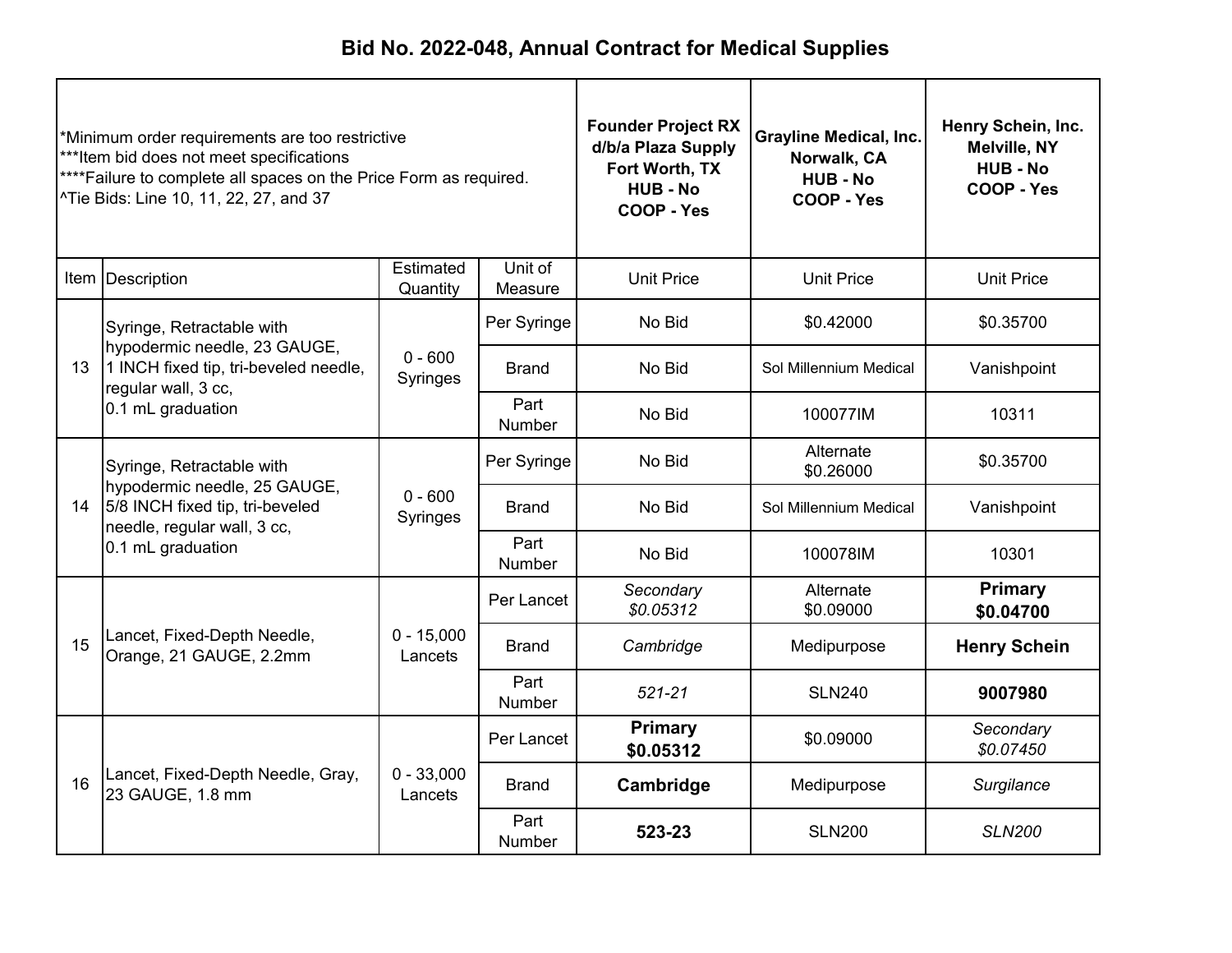| *Minimum order requirements are too restrictive<br>***Item bid does not meet specifications<br>****Failure to complete all spaces on the Price Form as required.<br>^Tie Bids: Line 10, 11, 22, 27, and 37 |                                                                                                                                   | Life-Assist, Inc.<br>Rancho Cordova, CA<br><b>HUB-No</b><br><b>COOP - Yes</b> | Maadho Distributors,<br>Inc.<br>Mount Kisco, NY<br>HUB - No | <b>McKesson Medical-</b><br><b>Surgical Government</b><br><b>Solutions LLC</b><br>Henrico, VA<br><b>HUB - No</b><br>COOP - Yes |                      |                             |
|------------------------------------------------------------------------------------------------------------------------------------------------------------------------------------------------------------|-----------------------------------------------------------------------------------------------------------------------------------|-------------------------------------------------------------------------------|-------------------------------------------------------------|--------------------------------------------------------------------------------------------------------------------------------|----------------------|-----------------------------|
|                                                                                                                                                                                                            | Item Description                                                                                                                  | Estimated<br>Quantity                                                         | Unit of<br>Measure                                          | <b>Unit Price</b>                                                                                                              | <b>Unit Price</b>    | <b>Unit Price</b>           |
|                                                                                                                                                                                                            | Syringe, Retractable with                                                                                                         |                                                                               | Per Syringe                                                 | \$0.38000                                                                                                                      | \$0.24000*           | \$0.36860                   |
| 13 <sup>°</sup>                                                                                                                                                                                            | hypodermic needle, 23 GAUGE,<br>1 INCH fixed tip, tri-beveled needle,<br>regular wall, 3 cc,<br>0.1 mL graduation                 | $0 - 600$<br>Syringes                                                         | <b>Brand</b>                                                | <b>Retractable Tech</b>                                                                                                        | <b>SOL MILLENIUM</b> | Retractable<br>Technologies |
|                                                                                                                                                                                                            |                                                                                                                                   |                                                                               | Part<br>Number                                              | 10311                                                                                                                          | 100077IM             | 10311                       |
|                                                                                                                                                                                                            | Syringe, Retractable with<br>hypodermic needle, 25 GAUGE,<br>5/8 INCH fixed tip, tri-beveled<br>14<br>needle, regular wall, 3 cc, |                                                                               | Per Syringe                                                 | \$0.38000                                                                                                                      | \$0.24000*           | \$0.34000                   |
|                                                                                                                                                                                                            |                                                                                                                                   | $0 - 600$<br>Syringes                                                         | Brand                                                       | <b>Retractable Tech</b>                                                                                                        | <b>SOL MILLENIUM</b> | Retractable<br>Technologies |
|                                                                                                                                                                                                            | 0.1 mL graduation                                                                                                                 |                                                                               | Part<br><b>Number</b>                                       | 10301                                                                                                                          | 100078IM             | 10301                       |
|                                                                                                                                                                                                            |                                                                                                                                   |                                                                               | Per Lancet                                                  | \$0.11000                                                                                                                      | No Bid               | \$0.10000                   |
| 15                                                                                                                                                                                                         | Lancet, Fixed-Depth Needle,<br>Orange, 21 GAUGE, 2.2mm                                                                            | $0 - 15,000$<br>Lancets                                                       | <b>Brand</b>                                                | MediPurpose                                                                                                                    | No Bid               | Medipurpose Inc             |
|                                                                                                                                                                                                            |                                                                                                                                   |                                                                               | Part<br><b>Number</b>                                       | <b>SLN240</b>                                                                                                                  | No Bid               | <b>SLN240</b>               |
|                                                                                                                                                                                                            |                                                                                                                                   |                                                                               | Per Lancet                                                  | \$0.11000                                                                                                                      | No Bid               | \$0.10000                   |
| 16                                                                                                                                                                                                         | Lancet, Fixed-Depth Needle, Gray,<br>23 GAUGE, 1.8 mm                                                                             | $0 - 33,000$<br>Lancets                                                       | <b>Brand</b>                                                | MediPurpose                                                                                                                    | No Bid               | Medipurpose Inc             |
|                                                                                                                                                                                                            |                                                                                                                                   |                                                                               | Part<br>Number                                              | <b>SLN200</b>                                                                                                                  | No Bid               | <b>SLN200</b>               |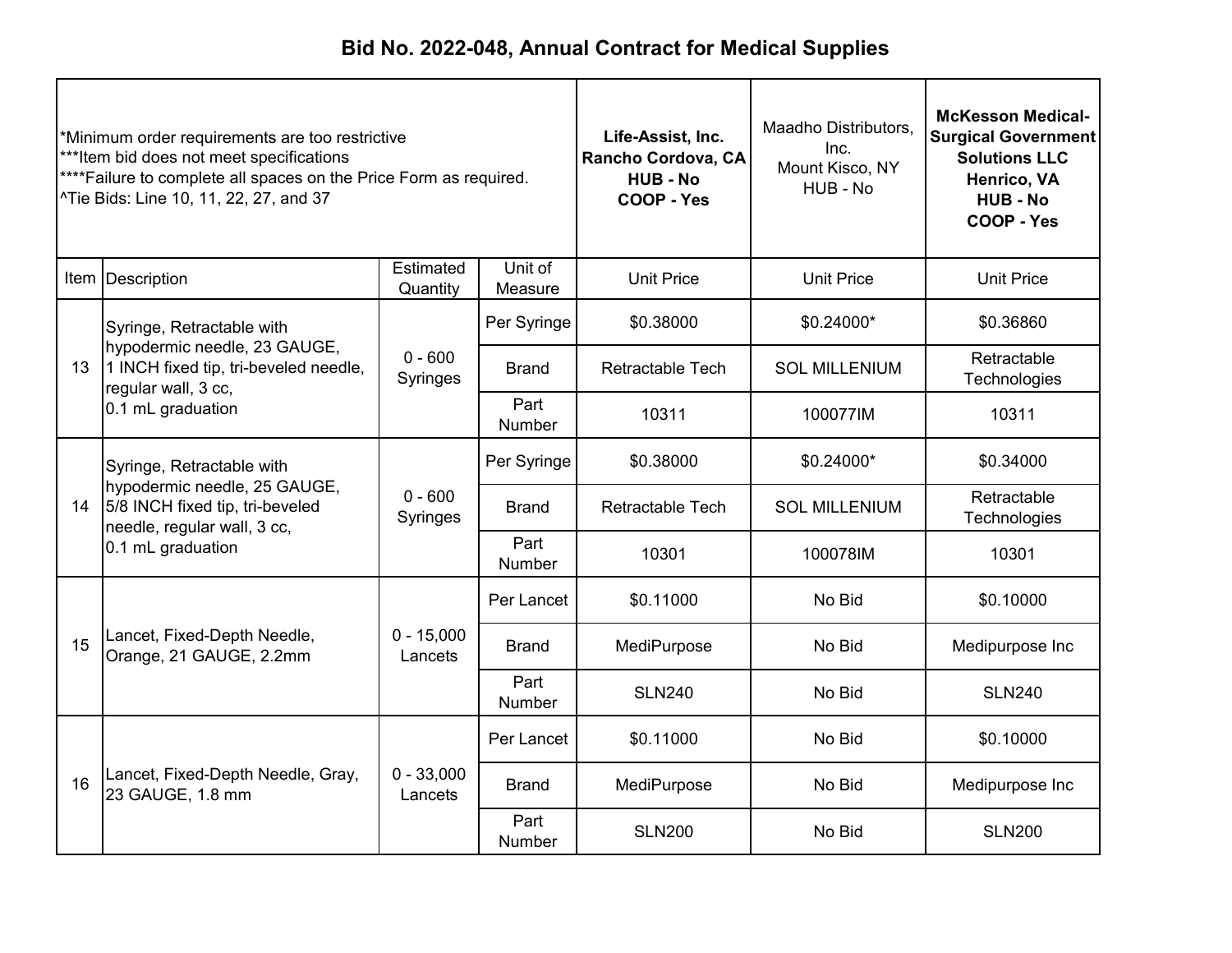| *Minimum order requirements are too restrictive<br>***Item bid does not meet specifications<br>**** Failure to complete all spaces on the Price Form as required.<br>^Tie Bids: Line 10, 11, 22, 27, and 37 |                                                                                                                             |                         | <b>Mercedes Medical</b><br><b>Bradenton, FL</b><br><b>HUB - Yes</b><br>COOP - Yes | <b>Nfinitech Solutions</b><br><b>LLC</b><br><b>Oklahoma City, OK</b><br><b>HUB - No</b><br><b>COOP-Yes</b> | <b>Quill LLC</b><br>Lincolnshire, IL<br><b>HUB-No</b><br>COOP - Yes |                   |
|-------------------------------------------------------------------------------------------------------------------------------------------------------------------------------------------------------------|-----------------------------------------------------------------------------------------------------------------------------|-------------------------|-----------------------------------------------------------------------------------|------------------------------------------------------------------------------------------------------------|---------------------------------------------------------------------|-------------------|
|                                                                                                                                                                                                             | Item   Description                                                                                                          | Estimated<br>Quantity   | Unit of<br>Measure                                                                | <b>Unit Price</b>                                                                                          | <b>Unit Price</b>                                                   | <b>Unit Price</b> |
|                                                                                                                                                                                                             | Syringe, Retractable with                                                                                                   |                         | Per Syringe                                                                       | No Bid                                                                                                     | <b>Primary</b><br>\$0.23000                                         | No Bid            |
| 13 <sup>°</sup>                                                                                                                                                                                             | hypodermic needle, 23 GAUGE,<br>1 INCH fixed tip, tri-beveled needle,<br>regular wall, 3 cc,                                | $0 - 600$<br>Syringes   | <b>Brand</b>                                                                      | No Bid                                                                                                     | Sol-Millennium<br><b>Medical</b>                                    | No Bid            |
|                                                                                                                                                                                                             | 0.1 mL graduation                                                                                                           |                         | Part<br><b>Number</b>                                                             | No Bid                                                                                                     | 100077IM                                                            | No Bid            |
|                                                                                                                                                                                                             | Syringe, Retractable with<br>hypodermic needle, 25 GAUGE,<br>5/8 INCH fixed tip, tri-beveled<br>needle, regular wall, 3 cc, | $0 - 600$<br>Syringes   | Per Syringe                                                                       | No Bid                                                                                                     | <b>Primary</b><br>\$0.23000                                         | No Bid            |
| 14                                                                                                                                                                                                          |                                                                                                                             |                         | <b>Brand</b>                                                                      | No Bid                                                                                                     | Sol-Millennium<br><b>Medical</b>                                    | No Bid            |
|                                                                                                                                                                                                             | 0.1 mL graduation                                                                                                           |                         | Part<br>Number                                                                    | No Bid                                                                                                     | 100078IM                                                            | No Bid            |
|                                                                                                                                                                                                             |                                                                                                                             |                         | Per Lancet                                                                        | \$0.12000                                                                                                  | \$0.16000                                                           | No Bid            |
| 15                                                                                                                                                                                                          | Lancet, Fixed-Depth Needle,<br>Orange, 21 GAUGE, 2.2mm                                                                      | $0 - 15,000$<br>Lancets | <b>Brand</b>                                                                      | <b>MEDIPURPOSE</b><br><b>SURGILANCE</b>                                                                    | Medipurpose<br>Surgilance                                           | No Bid            |
|                                                                                                                                                                                                             |                                                                                                                             |                         | Part<br>Number                                                                    | <b>SLN240</b>                                                                                              | <b>SLN240</b>                                                       | No Bid            |
|                                                                                                                                                                                                             |                                                                                                                             |                         | Per Lancet                                                                        | \$0.12000                                                                                                  | \$0.16000                                                           | No Bid            |
| 16                                                                                                                                                                                                          | Lancet, Fixed-Depth Needle, Gray,<br>23 GAUGE, 1.8 mm                                                                       | $0 - 33,000$<br>Lancets | <b>Brand</b>                                                                      | <b>MEDIPURPOSE</b><br><b>SURGILANCE</b>                                                                    | Medipurpose<br>Surgilance                                           | No Bid            |
|                                                                                                                                                                                                             |                                                                                                                             |                         | Part<br><b>Number</b>                                                             | <b>SLN200</b>                                                                                              | <b>SLN200</b>                                                       | No Bid            |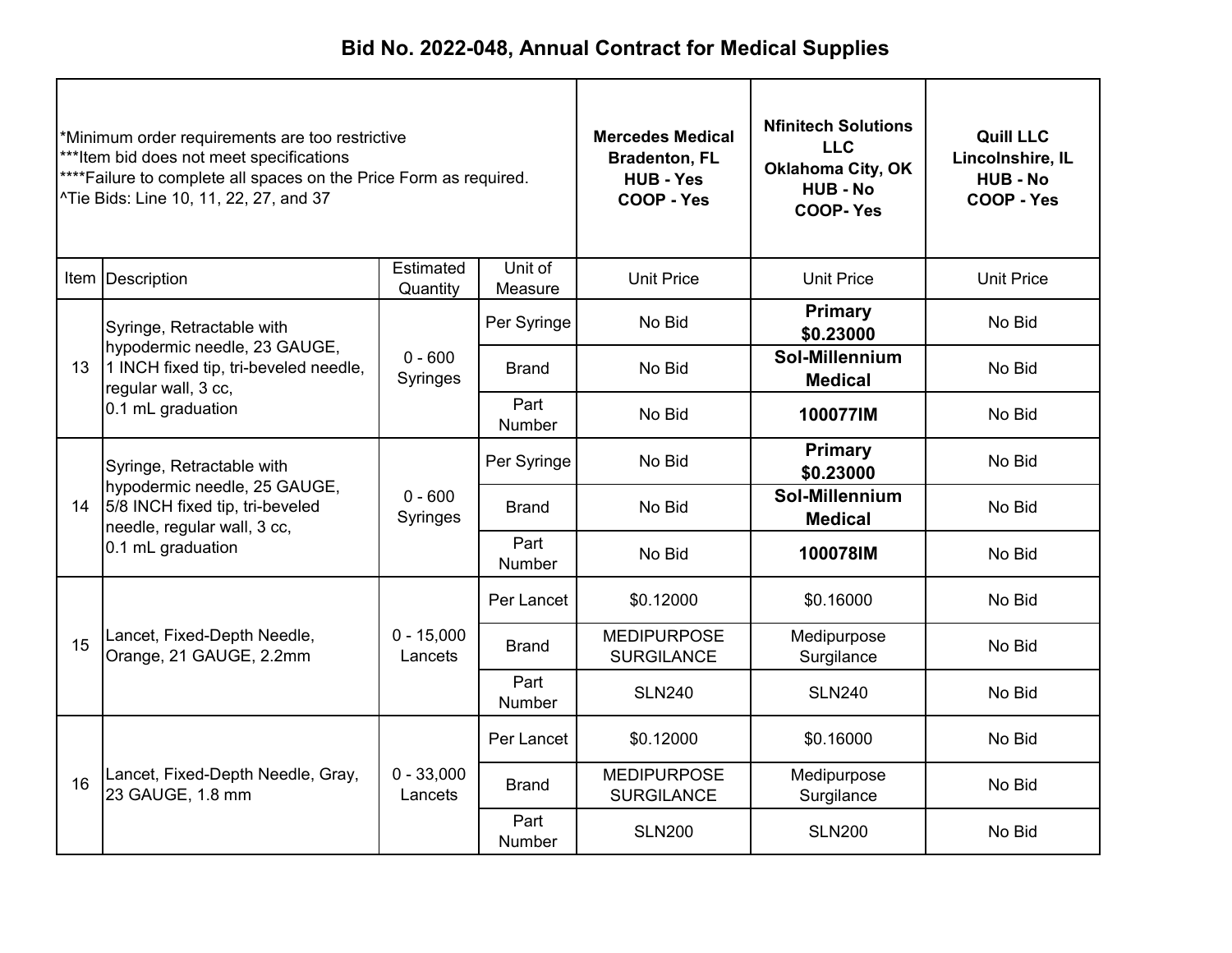| *Minimum order requirements are too restrictive<br>***Item bid does not meet specifications<br>****Failure to complete all spaces on the Price Form as required.<br><sup>^</sup> Tie Bids: Line 10, 11, 22, 27, and 37 |                                                                                                                             | <b>RND Medical</b><br>Supplies, Inc.<br>Marietta, GA<br><b>HUB - No</b><br>COOP - Yes | <b>School Health</b><br>Corporation<br><b>Rolling Meadows, IL</b><br><b>HUB - No</b><br>COOP - Yes | <b>Sita Business</b><br>Systems, Inc.<br><b>Chantilly, VA</b><br><b>HUB-No</b><br>COOP - Yes |                   |                   |
|------------------------------------------------------------------------------------------------------------------------------------------------------------------------------------------------------------------------|-----------------------------------------------------------------------------------------------------------------------------|---------------------------------------------------------------------------------------|----------------------------------------------------------------------------------------------------|----------------------------------------------------------------------------------------------|-------------------|-------------------|
|                                                                                                                                                                                                                        | Item Description                                                                                                            | Estimated<br>Quantity                                                                 | Unit of<br>Measure                                                                                 | <b>Unit Price</b>                                                                            | <b>Unit Price</b> | <b>Unit Price</b> |
|                                                                                                                                                                                                                        | Syringe, Retractable with                                                                                                   |                                                                                       | Per Syringe                                                                                        | No Bid                                                                                       | No Bid            | No Bid            |
| 13                                                                                                                                                                                                                     | hypodermic needle, 23 GAUGE,<br>1 INCH fixed tip, tri-beveled needle,<br>regular wall, 3 cc,<br>0.1 mL graduation           | $0 - 600$<br>Syringes                                                                 | <b>Brand</b>                                                                                       | No Bid                                                                                       | No Bid            | No Bid            |
|                                                                                                                                                                                                                        |                                                                                                                             |                                                                                       | Part<br><b>Number</b>                                                                              | No Bid                                                                                       | No Bid            | No Bid            |
|                                                                                                                                                                                                                        | Syringe, Retractable with<br>hypodermic needle, 25 GAUGE,<br>5/8 INCH fixed tip, tri-beveled<br>needle, regular wall, 3 cc, | $0 - 600$<br>Syringes                                                                 | Per Syringe                                                                                        | No Bid                                                                                       | No Bid            | No Bid            |
| 14                                                                                                                                                                                                                     |                                                                                                                             |                                                                                       | <b>Brand</b>                                                                                       | No Bid                                                                                       | No Bid            | No Bid            |
|                                                                                                                                                                                                                        | 0.1 mL graduation                                                                                                           |                                                                                       | Part<br>Number                                                                                     | No Bid                                                                                       | No Bid            | No Bid            |
|                                                                                                                                                                                                                        |                                                                                                                             |                                                                                       | Per Lancet                                                                                         | \$0.09500                                                                                    | \$0.24000         | No Bid            |
| 15                                                                                                                                                                                                                     | Lancet, Fixed-Depth Needle,<br>Orange, 21 GAUGE, 2.2mm                                                                      | $0 - 15,000$<br>Lancets                                                               | <b>Brand</b>                                                                                       | Medipurpose                                                                                  | NDC, INC          | No Bid            |
|                                                                                                                                                                                                                        |                                                                                                                             |                                                                                       | Part<br>Number                                                                                     | <b>SLN240</b>                                                                                | SLN2401000        | No Bid            |
|                                                                                                                                                                                                                        |                                                                                                                             |                                                                                       | Per Lancet                                                                                         | Alternate<br>\$0.08500                                                                       | No Bid            | No Bid            |
| 16                                                                                                                                                                                                                     | Lancet, Fixed-Depth Needle, Gray,<br>23 GAUGE, 1.8 mm                                                                       | $0 - 33,000$<br>Lancets                                                               | <b>Brand</b>                                                                                       | Medipurpose                                                                                  | No Bid            | No Bid            |
|                                                                                                                                                                                                                        |                                                                                                                             |                                                                                       | Part<br><b>Number</b>                                                                              | <b>SLN200</b>                                                                                | No Bid            | No Bid            |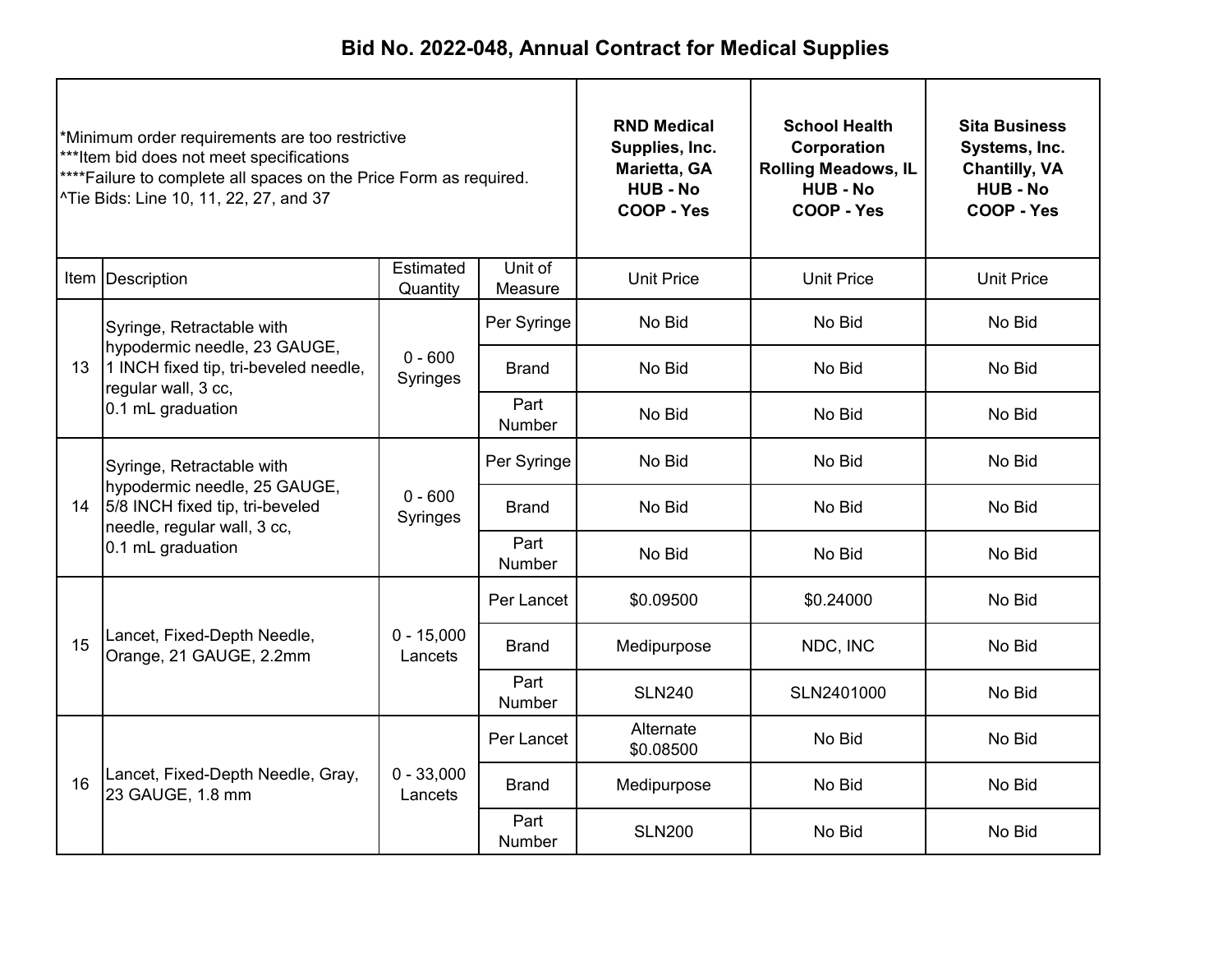|    | *Minimum order requirements are too restrictive<br>*** Item bid does not meet specifications<br>**** Failure to complete all spaces on the Price Form as required.<br>^Tie Bids: Line 10, 11, 22, 27, and 37 | <b>Zhou Medical</b><br><b>Solutions, LLC</b><br>Houston, TX<br><b>HUB - Yes</b><br>COOP - Yes |                       |                                                            |  |
|----|--------------------------------------------------------------------------------------------------------------------------------------------------------------------------------------------------------------|-----------------------------------------------------------------------------------------------|-----------------------|------------------------------------------------------------|--|
|    | Item   Description                                                                                                                                                                                           | Estimated<br>Quantity                                                                         | Unit of<br>Measure    | <b>Unit Price</b>                                          |  |
|    | Syringe, Retractable with                                                                                                                                                                                    |                                                                                               | Per Syringe           | Secondary<br>\$0.24930                                     |  |
| 13 | hypodermic needle, 23 GAUGE,<br>1 INCH fixed tip, tri-beveled needle,<br>regular wall, 3 cc,                                                                                                                 | $0 - 600$<br>Syringes                                                                         | Brand                 | Sol-Millennium<br>Medical Inc.                             |  |
|    | 0.1 mL graduation                                                                                                                                                                                            |                                                                                               | Part<br><b>Number</b> | 100077IM                                                   |  |
|    | Syringe, Retractable with                                                                                                                                                                                    |                                                                                               | Per Syringe           | Secondary<br>\$0.24930                                     |  |
| 14 | hypodermic needle, 25 GAUGE,<br>5/8 INCH fixed tip, tri-beveled<br>needle, regular wall, 3 cc,                                                                                                               | $0 - 600$<br>Syringes                                                                         | Brand                 | Sol-Millennium<br>Medical Inc.                             |  |
|    | 0.1 mL graduation                                                                                                                                                                                            |                                                                                               | Part<br>Number        | 100078IM                                                   |  |
|    |                                                                                                                                                                                                              |                                                                                               | Per Lancet            | \$0.10300                                                  |  |
| 15 | Lancet, Fixed-Depth Needle,<br>Orange, 21 GAUGE, 2.2mm                                                                                                                                                       | $0 - 15,000$<br>Lancets                                                                       | <b>Brand</b>          | MediPurpose                                                |  |
|    |                                                                                                                                                                                                              |                                                                                               | Part<br>Number        | <b>SLN240</b><br>\$0.10300<br>MediPurpose<br><b>SLN200</b> |  |
|    |                                                                                                                                                                                                              |                                                                                               | Per Lancet            |                                                            |  |
| 16 | Lancet, Fixed-Depth Needle, Gray,<br>23 GAUGE, 1.8 mm                                                                                                                                                        | $0 - 33,000$<br>Lancets                                                                       | <b>Brand</b>          |                                                            |  |
|    |                                                                                                                                                                                                              |                                                                                               | Part<br>Number        |                                                            |  |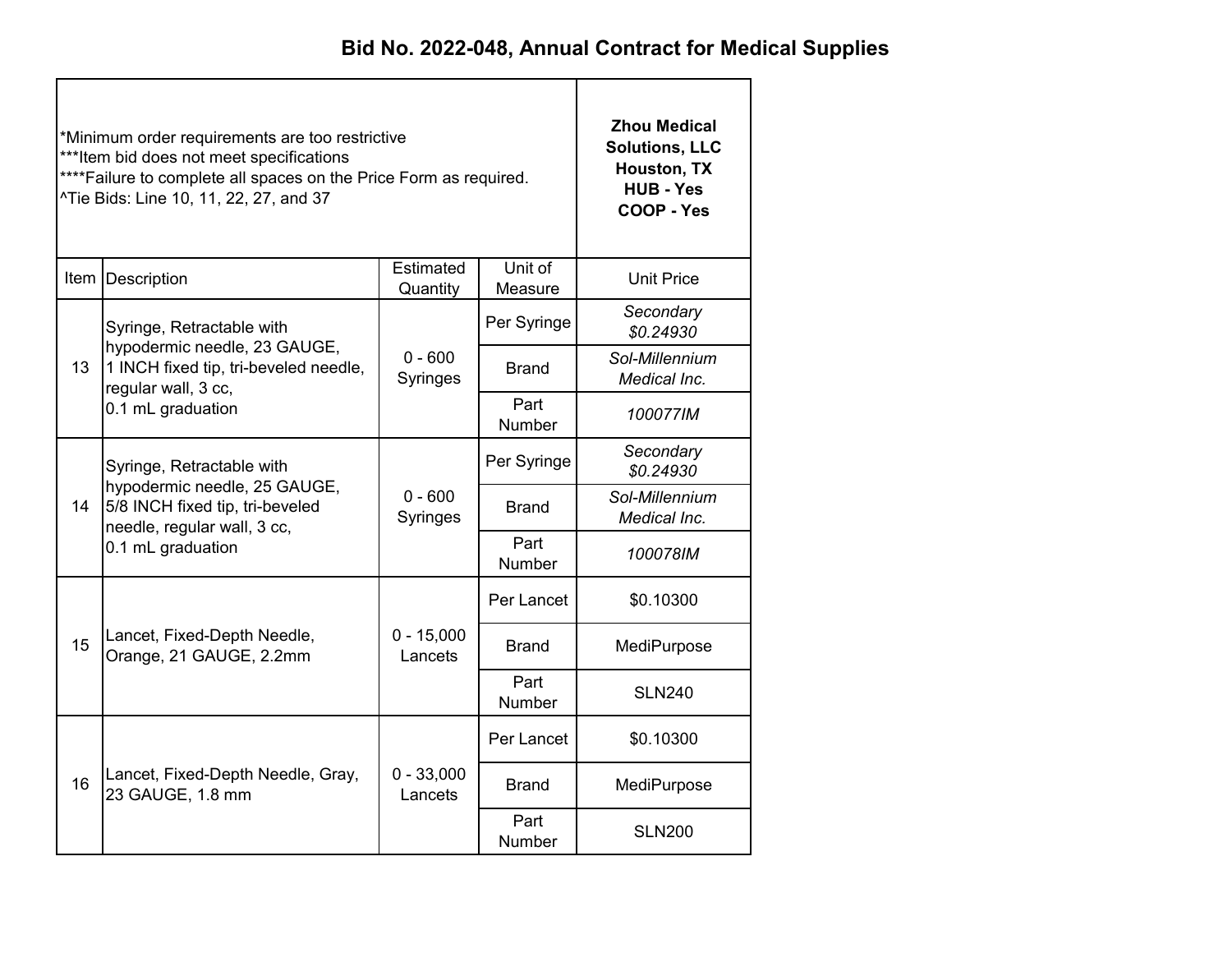| *Minimum order requirements are too restrictive<br>***Item bid does not meet specifications<br>****Failure to complete all spaces on the Price Form as required.<br>^Tie Bids: Line 10, 11, 22, 27, and 37 |                                                                                                                                                                                         | <b>Amerimed Medical</b><br>Equipment, Inc.<br>Pasadena, TX<br><b>HUB - Yes</b><br>COOP - Yes | <b>Diamond Drugs, Inc.</b><br>d/b/a Diamond<br><b>Medical Supply</b><br>Indiana, PA<br><b>HUB - No</b><br>COOP - Yes | <b>Fisher Healthcare</b><br>Houston, TX<br><b>HUB - No</b><br>COOP - Yes |                            |                   |
|------------------------------------------------------------------------------------------------------------------------------------------------------------------------------------------------------------|-----------------------------------------------------------------------------------------------------------------------------------------------------------------------------------------|----------------------------------------------------------------------------------------------|----------------------------------------------------------------------------------------------------------------------|--------------------------------------------------------------------------|----------------------------|-------------------|
|                                                                                                                                                                                                            | Item Description                                                                                                                                                                        | Estimated<br>Quantity                                                                        | Unit of<br>Measure                                                                                                   | <b>Unit Price</b>                                                        | <b>Unit Price</b>          | <b>Unit Price</b> |
|                                                                                                                                                                                                            |                                                                                                                                                                                         |                                                                                              | Per Kit                                                                                                              | \$0.98880                                                                | \$1.33300                  | No Bid            |
| 17                                                                                                                                                                                                         | Mouthpiece, Nebulizer Kit, with<br>tubing                                                                                                                                               | 0 - 200 Kits                                                                                 | <b>Brand</b>                                                                                                         | Medline Industries, Inc.                                                 | <b>Philips Respironics</b> | No Bid            |
|                                                                                                                                                                                                            |                                                                                                                                                                                         |                                                                                              | Part<br><b>Number</b>                                                                                                | <b>HCS4482</b>                                                           | <b>HS800</b>               | No Bid            |
|                                                                                                                                                                                                            | Serum Tube, Vacuum, Venous<br><b>Blood Collection, with Lithium</b><br>Heparin, Conventional Closure, 13 x<br>75 mm, 3 ml, with GREEN rubber<br>stopper, silicone-coated, clear plastic |                                                                                              | Per Tube                                                                                                             | No Bid                                                                   | No Bid                     | \$0.24077         |
| 18                                                                                                                                                                                                         |                                                                                                                                                                                         | $0 - 2,000$<br><b>Tubes</b>                                                                  | <b>Brand</b>                                                                                                         | No Bid                                                                   | No Bid                     | <b>BD</b>         |
|                                                                                                                                                                                                            |                                                                                                                                                                                         |                                                                                              | Part<br>Number                                                                                                       | No Bid                                                                   | No Bid                     | 366667            |
|                                                                                                                                                                                                            | Serum Tube, Venous Blood                                                                                                                                                                |                                                                                              | Per Tube                                                                                                             | No Bid                                                                   | No Bid                     | \$0.20368         |
| 19                                                                                                                                                                                                         | Collection, with Clot Activator,<br>13 x 100 mm, 6 ml, with RED rubber                                                                                                                  | $0 - 4,000$<br><b>Tubes</b>                                                                  | <b>Brand</b>                                                                                                         | No Bid                                                                   | No Bid                     | <b>BD</b>         |
|                                                                                                                                                                                                            | stopper, silicone-coated, clear plastic                                                                                                                                                 |                                                                                              | Part<br>Number                                                                                                       | No Bid                                                                   | No Bid                     | 367815            |
|                                                                                                                                                                                                            | Tube, Venous Blood Collection,                                                                                                                                                          |                                                                                              | Per Tube                                                                                                             | No Bid                                                                   | No Bid                     | \$0.52927         |
| 20                                                                                                                                                                                                         | Whole Blood with K2 EDTA, 13 x 75<br>mm, 4 ml, with LAVENDER rubber                                                                                                                     | $0 - 3,000$<br><b>Tubes</b>                                                                  | <b>Brand</b>                                                                                                         | No Bid                                                                   | No Bid                     | <b>BD</b>         |
|                                                                                                                                                                                                            | stopper, silicone-coated, clear plastic                                                                                                                                                 |                                                                                              | Part<br>Number                                                                                                       | No Bid                                                                   | No Bid                     | 367844            |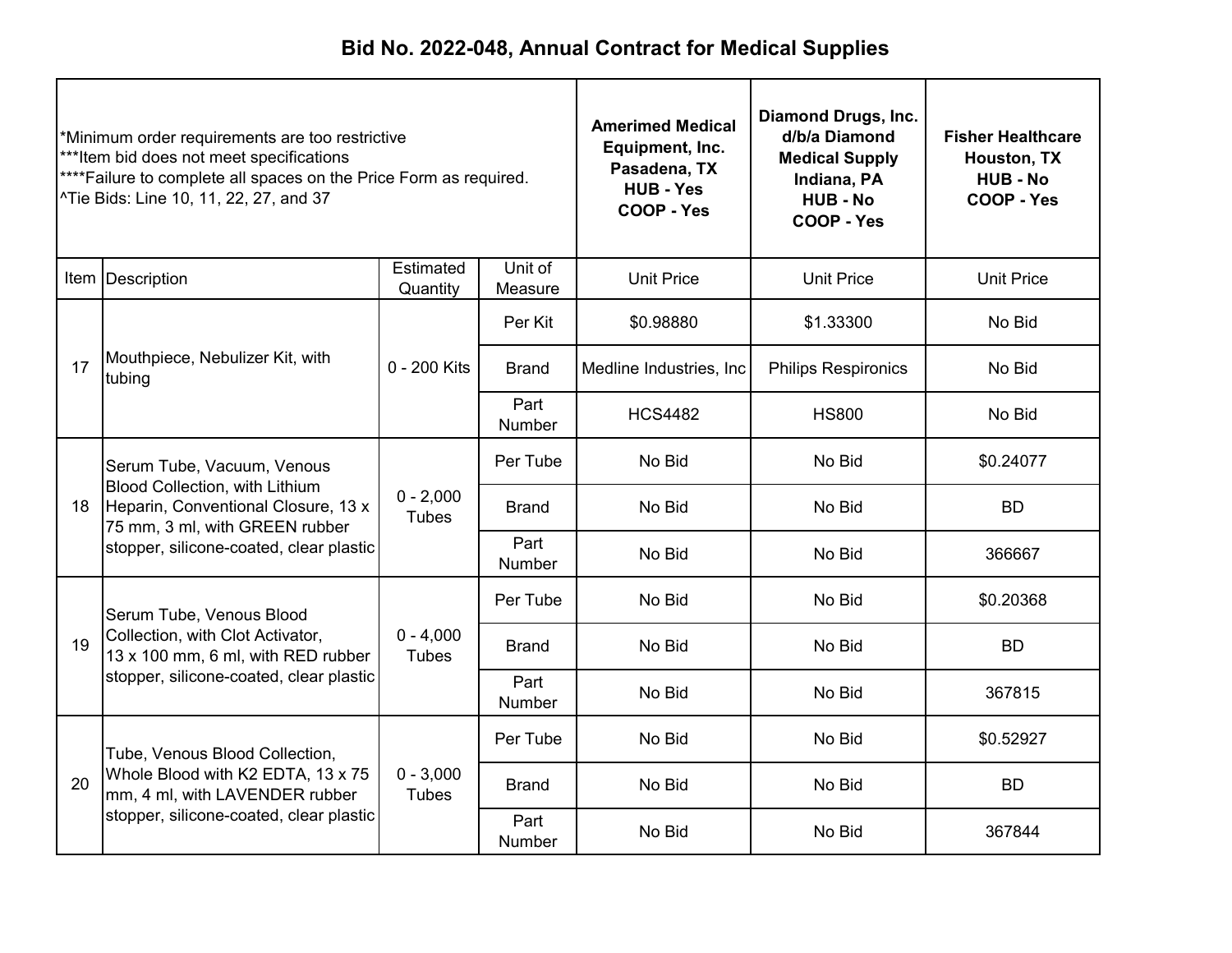| *Minimum order requirements are too restrictive<br>***Item bid does not meet specifications<br>**** Failure to complete all spaces on the Price Form as required.<br>^Tie Bids: Line 10, 11, 22, 27, and 37 |                                                                                                                                                                                               |                             | <b>Founder Project RX</b><br>d/b/a Plaza Supply<br>Fort Worth, TX<br><b>HUB - No</b><br>COOP - Yes | <b>Grayline Medical, Inc.</b><br>Norwalk, CA<br><b>HUB - No</b><br><b>COOP - Yes</b> | Henry Schein, Inc.<br>Melville, NY<br><b>HUB - No</b><br>COOP - Yes |                                 |  |
|-------------------------------------------------------------------------------------------------------------------------------------------------------------------------------------------------------------|-----------------------------------------------------------------------------------------------------------------------------------------------------------------------------------------------|-----------------------------|----------------------------------------------------------------------------------------------------|--------------------------------------------------------------------------------------|---------------------------------------------------------------------|---------------------------------|--|
|                                                                                                                                                                                                             | Item Description                                                                                                                                                                              | Estimated<br>Quantity       | Unit of<br>Measure                                                                                 | <b>Unit Price</b>                                                                    | <b>Unit Price</b>                                                   | <b>Unit Price</b>               |  |
|                                                                                                                                                                                                             |                                                                                                                                                                                               |                             | Per Kit                                                                                            | <b>Primary</b><br>\$0.79000                                                          | \$2.64000                                                           | Alternate<br>\$0.97000          |  |
| 17                                                                                                                                                                                                          | Mouthpiece, Nebulizer Kit, with<br>tubing                                                                                                                                                     | 0 - 200 Kits                | <b>Brand</b>                                                                                       | <b>Medsource</b>                                                                     | Medsource                                                           | Henry Schein<br><b>PN-1118D</b> |  |
|                                                                                                                                                                                                             |                                                                                                                                                                                               |                             | Part<br><b>Number</b>                                                                              | <b>MS-22883</b>                                                                      | MS-22883                                                            |                                 |  |
|                                                                                                                                                                                                             | Serum Tube, Vacuum, Venous<br><b>Blood Collection, with Lithium</b><br>Heparin, Conventional Closure, 13 x<br>18<br>75 mm, 3 ml, with GREEN rubber<br>stopper, silicone-coated, clear plastic |                             | Per Tube                                                                                           | No Bid                                                                               | \$0.26000                                                           | Secondary<br>\$0.21150          |  |
|                                                                                                                                                                                                             |                                                                                                                                                                                               | $0 - 2,000$<br><b>Tubes</b> | <b>Brand</b>                                                                                       | No Bid                                                                               | <b>Becton Dickinson</b>                                             | <b>BD</b>                       |  |
|                                                                                                                                                                                                             |                                                                                                                                                                                               |                             | Part<br>Number                                                                                     | No Bid                                                                               | 366667                                                              | 366667                          |  |
|                                                                                                                                                                                                             | Serum Tube, Venous Blood                                                                                                                                                                      |                             | Per Tube                                                                                           | No Bid                                                                               | \$0.22000                                                           | Alternate<br>\$0.19820          |  |
| 19                                                                                                                                                                                                          | Collection, with Clot Activator,<br>13 x 100 mm, 6 ml, with RED rubber                                                                                                                        | $0 - 4,000$<br><b>Tubes</b> | <b>Brand</b>                                                                                       | No Bid                                                                               | <b>Becton Dickinson</b>                                             | <b>BD</b>                       |  |
|                                                                                                                                                                                                             | stopper, silicone-coated, clear plastic                                                                                                                                                       |                             | Part<br>Number                                                                                     | No Bid                                                                               | 367815                                                              | 367815                          |  |
|                                                                                                                                                                                                             | Tube, Venous Blood Collection,                                                                                                                                                                |                             | Per Tube                                                                                           | No Bid                                                                               | \$0.48000                                                           | Alternate<br>\$0.42360          |  |
| 20                                                                                                                                                                                                          | Whole Blood with K2 EDTA, 13 x 75<br>mm, 4 ml, with LAVENDER rubber                                                                                                                           | $0 - 3,000$<br><b>Tubes</b> | <b>Brand</b>                                                                                       | No Bid                                                                               | <b>Becton Dickinson</b>                                             | <b>BD</b>                       |  |
|                                                                                                                                                                                                             | stopper, silicone-coated, clear plastic                                                                                                                                                       |                             | Part<br><b>Number</b>                                                                              | No Bid                                                                               | 367844                                                              | 367844                          |  |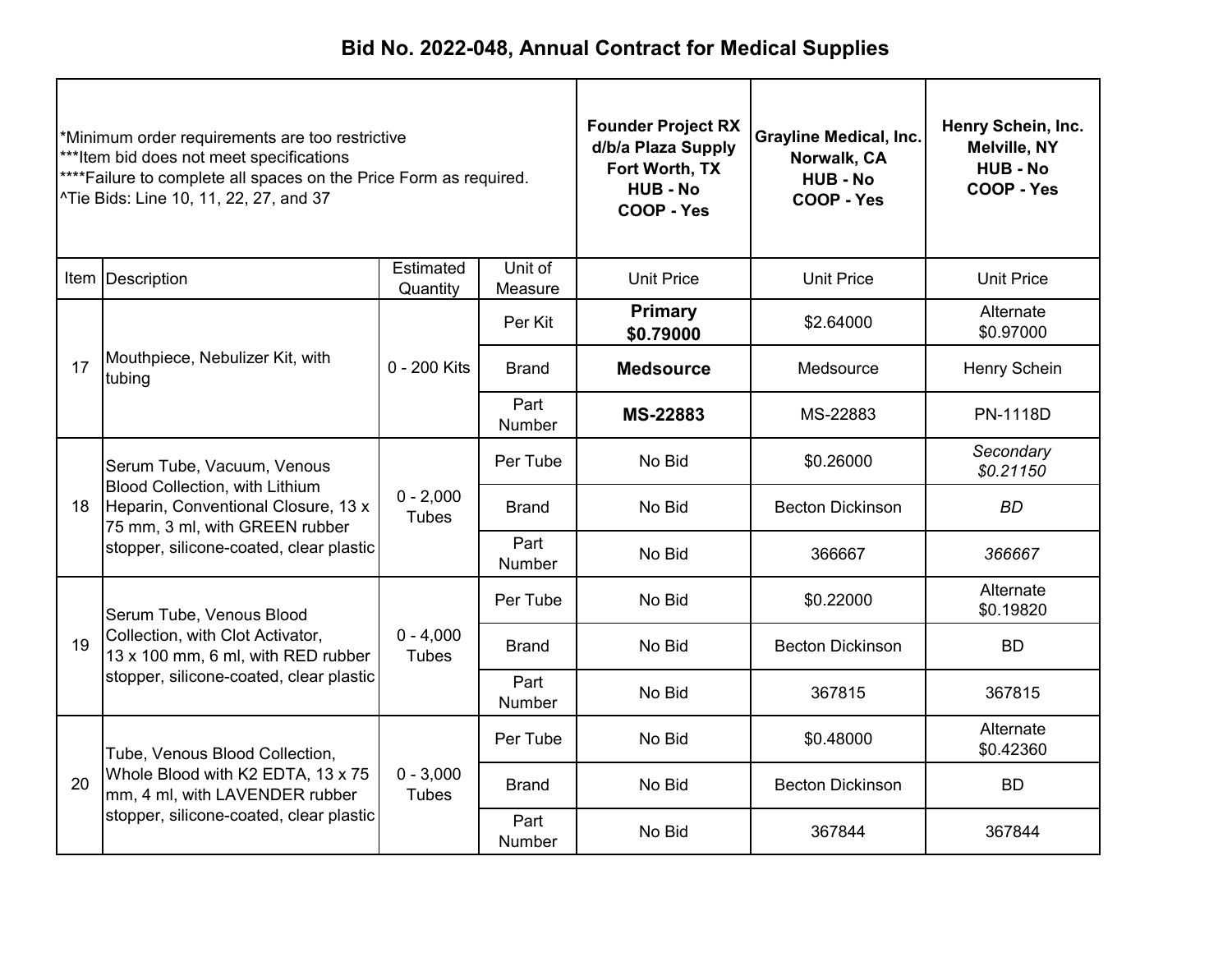| *Minimum order requirements are too restrictive<br>***Item bid does not meet specifications<br>****Failure to complete all spaces on the Price Form as required.<br>^Tie Bids: Line 10, 11, 22, 27, and 37 |                                                                                                                                                                                  |                             | Life-Assist, Inc.<br>Rancho Cordova, CA<br><b>HUB - No</b><br>COOP - Yes | Maadho Distributors,<br>Inc.<br>Mount Kisco, NY<br>HUB - No | <b>McKesson Medical-</b><br><b>Surgical Government</b><br><b>Solutions LLC</b><br>Henrico, VA<br><b>HUB - No</b><br>COOP - Yes |                             |
|------------------------------------------------------------------------------------------------------------------------------------------------------------------------------------------------------------|----------------------------------------------------------------------------------------------------------------------------------------------------------------------------------|-----------------------------|--------------------------------------------------------------------------|-------------------------------------------------------------|--------------------------------------------------------------------------------------------------------------------------------|-----------------------------|
|                                                                                                                                                                                                            | Item   Description                                                                                                                                                               | Estimated<br>Quantity       | Unit of<br>Measure                                                       | <b>Unit Price</b>                                           | <b>Unit Price</b>                                                                                                              | <b>Unit Price</b>           |
|                                                                                                                                                                                                            |                                                                                                                                                                                  |                             | Per Kit                                                                  | Secondary<br>\$0.85000                                      | No Bid                                                                                                                         | No Bid                      |
| 17                                                                                                                                                                                                         | Mouthpiece, Nebulizer Kit, with<br>tubing                                                                                                                                        | 0 - 200 Kits                | <b>Brand</b>                                                             | Medsource                                                   | No Bid                                                                                                                         | No Bid                      |
|                                                                                                                                                                                                            |                                                                                                                                                                                  |                             | Part<br>Number                                                           | MS-22883                                                    | No Bid                                                                                                                         | No Bid                      |
|                                                                                                                                                                                                            | Serum Tube, Vacuum, Venous<br>Blood Collection, with Lithium<br>Heparin, Conventional Closure, 13 x<br>75 mm, 3 ml, with GREEN rubber<br>stopper, silicone-coated, clear plastic |                             | Per Tube                                                                 | \$0.42000                                                   | No Bid                                                                                                                         | Alternate<br>\$0.22400      |
| 18                                                                                                                                                                                                         |                                                                                                                                                                                  | $0 - 2,000$<br><b>Tubes</b> | <b>Brand</b>                                                             | <b>Becton Dickinson</b>                                     | No Bid                                                                                                                         | <b>BD</b>                   |
|                                                                                                                                                                                                            |                                                                                                                                                                                  |                             | Part<br>Number                                                           | 367884                                                      | No Bid                                                                                                                         | 366667                      |
|                                                                                                                                                                                                            | Serum Tube, Venous Blood                                                                                                                                                         |                             | Per Tube                                                                 | \$0.22000                                                   | No Bid                                                                                                                         | <b>Primary</b><br>\$0.18850 |
| 19                                                                                                                                                                                                         | Collection, with Clot Activator,<br>13 x 100 mm, 6 ml, with RED rubber                                                                                                           | $0 - 4,000$<br><b>Tubes</b> | <b>Brand</b>                                                             | <b>Becton Dickinson</b>                                     | No Bid                                                                                                                         | <b>BD</b>                   |
|                                                                                                                                                                                                            | stopper, silicone-coated, clear plastic                                                                                                                                          |                             | Part<br><b>Number</b>                                                    | 367815                                                      | No Bid                                                                                                                         | 367815                      |
|                                                                                                                                                                                                            | Tube, Venous Blood Collection,                                                                                                                                                   |                             | Per Tube                                                                 | No Bid                                                      | No Bid                                                                                                                         | <b>Primary</b><br>\$0.25660 |
| 20                                                                                                                                                                                                         | Whole Blood with K2 EDTA, 13 x 75<br>mm, 4 ml, with LAVENDER rubber                                                                                                              | $0 - 3,000$<br><b>Tubes</b> | <b>Brand</b>                                                             | No Bid                                                      | No Bid                                                                                                                         | <b>BD</b>                   |
|                                                                                                                                                                                                            | stopper, silicone-coated, clear plastic                                                                                                                                          |                             | Part<br><b>Number</b>                                                    | No Bid                                                      | No Bid                                                                                                                         | 367844                      |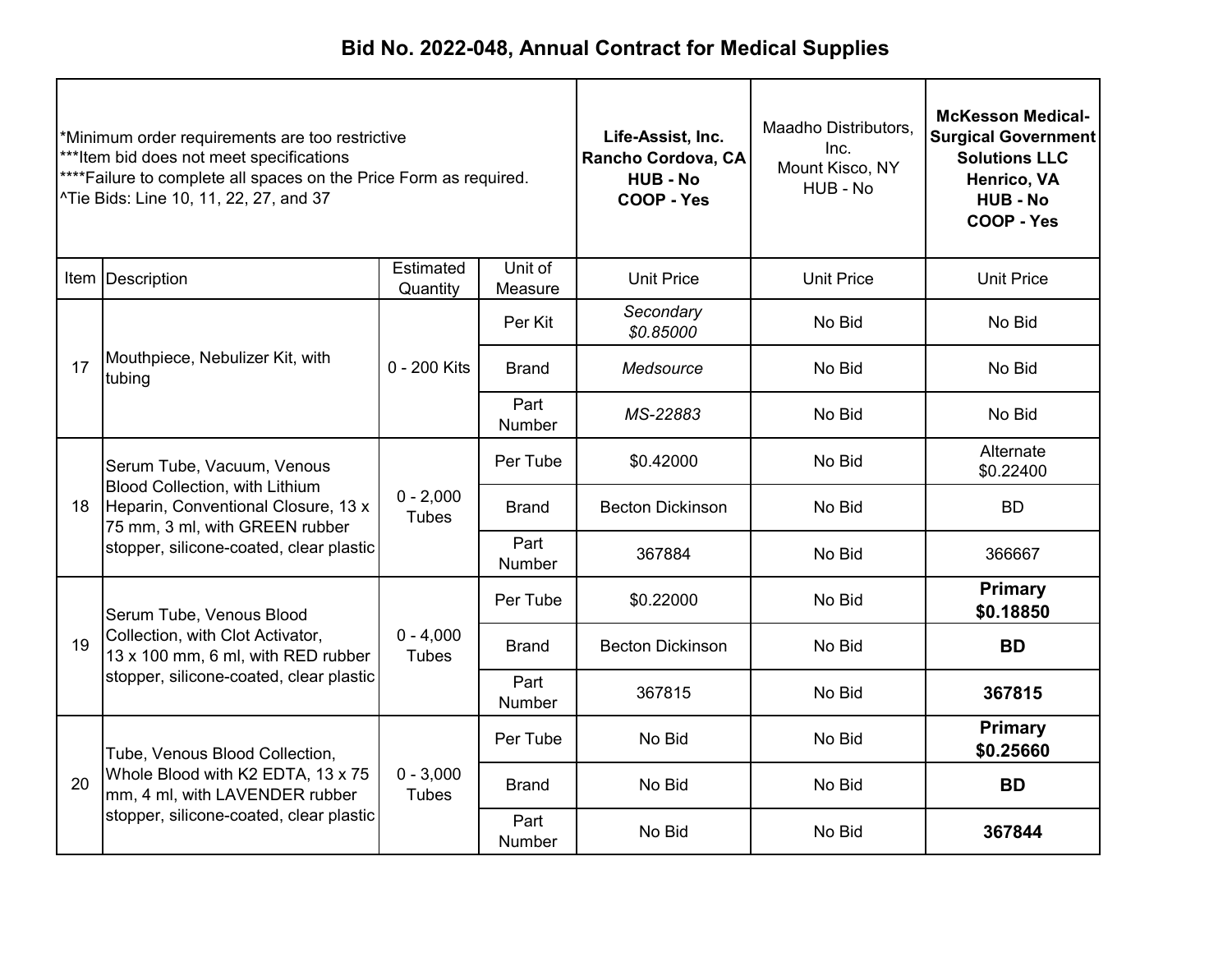| *Minimum order requirements are too restrictive<br>***Item bid does not meet specifications<br>****Failure to complete all spaces on the Price Form as required.<br>^Tie Bids: Line 10, 11, 22, 27, and 37 |                                                                                                                                                                                  | <b>Mercedes Medical</b><br><b>Bradenton, FL</b><br><b>HUB - Yes</b><br>COOP - Yes | <b>Nfinitech Solutions</b><br><b>LLC</b><br><b>Oklahoma City, OK</b><br><b>HUB - No</b><br><b>COOP-Yes</b> | <b>Quill LLC</b><br>Lincolnshire, IL<br><b>HUB - No</b><br>COOP - Yes |                   |                   |
|------------------------------------------------------------------------------------------------------------------------------------------------------------------------------------------------------------|----------------------------------------------------------------------------------------------------------------------------------------------------------------------------------|-----------------------------------------------------------------------------------|------------------------------------------------------------------------------------------------------------|-----------------------------------------------------------------------|-------------------|-------------------|
|                                                                                                                                                                                                            | Item Description                                                                                                                                                                 | Estimated<br>Quantity                                                             | Unit of<br>Measure                                                                                         | <b>Unit Price</b>                                                     | <b>Unit Price</b> | <b>Unit Price</b> |
|                                                                                                                                                                                                            |                                                                                                                                                                                  |                                                                                   | Per Kit                                                                                                    | No Bid                                                                | \$1.20000         | No Bid            |
| 17                                                                                                                                                                                                         | Mouthpiece, Nebulizer Kit, with<br>tubing                                                                                                                                        | 0 - 200 Kits                                                                      | <b>Brand</b>                                                                                               | No Bid                                                                | Medline           | No Bid            |
|                                                                                                                                                                                                            |                                                                                                                                                                                  |                                                                                   | Part<br><b>Number</b>                                                                                      | No Bid                                                                | <b>HCS4482</b>    | No Bid            |
|                                                                                                                                                                                                            | Serum Tube, Vacuum, Venous<br>Blood Collection, with Lithium<br>Heparin, Conventional Closure, 13 x<br>75 mm, 3 ml, with GREEN rubber<br>stopper, silicone-coated, clear plastic |                                                                                   | Per Tube                                                                                                   | <b>Primary</b><br>\$0.16000                                           | No Bid            | No Bid            |
| 18                                                                                                                                                                                                         |                                                                                                                                                                                  | $0 - 2,000$<br><b>Tubes</b>                                                       | <b>Brand</b>                                                                                               | <b>GREINER</b>                                                        | No Bid            | No Bid            |
|                                                                                                                                                                                                            |                                                                                                                                                                                  |                                                                                   | Part<br>Number                                                                                             | 454244                                                                | No Bid            | No Bid            |
|                                                                                                                                                                                                            | Serum Tube, Venous Blood                                                                                                                                                         |                                                                                   | Per Tube                                                                                                   | Secondary<br>\$0.19250                                                | No Bid            | No Bid            |
| 19                                                                                                                                                                                                         | Collection, with Clot Activator,<br>13 x 100 mm, 6 ml, with RED rubber                                                                                                           | $0 - 4,000$<br><b>Tubes</b>                                                       | <b>Brand</b>                                                                                               | <b>Becton Dickinson And</b><br>Company                                | No Bid            | No Bid            |
|                                                                                                                                                                                                            | stopper, silicone-coated, clear plastic                                                                                                                                          |                                                                                   | Part<br>Number                                                                                             | 367815                                                                | No Bid            | No Bid            |
|                                                                                                                                                                                                            | Tube, Venous Blood Collection,                                                                                                                                                   |                                                                                   | Per Tube                                                                                                   | Secondary<br>\$0.27000                                                | No Bid            | No Bid            |
| 20                                                                                                                                                                                                         | Whole Blood with K2 EDTA, 13 x 75<br>mm, 4 ml, with LAVENDER rubber                                                                                                              | $0 - 3,000$<br><b>Tubes</b>                                                       | <b>Brand</b>                                                                                               | <b>Becton Dickinson And</b><br>Company                                | No Bid            | No Bid            |
|                                                                                                                                                                                                            | stopper, silicone-coated, clear plastic                                                                                                                                          |                                                                                   | Part<br><b>Number</b>                                                                                      | 367844                                                                | No Bid            | No Bid            |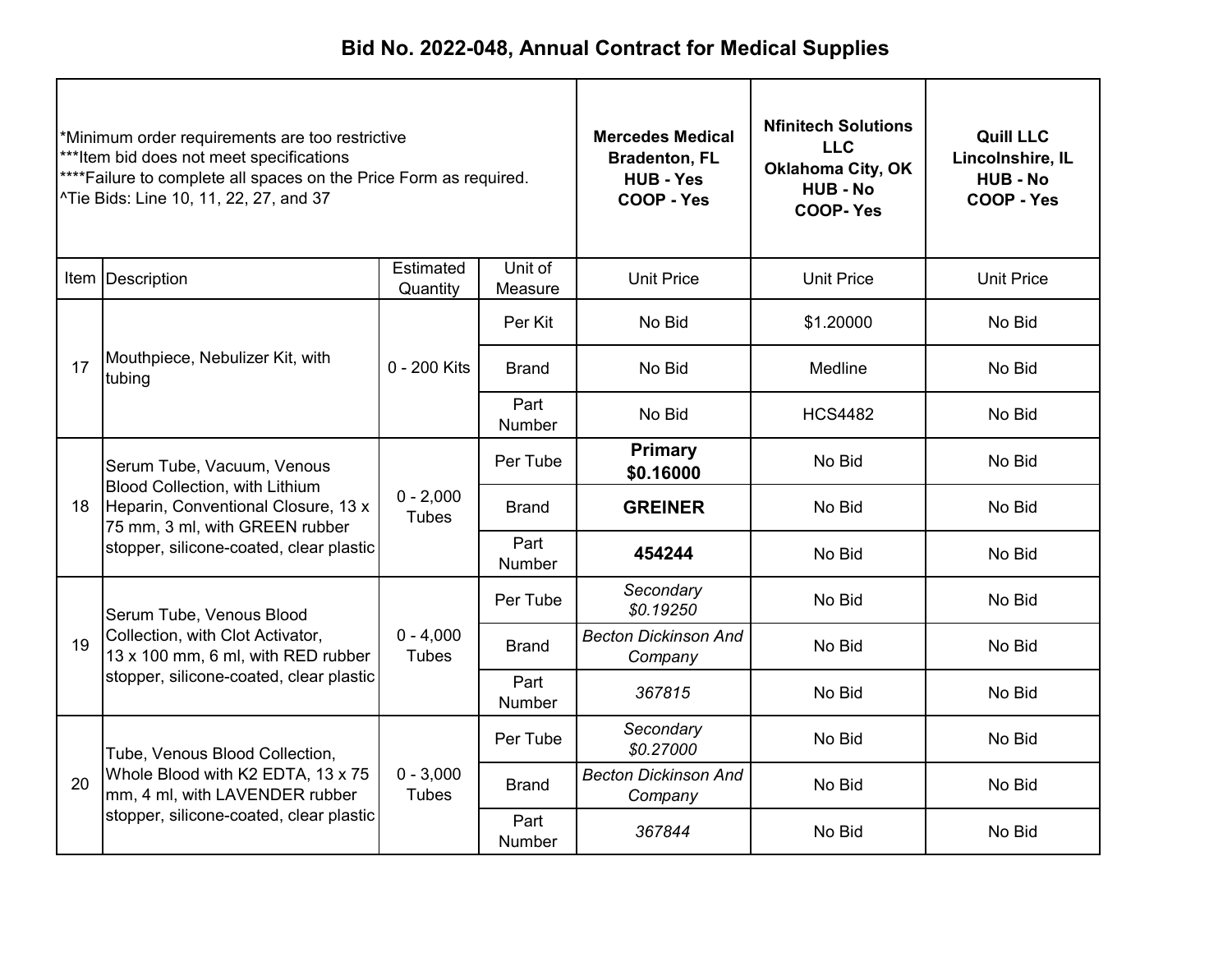| *Minimum order requirements are too restrictive<br>***Item bid does not meet specifications<br>**** Failure to complete all spaces on the Price Form as required.<br>^Tie Bids: Line 10, 11, 22, 27, and 37 |                                                                                                                                                                                         | <b>RND Medical</b><br>Supplies, Inc.<br>Marietta, GA<br><b>HUB - No</b><br>COOP - Yes | <b>School Health</b><br>Corporation<br><b>Rolling Meadows, IL</b><br><b>HUB - No</b><br>COOP - Yes | <b>Sita Business</b><br>Systems, Inc.<br><b>Chantilly, VA</b><br><b>HUB - No</b><br>COOP - Yes |                   |                   |
|-------------------------------------------------------------------------------------------------------------------------------------------------------------------------------------------------------------|-----------------------------------------------------------------------------------------------------------------------------------------------------------------------------------------|---------------------------------------------------------------------------------------|----------------------------------------------------------------------------------------------------|------------------------------------------------------------------------------------------------|-------------------|-------------------|
|                                                                                                                                                                                                             | Item Description                                                                                                                                                                        | Estimated<br>Quantity                                                                 | Unit of<br>Measure                                                                                 | <b>Unit Price</b>                                                                              | <b>Unit Price</b> | <b>Unit Price</b> |
|                                                                                                                                                                                                             | Mouthpiece, Nebulizer Kit, with<br>tubing                                                                                                                                               |                                                                                       | Per Kit                                                                                            | No Bid                                                                                         | No Bid            | No Bid            |
| 17                                                                                                                                                                                                          |                                                                                                                                                                                         | 0 - 200 Kits                                                                          | <b>Brand</b>                                                                                       | No Bid                                                                                         | No Bid            | No Bid            |
|                                                                                                                                                                                                             |                                                                                                                                                                                         |                                                                                       | Part<br><b>Number</b>                                                                              | No Bid                                                                                         | No Bid            | No Bid            |
|                                                                                                                                                                                                             | Serum Tube, Vacuum, Venous<br><b>Blood Collection, with Lithium</b><br>Heparin, Conventional Closure, 13 x<br>75 mm, 3 ml, with GREEN rubber<br>stopper, silicone-coated, clear plastic |                                                                                       | Per Tube                                                                                           | No Bid                                                                                         | No Bid            | No Bid            |
| 18                                                                                                                                                                                                          |                                                                                                                                                                                         | $0 - 2,000$<br><b>Tubes</b>                                                           | Brand                                                                                              | No Bid                                                                                         | No Bid            | No Bid            |
|                                                                                                                                                                                                             |                                                                                                                                                                                         |                                                                                       | Part<br>Number                                                                                     | No Bid                                                                                         | No Bid            | No Bid            |
|                                                                                                                                                                                                             | Serum Tube, Venous Blood                                                                                                                                                                |                                                                                       | Per Tube                                                                                           | No Bid                                                                                         | No Bid            | No Bid            |
| 19                                                                                                                                                                                                          | Collection, with Clot Activator,<br>13 x 100 mm, 6 ml, with RED rubber                                                                                                                  | $0 - 4,000$<br><b>Tubes</b>                                                           | <b>Brand</b>                                                                                       | No Bid                                                                                         | No Bid            | No Bid            |
|                                                                                                                                                                                                             | stopper, silicone-coated, clear plastic                                                                                                                                                 |                                                                                       | Part<br>Number                                                                                     | No Bid                                                                                         | No Bid            | No Bid            |
|                                                                                                                                                                                                             | Tube, Venous Blood Collection,                                                                                                                                                          |                                                                                       | Per Tube                                                                                           | No Bid                                                                                         | No Bid            | No Bid            |
| 20                                                                                                                                                                                                          | Whole Blood with K2 EDTA, 13 x 75<br>mm, 4 ml, with LAVENDER rubber                                                                                                                     | $0 - 3,000$<br>Tubes                                                                  | <b>Brand</b>                                                                                       | No Bid                                                                                         | No Bid            | No Bid            |
|                                                                                                                                                                                                             | stopper, silicone-coated, clear plastic                                                                                                                                                 |                                                                                       | Part<br>Number                                                                                     | No Bid                                                                                         | No Bid            | No Bid            |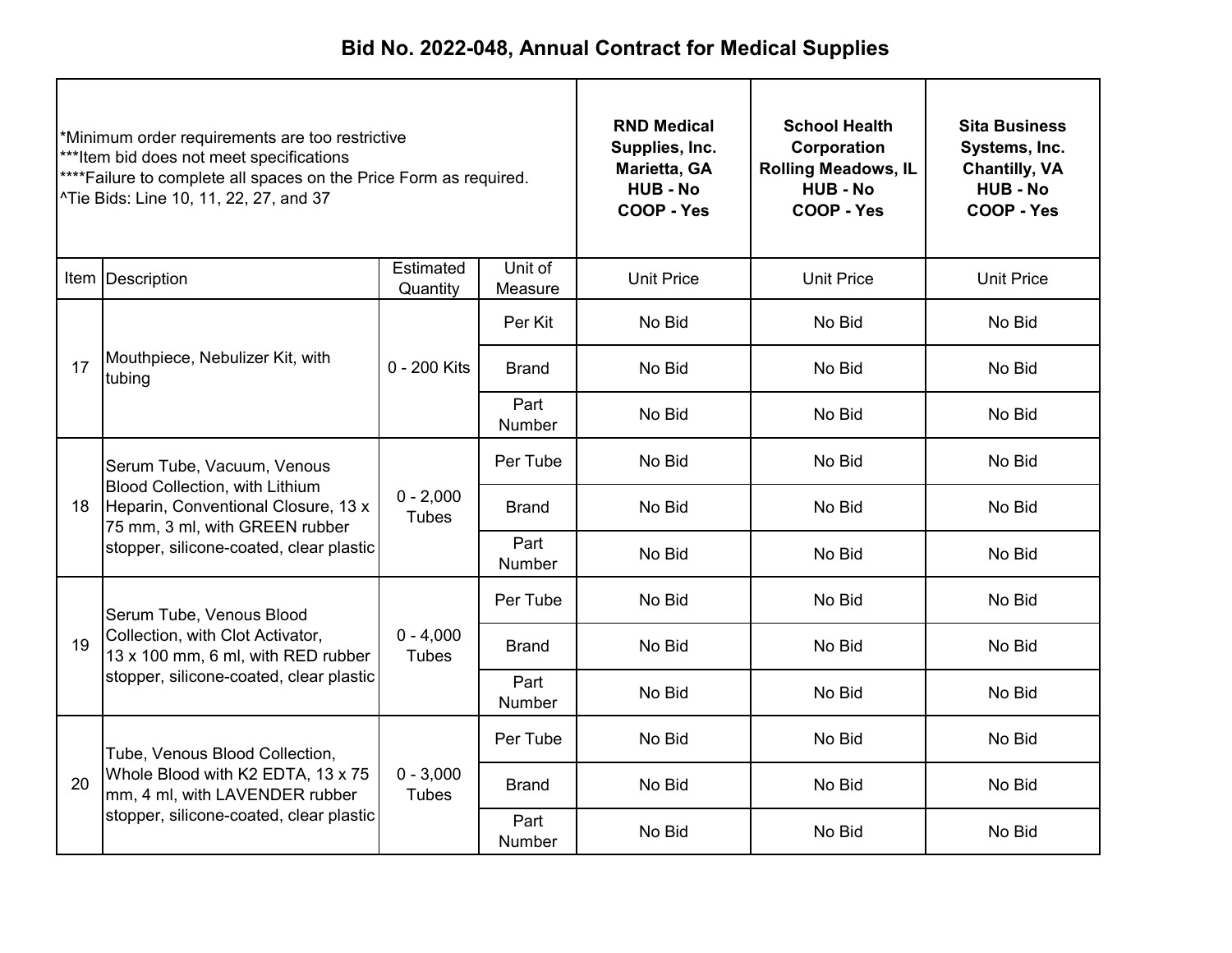|    | *Minimum order requirements are too restrictive<br>***Item bid does not meet specifications<br>**** Failure to complete all spaces on the Price Form as required.<br>^Tie Bids: Line 10, 11, 22, 27, and 37 | <b>Zhou Medical</b><br><b>Solutions, LLC</b><br>Houston, TX<br><b>HUB - Yes</b><br>COOP - Yes |                       |                         |
|----|-------------------------------------------------------------------------------------------------------------------------------------------------------------------------------------------------------------|-----------------------------------------------------------------------------------------------|-----------------------|-------------------------|
|    | Item Description                                                                                                                                                                                            | <b>Unit Price</b>                                                                             |                       |                         |
|    |                                                                                                                                                                                                             |                                                                                               | Per Kit               | \$1.75000               |
| 17 | Mouthpiece, Nebulizer Kit, with<br>tubing                                                                                                                                                                   | 0 - 200 Kits                                                                                  | Brand                 | Medline Industries Inc  |
|    |                                                                                                                                                                                                             |                                                                                               | Part<br><b>Number</b> | <b>HSC4482</b>          |
|    | Serum Tube, Vacuum, Venous<br>Blood Collection, with Lithium<br>Heparin, Conventional Closure, 13 x<br>18<br>75 mm, 3 ml, with GREEN rubber                                                                 |                                                                                               | Per Tube              | No Bid                  |
|    |                                                                                                                                                                                                             | $0 - 2,000$<br><b>Tubes</b>                                                                   | Brand                 | No Bid                  |
|    | stopper, silicone-coated, clear plastic                                                                                                                                                                     |                                                                                               | Part<br>Number        | No Bid                  |
|    | Serum Tube, Venous Blood                                                                                                                                                                                    |                                                                                               | Per Tube              | \$0.23040               |
| 19 | Collection, with Clot Activator,<br>13 x 100 mm, 6 ml, with RED rubber                                                                                                                                      | $0 - 4,000$<br><b>Tubes</b>                                                                   | <b>Brand</b>          | <b>Becton Dickinson</b> |
|    | stopper, silicone-coated, clear plastic                                                                                                                                                                     |                                                                                               | Part<br>Number        | 367815                  |
|    | Tube, Venous Blood Collection,                                                                                                                                                                              |                                                                                               | Per Tube              | \$0.43000               |
| 20 | Whole Blood with K2 EDTA, 13 x 75<br>mm, 4 ml, with LAVENDER rubber                                                                                                                                         | $0 - 3,000$<br><b>Tubes</b>                                                                   | <b>Brand</b>          | <b>Becton Dickinson</b> |
|    | stopper, silicone-coated, clear plastic                                                                                                                                                                     |                                                                                               | Part<br>Number        | 367844                  |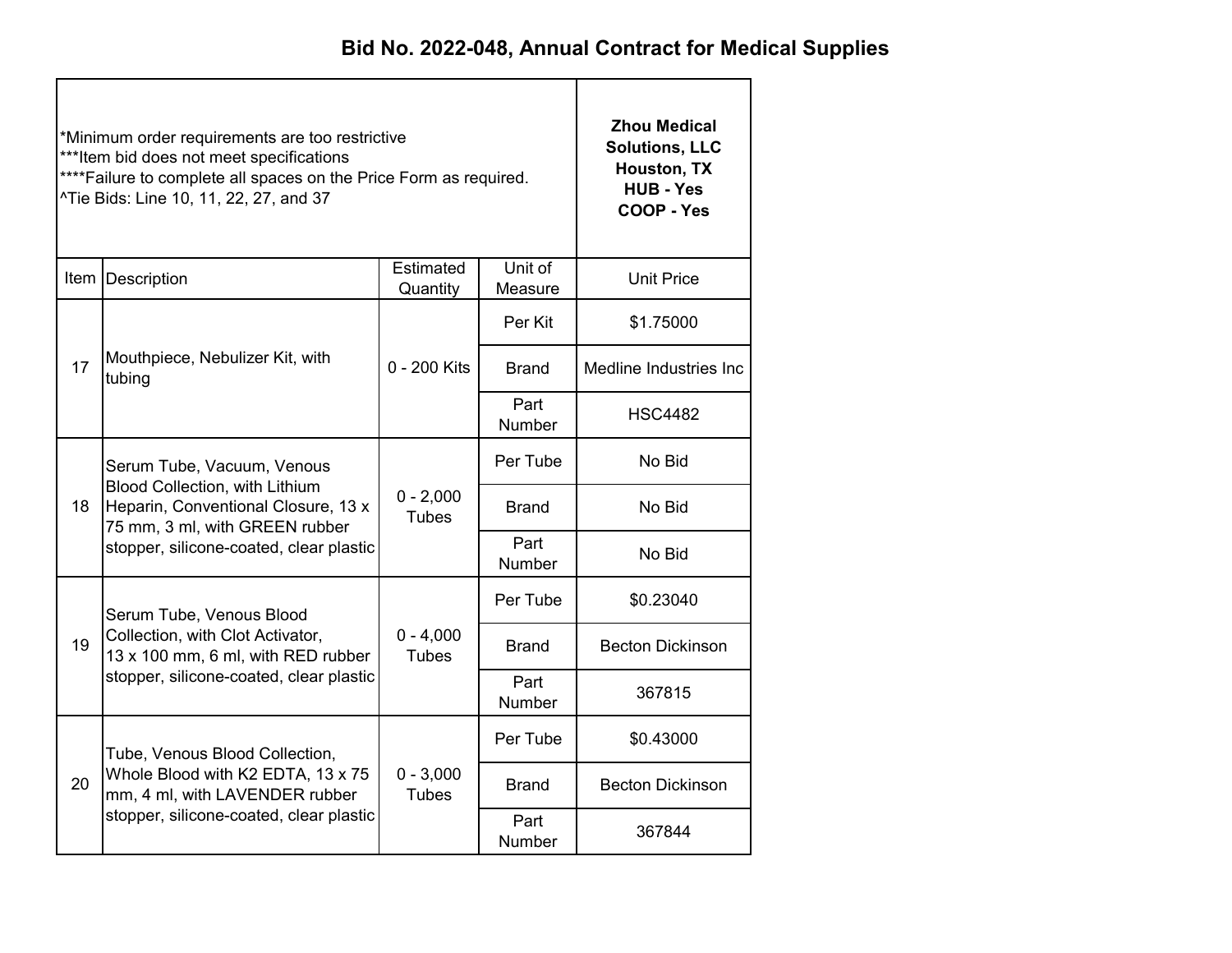| *Minimum order requirements are too restrictive<br>***Item bid does not meet specifications<br>****Failure to complete all spaces on the Price Form as required.<br>^Tie Bids: Line 10, 11, 22, 27, and 37 |                                                                                                                                                                                                                                 |                              | <b>Amerimed Medical</b><br>Equipment, Inc.<br>Pasadena, TX<br><b>HUB - Yes</b><br><b>COOP - Yes</b> | <b>Diamond Drugs, Inc.</b><br>d/b/a Diamond<br><b>Medical Supply</b><br>Indiana, PA<br><b>HUB - No</b><br>COOP - Yes | <b>Fisher Healthcare</b><br>Houston, TX<br><b>HUB - No</b><br>COOP - Yes |                        |
|------------------------------------------------------------------------------------------------------------------------------------------------------------------------------------------------------------|---------------------------------------------------------------------------------------------------------------------------------------------------------------------------------------------------------------------------------|------------------------------|-----------------------------------------------------------------------------------------------------|----------------------------------------------------------------------------------------------------------------------|--------------------------------------------------------------------------|------------------------|
|                                                                                                                                                                                                            | Item Description                                                                                                                                                                                                                | Estimated<br>Quantity        | Unit of<br>Measure                                                                                  | <b>Unit Price</b>                                                                                                    | <b>Unit Price</b>                                                        | <b>Unit Price</b>      |
|                                                                                                                                                                                                            | Serum Tube, Vacuum, Venous                                                                                                                                                                                                      |                              | Per Tube                                                                                            | No Bid                                                                                                               | No Bid                                                                   | \$0.47431              |
| 21                                                                                                                                                                                                         | <b>Blood Collection, with Clot</b><br>Activator/Separator Gel, 13 x 100<br>mm, 5 ml, with GOLD rubber                                                                                                                           | $0 - 10,000$<br><b>Tubes</b> | <b>Brand</b>                                                                                        | No Bid                                                                                                               | No Bid                                                                   | <b>BD</b>              |
|                                                                                                                                                                                                            | stopper, silicone-coated, clear plastic                                                                                                                                                                                         |                              | Part<br><b>Number</b>                                                                               | No Bid                                                                                                               | No Bid                                                                   | 367986                 |
|                                                                                                                                                                                                            | Serum Tube, Vacuum, Venous<br><b>Blood Collection, Transport Tube</b><br>with Clot Activator/Separator Gel,<br>22<br>Conventional Closure, 16 x 100 mm,<br>8.5 ml, with TIGER rubber stopper,<br>silicone-coated, clear plastic |                              | Per Tube                                                                                            | No Bid                                                                                                               | No Bid                                                                   | \$0.48619              |
|                                                                                                                                                                                                            |                                                                                                                                                                                                                                 | $0 - 10,000$<br><b>Tubes</b> | <b>Brand</b>                                                                                        | No Bid                                                                                                               | No Bid<br><b>BD</b>                                                      |                        |
|                                                                                                                                                                                                            |                                                                                                                                                                                                                                 |                              | Part<br>No Bid<br>No Bid<br>Number                                                                  | 267988                                                                                                               |                                                                          |                        |
|                                                                                                                                                                                                            | Container, Collection, Sharps, 2                                                                                                                                                                                                |                              | Per<br>Container                                                                                    | No Bid                                                                                                               | No Bid                                                                   | No Bid                 |
| 23                                                                                                                                                                                                         | gallon,<br>10"H x 7.25"D x 10.5"W, Red with                                                                                                                                                                                     | $0 - 320$<br>Containers      | <b>Brand</b>                                                                                        | No Bid                                                                                                               | No Bid                                                                   | No Bid                 |
|                                                                                                                                                                                                            | Rotor Lid                                                                                                                                                                                                                       |                              | Part<br><b>Number</b>                                                                               | No Bid                                                                                                               | No Bid                                                                   | No Bid                 |
|                                                                                                                                                                                                            | Container, Collection, Sharps, 6.9<br>qt.,<br>11.5"L x 8.75"W x 5.5"H, Funnel<br>Entry, with vented,<br>hinged cap                                                                                                              |                              | Per<br>Container                                                                                    | No Bid                                                                                                               | \$7.86333                                                                | Secondary<br>\$6.48416 |
| 24                                                                                                                                                                                                         |                                                                                                                                                                                                                                 | $0 - 100$<br>Containers      | Brand                                                                                               | No Bid                                                                                                               | <b>Becton Dickinson</b>                                                  | <b>BD</b>              |
|                                                                                                                                                                                                            |                                                                                                                                                                                                                                 |                              | Part<br>Number                                                                                      | No Bid                                                                                                               | 305489                                                                   | 305489                 |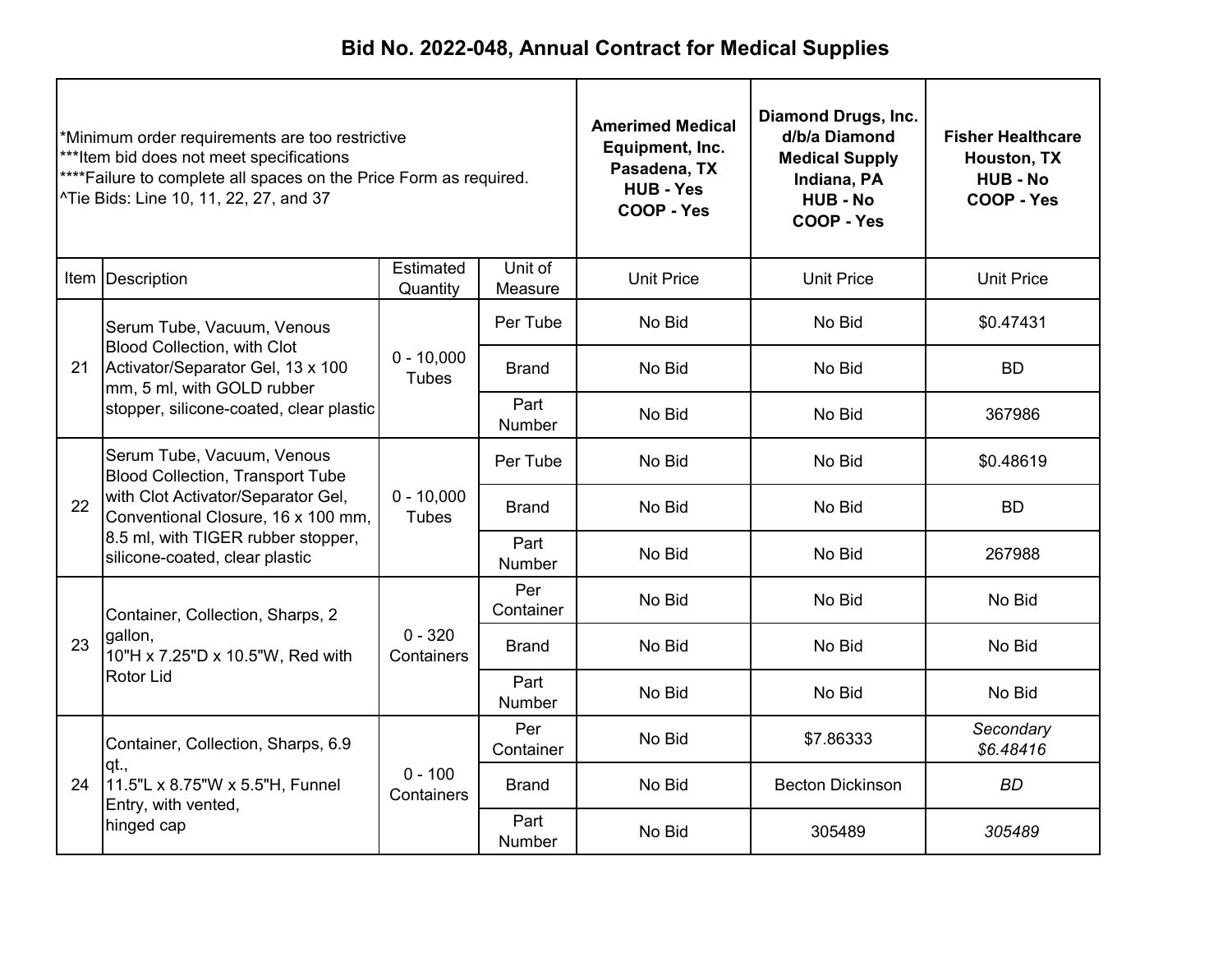| *Minimum order requirements are too restrictive<br>***Item bid does not meet specifications<br>**** Failure to complete all spaces on the Price Form as required.<br><sup>^</sup> Tie Bids: Line 10, 11, 22, 27, and 37 |                                                                                                                                                   | <b>Founder Project RX</b><br>d/b/a Plaza Supply<br>Fort Worth, TX<br><b>HUB-No</b><br>COOP - Yes | <b>Grayline Medical, Inc.</b><br>Norwalk, CA<br><b>HUB - No</b><br>COOP - Yes | Henry Schein, Inc.<br><b>Melville, NY</b><br><b>HUB-No</b><br>COOP - Yes |                         |                             |
|-------------------------------------------------------------------------------------------------------------------------------------------------------------------------------------------------------------------------|---------------------------------------------------------------------------------------------------------------------------------------------------|--------------------------------------------------------------------------------------------------|-------------------------------------------------------------------------------|--------------------------------------------------------------------------|-------------------------|-----------------------------|
|                                                                                                                                                                                                                         | Item   Description                                                                                                                                | Estimated<br>Quantity                                                                            | Unit of<br>Measure                                                            | <b>Unit Price</b>                                                        | <b>Unit Price</b>       | <b>Unit Price</b>           |
|                                                                                                                                                                                                                         | Serum Tube, Vacuum, Venous                                                                                                                        |                                                                                                  | Per Tube                                                                      | No Bid                                                                   | \$0.45800               | <b>Primary</b><br>\$0.38170 |
| 21                                                                                                                                                                                                                      | <b>Blood Collection, with Clot</b><br>Activator/Separator Gel, 13 x 100<br>mm, 5 ml, with GOLD rubber                                             | $0 - 10,000$<br><b>Tubes</b>                                                                     | Brand                                                                         | No Bid                                                                   | <b>Becton Dickinson</b> | <b>BD</b>                   |
|                                                                                                                                                                                                                         | stopper, silicone-coated, clear plastic                                                                                                           |                                                                                                  | Part<br><b>Number</b>                                                         | No Bid                                                                   | 367986                  | 367986                      |
|                                                                                                                                                                                                                         | Serum Tube, Vacuum, Venous<br><b>Blood Collection, Transport Tube</b><br>with Clot Activator/Separator Gel,<br>Conventional Closure, 16 x 100 mm, |                                                                                                  | Per Tube                                                                      | No Bid                                                                   | \$0.44000               | Alternate<br>\$0.40000^     |
| 22                                                                                                                                                                                                                      |                                                                                                                                                   | $0 - 10,000$<br><b>Tubes</b>                                                                     | <b>Brand</b>                                                                  | No Bid                                                                   | <b>Becton Dickinson</b> | <b>BD</b>                   |
|                                                                                                                                                                                                                         | 8.5 ml, with TIGER rubber stopper,<br>silicone-coated, clear plastic                                                                              |                                                                                                  | Part<br>Number                                                                | No Bid                                                                   | 367988                  | 367988                      |
|                                                                                                                                                                                                                         | Container, Collection, Sharps, 2                                                                                                                  |                                                                                                  | Per<br>Container                                                              | No Bid                                                                   | \$4.95000               | Secondary<br>\$4.19000      |
| 23                                                                                                                                                                                                                      | gallon,<br>10"H x 7.25"D x 10.5"W, Red with                                                                                                       | $0 - 320$<br>Containers                                                                          | <b>Brand</b>                                                                  | No Bid                                                                   | Cardinal                | Covidien/Cardinal           |
|                                                                                                                                                                                                                         | Rotor Lid                                                                                                                                         |                                                                                                  | Part<br>Number                                                                | No Bid                                                                   | 8970                    | 8970                        |
|                                                                                                                                                                                                                         | Container, Collection, Sharps, 6.9                                                                                                                |                                                                                                  | Per<br>Container                                                              | No Bid                                                                   | \$7.67000               | <b>Primary</b><br>\$3.82000 |
| 24                                                                                                                                                                                                                      | qt.,<br>11.5"L x 8.75"W x 5.5"H, Funnel<br>Entry, with vented,                                                                                    | $0 - 100$<br>Containers                                                                          | <b>Brand</b>                                                                  | No Bid                                                                   | <b>Becton Dickinson</b> | <b>BD</b>                   |
|                                                                                                                                                                                                                         | hinged cap                                                                                                                                        |                                                                                                  | Part<br>Number                                                                | No Bid                                                                   | 305489                  | 305489                      |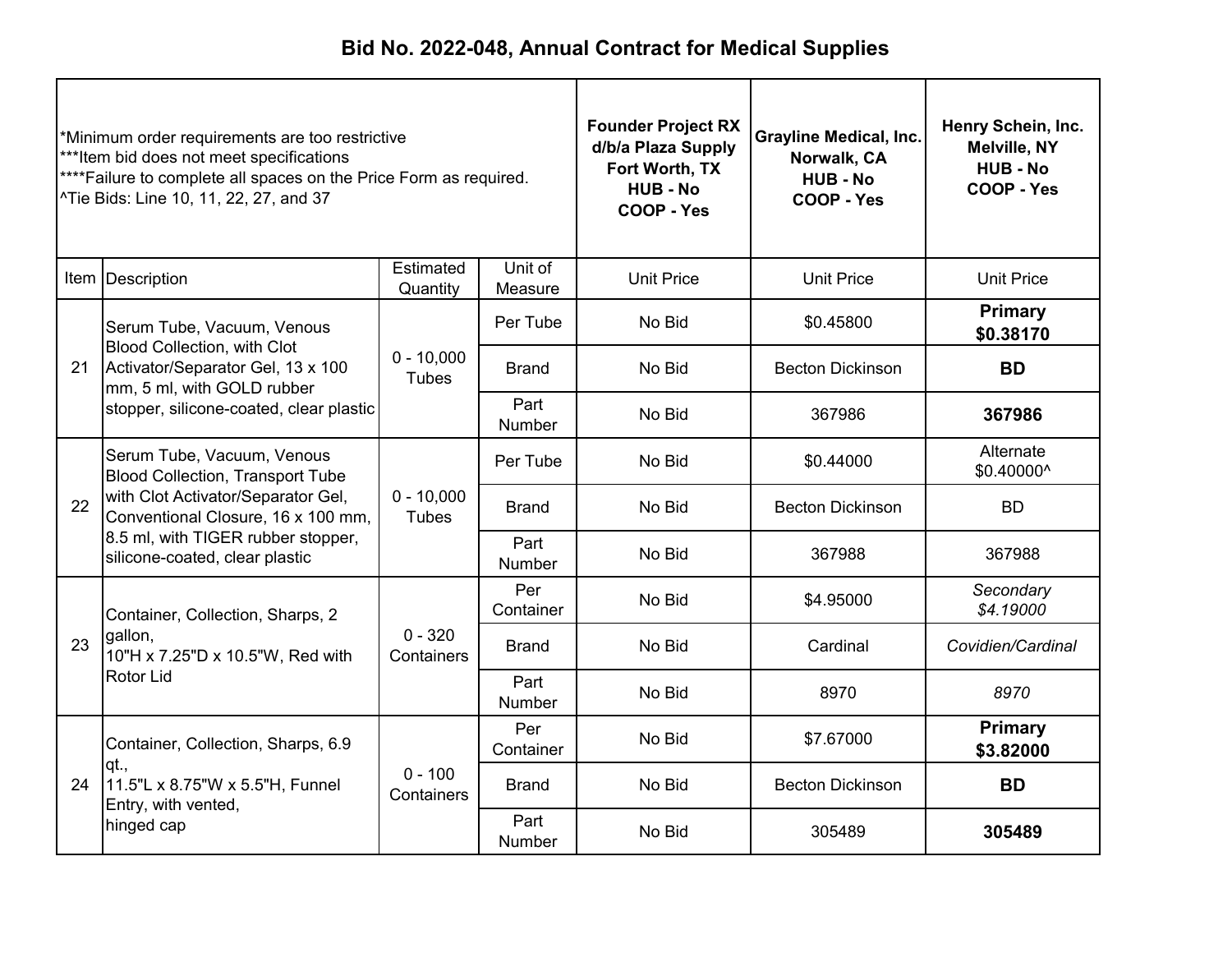| *Minimum order requirements are too restrictive<br>***Item bid does not meet specifications<br>****Failure to complete all spaces on the Price Form as required.<br>^Tie Bids: Line 10, 11, 22, 27, and 37 |                                                                                                                                                                                                                           |                              | Life-Assist, Inc.<br>Rancho Cordova, CA<br><b>HUB - No</b><br>COOP - Yes | Maadho Distributors,<br>Inc.<br>Mount Kisco, NY<br>HUB - No | <b>McKesson Medical-</b><br><b>Surgical Government</b><br><b>Solutions LLC</b><br>Henrico, VA<br><b>HUB - No</b><br>COOP - Yes |                             |
|------------------------------------------------------------------------------------------------------------------------------------------------------------------------------------------------------------|---------------------------------------------------------------------------------------------------------------------------------------------------------------------------------------------------------------------------|------------------------------|--------------------------------------------------------------------------|-------------------------------------------------------------|--------------------------------------------------------------------------------------------------------------------------------|-----------------------------|
|                                                                                                                                                                                                            | Item Description                                                                                                                                                                                                          | Estimated<br>Quantity        | Unit of<br>Measure                                                       | <b>Unit Price</b>                                           | <b>Unit Price</b>                                                                                                              | <b>Unit Price</b>           |
|                                                                                                                                                                                                            | Serum Tube, Vacuum, Venous                                                                                                                                                                                                |                              | Per Tube                                                                 | \$0.70000                                                   | No Bid                                                                                                                         | Secondary<br>\$0.39000      |
| 21                                                                                                                                                                                                         | <b>Blood Collection, with Clot</b><br>Activator/Separator Gel, 13 x 100<br>mm, 5 ml, with GOLD rubber                                                                                                                     | $0 - 10,000$<br><b>Tubes</b> | <b>Brand</b>                                                             | <b>Medline Industries</b>                                   | No Bid                                                                                                                         | <b>BD</b>                   |
|                                                                                                                                                                                                            | stopper, silicone-coated, clear plastic                                                                                                                                                                                   |                              | Part<br>Number                                                           | B-D367986Z                                                  | No Bid                                                                                                                         | 367986                      |
|                                                                                                                                                                                                            | Serum Tube, Vacuum, Venous<br><b>Blood Collection, Transport Tube</b><br>with Clot Activator/Separator Gel,<br>Conventional Closure, 16 x 100 mm,<br>8.5 ml, with TIGER rubber stopper,<br>silicone-coated, clear plastic |                              | Per Tube                                                                 | \$0.41500                                                   | No Bid                                                                                                                         | Primary<br>\$0.39000        |
| 22                                                                                                                                                                                                         |                                                                                                                                                                                                                           | $0 - 10,000$<br><b>Tubes</b> | <b>Brand</b>                                                             | <b>Becton Dickinson</b>                                     | No Bid                                                                                                                         | <b>BD</b>                   |
|                                                                                                                                                                                                            |                                                                                                                                                                                                                           |                              | Part<br><b>Number</b>                                                    | 367988                                                      | No Bid                                                                                                                         | 367988                      |
|                                                                                                                                                                                                            | Container, Collection, Sharps, 2                                                                                                                                                                                          |                              | Per<br>Container                                                         | Alternate<br>\$4.45000                                      | \$6.00000                                                                                                                      | <b>Primary</b><br>\$3.73000 |
| 23                                                                                                                                                                                                         | gallon,<br>10"H x 7.25"D x 10.5"W, Red with                                                                                                                                                                               | $0 - 320$<br>Containers      | <b>Brand</b>                                                             | Covidien/Cardinal<br>Health                                 | <b>Tiger Made</b>                                                                                                              | <b>Cardinal</b>             |
|                                                                                                                                                                                                            | Rotor Lid                                                                                                                                                                                                                 |                              | Part<br>Number                                                           | 8970                                                        | M-P-36002                                                                                                                      | 8970                        |
|                                                                                                                                                                                                            | Container, Collection, Sharps, 6.9<br>lqt.,<br>11.5"L x 8.75"W x 5.5"H, Funnel<br>Entry, with vented,                                                                                                                     |                              | Per<br>Container                                                         | \$9.00000                                                   | No Bid                                                                                                                         | Alternate<br>\$6.53000      |
| 24                                                                                                                                                                                                         |                                                                                                                                                                                                                           | $0 - 100$<br>Containers      | <b>Brand</b>                                                             | <b>Becton Dickinson</b>                                     | No Bid                                                                                                                         | <b>BD</b>                   |
|                                                                                                                                                                                                            | hinged cap                                                                                                                                                                                                                |                              | Part<br>Number                                                           | 305489                                                      | No Bid                                                                                                                         | 305489                      |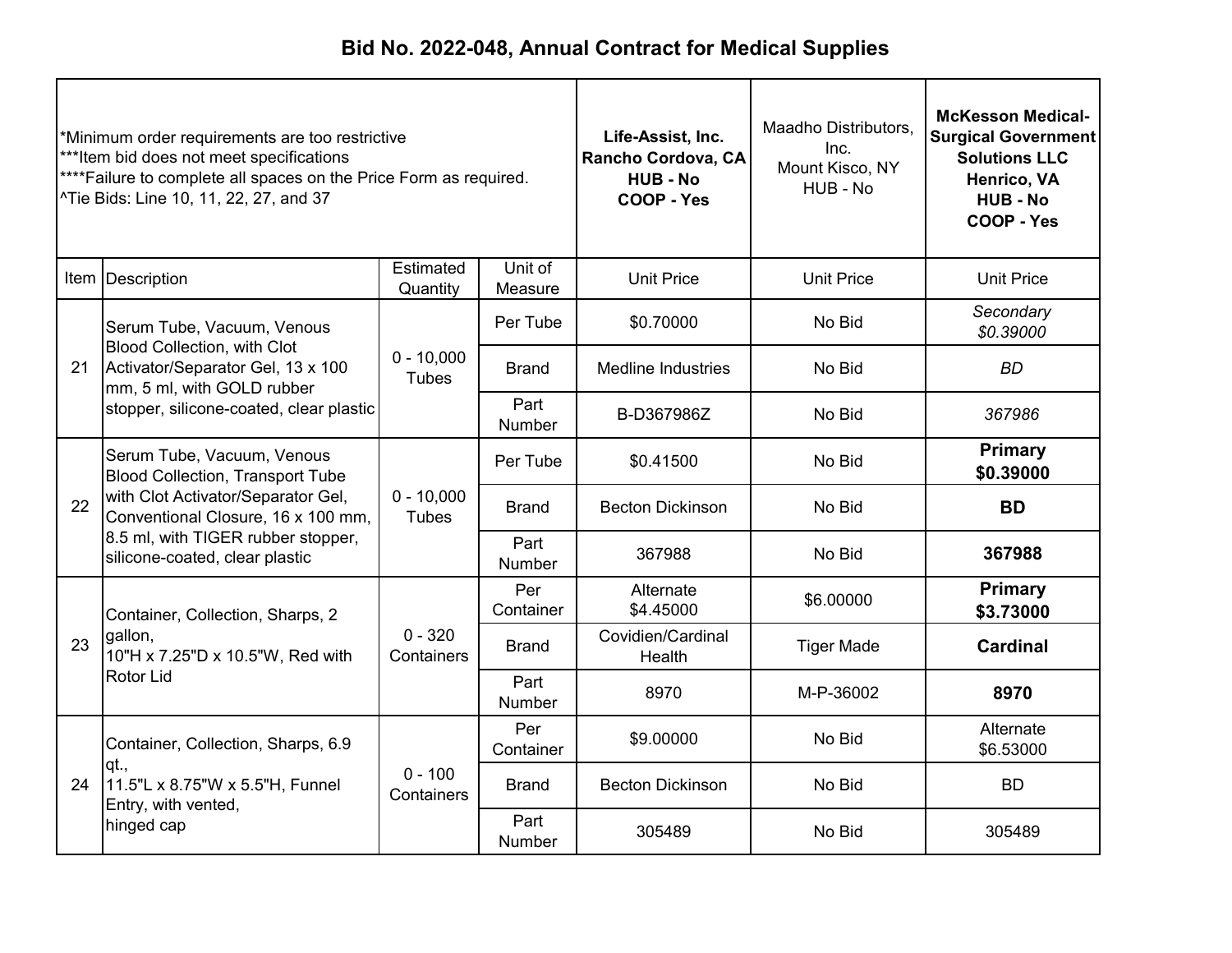| *Minimum order requirements are too restrictive<br>***Item bid does not meet specifications<br>**** Failure to complete all spaces on the Price Form as required.<br><sup>^</sup> Tie Bids: Line 10, 11, 22, 27, and 37 |                                                                                                                                                                                                                           | <b>Mercedes Medical</b><br><b>Bradenton, FL</b><br><b>HUB - Yes</b><br>COOP - Yes | <b>Nfinitech Solutions</b><br><b>LLC</b><br><b>Oklahoma City, OK</b><br><b>HUB - No</b><br><b>COOP-Yes</b> | <b>Quill LLC</b><br>Lincolnshire, IL<br><b>HUB - No</b><br>COOP - Yes |                   |                                              |
|-------------------------------------------------------------------------------------------------------------------------------------------------------------------------------------------------------------------------|---------------------------------------------------------------------------------------------------------------------------------------------------------------------------------------------------------------------------|-----------------------------------------------------------------------------------|------------------------------------------------------------------------------------------------------------|-----------------------------------------------------------------------|-------------------|----------------------------------------------|
|                                                                                                                                                                                                                         | Item Description                                                                                                                                                                                                          | Estimated<br>Quantity                                                             | Unit of<br>Measure                                                                                         | <b>Unit Price</b>                                                     | <b>Unit Price</b> | <b>Unit Price</b>                            |
|                                                                                                                                                                                                                         | Serum Tube, Vacuum, Venous                                                                                                                                                                                                |                                                                                   | Per Tube                                                                                                   | \$0.40000                                                             | No Bid            | No Bid                                       |
| 21                                                                                                                                                                                                                      | <b>Blood Collection, with Clot</b><br>$0 - 10,000$<br>Activator/Separator Gel, 13 x 100<br><b>Brand</b><br><b>Tubes</b><br>mm, 5 ml, with GOLD rubber<br>Part<br>stopper, silicone-coated, clear plastic<br><b>Number</b> |                                                                                   |                                                                                                            | <b>Becton Dickinson And</b><br>Company                                | No Bid            | No Bid                                       |
|                                                                                                                                                                                                                         |                                                                                                                                                                                                                           |                                                                                   | 367986                                                                                                     | No Bid                                                                | No Bid            |                                              |
|                                                                                                                                                                                                                         | Serum Tube, Vacuum, Venous<br><b>Blood Collection, Transport Tube</b><br>with Clot Activator/Separator Gel,<br>Conventional Closure, 16 x 100 mm,                                                                         |                                                                                   | Per Tube                                                                                                   | \$0.40000^                                                            | No Bid            | No Bid                                       |
| 22                                                                                                                                                                                                                      |                                                                                                                                                                                                                           | $0 - 10,000$<br><b>Tubes</b>                                                      | <b>Brand</b>                                                                                               | <b>Becton Dickinson And</b><br>Company                                | No Bid            | No Bid                                       |
|                                                                                                                                                                                                                         | 8.5 ml, with TIGER rubber stopper,<br>silicone-coated, clear plastic                                                                                                                                                      |                                                                                   | Part<br>Number                                                                                             | 367988                                                                | No Bid            | No Bid                                       |
|                                                                                                                                                                                                                         | Container, Collection, Sharps, 2                                                                                                                                                                                          |                                                                                   | Per<br>Container                                                                                           | \$4.00000***                                                          | No Bid            | \$5.63000                                    |
| 23                                                                                                                                                                                                                      | gallon,<br>10"H x 7.25"D x 10.5"W, Red with                                                                                                                                                                               | $0 - 320$<br>Containers                                                           | <b>Brand</b>                                                                                               | Covidien                                                              | No Bid            | Kendall/Covidien<br><b>Sharps Containers</b> |
|                                                                                                                                                                                                                         | Rotor Lid                                                                                                                                                                                                                 |                                                                                   | Part<br><b>Number</b>                                                                                      | R8980                                                                 | No Bid            | SRRO100970                                   |
|                                                                                                                                                                                                                         | Container, Collection, Sharps, 6.9                                                                                                                                                                                        |                                                                                   | Per<br>Container                                                                                           | \$8.00000                                                             | No Bid            | No Bid                                       |
| 24                                                                                                                                                                                                                      | qt.,<br>11.5"L x 8.75"W x 5.5"H, Funnel<br>Entry, with vented,                                                                                                                                                            | $0 - 100$<br>Containers                                                           | <b>Brand</b>                                                                                               | <b>Becton Dickinson And</b><br>Company                                | No Bid            | No Bid                                       |
|                                                                                                                                                                                                                         | hinged cap                                                                                                                                                                                                                |                                                                                   | Part<br>Number                                                                                             | 305489                                                                | No Bid            | No Bid                                       |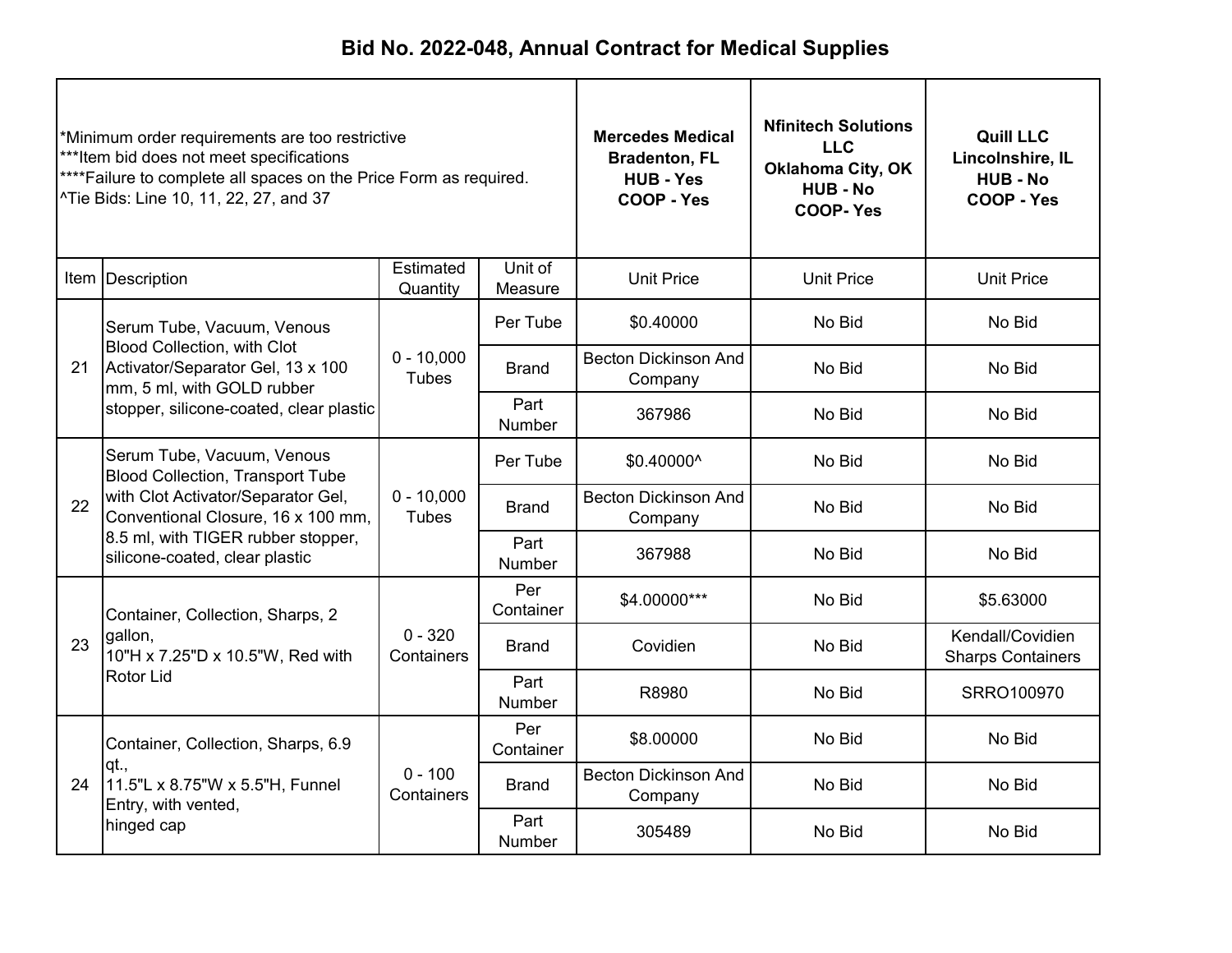| *Minimum order requirements are too restrictive<br>***Item bid does not meet specifications<br>**** Failure to complete all spaces on the Price Form as required.<br><sup>^</sup> Tie Bids: Line 10, 11, 22, 27, and 37 |                                                                                                                                                                                      | <b>RND Medical</b><br>Supplies, Inc.<br>Marietta, GA<br><b>HUB - No</b><br>COOP - Yes | <b>School Health</b><br>Corporation<br><b>Rolling Meadows, IL</b><br><b>HUB - No</b><br>COOP - Yes | <b>Sita Business</b><br>Systems, Inc.<br><b>Chantilly, VA</b><br><b>HUB-No</b><br>COOP - Yes |                   |                   |
|-------------------------------------------------------------------------------------------------------------------------------------------------------------------------------------------------------------------------|--------------------------------------------------------------------------------------------------------------------------------------------------------------------------------------|---------------------------------------------------------------------------------------|----------------------------------------------------------------------------------------------------|----------------------------------------------------------------------------------------------|-------------------|-------------------|
|                                                                                                                                                                                                                         | Item Description                                                                                                                                                                     | Estimated<br>Quantity                                                                 | Unit of<br>Measure                                                                                 | <b>Unit Price</b>                                                                            | <b>Unit Price</b> | <b>Unit Price</b> |
|                                                                                                                                                                                                                         | Serum Tube, Vacuum, Venous<br><b>Blood Collection, with Clot</b><br>Activator/Separator Gel, 13 x 100<br>21<br>mm, 5 ml, with GOLD rubber<br>stopper, silicone-coated, clear plastic |                                                                                       | Per Tube                                                                                           | No Bid                                                                                       | No Bid            | No Bid            |
|                                                                                                                                                                                                                         |                                                                                                                                                                                      | $0 - 10,000$<br><b>Tubes</b>                                                          | <b>Brand</b>                                                                                       | No Bid                                                                                       | No Bid            | No Bid            |
|                                                                                                                                                                                                                         |                                                                                                                                                                                      |                                                                                       | Part<br><b>Number</b>                                                                              | No Bid                                                                                       | No Bid            | No Bid            |
|                                                                                                                                                                                                                         | Serum Tube, Vacuum, Venous<br><b>Blood Collection, Transport Tube</b><br>with Clot Activator/Separator Gel,<br>Conventional Closure, 16 x 100 mm,                                    |                                                                                       | Per Tube                                                                                           | No Bid                                                                                       | No Bid            | No Bid            |
| 22                                                                                                                                                                                                                      |                                                                                                                                                                                      | $0 - 10,000$<br><b>Tubes</b>                                                          | <b>Brand</b>                                                                                       | No Bid                                                                                       | No Bid            | No Bid            |
|                                                                                                                                                                                                                         | 8.5 ml, with TIGER rubber stopper,<br>silicone-coated, clear plastic                                                                                                                 |                                                                                       | Part<br>Number                                                                                     | No Bid                                                                                       | No Bid            | No Bid            |
|                                                                                                                                                                                                                         | Container, Collection, Sharps, 2                                                                                                                                                     |                                                                                       | Per<br>Container                                                                                   | No Bid                                                                                       | No Bid            | No Bid            |
| 23                                                                                                                                                                                                                      | gallon,<br>10"H x 7.25"D x 10.5"W, Red with                                                                                                                                          | $0 - 320$<br>Containers                                                               | <b>Brand</b>                                                                                       | No Bid                                                                                       | No Bid            | No Bid            |
|                                                                                                                                                                                                                         | Rotor Lid                                                                                                                                                                            |                                                                                       | Part<br><b>Number</b>                                                                              | No Bid                                                                                       | No Bid            | No Bid            |
|                                                                                                                                                                                                                         | Container, Collection, Sharps, 6.9                                                                                                                                                   |                                                                                       | Per<br>Container                                                                                   | No Bid                                                                                       | \$8.66000         | No Bid            |
| 24                                                                                                                                                                                                                      | qt.,<br>11.5"L x 8.75"W x 5.5"H, Funnel<br>Entry, with vented,                                                                                                                       | $0 - 100$<br>Containers                                                               | <b>Brand</b>                                                                                       | No Bid                                                                                       | NDC, INC          | No Bid            |
|                                                                                                                                                                                                                         | hinged cap                                                                                                                                                                           |                                                                                       | Part<br>Number                                                                                     | No Bid                                                                                       | 1525SA            | No Bid            |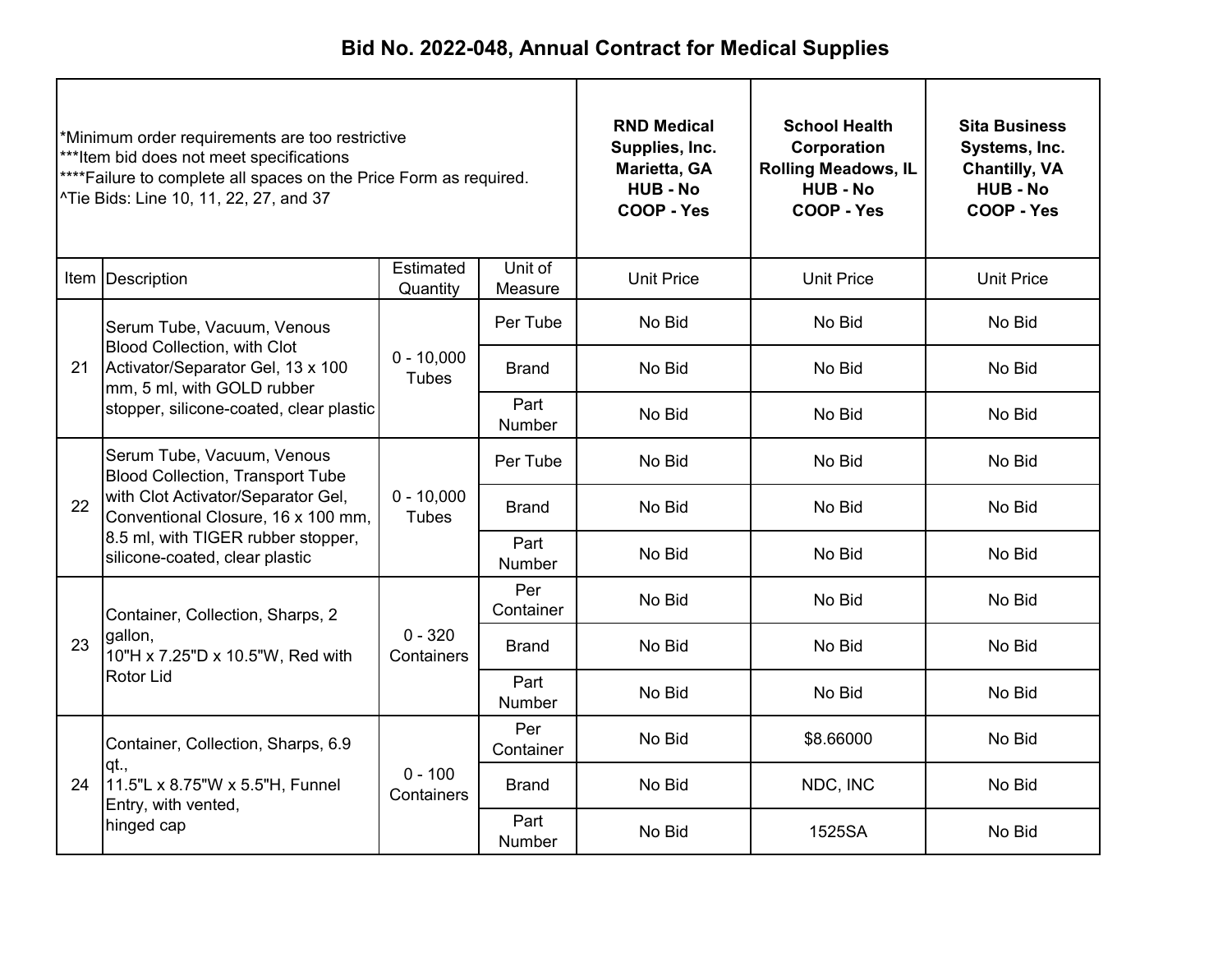|    | *Minimum order requirements are too restrictive<br>*** Item bid does not meet specifications<br>**** Failure to complete all spaces on the Price Form as required.<br>^Tie Bids: Line 10, 11, 22, 27, and 37 | <b>Zhou Medical</b><br><b>Solutions, LLC</b><br>Houston, TX<br><b>HUB - Yes</b><br>COOP - Yes |                       |                                            |  |
|----|--------------------------------------------------------------------------------------------------------------------------------------------------------------------------------------------------------------|-----------------------------------------------------------------------------------------------|-----------------------|--------------------------------------------|--|
|    | Item Description                                                                                                                                                                                             | <b>Unit Price</b>                                                                             |                       |                                            |  |
|    | Serum Tube, Vacuum, Venous                                                                                                                                                                                   |                                                                                               | Per Tube              | Alternate<br>\$0.39120                     |  |
| 21 | <b>Blood Collection, with Clot</b><br>Activator/Separator Gel, 13 x 100<br>mm, 5 ml, with GOLD rubber                                                                                                        | $0 - 10,000$<br><b>Tubes</b>                                                                  | <b>Brand</b>          | <b>Becton Dickinson</b>                    |  |
|    | stopper, silicone-coated, clear plastic                                                                                                                                                                      |                                                                                               | Part<br>Number        | 367986                                     |  |
|    | Serum Tube, Vacuum, Venous<br><b>Blood Collection, Transport Tube</b>                                                                                                                                        |                                                                                               | Per Tube              | Secondary<br>\$0.39210                     |  |
| 22 | with Clot Activator/Separator Gel,<br>Conventional Closure, 16 x 100 mm,                                                                                                                                     | $0 - 10,000$<br><b>Tubes</b>                                                                  | <b>Brand</b>          | <b>Becton-Dickinson</b>                    |  |
|    | 8.5 ml, with TIGER rubber stopper,<br>silicone-coated, clear plastic                                                                                                                                         |                                                                                               | Part<br><b>Number</b> | 367988                                     |  |
|    | Container, Collection, Sharps, 2                                                                                                                                                                             |                                                                                               | Per<br>Container      | \$5,00000                                  |  |
| 23 | gallon,<br>10"H x 7.25"D x 10.5"W, Red with                                                                                                                                                                  | $0 - 320$<br>Containers                                                                       | Brand                 | Henry Schein Inc                           |  |
|    | Rotor Lid                                                                                                                                                                                                    |                                                                                               | Part<br>Number        | 0320-150R-HS<br>No Bid<br>No Bid<br>No Bid |  |
|    | Container, Collection, Sharps, 6.9                                                                                                                                                                           |                                                                                               | Per<br>Container      |                                            |  |
| 24 | qt.,<br>11.5"L x 8.75"W x 5.5"H, Funnel<br>Entry, with vented,                                                                                                                                               | $0 - 100$<br>Containers                                                                       | <b>Brand</b>          |                                            |  |
|    | hinged cap                                                                                                                                                                                                   |                                                                                               | Part<br>Number        |                                            |  |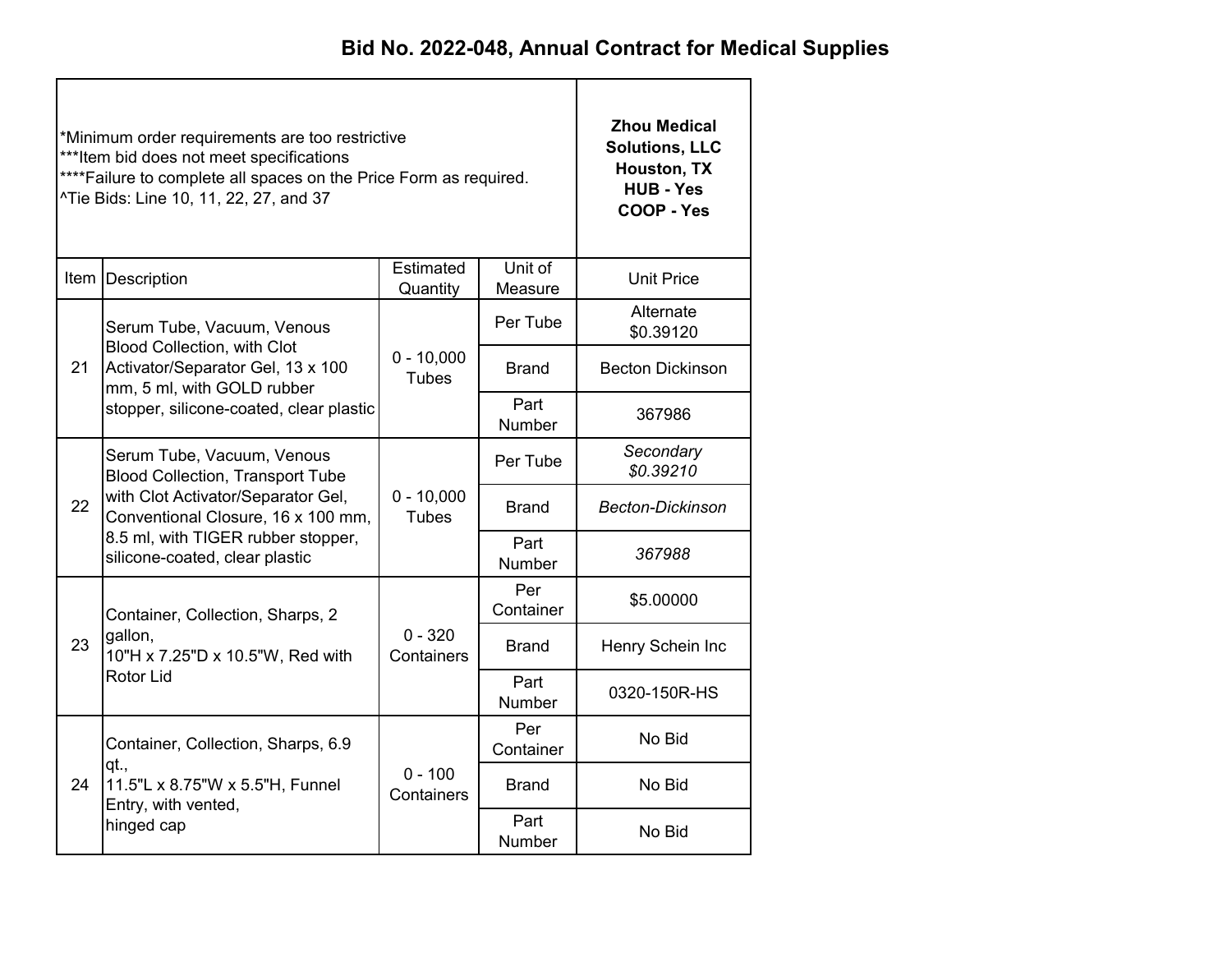| *Minimum order requirements are too restrictive<br>***Item bid does not meet specifications<br>**** Failure to complete all spaces on the Price Form as required.<br>Tie Bids: Line 10, 11, 22, 27, and 37 |                                                                                                        | <b>Amerimed Medical</b><br>Equipment, Inc.<br>Pasadena, TX<br><b>HUB - Yes</b><br>COOP - Yes | <b>Diamond Drugs, Inc.</b><br>d/b/a Diamond<br><b>Medical Supply</b><br>Indiana, PA<br><b>HUB - No</b><br>COOP - Yes | <b>Fisher Healthcare</b><br>Houston, TX<br><b>HUB - No</b><br>COOP - Yes |                     |                   |
|------------------------------------------------------------------------------------------------------------------------------------------------------------------------------------------------------------|--------------------------------------------------------------------------------------------------------|----------------------------------------------------------------------------------------------|----------------------------------------------------------------------------------------------------------------------|--------------------------------------------------------------------------|---------------------|-------------------|
|                                                                                                                                                                                                            | Item Description                                                                                       | Estimated<br>Quantity                                                                        | Unit of<br>Measure                                                                                                   | <b>Unit Price</b>                                                        | <b>Unit Price</b>   | <b>Unit Price</b> |
|                                                                                                                                                                                                            | Container, Collection, Sharps, 8<br>gallon,<br>17.5"H x 15.5"W x 11"D, Red with<br>hinged, locking lid |                                                                                              | Per<br>Container                                                                                                     | No Bid                                                                   | \$15.84900          | \$17.49800        |
| 25                                                                                                                                                                                                         |                                                                                                        | $0 - 20$<br>Containers                                                                       | <b>Brand</b>                                                                                                         | No Bid                                                                   | Cardinal            | <b>COVIDIEN</b>   |
|                                                                                                                                                                                                            |                                                                                                        |                                                                                              | Part<br><b>Number</b>                                                                                                | No Bid                                                                   | 8980                | 8980              |
|                                                                                                                                                                                                            | Vials, Amber, Plastic, Childproof, 13<br>dram                                                          |                                                                                              | Per Vial                                                                                                             | No Bid                                                                   | \$0.35482           | No Bid            |
| 26                                                                                                                                                                                                         |                                                                                                        | 0 - 360 Vials                                                                                | <b>Brand</b>                                                                                                         | No Bid                                                                   | Apothecary products | No Bid            |
|                                                                                                                                                                                                            |                                                                                                        |                                                                                              | Part<br>Number                                                                                                       | No Bid                                                                   | 30432               | No Bid            |
|                                                                                                                                                                                                            |                                                                                                        |                                                                                              | Per Vial                                                                                                             | No Bid                                                                   | \$0.50355           | No Bid            |
| 27                                                                                                                                                                                                         | Vials, Amber, Plastic, Childproof, 20<br>dram                                                          | 0 - 360 Vials                                                                                | <b>Brand</b>                                                                                                         | No Bid                                                                   | Apothecary products | No Bid            |
|                                                                                                                                                                                                            |                                                                                                        |                                                                                              | Part<br>Number                                                                                                       | No Bid                                                                   | 30434               | No Bid            |
|                                                                                                                                                                                                            | Disposable Probe Cover, for Welch                                                                      |                                                                                              | Per Box                                                                                                              | No Bid                                                                   | No Bid              | No Bid            |
| 28                                                                                                                                                                                                         | Allyn Sure Temp Plus Model 690<br>Elec. Thermometer, Welch Allyn                                       | $0 - 1,000$<br><b>Boxes</b>                                                                  | Brand                                                                                                                | No Bid                                                                   | No Bid              | No Bid            |
|                                                                                                                                                                                                            | #05031-101 ONLY; 250/bx                                                                                |                                                                                              | Part<br>Number                                                                                                       | No Bid                                                                   | No Bid              | No Bid            |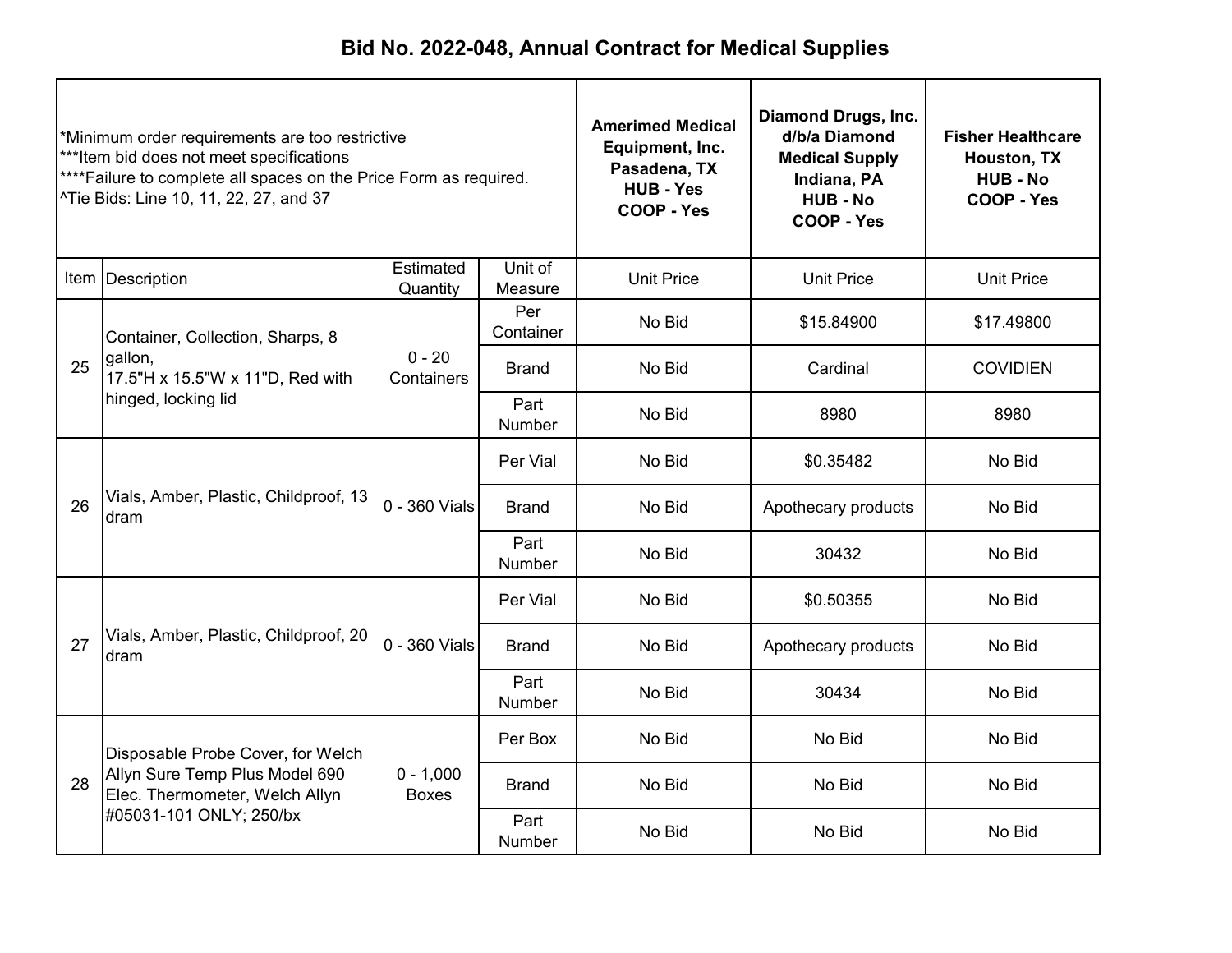| *Minimum order requirements are too restrictive<br>***Item bid does not meet specifications<br>**** Failure to complete all spaces on the Price Form as required.<br>^Tie Bids: Line 10, 11, 22, 27, and 37 |                                                                                                       |                             | <b>Founder Project RX</b><br>d/b/a Plaza Supply<br>Fort Worth, TX<br><b>HUB - No</b><br>COOP - Yes | <b>Grayline Medical, Inc.</b><br>Norwalk, CA<br><b>HUB - No</b><br>COOP - Yes | Henry Schein, Inc.<br>Melville, NY<br><b>HUB - No</b><br>COOP - Yes |                             |
|-------------------------------------------------------------------------------------------------------------------------------------------------------------------------------------------------------------|-------------------------------------------------------------------------------------------------------|-----------------------------|----------------------------------------------------------------------------------------------------|-------------------------------------------------------------------------------|---------------------------------------------------------------------|-----------------------------|
|                                                                                                                                                                                                             | Item Description                                                                                      | Estimated<br>Quantity       | Unit of<br>Measure                                                                                 | <b>Unit Price</b>                                                             | <b>Unit Price</b>                                                   | <b>Unit Price</b>           |
|                                                                                                                                                                                                             | Container, Collection, Sharps, 8                                                                      |                             | Per<br>Container                                                                                   | No Bid                                                                        | \$13.89000                                                          | <b>Primary</b><br>\$9.86000 |
| 25                                                                                                                                                                                                          | gallon,<br>17.5"H x 15.5"W x 11"D, Red with<br>hinged, locking lid                                    | $0 - 20$<br>Containers      | <b>Brand</b>                                                                                       | No Bid                                                                        | Cardinal                                                            | <b>Covidien/Cardinal</b>    |
|                                                                                                                                                                                                             |                                                                                                       |                             | Part<br>Number                                                                                     | No Bid                                                                        | 8980                                                                | 8980                        |
|                                                                                                                                                                                                             | Vials, Amber, Plastic, Childproof, 13<br>dram                                                         |                             | Per Vial                                                                                           | \$0.25766                                                                     | Alternate<br>\$0.17000                                              | <b>Primary</b><br>\$0.14000 |
| 26                                                                                                                                                                                                          |                                                                                                       | 0 - 360 Vials               | <b>Brand</b>                                                                                       | <b>Total Pharmacy</b><br>Supply                                               | Apothecary                                                          | <b>Apothecary</b>           |
|                                                                                                                                                                                                             |                                                                                                       |                             | Part<br>Number                                                                                     | 726-15-Am13                                                                   | 30432                                                               | 30432                       |
|                                                                                                                                                                                                             |                                                                                                       |                             | Per Vial                                                                                           | \$0.36406                                                                     | Secondary<br>\$0.22000^                                             | Alternate<br>\$0.22000^     |
| 27                                                                                                                                                                                                          | Vials, Amber, Plastic, Childproof, 20<br>dram                                                         | 0 - 360 Vials               | <b>Brand</b>                                                                                       | <b>Total Pharmacy</b><br>Supply                                               | Apothecary                                                          | Clarke                      |
|                                                                                                                                                                                                             |                                                                                                       |                             | Part<br>Number                                                                                     | 726-15-Am20                                                                   | 30434                                                               | 23020                       |
|                                                                                                                                                                                                             | Disposable Probe Cover, for Welch<br>Allyn Sure Temp Plus Model 690<br>Elec. Thermometer, Welch Allyn |                             | Per Box                                                                                            | No Bid                                                                        | $***$                                                               | No Bid                      |
| 28                                                                                                                                                                                                          |                                                                                                       | $0 - 1,000$<br><b>Boxes</b> | <b>Brand</b>                                                                                       | No Bid                                                                        | Welch Allyn                                                         | No Bid                      |
|                                                                                                                                                                                                             | #05031-101 ONLY; 250/bx                                                                               |                             | Part<br><b>Number</b>                                                                              | No Bid                                                                        | 05031-101                                                           | No Bid                      |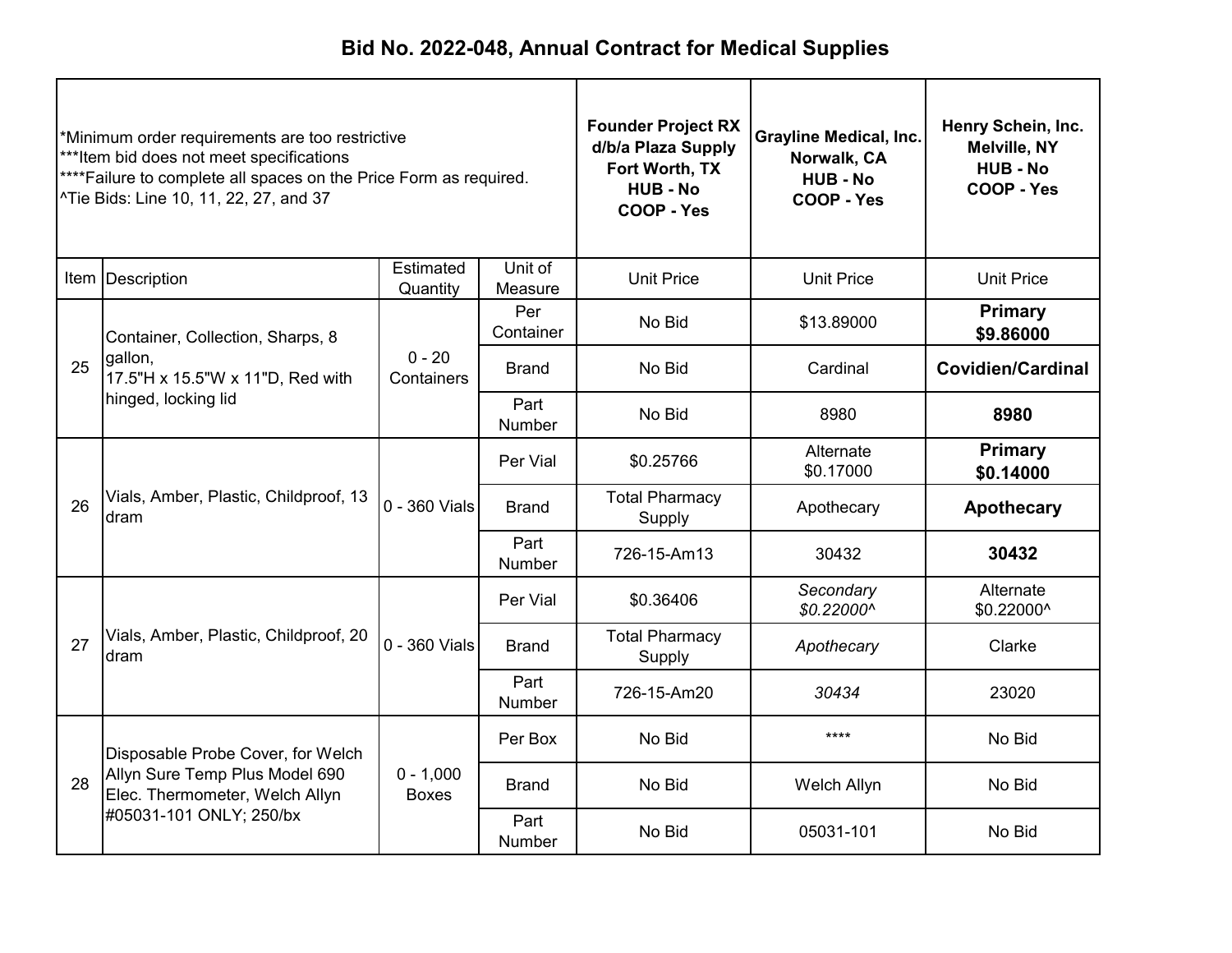| *Minimum order requirements are too restrictive<br>***Item bid does not meet specifications<br>****Failure to complete all spaces on the Price Form as required.<br>^Tie Bids: Line 10, 11, 22, 27, and 37 |                                                                                                       |                             | Life-Assist, Inc.<br>Rancho Cordova, CA<br><b>HUB-No</b><br>COOP - Yes | Maadho Distributors,<br>Inc.<br>Mount Kisco, NY<br>HUB - No | <b>McKesson Medical-</b><br><b>Surgical Government</b><br><b>Solutions LLC</b><br>Henrico, VA<br><b>HUB - No</b><br>COOP - Yes |                             |
|------------------------------------------------------------------------------------------------------------------------------------------------------------------------------------------------------------|-------------------------------------------------------------------------------------------------------|-----------------------------|------------------------------------------------------------------------|-------------------------------------------------------------|--------------------------------------------------------------------------------------------------------------------------------|-----------------------------|
|                                                                                                                                                                                                            | Item Description                                                                                      | Estimated<br>Quantity       | Unit of<br>Measure                                                     | <b>Unit Price</b>                                           | <b>Unit Price</b>                                                                                                              | <b>Unit Price</b>           |
|                                                                                                                                                                                                            | Container, Collection, Sharps, 8                                                                      |                             | Per<br>Container                                                       | \$13.50000                                                  | \$16.00000                                                                                                                     | Secondary<br>\$10.90000     |
| 25                                                                                                                                                                                                         | gallon,<br>17.5"H x 15.5"W x 11"D, Red with<br>hinged, locking lid                                    | $0 - 20$<br>Containers      | <b>Brand</b>                                                           | Kendall/Cardinal<br>Health                                  | <b>Tiger Made</b>                                                                                                              | Cardinal                    |
|                                                                                                                                                                                                            |                                                                                                       |                             | Part<br>Number                                                         | 8980S                                                       | M-P-36008                                                                                                                      | 8980                        |
|                                                                                                                                                                                                            | Vials, Amber, Plastic, Childproof, 13<br>dram                                                         |                             | Per Vial                                                               | \$0.48000                                                   | No Bid                                                                                                                         | Secondary<br>\$0.15143      |
| 26                                                                                                                                                                                                         |                                                                                                       | $0 - 360$ Vials             | <b>Brand</b>                                                           | <b>Healthe Care Logistics</b>                               | No Bid                                                                                                                         | <b>Apothecary Producxts</b> |
|                                                                                                                                                                                                            |                                                                                                       |                             | Part<br>Number                                                         | 572633                                                      | No Bid                                                                                                                         | 30432                       |
|                                                                                                                                                                                                            |                                                                                                       |                             | Per Vial                                                               | \$0.68000                                                   | No Bid                                                                                                                         | <b>Primary</b><br>\$0.19778 |
| 27                                                                                                                                                                                                         | Vials, Amber, Plastic, Childproof, 20<br>dram                                                         | 0 - 360 Vials               | <b>Brand</b>                                                           | <b>Healthe Care Logistics</b>                               | No Bid                                                                                                                         | <b>Apothecary</b>           |
|                                                                                                                                                                                                            |                                                                                                       |                             | Part<br>Number                                                         | 572834                                                      | No Bid                                                                                                                         | 30434                       |
|                                                                                                                                                                                                            | Disposable Probe Cover, for Welch<br>Allyn Sure Temp Plus Model 690<br>Elec. Thermometer, Welch Allyn |                             | Per Box                                                                | No Bid                                                      | No Bid                                                                                                                         | No Bid                      |
| 28                                                                                                                                                                                                         |                                                                                                       | $0 - 1,000$<br><b>Boxes</b> | <b>Brand</b>                                                           | No Bid                                                      | No Bid                                                                                                                         | No Bid                      |
|                                                                                                                                                                                                            | #05031-101 ONLY; 250/bx                                                                               |                             | Part<br><b>Number</b>                                                  | No Bid                                                      | No Bid                                                                                                                         | No Bid                      |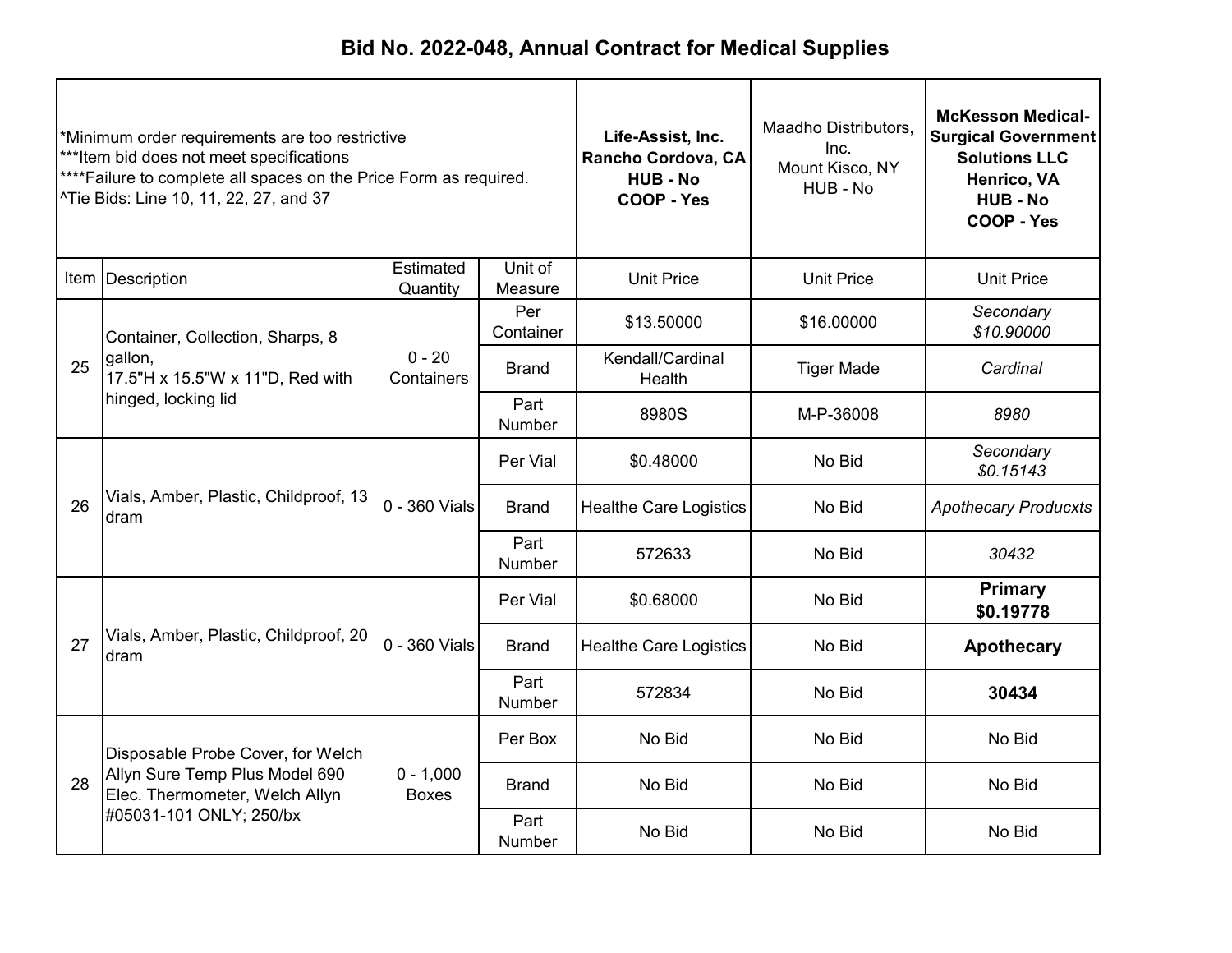| *Minimum order requirements are too restrictive<br>***Item bid does not meet specifications<br>**** Failure to complete all spaces on the Price Form as required.<br>^Tie Bids: Line 10, 11, 22, 27, and 37 |                                                                    | <b>Mercedes Medical</b><br><b>Bradenton, FL</b><br><b>HUB - Yes</b><br>COOP - Yes | <b>Nfinitech Solutions</b><br><b>LLC</b><br><b>Oklahoma City, OK</b><br><b>HUB - No</b><br><b>COOP-Yes</b> | <b>Quill LLC</b><br>Lincolnshire, IL<br><b>HUB - No</b><br>COOP - Yes |                            |                                              |
|-------------------------------------------------------------------------------------------------------------------------------------------------------------------------------------------------------------|--------------------------------------------------------------------|-----------------------------------------------------------------------------------|------------------------------------------------------------------------------------------------------------|-----------------------------------------------------------------------|----------------------------|----------------------------------------------|
|                                                                                                                                                                                                             | Item   Description                                                 | Estimated<br>Quantity                                                             | Unit of<br>Measure                                                                                         | <b>Unit Price</b>                                                     | <b>Unit Price</b>          | <b>Unit Price</b>                            |
|                                                                                                                                                                                                             | Container, Collection, Sharps, 8                                   |                                                                                   | Per<br>Container                                                                                           | Alternate<br>\$11.50000                                               | No Bid                     | \$14.87000                                   |
| 25                                                                                                                                                                                                          | gallon,<br>17.5"H x 15.5"W x 11"D, Red with<br>hinged, locking lid | $0 - 20$<br>Containers                                                            | <b>Brand</b>                                                                                               | Covidien                                                              | No Bid                     | Kendall/Covidien<br><b>Sharps Containers</b> |
|                                                                                                                                                                                                             |                                                                    |                                                                                   | Part<br>Number                                                                                             | 8980                                                                  | No Bid                     | SSHL100980                                   |
|                                                                                                                                                                                                             | Vials, Amber, Plastic, Childproof, 13<br>dram                      |                                                                                   | Per Vial                                                                                                   | No Bid                                                                | \$0.21400                  | No Bid                                       |
| 26                                                                                                                                                                                                          |                                                                    | 0 - 360 Vials                                                                     | <b>Brand</b>                                                                                               | No Bid                                                                | <b>Apothecary Products</b> | No Bid                                       |
|                                                                                                                                                                                                             |                                                                    |                                                                                   | Part<br>Number                                                                                             | No Bid<br>30432                                                       | No Bid                     |                                              |
|                                                                                                                                                                                                             |                                                                    |                                                                                   | Per Vial                                                                                                   | No Bid                                                                | \$0.28000                  | No Bid                                       |
| 27                                                                                                                                                                                                          | Vials, Amber, Plastic, Childproof, 20<br>dram                      | 0 - 360 Vials                                                                     | <b>Brand</b>                                                                                               | No Bid                                                                | <b>Apothecary Products</b> | No Bid                                       |
|                                                                                                                                                                                                             |                                                                    |                                                                                   | Part<br>Number                                                                                             | No Bid                                                                | 30434                      | No Bid                                       |
|                                                                                                                                                                                                             | Disposable Probe Cover, for Welch                                  |                                                                                   | Per Box                                                                                                    | No Bid                                                                | No Bid                     | No Bid                                       |
| 28                                                                                                                                                                                                          | Allyn Sure Temp Plus Model 690<br>Elec. Thermometer, Welch Allyn   | $0 - 1,000$<br><b>Boxes</b>                                                       | <b>Brand</b>                                                                                               | No Bid                                                                | No Bid                     | No Bid                                       |
|                                                                                                                                                                                                             | #05031-101 ONLY; 250/bx                                            |                                                                                   | Part<br><b>Number</b>                                                                                      | No Bid                                                                | No Bid                     | No Bid                                       |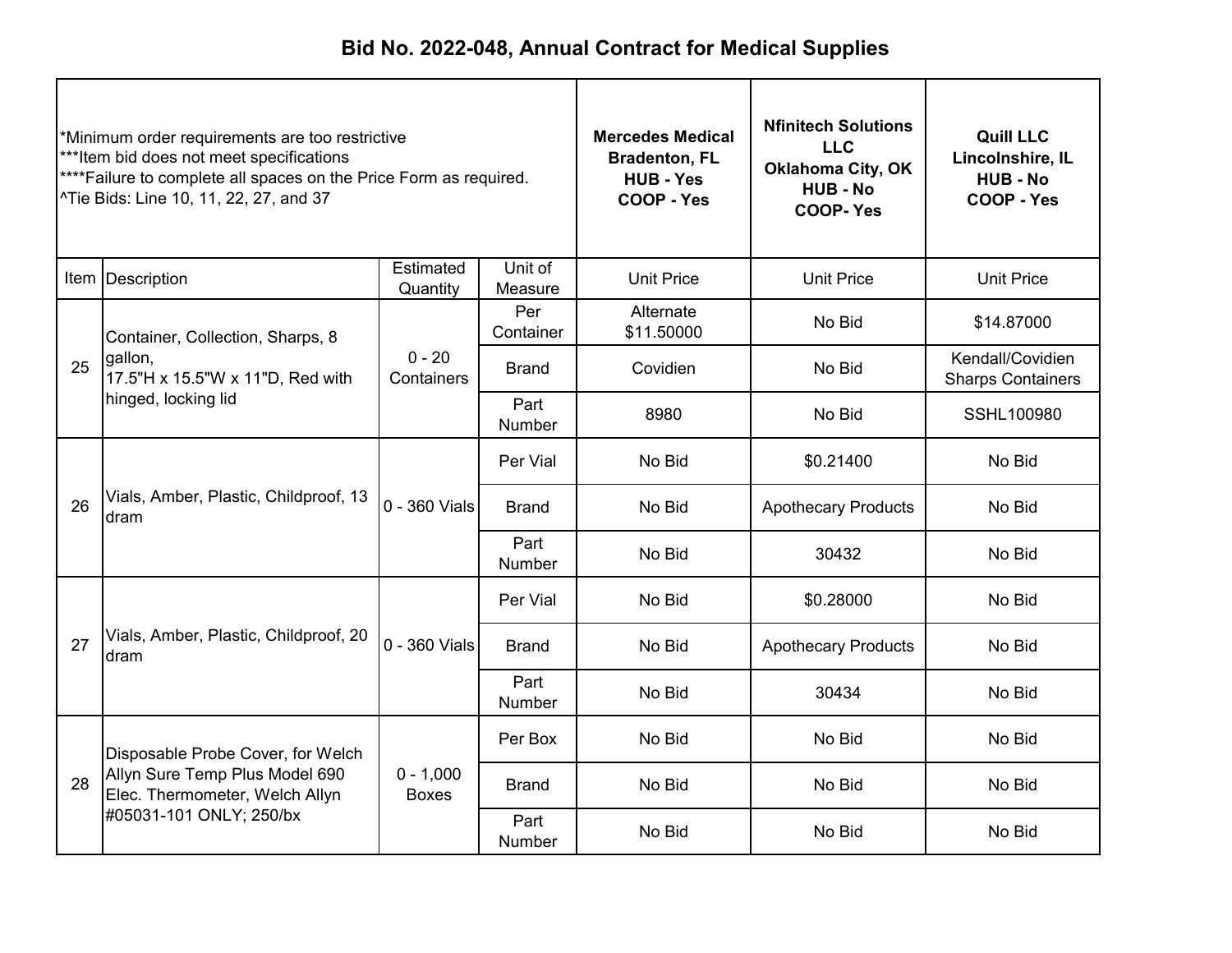| *Minimum order requirements are too restrictive<br>***Item bid does not meet specifications<br>**** Failure to complete all spaces on the Price Form as required.<br>^Tie Bids: Line 10, 11, 22, 27, and 37 |                                                                                                       | <b>RND Medical</b><br>Supplies, Inc.<br>Marietta, GA<br><b>HUB - No</b><br>COOP - Yes | <b>School Health</b><br>Corporation<br><b>Rolling Meadows, IL</b><br><b>HUB - No</b><br>COOP - Yes | <b>Sita Business</b><br>Systems, Inc.<br><b>Chantilly, VA</b><br><b>HUB - No</b><br>COOP - Yes |                              |                   |
|-------------------------------------------------------------------------------------------------------------------------------------------------------------------------------------------------------------|-------------------------------------------------------------------------------------------------------|---------------------------------------------------------------------------------------|----------------------------------------------------------------------------------------------------|------------------------------------------------------------------------------------------------|------------------------------|-------------------|
|                                                                                                                                                                                                             | Item   Description                                                                                    | Estimated<br>Quantity                                                                 | Unit of<br>Measure                                                                                 | <b>Unit Price</b>                                                                              | <b>Unit Price</b>            | <b>Unit Price</b> |
|                                                                                                                                                                                                             | Container, Collection, Sharps, 8                                                                      |                                                                                       | Per<br>Container                                                                                   | No Bid                                                                                         | No Bid                       | No Bid            |
| 25                                                                                                                                                                                                          | gallon,<br>17.5"H x 15.5"W x 11"D, Red with<br>hinged, locking lid                                    | $0 - 20$<br>Containers                                                                | <b>Brand</b>                                                                                       | No Bid                                                                                         | No Bid                       | No Bid            |
|                                                                                                                                                                                                             |                                                                                                       |                                                                                       | Part<br>Number                                                                                     | No Bid                                                                                         | No Bid                       | No Bid            |
|                                                                                                                                                                                                             | Vials, Amber, Plastic, Childproof, 13<br>dram                                                         |                                                                                       | Per Vial                                                                                           | No Bid                                                                                         | No Bid                       | No Bid            |
| 26                                                                                                                                                                                                          |                                                                                                       | 0 - 360 Vials                                                                         | <b>Brand</b>                                                                                       | No Bid                                                                                         | No Bid                       | No Bid            |
|                                                                                                                                                                                                             |                                                                                                       |                                                                                       | Part<br>Number                                                                                     | No Bid                                                                                         | No Bid                       | No Bid            |
|                                                                                                                                                                                                             |                                                                                                       |                                                                                       | Per Vial                                                                                           | No Bid                                                                                         | No Bid                       | No Bid            |
| 27                                                                                                                                                                                                          | Vials, Amber, Plastic, Childproof, 20<br>dram                                                         | 0 - 360 Vials                                                                         | <b>Brand</b>                                                                                       | No Bid                                                                                         | No Bid                       | No Bid            |
|                                                                                                                                                                                                             |                                                                                                       |                                                                                       | Part<br>Number                                                                                     | No Bid                                                                                         | No Bid                       | No Bid            |
|                                                                                                                                                                                                             | Disposable Probe Cover, for Welch<br>Allyn Sure Temp Plus Model 690<br>Elec. Thermometer, Welch Allyn |                                                                                       | Per Box                                                                                            | No Bid                                                                                         | <b>Primary</b><br>\$10.91000 | No Bid            |
| 28                                                                                                                                                                                                          |                                                                                                       | $0 - 1,000$<br><b>Boxes</b>                                                           | <b>Brand</b>                                                                                       | No Bid                                                                                         | <b>Welch Allyn</b>           | No Bid            |
|                                                                                                                                                                                                             | #05031-101 ONLY; 250/bx                                                                               |                                                                                       | Part<br>Number                                                                                     | No Bid                                                                                         | 05031-101                    | No Bid            |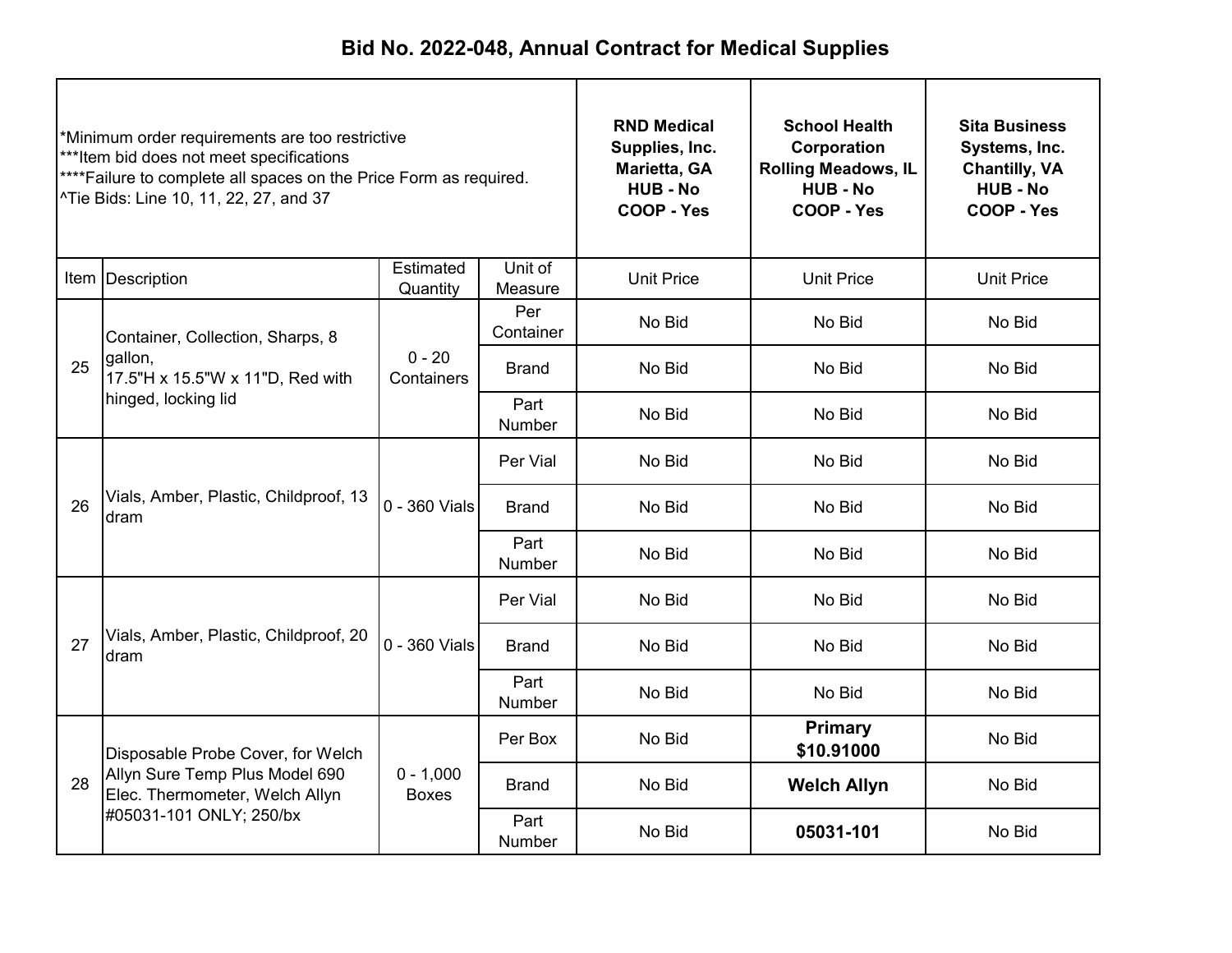|    | *Minimum order requirements are too restrictive<br>*** Item bid does not meet specifications<br>**** Failure to complete all spaces on the Price Form as required.<br>^Tie Bids: Line 10, 11, 22, 27, and 37 | <b>Zhou Medical</b><br><b>Solutions, LLC</b><br>Houston, TX<br><b>HUB - Yes</b><br>COOP - Yes |                       |                                            |
|----|--------------------------------------------------------------------------------------------------------------------------------------------------------------------------------------------------------------|-----------------------------------------------------------------------------------------------|-----------------------|--------------------------------------------|
|    | Item   Description                                                                                                                                                                                           | Estimated<br>Quantity                                                                         | Unit of<br>Measure    | <b>Unit Price</b>                          |
|    | Container, Collection, Sharps, 8                                                                                                                                                                             |                                                                                               | Per<br>Container      | \$13.99000                                 |
| 25 | gallon,<br>17.5"H x 15.5"W x 11"D, Red with<br>hinged, locking lid                                                                                                                                           | $0 - 20$<br>Containers                                                                        | <b>Brand</b>          | <b>Cardinal Health</b>                     |
|    |                                                                                                                                                                                                              |                                                                                               | Part<br><b>Number</b> | 8980                                       |
|    |                                                                                                                                                                                                              |                                                                                               | Per Vial              | \$0.23650                                  |
| 26 | Vials, Amber, Plastic, Childproof, 13<br>dram                                                                                                                                                                | 0 - 360 Vials                                                                                 | <b>Brand</b>          | <b>Clarke Container</b><br><b>Division</b> |
|    |                                                                                                                                                                                                              |                                                                                               | Part<br>Number        | 27013                                      |
|    |                                                                                                                                                                                                              |                                                                                               | Per Vial              | \$0.23950                                  |
| 27 | Vials, Amber, Plastic, Childproof, 20<br>dram                                                                                                                                                                | 0 - 360 Vials                                                                                 | <b>Brand</b>          | <b>Clarke Container</b><br><b>Division</b> |
|    |                                                                                                                                                                                                              |                                                                                               | Part<br>Number        | 23020                                      |
|    | Disposable Probe Cover, for Welch                                                                                                                                                                            |                                                                                               | Per Box               | Secondary<br>\$12.14000                    |
| 28 | Allyn Sure Temp Plus Model 690<br>Elec. Thermometer, Welch Allyn                                                                                                                                             | $0 - 1,000$<br><b>Boxes</b>                                                                   | Brand                 | <b>Welch Allyn</b>                         |
|    | #05031-101 ONLY; 250/bx                                                                                                                                                                                      |                                                                                               | Part<br>Number        | 05031-101                                  |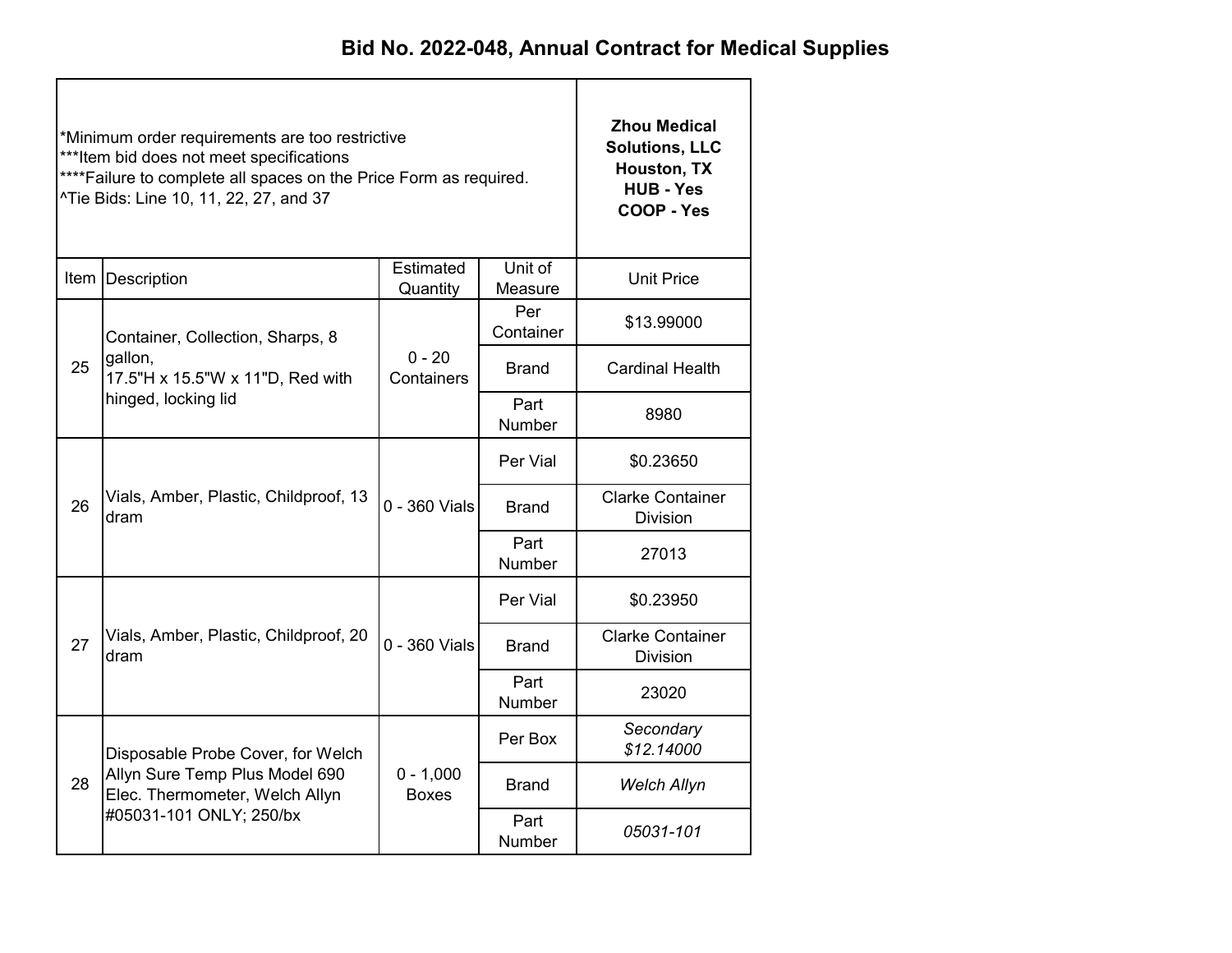| *Minimum order requirements are too restrictive<br>***Item bid does not meet specifications<br>****Failure to complete all spaces on the Price Form as required.<br>^Tie Bids: Line 10, 11, 22, 27, and 37 |                                                                                            | <b>Amerimed Medical</b><br>Equipment, Inc.<br>Pasadena, TX<br><b>HUB - Yes</b><br>COOP - Yes | <b>Diamond Drugs, Inc.</b><br>d/b/a Diamond<br><b>Medical Supply</b><br>Indiana, PA<br><b>HUB - No</b><br>COOP - Yes | <b>Fisher Healthcare</b><br>Houston, TX<br><b>HUB - No</b><br>COOP - Yes |                   |                   |
|------------------------------------------------------------------------------------------------------------------------------------------------------------------------------------------------------------|--------------------------------------------------------------------------------------------|----------------------------------------------------------------------------------------------|----------------------------------------------------------------------------------------------------------------------|--------------------------------------------------------------------------|-------------------|-------------------|
|                                                                                                                                                                                                            | Item   Description                                                                         | Estimated<br>Quantity                                                                        | Unit of<br>Measure                                                                                                   | <b>Unit Price</b>                                                        | <b>Unit Price</b> | <b>Unit Price</b> |
|                                                                                                                                                                                                            |                                                                                            |                                                                                              | Per<br>Container                                                                                                     | No Bid                                                                   | No Bid            | No Bid            |
| 29                                                                                                                                                                                                         | Container, Specimen, 4 oz., Sterile,<br>Tamper-Evident Seal, Leak-<br><b>Resistant Top</b> | $0 - 110,000$<br>Containers                                                                  | <b>Brand</b>                                                                                                         | No Bid                                                                   | No Bid            | No Bid            |
|                                                                                                                                                                                                            |                                                                                            |                                                                                              | Part<br>Number                                                                                                       | No Bid                                                                   | No Bid            | No Bid            |
|                                                                                                                                                                                                            | Solution, Alcohol, 70% Isopropyl, 16<br>oz. bottle                                         |                                                                                              | Per Bottle                                                                                                           | Alternate<br>\$1.73333                                                   | \$2.06166         | No Bid            |
| 30                                                                                                                                                                                                         |                                                                                            | $0 - 140$<br><b>Bottles</b>                                                                  | Brand                                                                                                                | C.D.MA, Inc.<br>Medline Industries, Inc.                                 | No Bid            |                   |
|                                                                                                                                                                                                            |                                                                                            |                                                                                              | Part<br>Number                                                                                                       | MDS098003Z                                                               | 99465             | No Bid            |
|                                                                                                                                                                                                            |                                                                                            |                                                                                              | Per Pad                                                                                                              | \$0.01573                                                                | \$0.008399        | No Bid            |
| 31                                                                                                                                                                                                         | Pads, Prep, Alcohol, Medium, 2-ply,<br>sterile                                             | $0 - 70,000$<br>Pads                                                                         | <b>Brand</b>                                                                                                         | Medline Industries, Inc.                                                 | Cardinal          | No Bid            |
|                                                                                                                                                                                                            |                                                                                            |                                                                                              | Part<br>Number                                                                                                       | <b>CUR45581RBI</b>                                                       | 5750              | No Bid            |
|                                                                                                                                                                                                            | Cotton Balls, Medium, non-sterile                                                          |                                                                                              | Per Cotton<br>Ball                                                                                                   | No Bid                                                                   | \$0.004966        | \$0.009375        |
| 32                                                                                                                                                                                                         |                                                                                            | $0 - 100,000$<br><b>Cotton Balls</b>                                                         | <b>Brand</b>                                                                                                         | No Bid<br><b>McKesson Brand</b>                                          |                   | <b>DYNAREX</b>    |
|                                                                                                                                                                                                            |                                                                                            |                                                                                              | Part<br><b>Number</b>                                                                                                | No Bid                                                                   | 16-9153           | 3170              |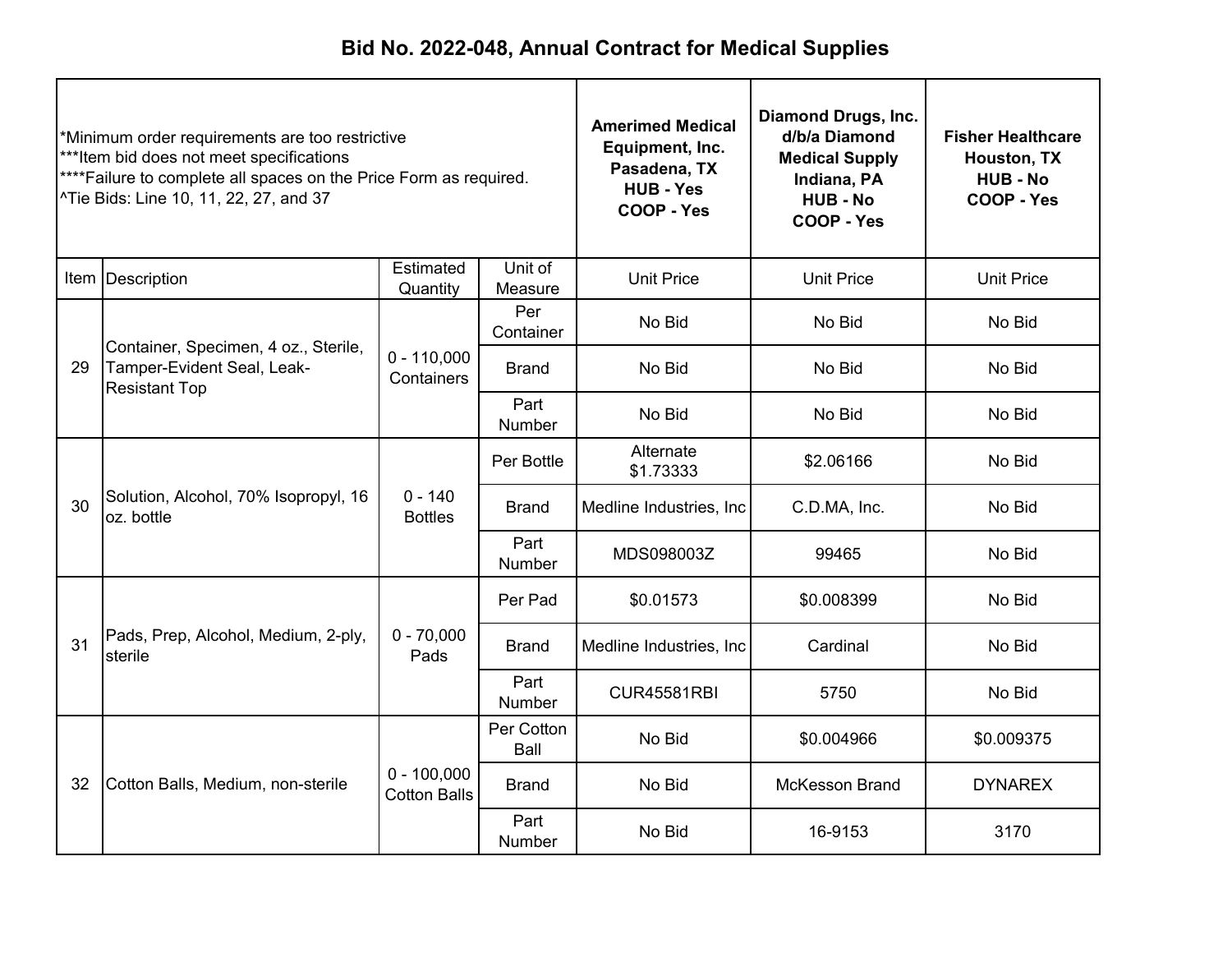| *Minimum order requirements are too restrictive<br>***Item bid does not meet specifications<br>****Failure to complete all spaces on the Price Form as required.<br>^Tie Bids: Line 10, 11, 22, 27, and 37 |                                                                                            | <b>Founder Project RX</b><br>d/b/a Plaza Supply<br>Fort Worth, TX<br><b>HUB - No</b><br><b>COOP - Yes</b> | <b>Grayline Medical, Inc.</b><br>Norwalk, CA<br><b>HUB - No</b><br>COOP - Yes | Henry Schein, Inc.<br><b>Melville, NY</b><br><b>HUB - No</b><br>COOP - Yes |                        |                             |
|------------------------------------------------------------------------------------------------------------------------------------------------------------------------------------------------------------|--------------------------------------------------------------------------------------------|-----------------------------------------------------------------------------------------------------------|-------------------------------------------------------------------------------|----------------------------------------------------------------------------|------------------------|-----------------------------|
|                                                                                                                                                                                                            | Item   Description                                                                         | Estimated<br>Quantity                                                                                     | Unit of<br>Measure                                                            | <b>Unit Price</b>                                                          | <b>Unit Price</b>      | <b>Unit Price</b>           |
|                                                                                                                                                                                                            |                                                                                            |                                                                                                           | Per<br>Container                                                              | No Bid                                                                     | Alternate<br>\$0.19000 | <b>Primary</b><br>\$0.12400 |
| 29                                                                                                                                                                                                         | Container, Specimen, 4 oz., Sterile,<br>Tamper-Evident Seal, Leak-<br><b>Resistant Top</b> | $0 - 110,000$<br>Containers                                                                               | <b>Brand</b>                                                                  | No Bid                                                                     | Henry Schein           | <b>Henry Schein</b>         |
|                                                                                                                                                                                                            |                                                                                            |                                                                                                           | Part<br>Number                                                                | No Bid                                                                     | 9007431                | 9007431                     |
|                                                                                                                                                                                                            | Solution, Alcohol, 70% Isopropyl, 16<br>oz. bottle                                         | $0 - 140$<br><b>Bottles</b>                                                                               | Per Bottle                                                                    | No Bid                                                                     | \$2.17000              | Primary<br>\$1.34000        |
| 30                                                                                                                                                                                                         |                                                                                            |                                                                                                           | Brand                                                                         | No Bid                                                                     | Henry Schein           | <b>Henry Schein</b>         |
|                                                                                                                                                                                                            |                                                                                            |                                                                                                           | Part<br>Number                                                                | No Bid                                                                     | 112-7067               | HDX112-7067                 |
|                                                                                                                                                                                                            |                                                                                            |                                                                                                           | Per Pad                                                                       | No Bid                                                                     | \$1.86000              | <b>Primary</b><br>\$0.00625 |
| 31                                                                                                                                                                                                         | Pads, Prep, Alcohol, Medium, 2-ply,<br>sterile                                             | $0 - 70,000$<br>Pads                                                                                      | <b>Brand</b>                                                                  | No Bid                                                                     |                        | <b>Henry Schein</b>         |
|                                                                                                                                                                                                            |                                                                                            |                                                                                                           | Part<br>Number                                                                | No Bid                                                                     | <b>HS1007</b>          | <b>HS1007</b>               |
|                                                                                                                                                                                                            |                                                                                            |                                                                                                           | Per Cotton<br>Ball                                                            | No Bid                                                                     | \$0.00500              | Alternate<br>\$0.00400      |
| 32                                                                                                                                                                                                         | Cotton Balls, Medium, non-sterile                                                          | $0 - 100,000$<br><b>Cotton Balls</b>                                                                      | <b>Brand</b>                                                                  | No Bid                                                                     | <b>Henry Schein</b>    | Henry Schein                |
|                                                                                                                                                                                                            |                                                                                            |                                                                                                           | Part<br>Number                                                                | No Bid                                                                     | 969153                 | 186120                      |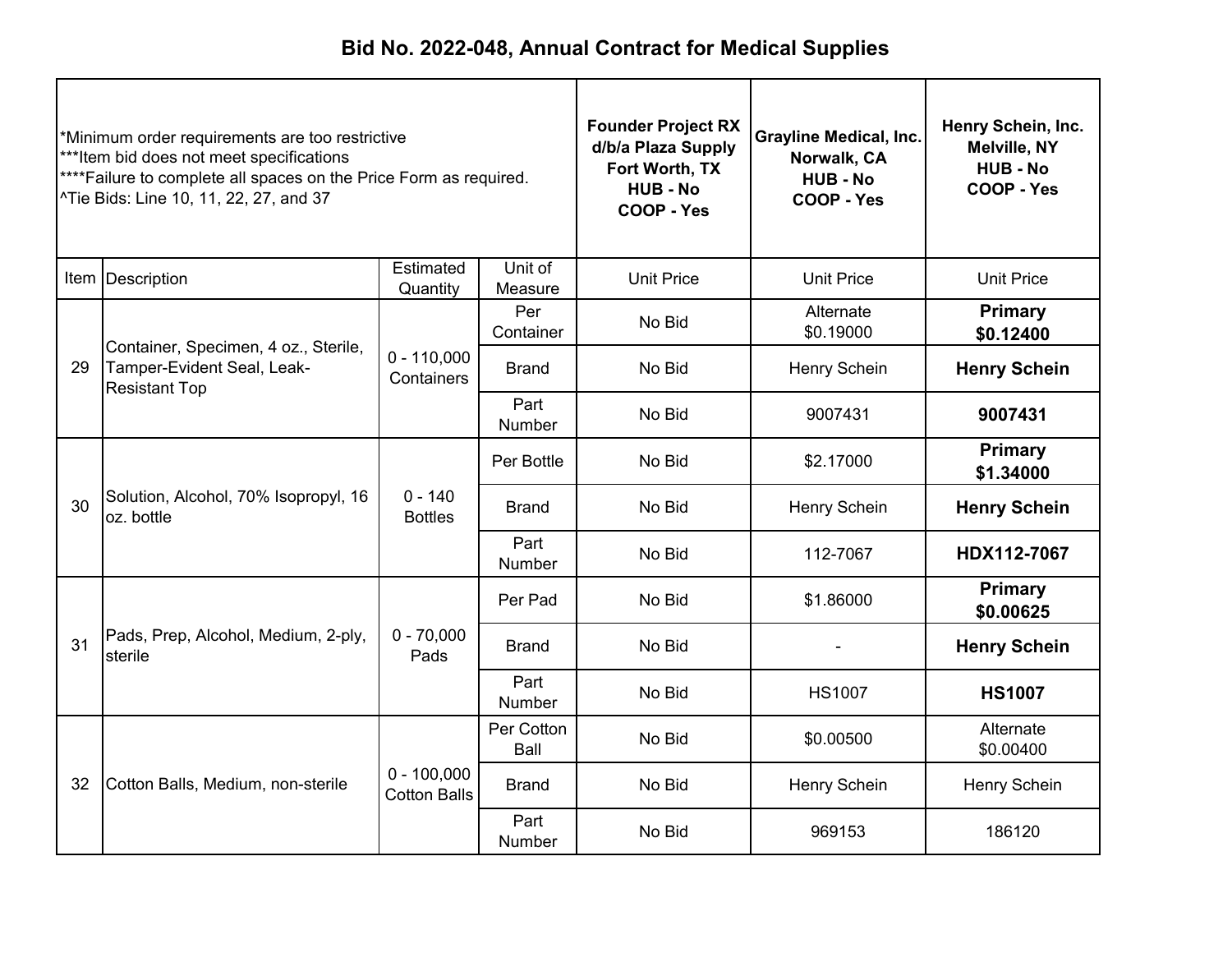| *Minimum order requirements are too restrictive<br>***Item bid does not meet specifications<br>****Failure to complete all spaces on the Price Form as required.<br>^Tie Bids: Line 10, 11, 22, 27, and 37 |                                                                                            |                                      | Life-Assist, Inc.<br>Rancho Cordova, CA<br><b>HUB-No</b><br>COOP - Yes | Maadho Distributors,<br>Inc.<br>Mount Kisco, NY<br>HUB - No | <b>McKesson Medical-</b><br><b>Surgical Government</b><br><b>Solutions LLC</b><br>Henrico, VA<br><b>HUB - No</b><br>COOP - Yes |                             |
|------------------------------------------------------------------------------------------------------------------------------------------------------------------------------------------------------------|--------------------------------------------------------------------------------------------|--------------------------------------|------------------------------------------------------------------------|-------------------------------------------------------------|--------------------------------------------------------------------------------------------------------------------------------|-----------------------------|
|                                                                                                                                                                                                            | Item Description                                                                           | Estimated<br>Quantity                | Unit of<br>Measure                                                     | <b>Unit Price</b>                                           | <b>Unit Price</b>                                                                                                              | <b>Unit Price</b>           |
|                                                                                                                                                                                                            |                                                                                            |                                      | Per<br>Container                                                       | \$0.25000                                                   | \$0.22000                                                                                                                      | \$0.19600                   |
| 29                                                                                                                                                                                                         | Container, Specimen, 4 oz., Sterile,<br>Tamper-Evident Seal, Leak-<br><b>Resistant Top</b> | $0 - 110,000$<br>Containers          | <b>Brand</b>                                                           | Amsino International                                        | Maadho                                                                                                                         | McKesson                    |
|                                                                                                                                                                                                            |                                                                                            |                                      | Part<br>Number                                                         | AS340                                                       | M-P-58004                                                                                                                      | 16-9526                     |
|                                                                                                                                                                                                            | Solution, Alcohol, 70% Isopropyl, 16<br>oz. bottle                                         |                                      | Per Bottle                                                             | \$1.80000                                                   | No Bid                                                                                                                         | Secondary<br>\$1.58333      |
| 30                                                                                                                                                                                                         |                                                                                            | $0 - 140$<br><b>Bottles</b>          | Brand                                                                  | <b>Med Plus Services</b>                                    | No Bid                                                                                                                         | McKesson                    |
|                                                                                                                                                                                                            |                                                                                            |                                      | Part<br>Number                                                         | <b>HDX D0022</b>                                            | No Bid                                                                                                                         | 23-D0022                    |
|                                                                                                                                                                                                            |                                                                                            |                                      | Per Pad                                                                | \$0.00875                                                   | \$0.04000                                                                                                                      | Secondary<br>\$0.00695      |
| 31                                                                                                                                                                                                         | Pads, Prep, Alcohol, Medium, 2-ply,<br>sterile                                             | $0 - 70,000$<br>Pads                 | <b>Brand</b>                                                           | Kendall/Cardinal<br>Health                                  | Haiyan Medical                                                                                                                 | <b>McKesson</b>             |
|                                                                                                                                                                                                            |                                                                                            |                                      | Part<br><b>Number</b>                                                  | 6818                                                        | M-P-60001                                                                                                                      | $58 - 2 - 4$                |
|                                                                                                                                                                                                            |                                                                                            |                                      | Per Cotton<br>Ball                                                     | \$0.00900                                                   | No Bid                                                                                                                         | <b>Primary</b><br>\$0.00342 |
| 32                                                                                                                                                                                                         | Cotton Balls, Medium, non-sterile                                                          | $0 - 100,000$<br><b>Cotton Balls</b> | <b>Brand</b>                                                           | <b>Dynarex</b>                                              | No Bid                                                                                                                         | <b>McKesson</b>             |
|                                                                                                                                                                                                            |                                                                                            |                                      | Part<br>Number                                                         | 3170                                                        | No Bid                                                                                                                         | 16-9153                     |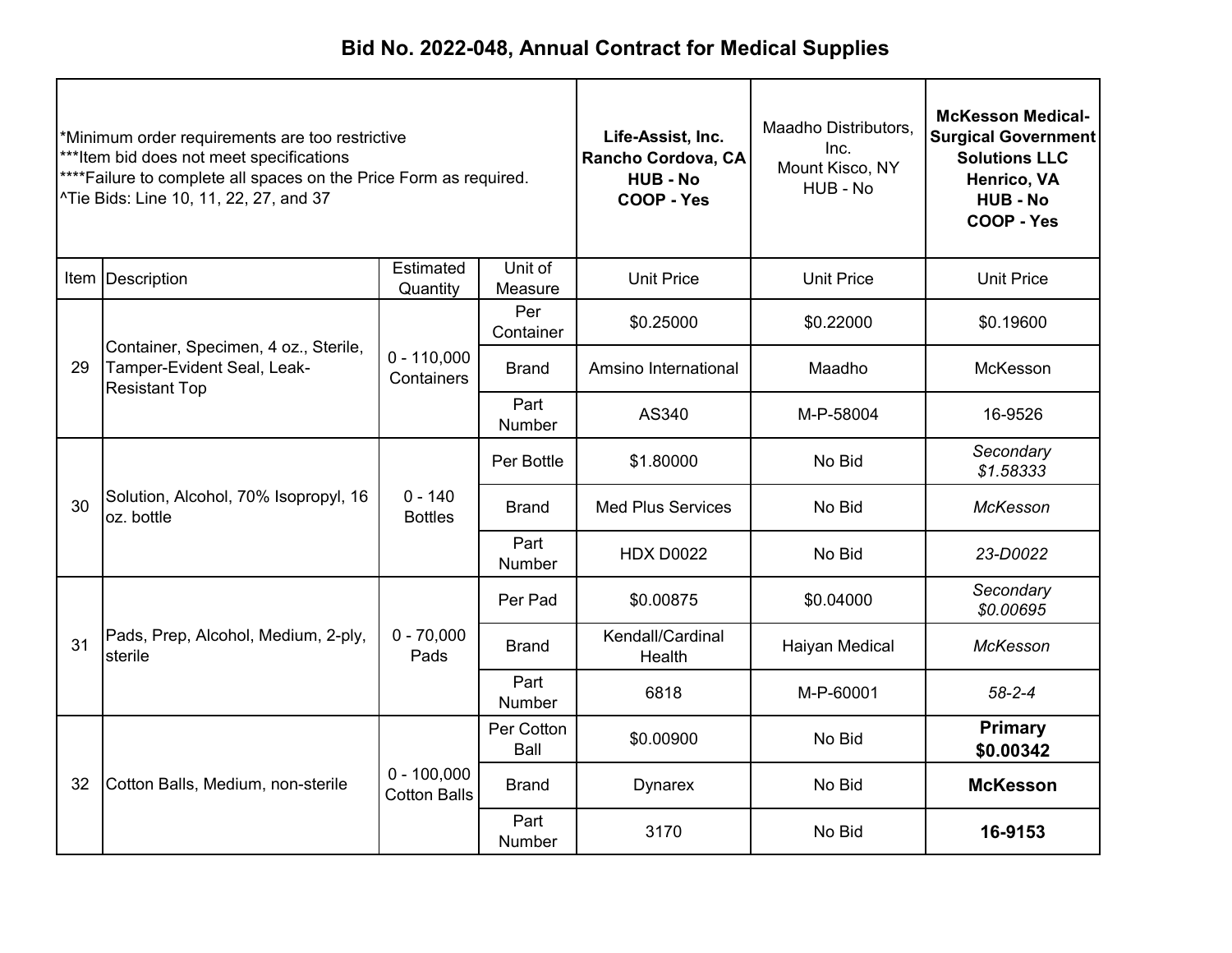| *Minimum order requirements are too restrictive<br>***Item bid does not meet specifications<br>****Failure to complete all spaces on the Price Form as required.<br>^Tie Bids: Line 10, 11, 22, 27, and 37 |                                                                                            | <b>Mercedes Medical</b><br><b>Bradenton, FL</b><br><b>HUB - Yes</b><br>COOP - Yes | <b>Nfinitech Solutions</b><br><b>LLC</b><br><b>Oklahoma City, OK</b><br><b>HUB - No</b><br><b>COOP-Yes</b> | <b>Quill LLC</b><br>Lincolnshire, IL<br><b>HUB-No</b><br>COOP - Yes |                      |                   |
|------------------------------------------------------------------------------------------------------------------------------------------------------------------------------------------------------------|--------------------------------------------------------------------------------------------|-----------------------------------------------------------------------------------|------------------------------------------------------------------------------------------------------------|---------------------------------------------------------------------|----------------------|-------------------|
|                                                                                                                                                                                                            | Item Description                                                                           | Estimated<br>Quantity                                                             | Unit of<br>Measure                                                                                         | <b>Unit Price</b>                                                   | <b>Unit Price</b>    | <b>Unit Price</b> |
|                                                                                                                                                                                                            |                                                                                            |                                                                                   | Per<br>Container                                                                                           | \$0.22000                                                           | \$0.61000            | No Bid            |
| 29                                                                                                                                                                                                         | Container, Specimen, 4 oz., Sterile,<br>Tamper-Evident Seal, Leak-<br><b>Resistant Top</b> | $0 - 110,000$<br>Containers                                                       | <b>Brand</b>                                                                                               | Pro Advantage                                                       | Medline              | No Bid            |
|                                                                                                                                                                                                            |                                                                                            |                                                                                   | Part<br>Number                                                                                             | P250410                                                             | DYND30369            | No Bid            |
|                                                                                                                                                                                                            | Solution, Alcohol, 70% Isopropyl, 16<br>oz. bottle                                         |                                                                                   | Per Bottle                                                                                                 | \$2.12000                                                           | No Bid               | No Bid            |
| 30                                                                                                                                                                                                         |                                                                                            | $0 - 140$<br><b>Bottles</b>                                                       | Brand                                                                                                      | No Bid<br><b>Hydrox Laboratories</b>                                |                      | No Bid            |
|                                                                                                                                                                                                            |                                                                                            |                                                                                   | Part<br>Number                                                                                             | D0022                                                               | No Bid               | No Bid            |
|                                                                                                                                                                                                            |                                                                                            |                                                                                   | Per Pad                                                                                                    | \$0.01000                                                           | \$0.01500            | \$0.01050         |
| 31                                                                                                                                                                                                         | Pads, Prep, Alcohol, Medium, 2-ply,<br>sterile                                             | $0 - 70,000$<br>Pads                                                              | <b>Brand</b>                                                                                               | <b>Cardinal Health</b>                                              | <b>Medline CURAD</b> | <b>CURAD</b>      |
|                                                                                                                                                                                                            |                                                                                            |                                                                                   | Part<br><b>Number</b>                                                                                      | 6818                                                                | <b>CUR45581RBI</b>   | <b>CUR45581</b>   |
|                                                                                                                                                                                                            | Cotton Balls, Medium, non-sterile                                                          |                                                                                   | Per Cotton<br>Ball                                                                                         | \$0.00500                                                           | \$0.00600            | \$0.0055425       |
| 32                                                                                                                                                                                                         |                                                                                            | $0 - 100,000$<br><b>Cotton Balls</b>                                              | <b>Brand</b>                                                                                               | <b>Cardinal Health</b><br>Mckesson                                  |                      | TIDI              |
|                                                                                                                                                                                                            |                                                                                            |                                                                                   | Part<br>Number                                                                                             | 2600                                                                | 16-9153              | 969153            |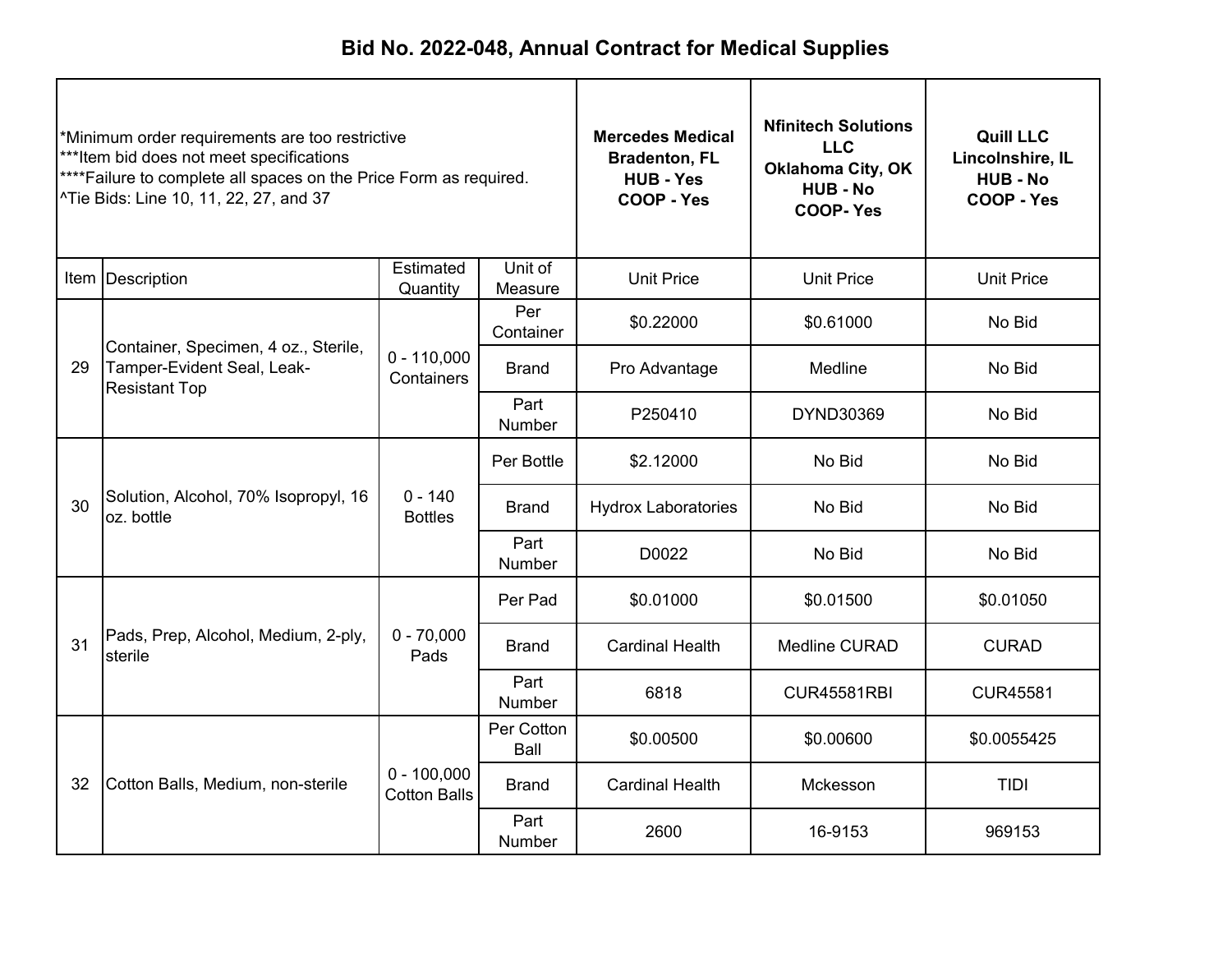| *Minimum order requirements are too restrictive<br>***Item bid does not meet specifications<br>****Failure to complete all spaces on the Price Form as required.<br>^Tie Bids: Line 10, 11, 22, 27, and 37 |                                                                                            |                                      | <b>RND Medical</b><br>Supplies, Inc.<br>Marietta, GA<br><b>HUB - No</b><br><b>COOP - Yes</b> | <b>School Health</b><br>Corporation<br><b>Rolling Meadows, IL</b><br><b>HUB - No</b><br>COOP - Yes | <b>Sita Business</b><br>Systems, Inc.<br><b>Chantilly, VA</b><br><b>HUB - No</b><br>COOP - Yes |                   |
|------------------------------------------------------------------------------------------------------------------------------------------------------------------------------------------------------------|--------------------------------------------------------------------------------------------|--------------------------------------|----------------------------------------------------------------------------------------------|----------------------------------------------------------------------------------------------------|------------------------------------------------------------------------------------------------|-------------------|
|                                                                                                                                                                                                            | Item   Description                                                                         | Estimated<br>Quantity                | Unit of<br>Measure                                                                           | <b>Unit Price</b>                                                                                  | <b>Unit Price</b>                                                                              | <b>Unit Price</b> |
|                                                                                                                                                                                                            |                                                                                            |                                      | Per<br>Container                                                                             | No Bid                                                                                             | \$0.21000                                                                                      | No Bid            |
| 29                                                                                                                                                                                                         | Container, Specimen, 4 oz., Sterile,<br>Tamper-Evident Seal, Leak-<br><b>Resistant Top</b> | $0 - 110,000$<br>Containers          | <b>Brand</b>                                                                                 | No Bid                                                                                             | Medline Industries,<br><b>INC</b>                                                              | No Bid            |
|                                                                                                                                                                                                            |                                                                                            |                                      | Part<br>Number                                                                               | No Bid                                                                                             | DYND30335 BAG*                                                                                 | No Bid            |
|                                                                                                                                                                                                            | Solution, Alcohol, 70% Isopropyl, 16<br>oz. bottle                                         |                                      | Per Bottle                                                                                   | No Bid                                                                                             | \$4.27000                                                                                      | \$2.95000         |
| 30                                                                                                                                                                                                         |                                                                                            | $0 - 140$<br><b>Bottles</b>          | Brand                                                                                        | No Bid<br><b>School Health Brand</b>                                                               | DR J's NATURAL                                                                                 |                   |
|                                                                                                                                                                                                            |                                                                                            |                                      | Part<br>Number                                                                               | No Bid                                                                                             | 16OZ70ISOALCOHOL<br><b>SH</b>                                                                  | DJNAL16OZ         |
|                                                                                                                                                                                                            |                                                                                            |                                      | Per Pad                                                                                      | Alternate<br>\$0.00800                                                                             | \$0.01300                                                                                      | No Bid            |
| 31                                                                                                                                                                                                         | Pads, Prep, Alcohol, Medium, 2-ply,<br>sterile                                             | $0 - 70,000$<br>Pads                 | <b>Brand</b>                                                                                 | Medivena                                                                                           | <b>Medline Industries</b>                                                                      | No Bid            |
|                                                                                                                                                                                                            |                                                                                            |                                      | Part<br>Number                                                                               | 1020                                                                                               | MDS090735                                                                                      | No Bid            |
|                                                                                                                                                                                                            |                                                                                            |                                      | Per Cotton<br>Ball                                                                           | \$0.01050                                                                                          | \$0.00532                                                                                      | No Bid            |
| 32                                                                                                                                                                                                         | Cotton Balls, Medium, non-sterile                                                          | $0 - 100,000$<br><b>Cotton Balls</b> | <b>Brand</b>                                                                                 | Tidi                                                                                               | <b>DYNAREX</b><br><b>CORPORATION</b>                                                           | No Bid            |
|                                                                                                                                                                                                            |                                                                                            |                                      | Part<br><b>Number</b>                                                                        | 969153                                                                                             | 3170                                                                                           | No Bid            |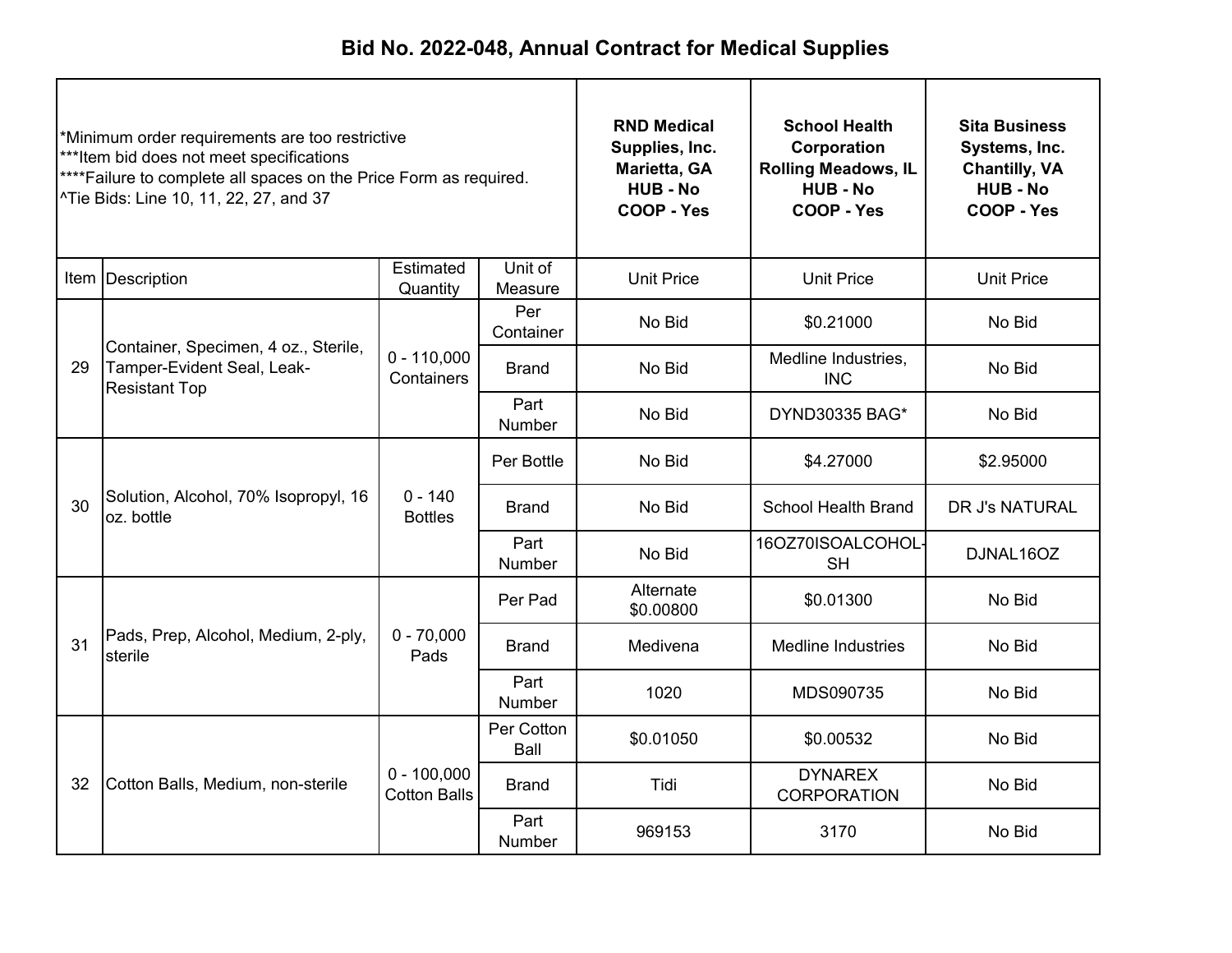|    | *Minimum order requirements are too restrictive<br>***Item bid does not meet specifications<br>**** Failure to complete all spaces on the Price Form as required.<br>^Tie Bids: Line 10, 11, 22, 27, and 37 | <b>Zhou Medical</b><br><b>Solutions, LLC</b><br>Houston, TX<br><b>HUB - Yes</b><br>COOP - Yes |                    |                                                                         |  |  |
|----|-------------------------------------------------------------------------------------------------------------------------------------------------------------------------------------------------------------|-----------------------------------------------------------------------------------------------|--------------------|-------------------------------------------------------------------------|--|--|
|    | Item   Description                                                                                                                                                                                          | <b>Unit Price</b>                                                                             |                    |                                                                         |  |  |
|    |                                                                                                                                                                                                             |                                                                                               | Per<br>Container   | Secondary<br>\$0.15250                                                  |  |  |
| 29 | Container, Specimen, 4 oz., Sterile,<br>Tamper-Evident Seal, Leak-<br><b>Resistant Top</b>                                                                                                                  | $0 - 110,000$<br>Containers                                                                   | Brand              | Henry Schein Inc                                                        |  |  |
|    |                                                                                                                                                                                                             |                                                                                               | Part<br>Number     | 9007431                                                                 |  |  |
|    |                                                                                                                                                                                                             |                                                                                               | Per Bottle         | \$1.98000                                                               |  |  |
| 30 | Solution, Alcohol, 70% Isopropyl, 16<br>oz. bottle                                                                                                                                                          | $0 - 140$<br><b>Bottles</b>                                                                   | Brand              | Henry Schein Inc                                                        |  |  |
|    |                                                                                                                                                                                                             |                                                                                               | Part<br>Number     | 112-7067                                                                |  |  |
|    |                                                                                                                                                                                                             |                                                                                               | Per Pad            | \$0.01100                                                               |  |  |
| 31 | Pads, Prep, Alcohol, Medium, 2-ply,<br>sterile                                                                                                                                                              | $0 - 70,000$<br>Pads                                                                          | <b>Brand</b>       | <b>HS1007</b>                                                           |  |  |
|    |                                                                                                                                                                                                             |                                                                                               | Part<br>Number     | <b>HS1007</b><br>Secondary<br>\$0.003475<br>Henry Schein Inc<br>1000468 |  |  |
|    |                                                                                                                                                                                                             |                                                                                               | Per Cotton<br>Ball |                                                                         |  |  |
| 32 | Cotton Balls, Medium, non-sterile                                                                                                                                                                           | $0 - 100,000$<br><b>Cotton Balls</b>                                                          | <b>Brand</b>       |                                                                         |  |  |
|    |                                                                                                                                                                                                             |                                                                                               | Part<br>Number     |                                                                         |  |  |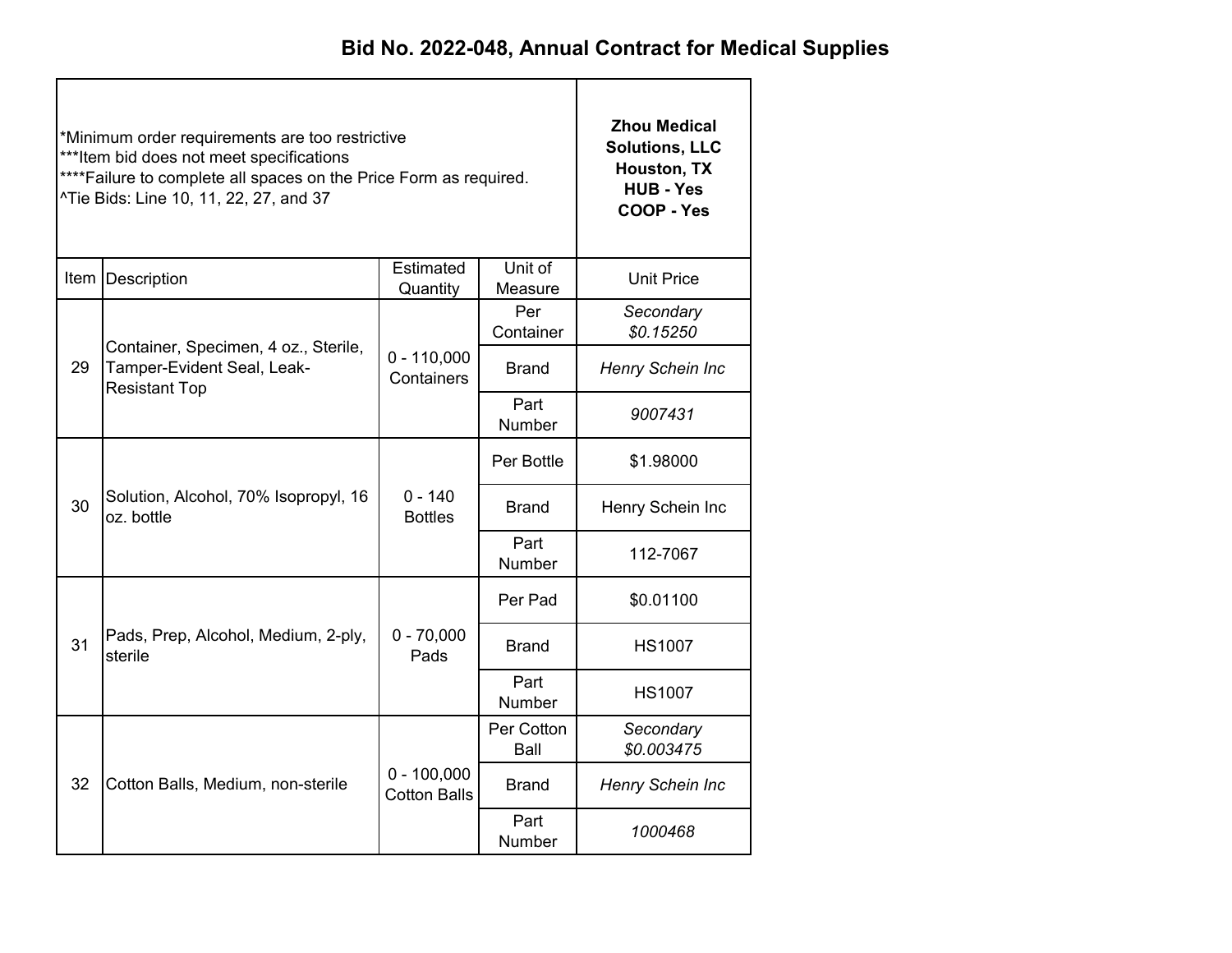| *Minimum order requirements are too restrictive<br>***Item bid does not meet specifications<br>**** Failure to complete all spaces on the Price Form as required.<br>^Tie Bids: Line 10, 11, 22, 27, and 37 |                                                                                                 |                                          | <b>Amerimed Medical</b><br>Equipment, Inc.<br>Pasadena, TX<br><b>HUB - Yes</b><br><b>COOP - Yes</b> | Diamond Drugs, Inc.<br>d/b/a Diamond<br><b>Medical Supply</b><br>Indiana, PA<br><b>HUB - No</b><br>COOP - Yes | <b>Fisher Healthcare</b><br>Houston, TX<br><b>HUB - No</b><br>COOP - Yes |                             |
|-------------------------------------------------------------------------------------------------------------------------------------------------------------------------------------------------------------|-------------------------------------------------------------------------------------------------|------------------------------------------|-----------------------------------------------------------------------------------------------------|---------------------------------------------------------------------------------------------------------------|--------------------------------------------------------------------------|-----------------------------|
|                                                                                                                                                                                                             | Item Description                                                                                | Estimated<br>Quantity                    | Unit of<br>Measure                                                                                  | <b>Unit Price</b>                                                                                             | <b>Unit Price</b>                                                        | <b>Unit Price</b>           |
|                                                                                                                                                                                                             | Bandage Strips, Sterile, Fabric,                                                                | $0 - 15,000$                             | Per<br>Bandage                                                                                      | No Bid                                                                                                        | \$0.10843                                                                | \$0.42000                   |
| 33                                                                                                                                                                                                          | Flexible Flesh Colored,<br>Latex-Free, 1"x3", with easy, pull-<br>open wrapper ONLY             | Bandage<br><b>Strips</b>                 | <b>Brand</b>                                                                                        | No Bid                                                                                                        | <b>Dukal</b>                                                             | <b>DUKAL</b>                |
|                                                                                                                                                                                                             |                                                                                                 |                                          | Part<br>Number                                                                                      | No Bid                                                                                                        | 15215                                                                    | 15215                       |
|                                                                                                                                                                                                             | Bandage Strips, Sterile, Cartoon,<br>Latex-Free, 3/4"x3", with easy, pull-<br>open wrapper ONLY |                                          | Per<br>Bandage                                                                                      | No Bid                                                                                                        | \$0.070475                                                               | <b>Primary</b><br>\$0.04620 |
| 34                                                                                                                                                                                                          |                                                                                                 | $0 - 40,000$<br>Bandage<br><b>Strips</b> | <b>Brand</b>                                                                                        | No Bid                                                                                                        | <b>Dukal</b>                                                             | <b>DUKAL</b>                |
|                                                                                                                                                                                                             |                                                                                                 |                                          | Part<br>Number                                                                                      | No Bid                                                                                                        | 1073737                                                                  | 1073737                     |
|                                                                                                                                                                                                             |                                                                                                 |                                          | Per Sheet                                                                                           | No Bid                                                                                                        | \$0.33220                                                                | No Bid                      |
| 35                                                                                                                                                                                                          | Drape Sheet, Exam, White, 3-Ply,<br>Embossed, 40" x 48", Latex Free                             | $0 - 8,000$<br><b>Sheets</b>             | <b>Brand</b>                                                                                        | No Bid                                                                                                        | <b>McKesson Brand</b>                                                    | No Bid                      |
|                                                                                                                                                                                                             |                                                                                                 |                                          | Part<br>Number                                                                                      | No Bid                                                                                                        | 18-834                                                                   | No Bid                      |
|                                                                                                                                                                                                             | Underpad, Procedure, 17" x 24",<br>Blue with liner, Non-Sterile                                 |                                          | Per Pad                                                                                             | No Bid                                                                                                        | \$0.135833                                                               | No Bid                      |
| 36                                                                                                                                                                                                          |                                                                                                 | $0 - 1,500$<br>Pads                      | <b>Brand</b>                                                                                        | No Bid                                                                                                        | <b>McKesson Brand</b>                                                    | No Bid                      |
|                                                                                                                                                                                                             |                                                                                                 |                                          | Part<br>Number                                                                                      | No Bid                                                                                                        | <b>UPLT1724</b>                                                          | No Bid                      |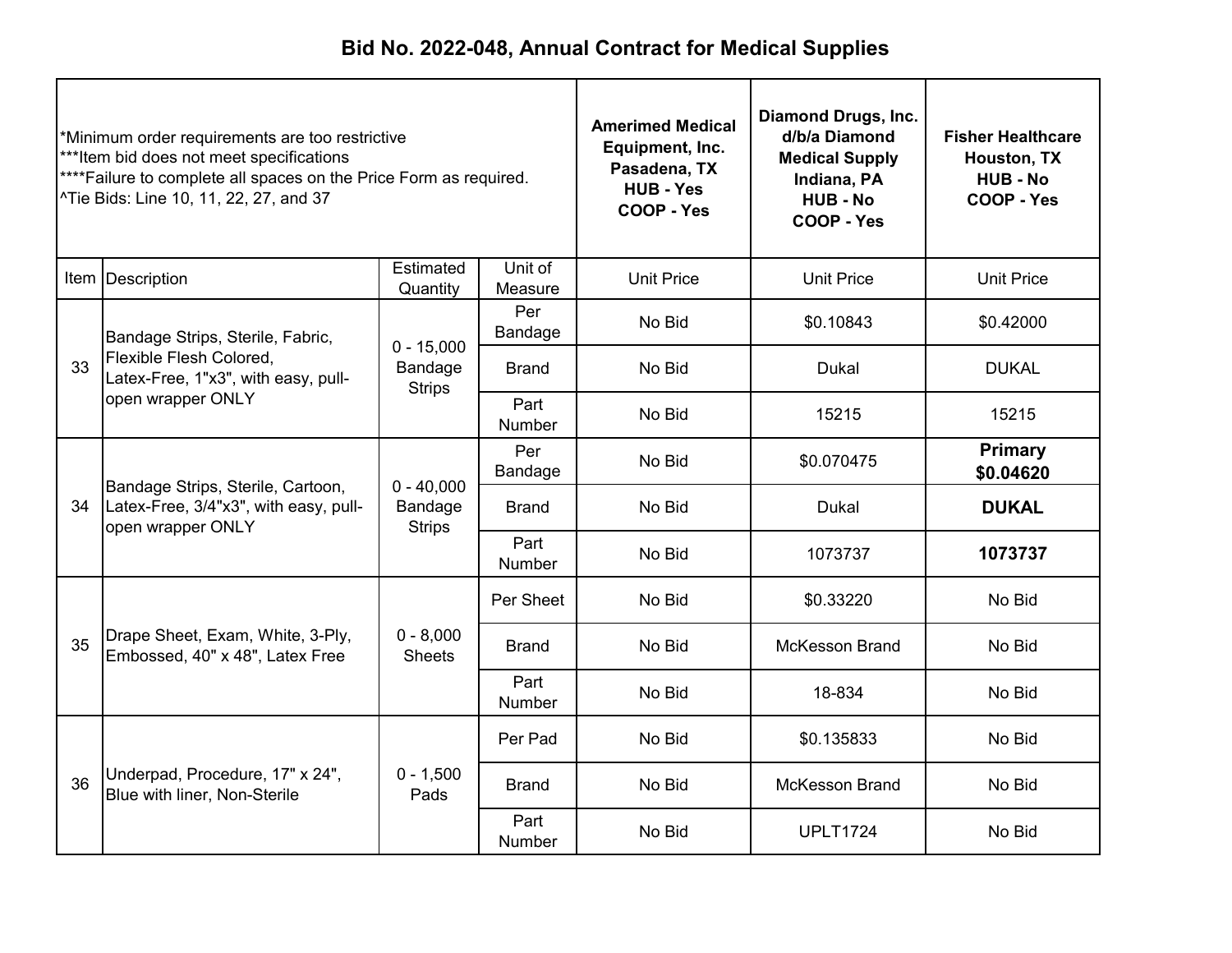| *Minimum order requirements are too restrictive<br>***Item bid does not meet specifications<br>**** Failure to complete all spaces on the Price Form as required.<br>^Tie Bids: Line 10, 11, 22, 27, and 37 |                                                                                                 |                                          | <b>Founder Project RX</b><br>d/b/a Plaza Supply<br>Fort Worth, TX<br><b>HUB - No</b><br>COOP - Yes | <b>Grayline Medical, Inc.</b><br>Norwalk, CA<br><b>HUB - No</b><br>COOP - Yes | Henry Schein, Inc.<br><b>Melville, NY</b><br><b>HUB - No</b><br>COOP - Yes |                             |
|-------------------------------------------------------------------------------------------------------------------------------------------------------------------------------------------------------------|-------------------------------------------------------------------------------------------------|------------------------------------------|----------------------------------------------------------------------------------------------------|-------------------------------------------------------------------------------|----------------------------------------------------------------------------|-----------------------------|
|                                                                                                                                                                                                             | Item Description                                                                                | Estimated<br>Quantity                    | Unit of<br>Measure                                                                                 | <b>Unit Price</b>                                                             | <b>Unit Price</b>                                                          | <b>Unit Price</b>           |
|                                                                                                                                                                                                             | Bandage Strips, Sterile, Fabric,                                                                |                                          | Per<br>Bandage                                                                                     | No Bid                                                                        | <b>Primary</b><br>\$0.04000                                                | Secondary<br>\$0.04100      |
| 33                                                                                                                                                                                                          | Flexible Flesh Colored,<br>Latex-Free, 1"x3", with easy, pull-<br>open wrapper ONLY             | $0 - 15,000$<br>Bandage<br><b>Strips</b> | <b>Brand</b>                                                                                       | No Bid                                                                        | <b>Dukal</b>                                                               | Dukal                       |
|                                                                                                                                                                                                             |                                                                                                 |                                          | Part<br><b>Number</b>                                                                              | No Bid                                                                        | 15215                                                                      | 15215                       |
|                                                                                                                                                                                                             | Bandage Strips, Sterile, Cartoon,<br>Latex-Free, 3/4"x3", with easy, pull-<br>open wrapper ONLY |                                          | Per<br>Bandage                                                                                     | No Bid                                                                        | \$0.05000                                                                  | Secondary<br>\$0.04830      |
| 34                                                                                                                                                                                                          |                                                                                                 | $0 - 40,000$<br>Bandage<br><b>Strips</b> | <b>Brand</b>                                                                                       | No Bid<br><b>Dukal</b>                                                        | <b>Dukal</b>                                                               |                             |
|                                                                                                                                                                                                             |                                                                                                 |                                          | Part<br>Number                                                                                     | No Bid                                                                        | 1073737                                                                    | 1073737                     |
|                                                                                                                                                                                                             |                                                                                                 |                                          | Per Sheet                                                                                          | No Bid                                                                        | \$0.34000                                                                  | Secondary<br>\$0.23000      |
| 35                                                                                                                                                                                                          | Drape Sheet, Exam, White, 3-Ply,<br>Embossed, 40" x 48", Latex Free                             | $0 - 8,000$<br><b>Sheets</b>             | <b>Brand</b>                                                                                       | No Bid                                                                        | Henry Schein                                                               | <b>Henry Schein</b>         |
|                                                                                                                                                                                                             |                                                                                                 |                                          | Part<br>Number                                                                                     | No Bid                                                                        | 73711                                                                      | 73711                       |
|                                                                                                                                                                                                             |                                                                                                 |                                          | Per Pad                                                                                            | No Bid                                                                        | Alternate<br>\$0.09000                                                     | <b>Primary</b><br>\$0.05800 |
| 36                                                                                                                                                                                                          | Underpad, Procedure, 17" x 24",<br>Blue with liner, Non-Sterile                                 | $0 - 1,500$<br>Pads                      | <b>Brand</b>                                                                                       | No Bid                                                                        | Henry Schein                                                               | <b>Henry Schein</b>         |
|                                                                                                                                                                                                             |                                                                                                 |                                          | Part<br><b>Number</b>                                                                              | No Bid                                                                        | 1125633                                                                    | 1125633                     |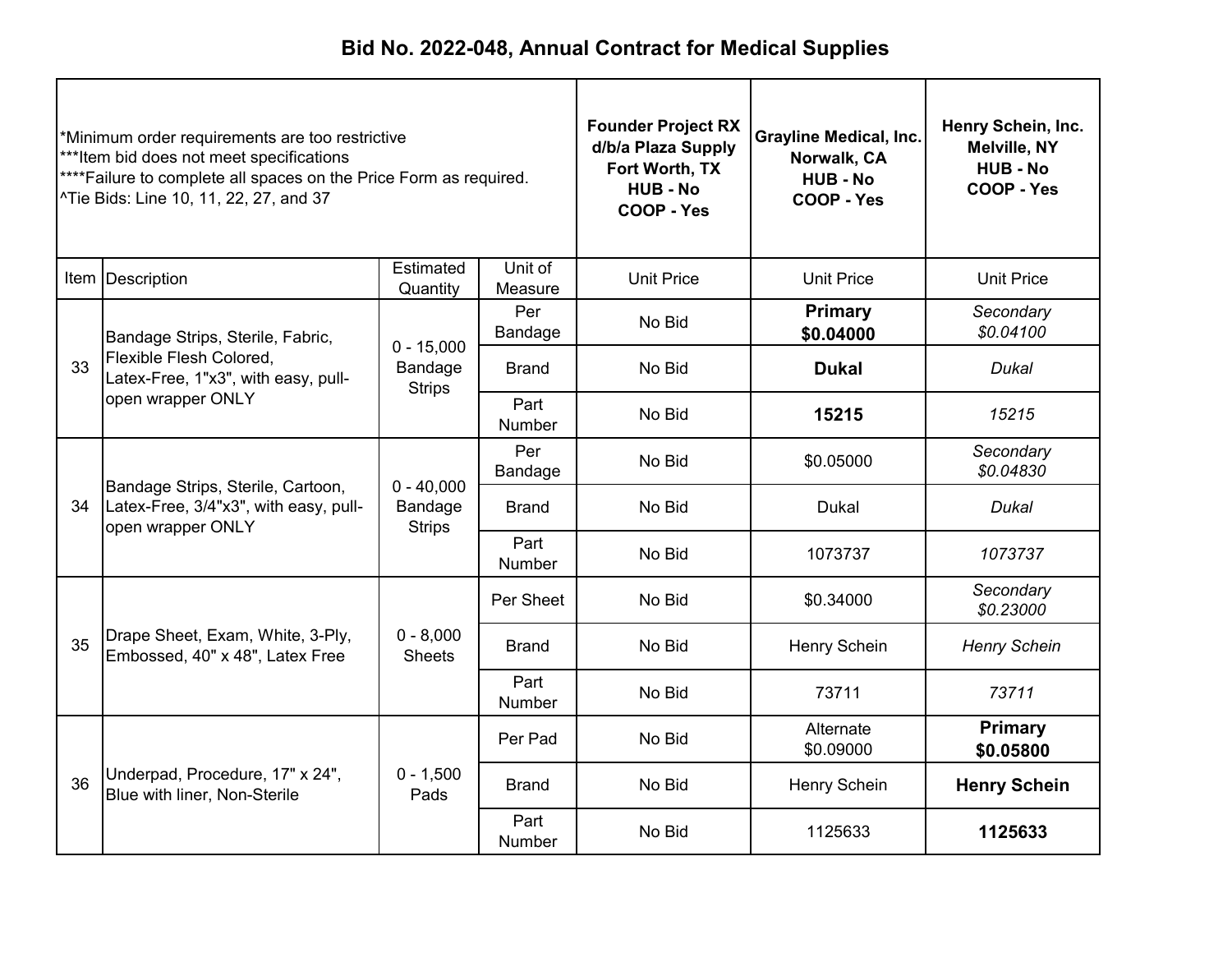| *Minimum order requirements are too restrictive<br>***Item bid does not meet specifications<br>****Failure to complete all spaces on the Price Form as required.<br>^Tie Bids: Line 10, 11, 22, 27, and 37 |                                                                                                 |                                          | Life-Assist, Inc.<br>Rancho Cordova, CA<br><b>HUB-No</b><br>COOP - Yes | Maadho Distributors,<br>Inc.<br>Mount Kisco, NY<br>HUB - No | <b>McKesson Medical-</b><br><b>Surgical Government</b><br><b>Solutions LLC</b><br>Henrico, VA<br><b>HUB - No</b><br>COOP - Yes |                             |
|------------------------------------------------------------------------------------------------------------------------------------------------------------------------------------------------------------|-------------------------------------------------------------------------------------------------|------------------------------------------|------------------------------------------------------------------------|-------------------------------------------------------------|--------------------------------------------------------------------------------------------------------------------------------|-----------------------------|
|                                                                                                                                                                                                            | Item Description                                                                                | Estimated<br>Quantity                    | Unit of<br>Measure                                                     | <b>Unit Price</b>                                           | <b>Unit Price</b>                                                                                                              | <b>Unit Price</b>           |
|                                                                                                                                                                                                            | Bandage Strips, Sterile, Fabric,                                                                |                                          | Per<br>Bandage                                                         | \$0.02250***                                                | No Bid                                                                                                                         | \$0.04540                   |
| 33                                                                                                                                                                                                         | Flexible Flesh Colored,<br>Latex-Free, 1"x3", with easy, pull-<br>open wrapper ONLY             | $0 - 15,000$<br>Bandage<br><b>Strips</b> | <b>Brand</b>                                                           | <b>Dynarex</b>                                              | No Bid                                                                                                                         | <b>Dukal</b>                |
|                                                                                                                                                                                                            |                                                                                                 |                                          | Part<br>Number                                                         | 3612                                                        | No Bid                                                                                                                         | 15215                       |
|                                                                                                                                                                                                            | Bandage Strips, Sterile, Cartoon,<br>Latex-Free, 3/4"x3", with easy, pull-<br>open wrapper ONLY |                                          | Per<br>Bandage                                                         | \$0.04850***                                                | No Bid                                                                                                                         | Alternate<br>\$0.04850      |
| 34                                                                                                                                                                                                         |                                                                                                 | $0 - 40,000$<br>Bandage<br><b>Strips</b> | Brand                                                                  | <b>Med Plus Services</b>                                    | No Bid<br><b>Dukal</b>                                                                                                         |                             |
|                                                                                                                                                                                                            |                                                                                                 |                                          | Part<br>Number                                                         | <b>NUT 1075737</b>                                          | No Bid                                                                                                                         | 1073737                     |
|                                                                                                                                                                                                            |                                                                                                 |                                          | Per Sheet                                                              | \$0.75000                                                   | No Bid                                                                                                                         | <b>Primary</b><br>\$0.22850 |
| 35                                                                                                                                                                                                         | Drape Sheet, Exam, White, 3-Ply,<br>Embossed, 40" x 48", Latex Free                             | $0 - 8,000$<br><b>Sheets</b>             | <b>Brand</b>                                                           | <b>Graham Medical</b>                                       | No Bid                                                                                                                         | <b>McKesson</b>             |
|                                                                                                                                                                                                            |                                                                                                 |                                          | Part<br><b>Number</b>                                                  | 70302N                                                      | No Bid                                                                                                                         | 18-834                      |
|                                                                                                                                                                                                            | Underpad, Procedure, 17" x 24",<br>Blue with liner, Non-Sterile                                 |                                          | Per Pad                                                                | \$0.12000                                                   | No Bid                                                                                                                         | \$0.10560                   |
| 36                                                                                                                                                                                                         |                                                                                                 | $0 - 1,500$<br>Pads                      | <b>Brand</b>                                                           | <b>Cardinal Health</b>                                      | No Bid                                                                                                                         | McKesson                    |
|                                                                                                                                                                                                            |                                                                                                 |                                          | Part<br>Number                                                         | 7105A                                                       | No Bid                                                                                                                         | 16-16650                    |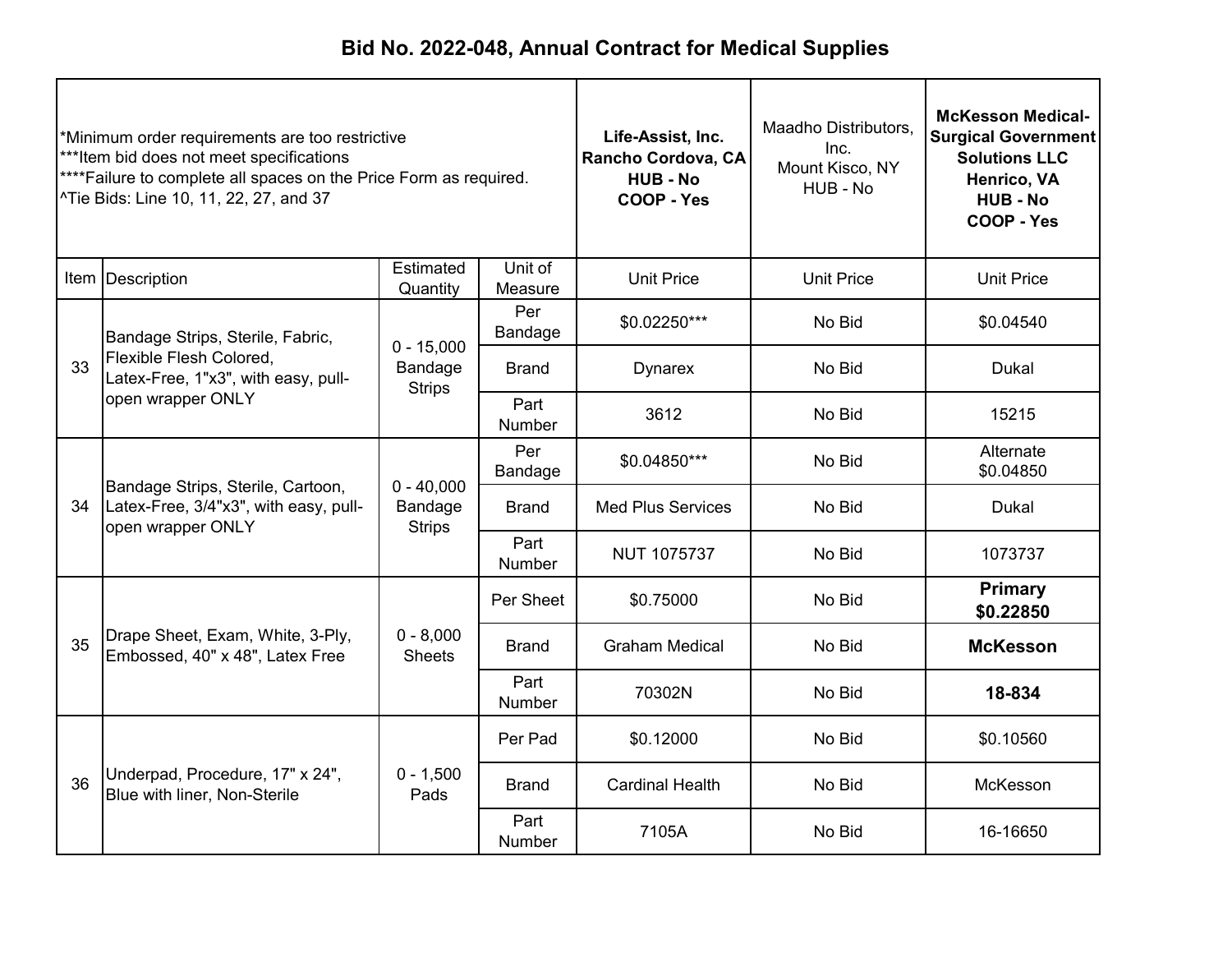| *Minimum order requirements are too restrictive<br>***Item bid does not meet specifications<br>****Failure to complete all spaces on the Price Form as required.<br>^Tie Bids: Line 10, 11, 22, 27, and 37 |                                                                                                 |                                          | <b>Mercedes Medical</b><br><b>Bradenton, FL</b><br><b>HUB - Yes</b><br>COOP - Yes | <b>Nfinitech Solutions</b><br><b>LLC</b><br><b>Oklahoma City, OK</b><br><b>HUB - No</b><br><b>COOP-Yes</b> | <b>Quill LLC</b><br>Lincolnshire, IL<br><b>HUB-No</b><br>COOP - Yes |                   |
|------------------------------------------------------------------------------------------------------------------------------------------------------------------------------------------------------------|-------------------------------------------------------------------------------------------------|------------------------------------------|-----------------------------------------------------------------------------------|------------------------------------------------------------------------------------------------------------|---------------------------------------------------------------------|-------------------|
|                                                                                                                                                                                                            | Item   Description                                                                              | Estimated<br>Quantity                    | Unit of<br>Measure                                                                | <b>Unit Price</b>                                                                                          | <b>Unit Price</b>                                                   | <b>Unit Price</b> |
|                                                                                                                                                                                                            | Bandage Strips, Sterile, Fabric,                                                                | $0 - 15,000$                             | Per<br>Bandage                                                                    | Alternate<br>\$0.04300                                                                                     | No Bid                                                              | No Bid            |
| 33                                                                                                                                                                                                         | Flexible Flesh Colored,<br>Latex-Free, 1"x3", with easy, pull-<br>open wrapper ONLY             | Bandage<br><b>Strips</b>                 | <b>Brand</b>                                                                      | <b>Dukal</b>                                                                                               | No Bid                                                              | No Bid            |
|                                                                                                                                                                                                            |                                                                                                 |                                          | Part<br><b>Number</b>                                                             | 15215                                                                                                      | No Bid                                                              | No Bid            |
|                                                                                                                                                                                                            | Bandage Strips, Sterile, Cartoon,<br>Latex-Free, 3/4"x3", with easy, pull-<br>open wrapper ONLY |                                          | Per<br>Bandage                                                                    | \$0.05300                                                                                                  | No Bid                                                              | No Bid            |
| 34                                                                                                                                                                                                         |                                                                                                 | $0 - 40,000$<br>Bandage<br><b>Strips</b> | Brand                                                                             | <b>Dukal</b><br>No Bid                                                                                     | No Bid                                                              |                   |
|                                                                                                                                                                                                            |                                                                                                 |                                          | Part<br>Number                                                                    | 1065737                                                                                                    | No Bid                                                              | No Bid            |
|                                                                                                                                                                                                            |                                                                                                 |                                          | Per Sheet                                                                         | \$0.40000                                                                                                  | \$0.21000***                                                        | \$0.31680         |
| 35                                                                                                                                                                                                         | Drape Sheet, Exam, White, 3-Ply,<br>Embossed, 40" x 48", Latex Free                             | $0 - 8,000$<br><b>Sheets</b>             | <b>Brand</b>                                                                      | <b>Graham Medical</b>                                                                                      | Mckesson                                                            | TIDI              |
|                                                                                                                                                                                                            |                                                                                                 |                                          | Part<br>Number                                                                    | 303                                                                                                        | 18-824                                                              | 918310            |
|                                                                                                                                                                                                            | Underpad, Procedure, 17" x 24",<br>Blue with liner, Non-Sterile                                 |                                          | Per Pad                                                                           | \$0.12700                                                                                                  | \$0.11000                                                           | No Bid            |
| 36                                                                                                                                                                                                         |                                                                                                 | $0 - 1,500$<br>Pads                      | <b>Brand</b>                                                                      | TIDI<br>Mckesson                                                                                           |                                                                     | No Bid            |
|                                                                                                                                                                                                            |                                                                                                 |                                          | Part<br><b>Number</b>                                                             | 16650                                                                                                      | 16-16650                                                            | No Bid            |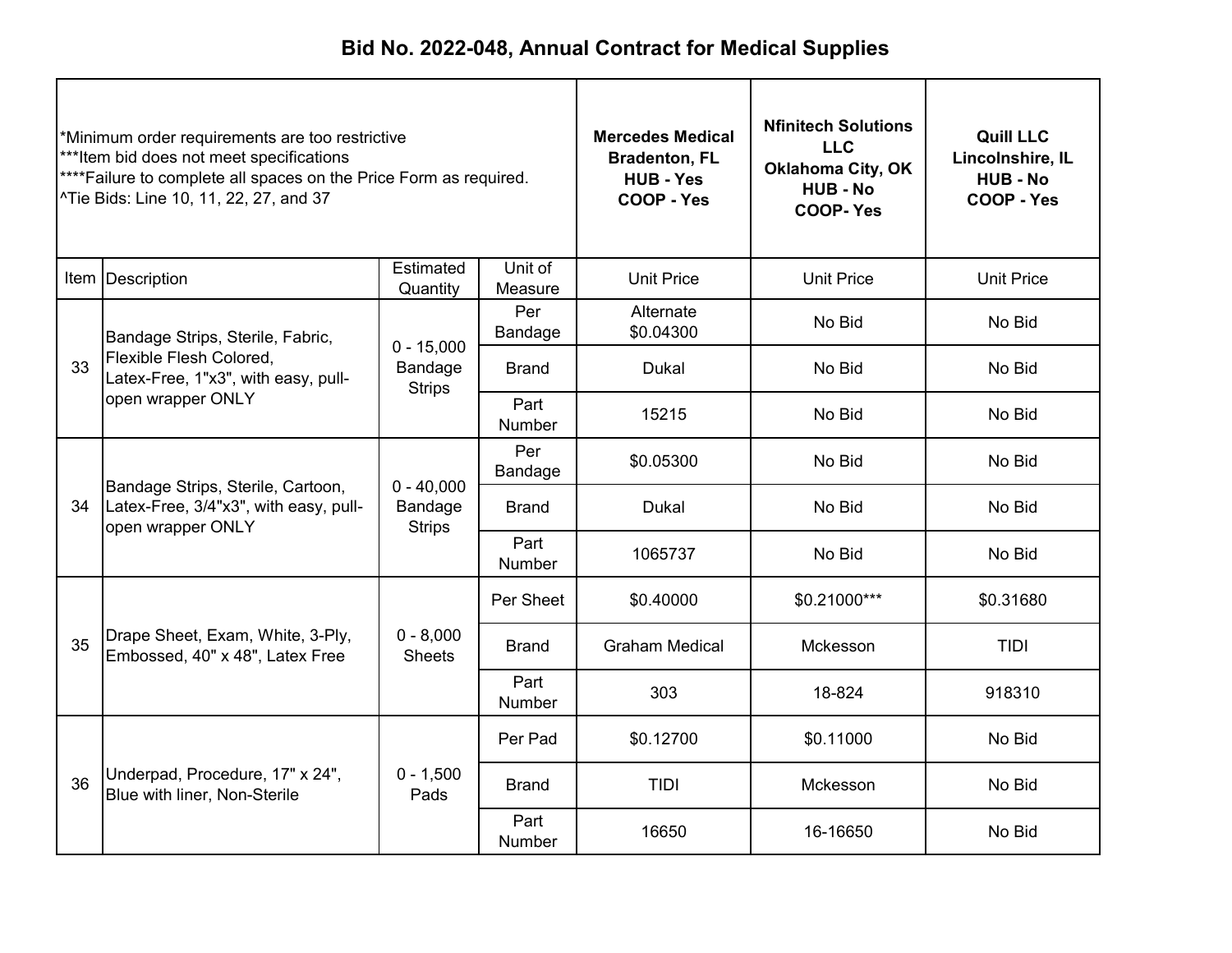| *Minimum order requirements are too restrictive<br>***Item bid does not meet specifications<br>**** Failure to complete all spaces on the Price Form as required.<br>^Tie Bids: Line 10, 11, 22, 27, and 37 |                                                                                                 | <b>RND Medical</b><br>Supplies, Inc.<br>Marietta, GA<br><b>HUB - No</b><br>COOP - Yes | <b>School Health</b><br>Corporation<br><b>Rolling Meadows, IL</b><br><b>HUB - No</b><br>COOP - Yes | <b>Sita Business</b><br>Systems, Inc.<br><b>Chantilly, VA</b><br><b>HUB - No</b><br>COOP - Yes |                            |                   |
|-------------------------------------------------------------------------------------------------------------------------------------------------------------------------------------------------------------|-------------------------------------------------------------------------------------------------|---------------------------------------------------------------------------------------|----------------------------------------------------------------------------------------------------|------------------------------------------------------------------------------------------------|----------------------------|-------------------|
|                                                                                                                                                                                                             | Item   Description                                                                              | Estimated<br>Quantity                                                                 | Unit of<br>Measure                                                                                 | <b>Unit Price</b>                                                                              | <b>Unit Price</b>          | <b>Unit Price</b> |
|                                                                                                                                                                                                             | Bandage Strips, Sterile, Fabric,                                                                | $0 - 15,000$                                                                          | Per<br>Bandage                                                                                     | No Bid                                                                                         | \$0.03180***               | No Bid            |
| 33                                                                                                                                                                                                          | Flexible Flesh Colored,<br>Latex-Free, 1"x3", with easy, pull-<br>open wrapper ONLY             | Bandage<br><b>Strips</b>                                                              | <b>Brand</b>                                                                                       | No Bid                                                                                         | <b>School Health Brand</b> | No Bid            |
|                                                                                                                                                                                                             |                                                                                                 |                                                                                       | Part<br><b>Number</b>                                                                              | No Bid                                                                                         | SH32006                    | No Bid            |
|                                                                                                                                                                                                             | Bandage Strips, Sterile, Cartoon,<br>Latex-Free, 3/4"x3", with easy, pull-<br>open wrapper ONLY |                                                                                       | Per<br>Bandage                                                                                     | No Bid                                                                                         | \$0.02830***               | No Bid            |
| 34                                                                                                                                                                                                          |                                                                                                 | $0 - 40,000$<br>Bandage<br><b>Strips</b>                                              | <b>Brand</b>                                                                                       | No Bid                                                                                         | <b>School Health Brand</b> | No Bid            |
|                                                                                                                                                                                                             |                                                                                                 |                                                                                       | Part<br>Number                                                                                     | No Bid                                                                                         | SH32005                    | No Bid            |
|                                                                                                                                                                                                             |                                                                                                 |                                                                                       | Per Sheet                                                                                          | No Bid                                                                                         | No Bid                     | No Bid            |
| 35                                                                                                                                                                                                          | Drape Sheet, Exam, White, 3-Ply,<br>Embossed, 40" x 48", Latex Free                             | $0 - 8,000$<br><b>Sheets</b>                                                          | No Bid<br>No Bid<br><b>Brand</b>                                                                   |                                                                                                | No Bid                     |                   |
|                                                                                                                                                                                                             |                                                                                                 |                                                                                       | Part<br>Number                                                                                     | No Bid                                                                                         | No Bid                     | No Bid            |
|                                                                                                                                                                                                             | Underpad, Procedure, 17" x 24",<br>Blue with liner, Non-Sterile                                 |                                                                                       | Per Pad                                                                                            | No Bid                                                                                         | \$0.10270                  | No Bid            |
| 36                                                                                                                                                                                                          |                                                                                                 | $0 - 1,500$<br>Pads                                                                   | <b>Brand</b>                                                                                       | No Bid                                                                                         | Pro Med                    | No Bid            |
|                                                                                                                                                                                                             |                                                                                                 |                                                                                       | Part<br>Number                                                                                     | No Bid                                                                                         | 600U1724                   | No Bid            |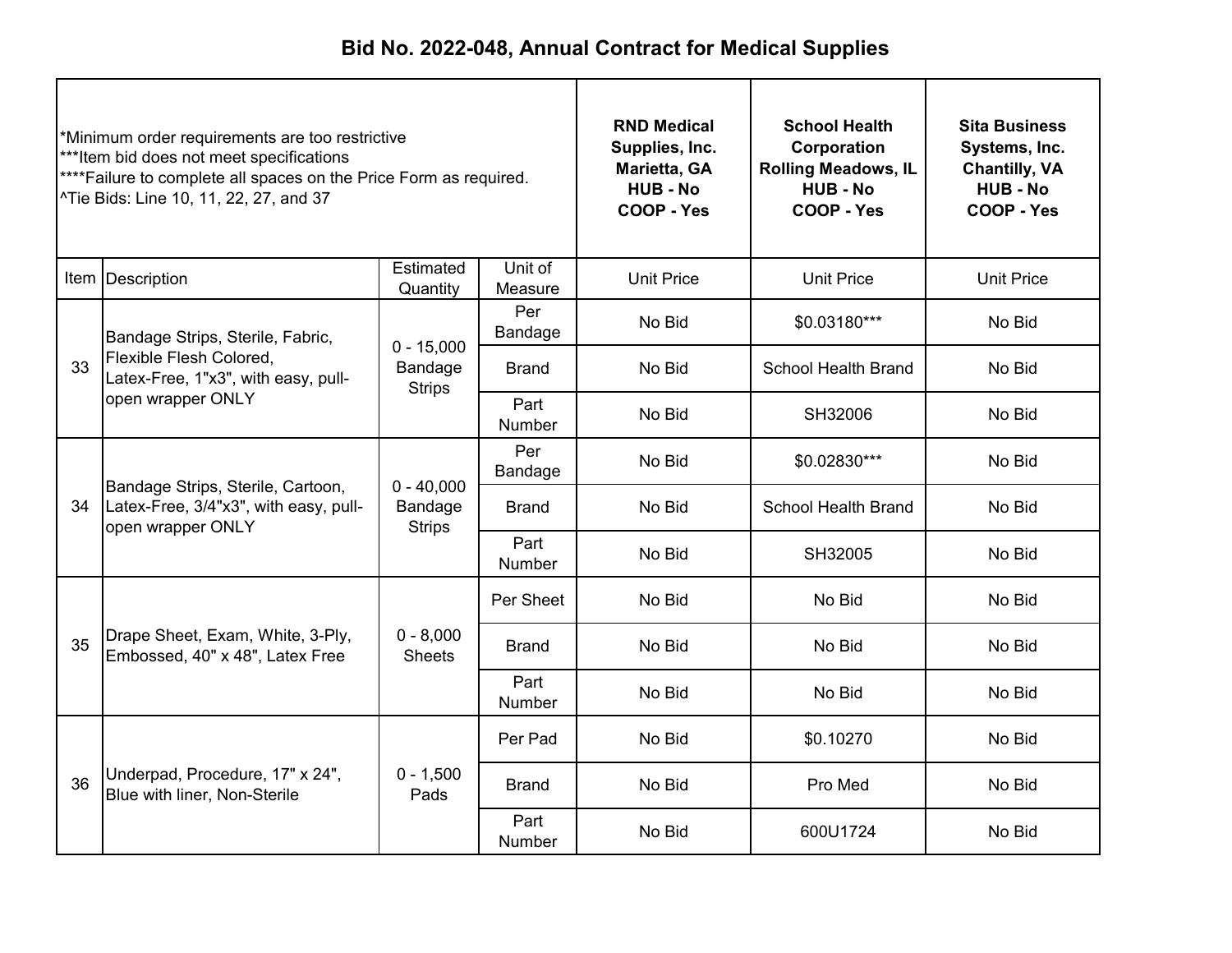|    | *Minimum order requirements are too restrictive<br>***Item bid does not meet specifications<br>**** Failure to complete all spaces on the Price Form as required.<br>^Tie Bids: Line 10, 11, 22, 27, and 37 | <b>Zhou Medical</b><br><b>Solutions, LLC</b><br>Houston, TX<br><b>HUB - Yes</b><br>COOP - Yes |                       |                          |
|----|-------------------------------------------------------------------------------------------------------------------------------------------------------------------------------------------------------------|-----------------------------------------------------------------------------------------------|-----------------------|--------------------------|
|    | Item Description                                                                                                                                                                                            | <b>Unit Price</b>                                                                             |                       |                          |
|    | Bandage Strips, Sterile, Fabric,                                                                                                                                                                            | $0 - 15,000$                                                                                  | Per<br>Bandage        | \$0.05750                |
| 33 | Flexible Flesh Colored,<br>Latex-Free, 1"x3", with easy, pull-<br>open wrapper ONLY                                                                                                                         | Bandage<br><b>Strips</b>                                                                      | <b>Brand</b>          | <b>Dukal Corporation</b> |
|    |                                                                                                                                                                                                             |                                                                                               | Part<br>Number        | 15215                    |
|    |                                                                                                                                                                                                             |                                                                                               | Per<br>Bandage        | \$0.06400                |
| 34 | Bandage Strips, Sterile, Cartoon,<br>Latex-Free, 3/4"x3", with easy, pull-<br>open wrapper ONLY                                                                                                             | $0 - 40,000$<br>Bandage<br><b>Strips</b>                                                      | Brand                 | <b>Dukal Corporation</b> |
|    |                                                                                                                                                                                                             |                                                                                               | Part<br>Number        | 1073737                  |
|    |                                                                                                                                                                                                             |                                                                                               | Per Sheet             | Alternate<br>\$0.24120   |
| 35 | Drape Sheet, Exam, White, 3-Ply,<br>Embossed, 40" x 48", Latex Free                                                                                                                                         | $0 - 8,000$<br><b>Sheets</b>                                                                  | Brand                 | Henry Schein Inc         |
|    |                                                                                                                                                                                                             |                                                                                               | Part<br>Number        | 73711                    |
|    |                                                                                                                                                                                                             |                                                                                               | Per Pad               | Secondary<br>\$0.05990   |
| 36 | Underpad, Procedure, 17" x 24",<br>Blue with liner, Non-Sterile                                                                                                                                             | $0 - 1,500$<br>Pads                                                                           | <b>Brand</b>          | Henry Schein Inc         |
|    |                                                                                                                                                                                                             |                                                                                               | Part<br><b>Number</b> | 1125633                  |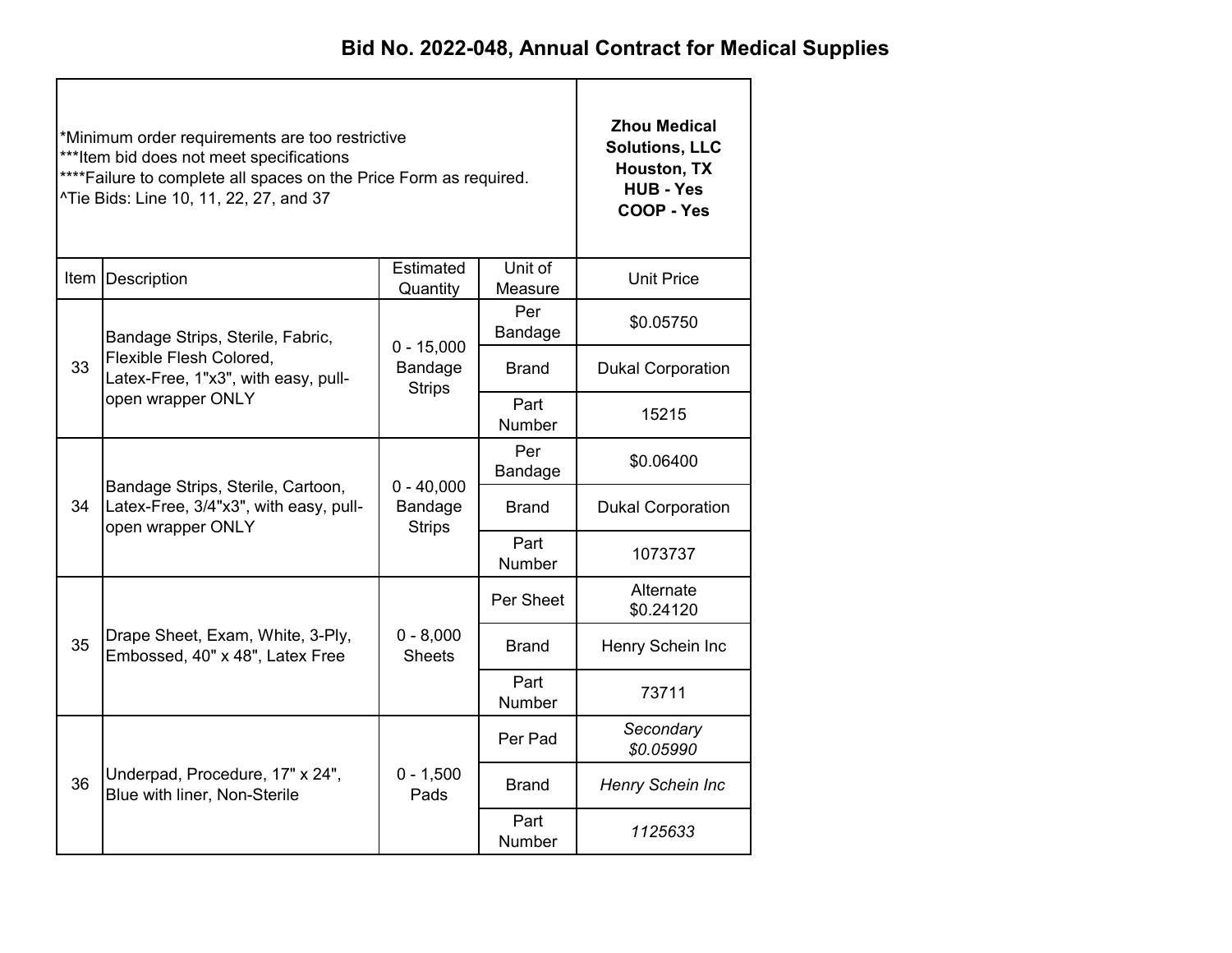| *Minimum order requirements are too restrictive<br>***Item bid does not meet specifications<br>**** Failure to complete all spaces on the Price Form as required.<br>^Tie Bids: Line 10, 11, 22, 27, and 37 |                                                                            | <b>Amerimed Medical</b><br>Equipment, Inc.<br>Pasadena, TX<br><b>HUB - Yes</b><br><b>COOP - Yes</b> | Diamond Drugs, Inc.<br>d/b/a Diamond<br><b>Medical Supply</b><br>Indiana, PA<br><b>HUB - No</b><br>COOP - Yes | <b>Fisher Healthcare</b><br>Houston, TX<br><b>HUB - No</b><br>COOP - Yes |                       |                   |
|-------------------------------------------------------------------------------------------------------------------------------------------------------------------------------------------------------------|----------------------------------------------------------------------------|-----------------------------------------------------------------------------------------------------|---------------------------------------------------------------------------------------------------------------|--------------------------------------------------------------------------|-----------------------|-------------------|
|                                                                                                                                                                                                             | Item Description                                                           | Estimated<br>Quantity                                                                               | Unit of<br>Measure                                                                                            | <b>Unit Price</b>                                                        | <b>Unit Price</b>     | <b>Unit Price</b> |
|                                                                                                                                                                                                             |                                                                            |                                                                                                     | Per Roll                                                                                                      | No Bid                                                                   | \$2.44500             | No Bid            |
| 37                                                                                                                                                                                                          | Crepe Paper, Exam Table, Roll,<br>Disposable, 21"x125'                     | 0 - 700 Rolls                                                                                       | <b>Brand</b>                                                                                                  | No Bid                                                                   | <b>McKesson Brand</b> | No Bid            |
|                                                                                                                                                                                                             |                                                                            |                                                                                                     | Part<br>Number                                                                                                | No Bid                                                                   | 18-1004               | No Bid            |
|                                                                                                                                                                                                             | Cape, Exam, Disposable, Tissue,<br>38<br>Poly, Embossed Texture, 30" x 21" |                                                                                                     | Per Cape                                                                                                      | No Bid                                                                   | \$0.31250             | No Bid            |
|                                                                                                                                                                                                             |                                                                            | $0 - 500$<br>Capes                                                                                  | <b>Brand</b>                                                                                                  | No Bid                                                                   | <b>McKesson Brand</b> | No Bid            |
|                                                                                                                                                                                                             |                                                                            |                                                                                                     | Part<br>Number                                                                                                | No Bid                                                                   | 18-856                | No Bid            |
|                                                                                                                                                                                                             |                                                                            |                                                                                                     | Per Packet                                                                                                    | No Bid                                                                   | \$0.058553            | No Bid            |
| 39                                                                                                                                                                                                          | Lubricant, Sterile, Non-Staining, 2.7<br>gm packets                        | $0 - 1,728$<br>Packets                                                                              | <b>Brand</b>                                                                                                  | No Bid                                                                   | <b>Dynarex</b>        | No Bid            |
|                                                                                                                                                                                                             |                                                                            |                                                                                                     | Part<br>Number                                                                                                | No Bid                                                                   | 1250                  | No Bid            |
|                                                                                                                                                                                                             | Vaginal Speculum, Disposable,                                              |                                                                                                     | Per Box                                                                                                       | No Bid                                                                   | No Bid                | \$73.50500        |
| 40                                                                                                                                                                                                          | Small,<br>Welch Allyn 59000 ONLY; 24/box; 4<br>box/case                    | $0 - 200$<br><b>Boxes</b>                                                                           | <b>Brand</b>                                                                                                  | No Bid                                                                   | No Bid                | Welch Allyn       |
|                                                                                                                                                                                                             |                                                                            |                                                                                                     | Part<br>Number                                                                                                | No Bid                                                                   | No Bid                | 59000             |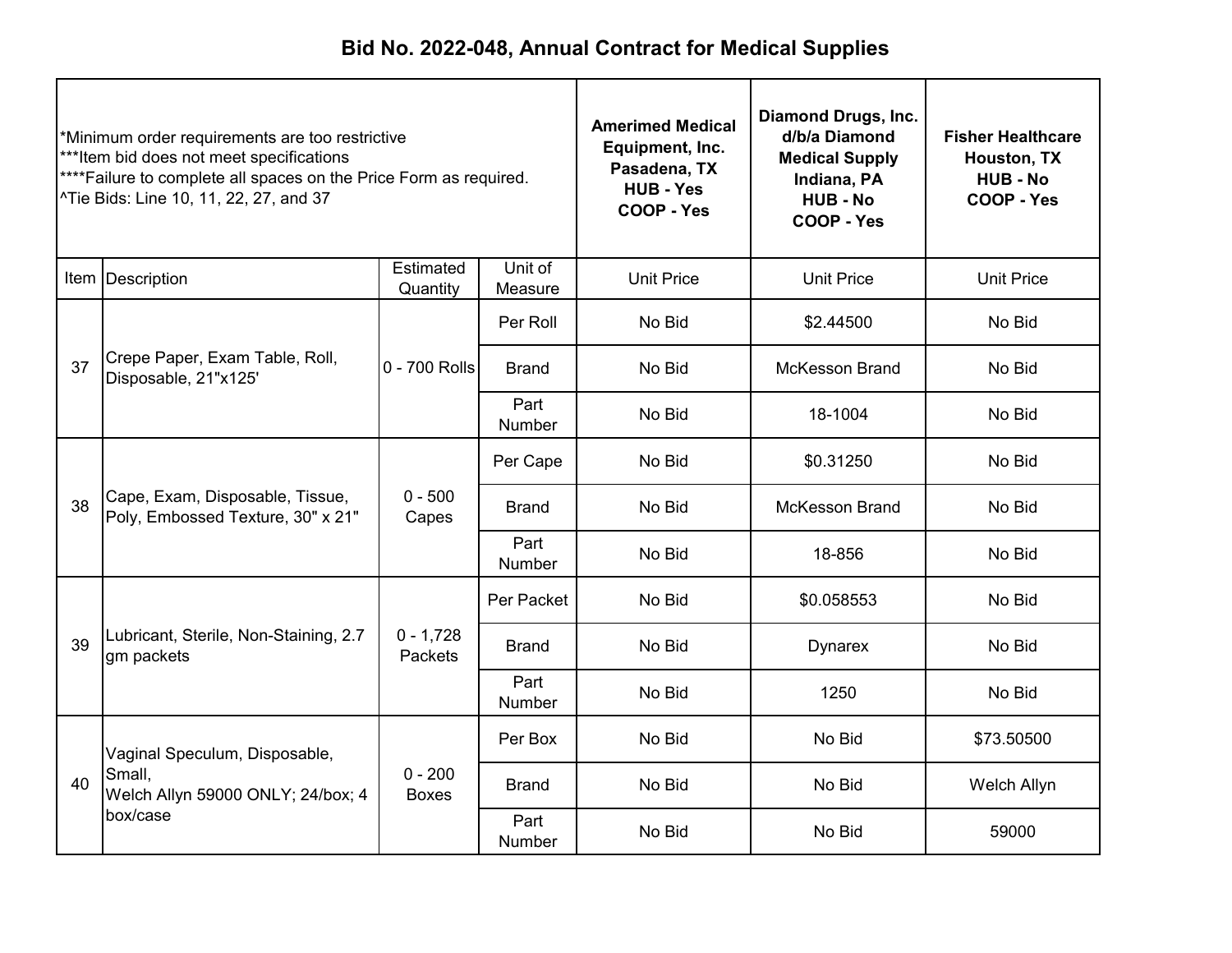| *Minimum order requirements are too restrictive<br>***Item bid does not meet specifications<br>****Failure to complete all spaces on the Price Form as required.<br>^Tie Bids: Line 10, 11, 22, 27, and 37 |                                                                            |                           | <b>Founder Project RX</b><br>d/b/a Plaza Supply<br>Fort Worth, TX<br><b>HUB-No</b><br><b>COOP - Yes</b> | <b>Grayline Medical, Inc.</b><br>Norwalk, CA<br><b>HUB - No</b><br>COOP - Yes | Henry Schein, Inc.<br><b>Melville, NY</b><br><b>HUB - No</b><br>COOP - Yes |                              |
|------------------------------------------------------------------------------------------------------------------------------------------------------------------------------------------------------------|----------------------------------------------------------------------------|---------------------------|---------------------------------------------------------------------------------------------------------|-------------------------------------------------------------------------------|----------------------------------------------------------------------------|------------------------------|
|                                                                                                                                                                                                            | Item Description                                                           | Estimated<br>Quantity     | Unit of<br>Measure                                                                                      | <b>Unit Price</b>                                                             | <b>Unit Price</b>                                                          | <b>Unit Price</b>            |
|                                                                                                                                                                                                            |                                                                            |                           | Per Roll                                                                                                | No Bid                                                                        | \$2.46000                                                                  | <b>Primary</b><br>\$1.91000  |
| 37                                                                                                                                                                                                         | Crepe Paper, Exam Table, Roll,<br>Disposable, 21"x125'                     | 0 - 700 Rolls             | <b>Brand</b>                                                                                            | No Bid                                                                        | Henry Schein                                                               | <b>Henry Schein</b>          |
|                                                                                                                                                                                                            |                                                                            |                           | Part<br>Number                                                                                          | No Bid                                                                        | 73741                                                                      | 73741                        |
|                                                                                                                                                                                                            | Cape, Exam, Disposable, Tissue,<br>38<br>Poly, Embossed Texture, 30" x 21" | $0 - 500$<br>Capes        | Per Cape                                                                                                | No Bid                                                                        | \$0.25000                                                                  | <b>Primary</b><br>\$0.17000  |
|                                                                                                                                                                                                            |                                                                            |                           | Brand                                                                                                   | No Bid                                                                        | Henry Schein                                                               | <b>Henry Schein</b>          |
|                                                                                                                                                                                                            |                                                                            |                           | Part<br>Number                                                                                          | No Bid                                                                        | 73686                                                                      | 73686                        |
|                                                                                                                                                                                                            |                                                                            |                           | Per Packet                                                                                              | No Bid                                                                        | Alternate<br>\$0.05000                                                     | <b>Primary</b><br>\$0.04200  |
| 39                                                                                                                                                                                                         | Lubricant, Sterile, Non-Staining, 2.7<br>gm packets                        | $0 - 1,728$<br>Packets    | <b>Brand</b>                                                                                            | No Bid                                                                        | <b>Dynarex</b>                                                             | <b>Dynarex</b>               |
|                                                                                                                                                                                                            |                                                                            |                           | Part<br>Number                                                                                          | No Bid                                                                        | 1250                                                                       | 1250                         |
|                                                                                                                                                                                                            | Vaginal Speculum, Disposable,                                              |                           | Per Box                                                                                                 | No Bid                                                                        | \$50.61000                                                                 | <b>Primary</b><br>\$41.08000 |
| 40                                                                                                                                                                                                         | Small,<br>Welch Allyn 59000 ONLY; 24/box; 4                                | $0 - 200$<br><b>Boxes</b> | <b>Brand</b>                                                                                            | No Bid                                                                        | Welch Allyn                                                                | <b>Welch Allyn</b>           |
|                                                                                                                                                                                                            | box/case                                                                   |                           | Part<br>Number                                                                                          | No Bid                                                                        | 59000                                                                      | 59000                        |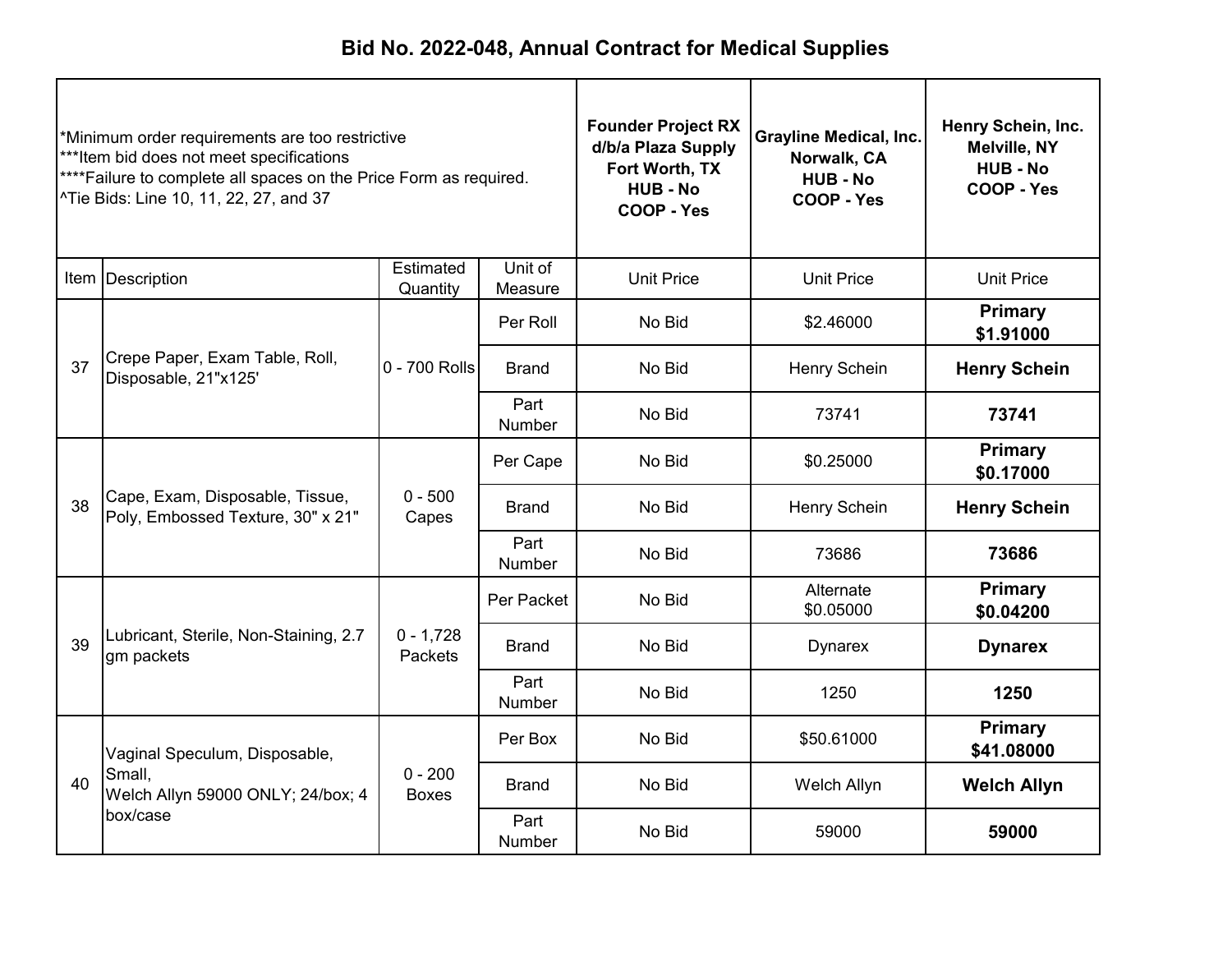| *Minimum order requirements are too restrictive<br>***Item bid does not meet specifications<br>****Failure to complete all spaces on the Price Form as required.<br>^Tie Bids: Line 10, 11, 22, 27, and 37 |                                                                      |                           | Life-Assist, Inc.<br>Rancho Cordova, CA<br><b>HUB-No</b><br>COOP - Yes | Maadho Distributors,<br>Inc.<br>Mount Kisco, NY<br>HUB - No | <b>McKesson Medical-</b><br><b>Surgical Government</b><br><b>Solutions LLC</b><br>Henrico, VA<br><b>HUB - No</b><br>COOP - Yes |                         |
|------------------------------------------------------------------------------------------------------------------------------------------------------------------------------------------------------------|----------------------------------------------------------------------|---------------------------|------------------------------------------------------------------------|-------------------------------------------------------------|--------------------------------------------------------------------------------------------------------------------------------|-------------------------|
|                                                                                                                                                                                                            | Item Description                                                     | Estimated<br>Quantity     | Unit of<br>Measure                                                     | <b>Unit Price</b>                                           | <b>Unit Price</b>                                                                                                              | <b>Unit Price</b>       |
|                                                                                                                                                                                                            |                                                                      |                           | Per Roll                                                               | \$3.35000                                                   | No Bid                                                                                                                         | Secondary<br>\$1.94417  |
| 37                                                                                                                                                                                                         | Crepe Paper, Exam Table, Roll,<br>Disposable, 21"x125'               | 0 - 700 Rolls             | <b>Brand</b>                                                           | <b>Med Plus Services</b>                                    | No Bid                                                                                                                         | McKesson                |
|                                                                                                                                                                                                            |                                                                      |                           | Part<br>Number                                                         | TID916183                                                   | No Bid                                                                                                                         | 18-804                  |
|                                                                                                                                                                                                            |                                                                      | $0 - 500$<br>Capes        | Per Cape                                                               | \$0.45000                                                   | No Bid                                                                                                                         | \$0.21500               |
| 38                                                                                                                                                                                                         | Cape, Exam, Disposable, Tissue,<br>Poly, Embossed Texture, 30" x 21" |                           | Brand                                                                  | <b>Graham Medical</b>                                       | No Bid                                                                                                                         | McKesson                |
|                                                                                                                                                                                                            |                                                                      |                           | Part<br>Number                                                         | 44504                                                       | No Bid                                                                                                                         | 18-856                  |
|                                                                                                                                                                                                            |                                                                      |                           | Per Packet                                                             | \$0.06000                                                   | No Bid                                                                                                                         | \$0.05375               |
| 39                                                                                                                                                                                                         | Lubricant, Sterile, Non-Staining, 2.7<br>gm packets                  | $0 - 1,728$<br>Packets    | Brand                                                                  | <b>Dynarex</b>                                              | No Bid                                                                                                                         | McKesson                |
|                                                                                                                                                                                                            |                                                                      |                           | Part<br>Number                                                         | 1250                                                        | No Bid                                                                                                                         | 16-8942                 |
|                                                                                                                                                                                                            | Vaginal Speculum, Disposable,                                        |                           | Per Box                                                                | No Bid                                                      | No Bid                                                                                                                         | Secondary<br>\$45.41000 |
| 40                                                                                                                                                                                                         | Small,<br>Welch Allyn 59000 ONLY; 24/box; 4<br>box/case              | $0 - 200$<br><b>Boxes</b> | <b>Brand</b>                                                           | No Bid<br>No Bid                                            | <b>Welch Allyn</b>                                                                                                             |                         |
|                                                                                                                                                                                                            |                                                                      |                           | Part<br>Number                                                         | No Bid                                                      | No Bid                                                                                                                         | 59000                   |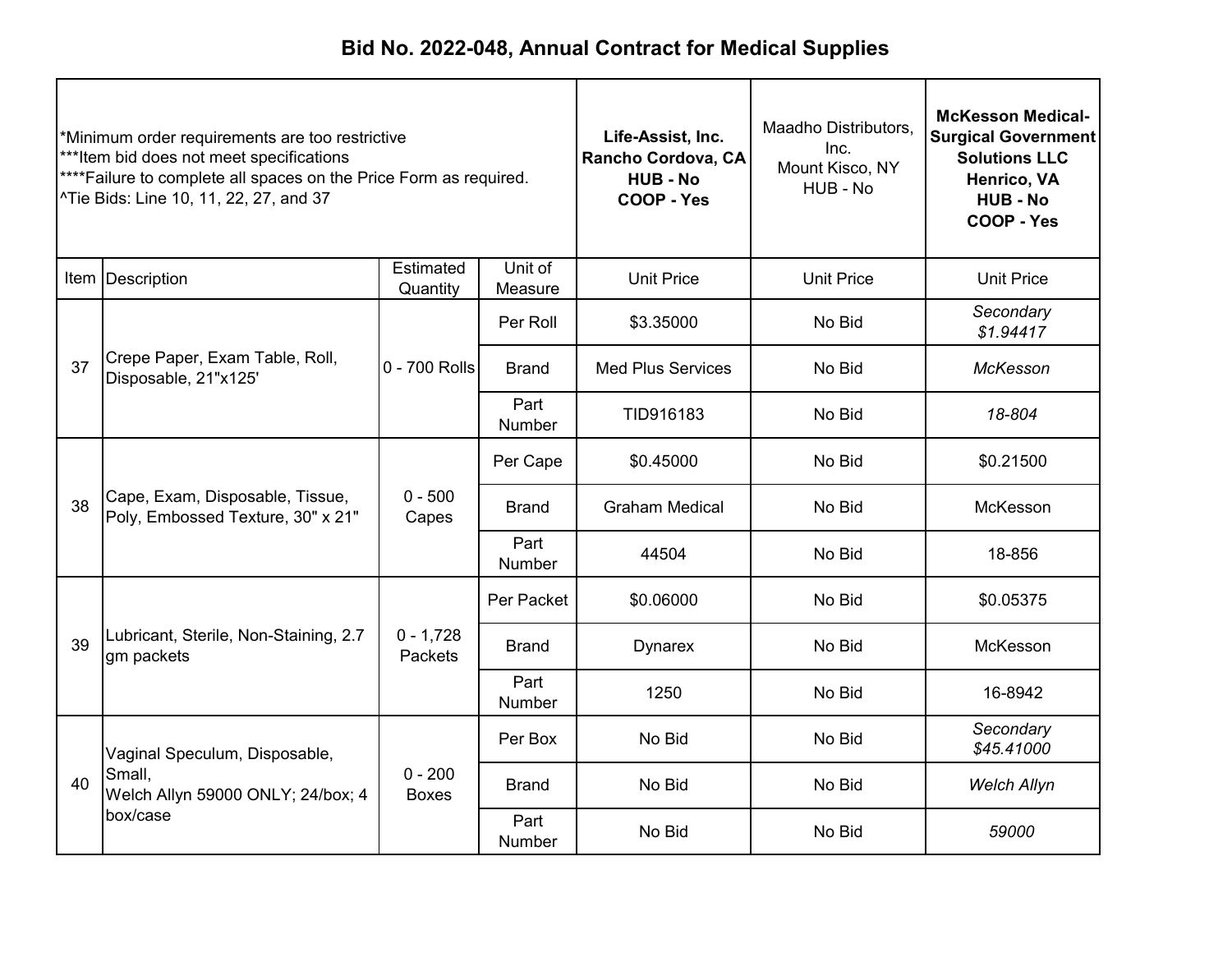| *Minimum order requirements are too restrictive<br>***Item bid does not meet specifications<br>**** Failure to complete all spaces on the Price Form as required.<br>^Tie Bids: Line 10, 11, 22, 27, and 37 |                                                                            | <b>Mercedes Medical</b><br><b>Bradenton, FL</b><br><b>HUB - Yes</b><br>COOP - Yes | <b>Nfinitech Solutions</b><br><b>LLC</b><br><b>Oklahoma City, OK</b><br><b>HUB - No</b><br><b>COOP-Yes</b> | <b>Quill LLC</b><br>Lincolnshire, IL<br><b>HUB - No</b><br>COOP - Yes |                         |                   |
|-------------------------------------------------------------------------------------------------------------------------------------------------------------------------------------------------------------|----------------------------------------------------------------------------|-----------------------------------------------------------------------------------|------------------------------------------------------------------------------------------------------------|-----------------------------------------------------------------------|-------------------------|-------------------|
|                                                                                                                                                                                                             | Item Description                                                           | Estimated<br>Quantity                                                             | Unit of<br>Measure                                                                                         | <b>Unit Price</b>                                                     | <b>Unit Price</b>       | <b>Unit Price</b> |
|                                                                                                                                                                                                             |                                                                            |                                                                                   | Per Roll                                                                                                   | \$2.00000^                                                            | \$3.70000               | \$5.77000         |
| 37                                                                                                                                                                                                          | Crepe Paper, Exam Table, Roll,<br>Disposable, 21"x125'                     | 0 - 700 Rolls                                                                     | <b>Brand</b>                                                                                               | Pro Advantage                                                         | Tidi Products, LLC      | <b>TIDI</b>       |
|                                                                                                                                                                                                             |                                                                            |                                                                                   | Part<br>Number                                                                                             | P751021                                                               | 981004                  | 916213            |
|                                                                                                                                                                                                             | Cape, Exam, Disposable, Tissue,<br>38<br>Poly, Embossed Texture, 30" x 21" |                                                                                   | Per Cape                                                                                                   | Alternate<br>\$0.18000                                                | No Bid                  | No Bid            |
|                                                                                                                                                                                                             |                                                                            | $0 - 500$<br>Capes                                                                | <b>Brand</b>                                                                                               | Pro Advantage                                                         | No Bid                  | No Bid            |
|                                                                                                                                                                                                             |                                                                            |                                                                                   | Part<br>Number                                                                                             | P750003                                                               | No Bid                  | No Bid            |
|                                                                                                                                                                                                             |                                                                            |                                                                                   | Per Packet                                                                                                 | No Bid                                                                | \$0.07000               | No Bid            |
| 39                                                                                                                                                                                                          | Lubricant, Sterile, Non-Staining, 2.7<br>gm packets                        | $0 - 1,728$<br>Packets                                                            | <b>Brand</b>                                                                                               | No Bid                                                                | Mckesson                | No Bid            |
|                                                                                                                                                                                                             |                                                                            |                                                                                   | Part<br>Number                                                                                             | No Bid                                                                | 16-8942                 | No Bid            |
|                                                                                                                                                                                                             | Vaginal Speculum, Disposable,                                              |                                                                                   | Per Box                                                                                                    | \$50.50000                                                            | Alternate<br>\$49.60000 | No Bid            |
| 40                                                                                                                                                                                                          | Small,<br>Welch Allyn 59000 ONLY; 24/box; 4                                | $0 - 200$<br><b>Boxes</b>                                                         | <b>Brand</b>                                                                                               | Welch Allyn                                                           | Welch Allyn             | No Bid            |
|                                                                                                                                                                                                             | box/case                                                                   |                                                                                   | Part<br><b>Number</b>                                                                                      | 59000                                                                 | 59000                   | No Bid            |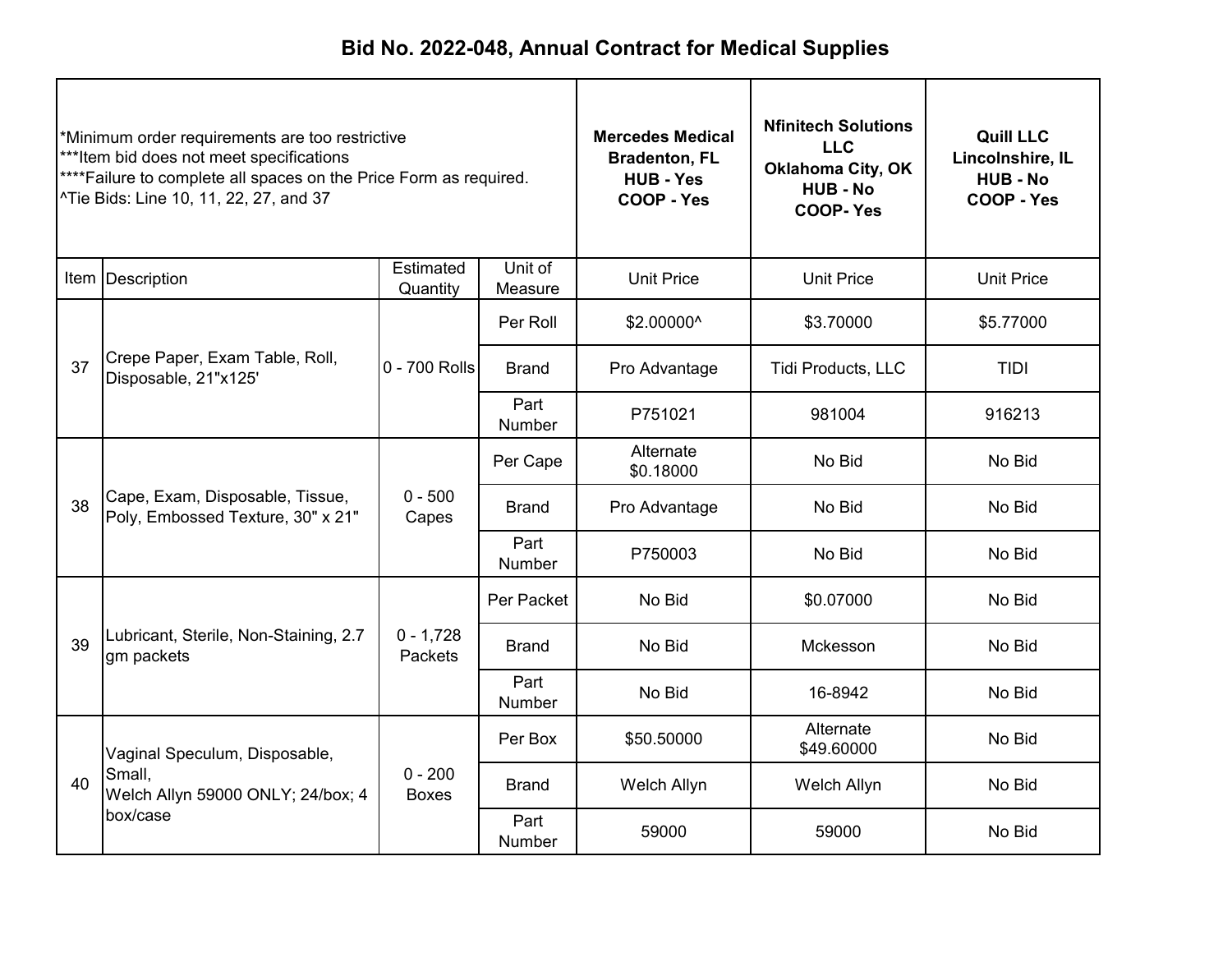| *Minimum order requirements are too restrictive<br>***Item bid does not meet specifications<br>**** Failure to complete all spaces on the Price Form as required.<br>^Tie Bids: Line 10, 11, 22, 27, and 37 |                                                                      | <b>RND Medical</b><br>Supplies, Inc.<br>Marietta, GA<br><b>HUB - No</b><br>COOP - Yes | <b>School Health</b><br>Corporation<br><b>Rolling Meadows, IL</b><br><b>HUB - No</b><br>COOP - Yes | <b>Sita Business</b><br>Systems, Inc.<br><b>Chantilly, VA</b><br><b>HUB - No</b><br>COOP - Yes |                   |                   |
|-------------------------------------------------------------------------------------------------------------------------------------------------------------------------------------------------------------|----------------------------------------------------------------------|---------------------------------------------------------------------------------------|----------------------------------------------------------------------------------------------------|------------------------------------------------------------------------------------------------|-------------------|-------------------|
|                                                                                                                                                                                                             | Item   Description                                                   | Estimated<br>Quantity                                                                 | Unit of<br>Measure                                                                                 | <b>Unit Price</b>                                                                              | <b>Unit Price</b> | <b>Unit Price</b> |
|                                                                                                                                                                                                             | Crepe Paper, Exam Table, Roll,<br>Disposable, 21"x125'               |                                                                                       | Per Roll                                                                                           | No Bid                                                                                         | \$2.91000         | No Bid            |
| 37                                                                                                                                                                                                          |                                                                      | 0 - 700 Rolls                                                                         | <b>Brand</b>                                                                                       | No Bid                                                                                         | Nortech Lab, Inc. | No Bid            |
|                                                                                                                                                                                                             |                                                                      |                                                                                       | Part<br><b>Number</b>                                                                              | No Bid                                                                                         | N21124            | No Bid            |
|                                                                                                                                                                                                             |                                                                      | $0 - 500$<br>Capes                                                                    | Per Cape                                                                                           | No Bid                                                                                         | \$0.32440         | No Bid            |
| 38                                                                                                                                                                                                          | Cape, Exam, Disposable, Tissue,<br>Poly, Embossed Texture, 30" x 21" |                                                                                       | <b>Brand</b>                                                                                       | No Bid                                                                                         | NDC/CIDA          | No Bid            |
|                                                                                                                                                                                                             |                                                                      |                                                                                       | Part<br>Number                                                                                     | No Bid                                                                                         | 913               | No Bid            |
|                                                                                                                                                                                                             |                                                                      |                                                                                       | Per Packet                                                                                         | No Bid                                                                                         | No Bid            | No Bid            |
| 39                                                                                                                                                                                                          | Lubricant, Sterile, Non-Staining, 2.7<br>gm packets                  | $0 - 1,728$<br>Packets                                                                | <b>Brand</b>                                                                                       | No Bid                                                                                         | No Bid            | No Bid            |
|                                                                                                                                                                                                             |                                                                      |                                                                                       | Part<br>Number                                                                                     | No Bid                                                                                         | No Bid            | No Bid            |
|                                                                                                                                                                                                             | Vaginal Speculum, Disposable,                                        |                                                                                       | Per Box                                                                                            | No Bid                                                                                         | \$60.43000        | No Bid            |
| 40                                                                                                                                                                                                          | Small,<br>Welch Allyn 59000 ONLY; 24/box; 4                          | $0 - 200$<br><b>Boxes</b>                                                             | <b>Brand</b>                                                                                       | No Bid                                                                                         | Welch Allyn       | No Bid            |
|                                                                                                                                                                                                             | box/case                                                             |                                                                                       | Part<br>Number                                                                                     | No Bid                                                                                         | 59000             | No Bid            |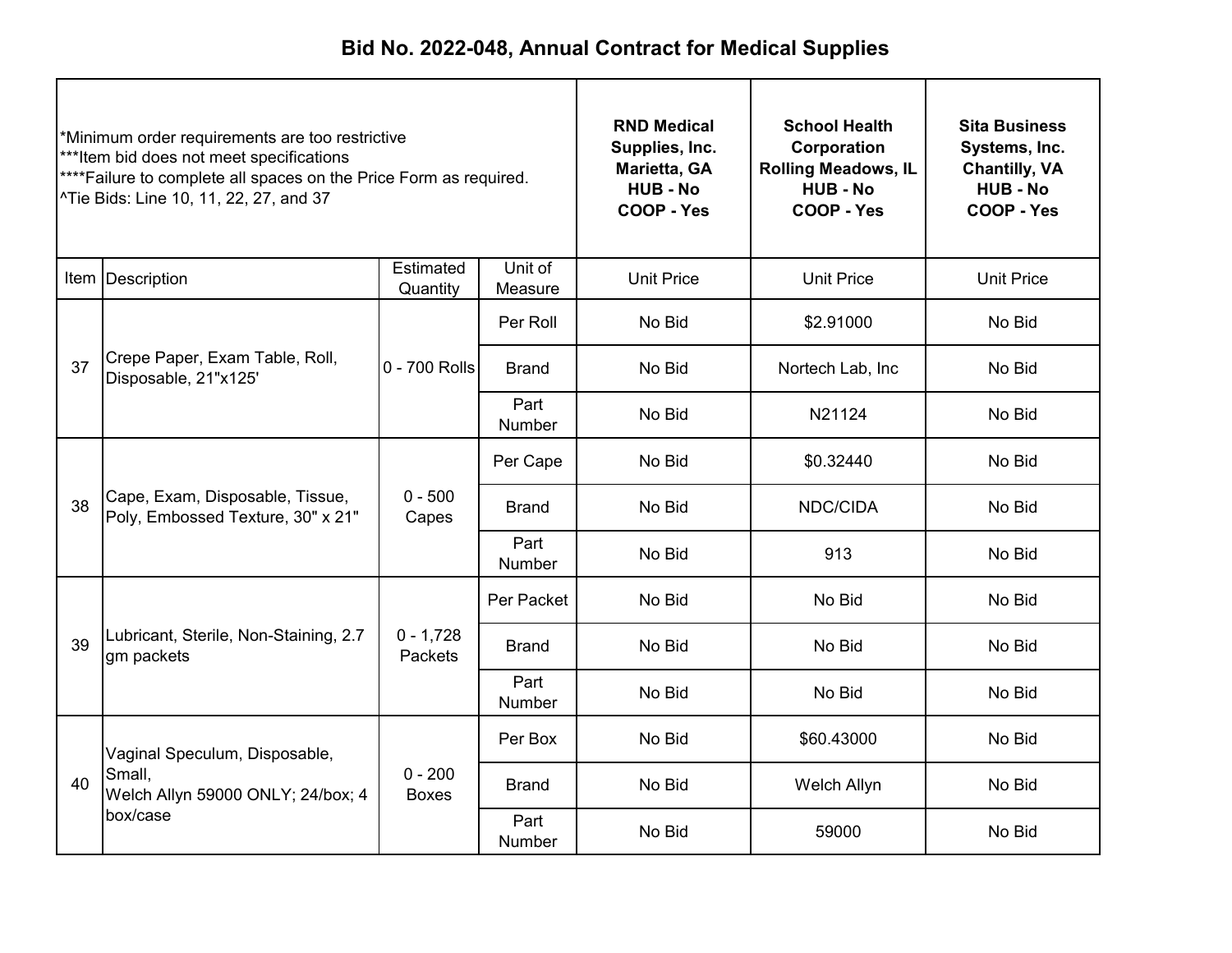|    | *Minimum order requirements are too restrictive<br>*** Item bid does not meet specifications<br>**** Failure to complete all spaces on the Price Form as required.<br>^Tie Bids: Line 10, 11, 22, 27, and 37 | <b>Zhou Medical</b><br><b>Solutions, LLC</b><br>Houston, TX<br><b>HUB - Yes</b><br>COOP - Yes |                       |                            |  |
|----|--------------------------------------------------------------------------------------------------------------------------------------------------------------------------------------------------------------|-----------------------------------------------------------------------------------------------|-----------------------|----------------------------|--|
|    | Item   Description                                                                                                                                                                                           | <b>Unit Price</b>                                                                             |                       |                            |  |
|    |                                                                                                                                                                                                              |                                                                                               | Per Roll              | Alternate<br>\$2.00000^    |  |
| 37 | Crepe Paper, Exam Table, Roll,<br>Disposable, 21"x125'                                                                                                                                                       | 0 - 700 Rolls                                                                                 | <b>Brand</b>          | Henry Schein Inc           |  |
|    |                                                                                                                                                                                                              |                                                                                               | Part<br><b>Number</b> | 73741                      |  |
|    |                                                                                                                                                                                                              |                                                                                               | Per Cape              | Secondary<br>\$0.17700     |  |
| 38 | Cape, Exam, Disposable, Tissue,<br>Poly, Embossed Texture, 30" x 21"                                                                                                                                         | $0 - 500$<br>Capes                                                                            | Brand                 | Henry Schein Inc           |  |
|    |                                                                                                                                                                                                              |                                                                                               | Part<br>Number        | 73686                      |  |
|    |                                                                                                                                                                                                              |                                                                                               | Per Packet            | Secondary<br>\$0.04900     |  |
| 39 | Lubricant, Sterile, Non-Staining, 2.7<br>gm packets                                                                                                                                                          | $0 - 1,728$<br>Packets                                                                        | Brand                 | <b>Dynarex Corporation</b> |  |
|    |                                                                                                                                                                                                              |                                                                                               | Part<br>Number        | 1250                       |  |
|    | Vaginal Speculum, Disposable,                                                                                                                                                                                |                                                                                               | Per Box               | No Bid                     |  |
| 40 | Small,<br>Welch Allyn 59000 ONLY; 24/box; 4                                                                                                                                                                  | $0 - 200$<br><b>Boxes</b>                                                                     | <b>Brand</b>          | No Bid                     |  |
|    | box/case                                                                                                                                                                                                     |                                                                                               | Part<br>Number        | No Bid                     |  |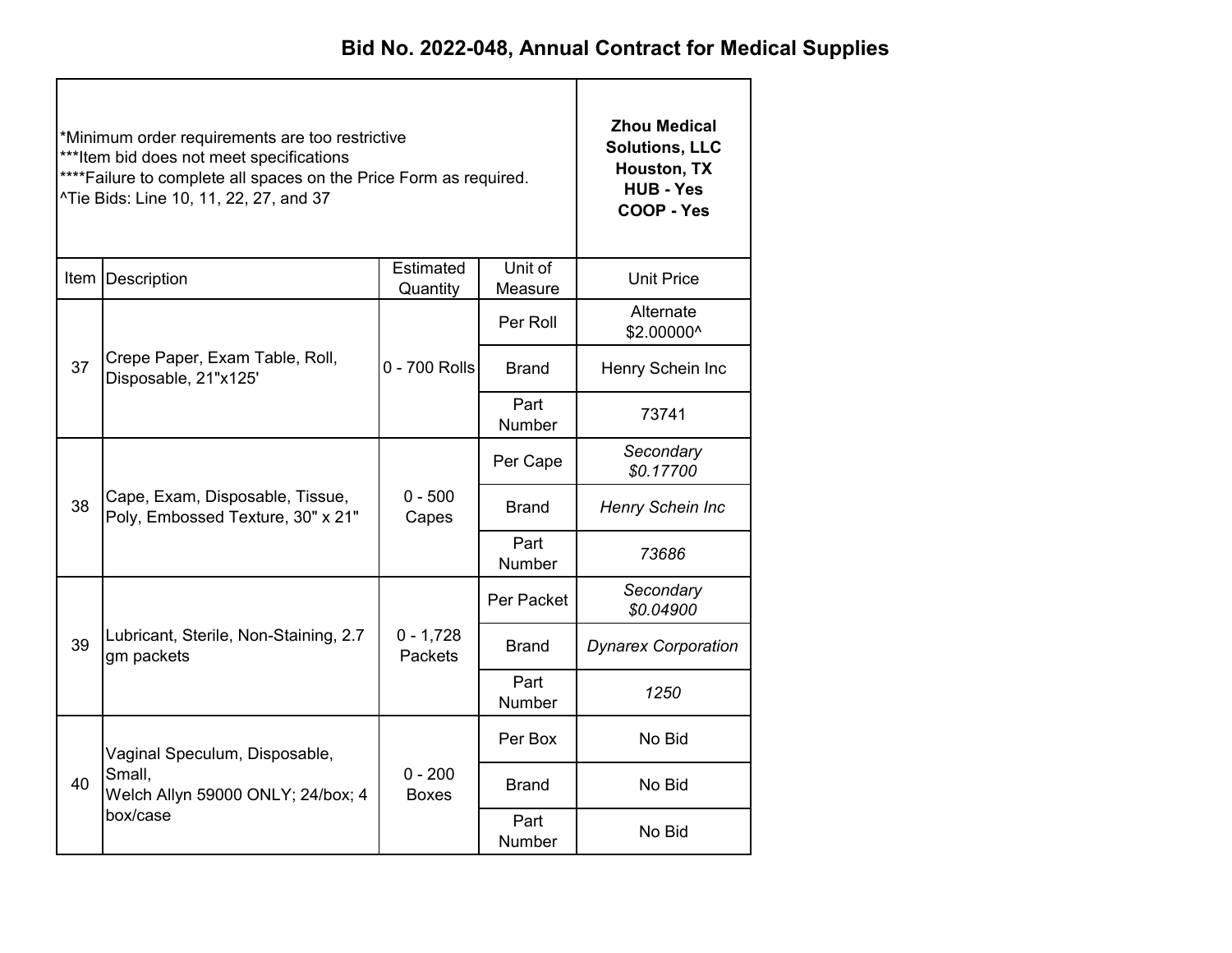| *Minimum order requirements are too restrictive<br>*** Item bid does not meet specifications<br>**** Failure to complete all spaces on the Price Form as required.<br><sup>^</sup> Tie Bids: Line 10, 11, 22, 27, and 37 |                                                                                                 |                               | <b>Amerimed Medical</b><br>Equipment, Inc.<br>Pasadena, TX<br><b>HUB - Yes</b><br>COOP - Yes | <b>Diamond Drugs, Inc.</b><br>d/b/a Diamond<br><b>Medical Supply</b><br>Indiana, PA<br><b>HUB - No</b><br><b>COOP - Yes</b> | <b>Fisher Healthcare</b><br>Houston, TX<br><b>HUB - No</b><br>COOP - Yes |                        |
|--------------------------------------------------------------------------------------------------------------------------------------------------------------------------------------------------------------------------|-------------------------------------------------------------------------------------------------|-------------------------------|----------------------------------------------------------------------------------------------|-----------------------------------------------------------------------------------------------------------------------------|--------------------------------------------------------------------------|------------------------|
|                                                                                                                                                                                                                          | Item Description                                                                                | Estimated<br>Quantity         | Unit of<br>Measure                                                                           | <b>Unit Price</b>                                                                                                           | <b>Unit Price</b>                                                        | <b>Unit Price</b>      |
|                                                                                                                                                                                                                          | Vaginal Speculum, Disposable,                                                                   |                               | Per Box                                                                                      | No Bid                                                                                                                      | \$65.99000                                                               | \$74.71000             |
| 41                                                                                                                                                                                                                       | Medium.<br>Welch Allyn 59001 ONLY; 24/box; 4<br>box/case                                        | $0 - 200$<br><b>Boxes</b>     | Brand                                                                                        | No Bid                                                                                                                      | Welch Allyn                                                              | Welch Allyn            |
|                                                                                                                                                                                                                          |                                                                                                 |                               | Part<br>Number                                                                               | No Bid                                                                                                                      | 59001                                                                    | 59001                  |
|                                                                                                                                                                                                                          | Vaginal Speculum, Disposable,<br>Large,<br>42<br>Welch Allyn 59004 ONLY; 18/box; 4<br>box/case  |                               | Per Box                                                                                      | No Bid                                                                                                                      | No Bid                                                                   | \$85.87000             |
|                                                                                                                                                                                                                          |                                                                                                 | $0 - 200$<br><b>Boxes</b>     | Brand                                                                                        | No Bid                                                                                                                      | No Bid                                                                   | Welch Allyn            |
|                                                                                                                                                                                                                          |                                                                                                 |                               | Part<br>Number                                                                               | No Bid                                                                                                                      | No Bid                                                                   | 59004                  |
|                                                                                                                                                                                                                          |                                                                                                 |                               | Per Sheath                                                                                   | No Bid                                                                                                                      | \$0.79728                                                                | No Bid                 |
| 43                                                                                                                                                                                                                       | Sheaths, Speculum, Disposable, for<br>Welch Allyn Illuminator System,<br>Welch Allyn 59010 ONLY | $0 - 2,000$<br><b>Sheaths</b> | Brand                                                                                        | No Bid                                                                                                                      | Welch Allyn                                                              | No Bid                 |
|                                                                                                                                                                                                                          |                                                                                                 |                               | Part<br>Number                                                                               | No Bid                                                                                                                      | 59010                                                                    | No Bid                 |
|                                                                                                                                                                                                                          |                                                                                                 |                               | Per Test                                                                                     | No Bid                                                                                                                      | No Bid                                                                   | Alternate<br>\$0.42790 |
| 44                                                                                                                                                                                                                       | Pregnancy Test, 20 HCG, Urine                                                                   | $0 - 200$ Test                | <b>Brand</b>                                                                                 | No Bid                                                                                                                      | No Bid                                                                   | <b>CLARITY</b>         |
|                                                                                                                                                                                                                          |                                                                                                 |                               | Part<br><b>Number</b>                                                                        | No Bid                                                                                                                      | No Bid                                                                   | DTG-HCG100             |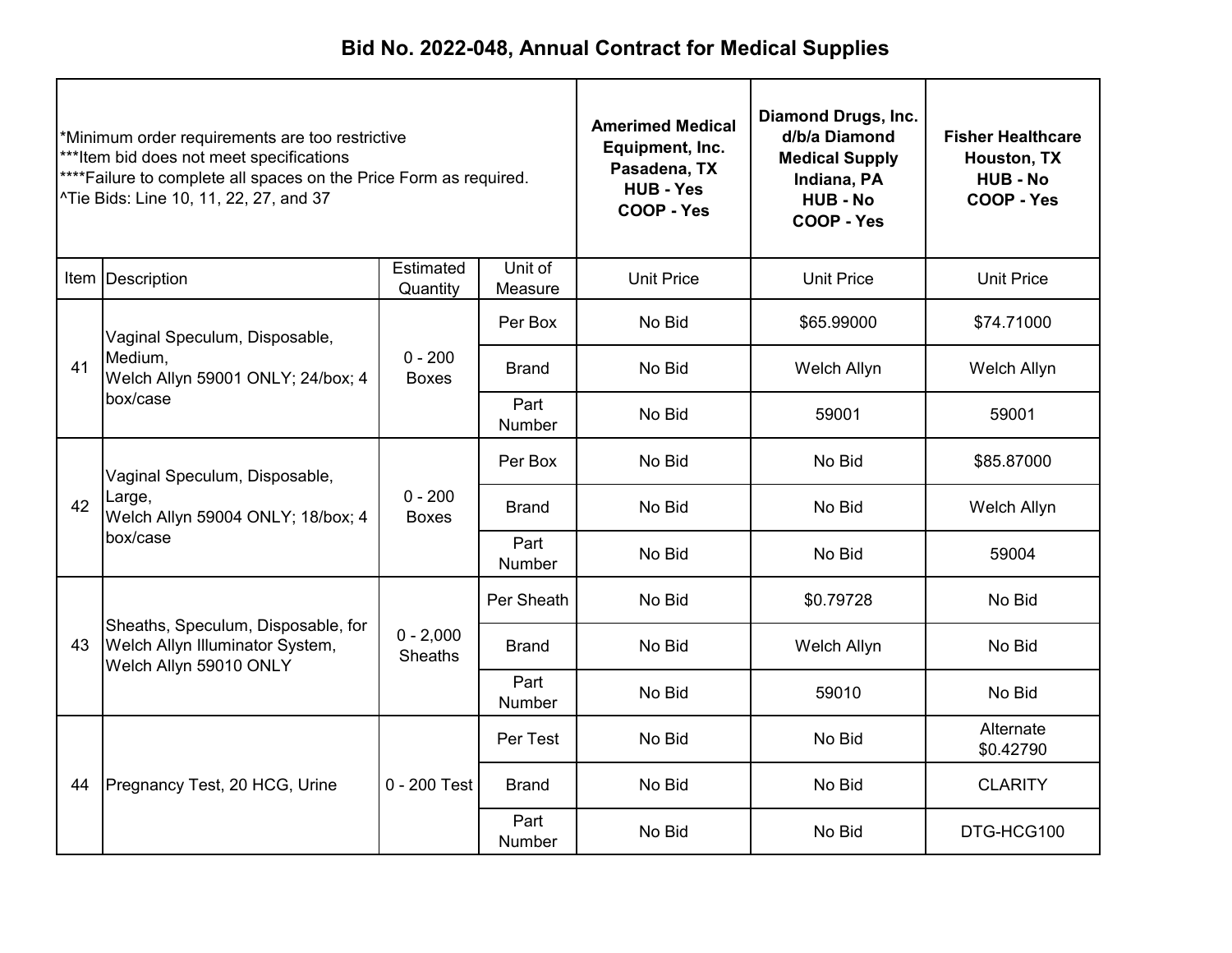| *Minimum order requirements are too restrictive<br>***Item bid does not meet specifications<br>****Failure to complete all spaces on the Price Form as required.<br>^Tie Bids: Line 10, 11, 22, 27, and 37 |                                                                                                 |                               | <b>Founder Project RX</b><br>d/b/a Plaza Supply<br>Fort Worth, TX<br><b>HUB-No</b><br><b>COOP - Yes</b> | <b>Grayline Medical, Inc.</b><br>Norwalk, CA<br><b>HUB - No</b><br>COOP - Yes | Henry Schein, Inc.<br>Melville, NY<br><b>HUB - No</b><br>COOP - Yes |                              |
|------------------------------------------------------------------------------------------------------------------------------------------------------------------------------------------------------------|-------------------------------------------------------------------------------------------------|-------------------------------|---------------------------------------------------------------------------------------------------------|-------------------------------------------------------------------------------|---------------------------------------------------------------------|------------------------------|
|                                                                                                                                                                                                            | Item Description                                                                                | Estimated<br>Quantity         | Unit of<br>Measure                                                                                      | <b>Unit Price</b>                                                             | <b>Unit Price</b>                                                   | <b>Unit Price</b>            |
|                                                                                                                                                                                                            | Vaginal Speculum, Disposable,                                                                   |                               | Per Box                                                                                                 | No Bid                                                                        | \$54.40000                                                          | <b>Primary</b><br>\$41.08000 |
| 41                                                                                                                                                                                                         | Medium.<br>Welch Allyn 59001 ONLY; 24/box; 4                                                    | $0 - 200$<br><b>Boxes</b>     | No Bid<br>Welch Allyn<br><b>Brand</b>                                                                   |                                                                               | <b>Welch Allyn</b>                                                  |                              |
|                                                                                                                                                                                                            | box/case                                                                                        |                               | Part<br>Number                                                                                          | No Bid                                                                        | 59001                                                               | 59001                        |
|                                                                                                                                                                                                            | Vaginal Speculum, Disposable,<br>Large,<br>Welch Allyn 59004 ONLY; 18/box; 4                    | $0 - 200$<br><b>Boxes</b>     | Per Box                                                                                                 | No Bid                                                                        | \$58.17000                                                          | <b>Primary</b><br>\$47.26000 |
| 42                                                                                                                                                                                                         |                                                                                                 |                               | Brand                                                                                                   | No Bid                                                                        | Welch Allyn                                                         | <b>Welch Allyn</b>           |
|                                                                                                                                                                                                            | box/case                                                                                        |                               | Part<br>Number                                                                                          | No Bid                                                                        | 59004                                                               | 59004                        |
|                                                                                                                                                                                                            |                                                                                                 |                               | Per Sheath                                                                                              | No Bid                                                                        | \$0.37000                                                           | Primary<br>\$0.30300         |
| 43                                                                                                                                                                                                         | Sheaths, Speculum, Disposable, for<br>Welch Allyn Illuminator System,<br>Welch Allyn 59010 ONLY | $0 - 2,000$<br><b>Sheaths</b> | <b>Brand</b>                                                                                            | No Bid                                                                        | Welch Allyn                                                         | <b>Welch Allyn</b>           |
|                                                                                                                                                                                                            |                                                                                                 |                               | Part<br>Number                                                                                          | No Bid                                                                        | 59010                                                               | 59010                        |
|                                                                                                                                                                                                            |                                                                                                 |                               | Per Test                                                                                                | \$5.18750                                                                     | \$0.74000                                                           | \$0.56000                    |
| 44                                                                                                                                                                                                         | Pregnancy Test, 20 HCG, Urine                                                                   | $0 - 200$ Test                | <b>Brand</b>                                                                                            | Inverness                                                                     | Henry Schein                                                        | Henry Schein                 |
|                                                                                                                                                                                                            |                                                                                                 |                               | Part<br>Number                                                                                          | 0-87701-43221-7                                                               | 4580985009                                                          | 4580985009                   |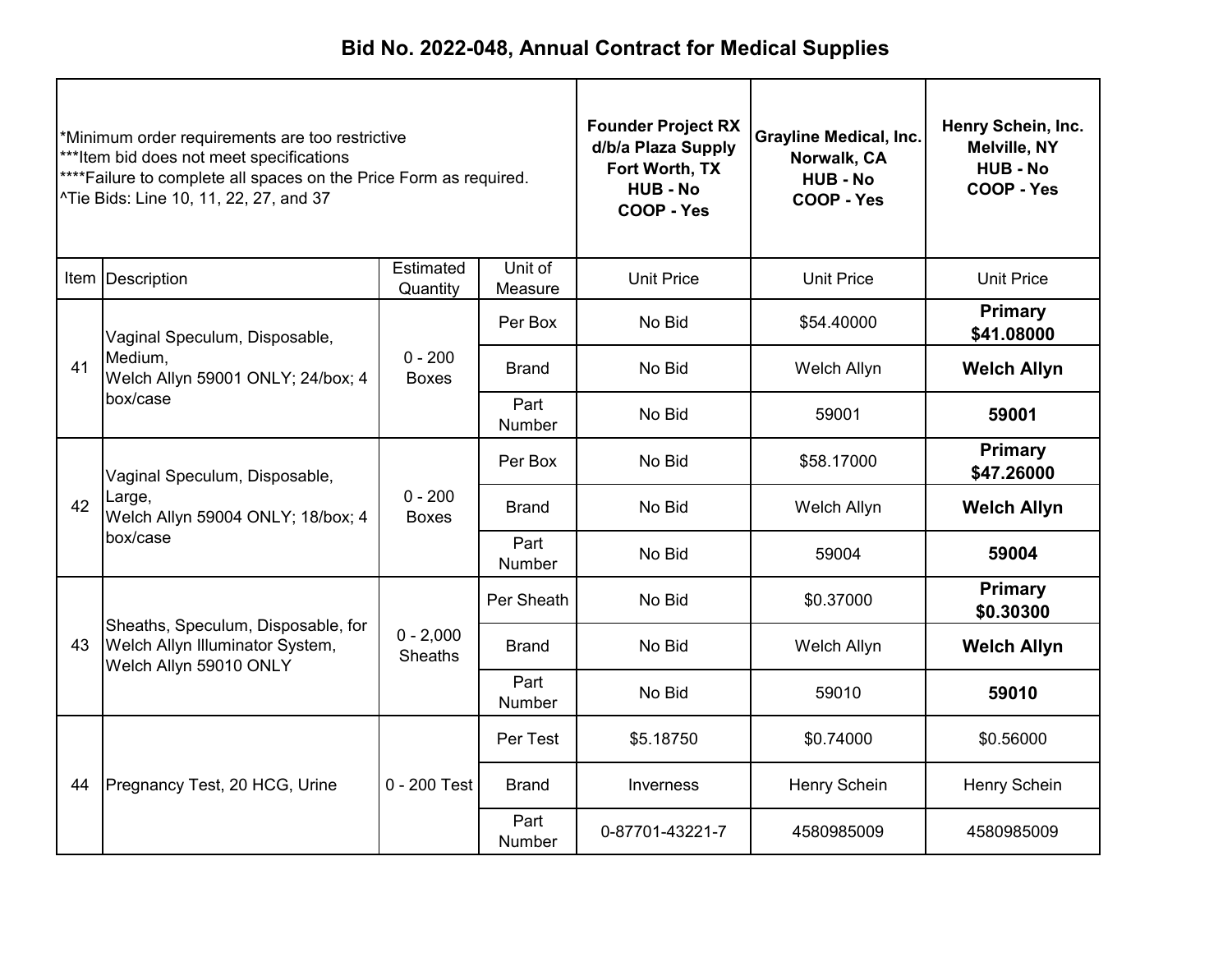| *Minimum order requirements are too restrictive<br>***Item bid does not meet specifications<br>****Failure to complete all spaces on the Price Form as required.<br>^Tie Bids: Line 10, 11, 22, 27, and 37 |                                                                                                 |                           | Life-Assist, Inc.<br>Rancho Cordova, CA<br><b>HUB-No</b><br>COOP - Yes | Maadho Distributors,<br>Inc.<br>Mount Kisco, NY<br>HUB - No | <b>McKesson Medical-</b><br><b>Surgical Government</b><br><b>Solutions LLC</b><br>Henrico, VA<br><b>HUB - No</b><br>COOP - Yes |                         |
|------------------------------------------------------------------------------------------------------------------------------------------------------------------------------------------------------------|-------------------------------------------------------------------------------------------------|---------------------------|------------------------------------------------------------------------|-------------------------------------------------------------|--------------------------------------------------------------------------------------------------------------------------------|-------------------------|
|                                                                                                                                                                                                            | Item   Description                                                                              | Estimated<br>Quantity     | Unit of<br>Measure                                                     | <b>Unit Price</b>                                           | <b>Unit Price</b>                                                                                                              | <b>Unit Price</b>       |
|                                                                                                                                                                                                            | Vaginal Speculum, Disposable,                                                                   |                           | Per Box                                                                | Alternate<br>\$48.75000                                     | No Bid                                                                                                                         | Secondary<br>\$45.41000 |
| 41                                                                                                                                                                                                         | Medium.<br>Welch Allyn 59001 ONLY; 24/box; 4<br>box/case                                        | $0 - 200$<br><b>Boxes</b> | <b>Brand</b>                                                           | Welch Allyn                                                 | No Bid                                                                                                                         | <b>Welch Allyn</b>      |
|                                                                                                                                                                                                            |                                                                                                 |                           | Part<br>Number                                                         | 59001                                                       | No Bid                                                                                                                         | 59001                   |
|                                                                                                                                                                                                            | Vaginal Speculum, Disposable,<br>Large,<br>42<br>Welch Allyn 59004 ONLY; 18/box; 4<br>box/case  |                           | Per Box                                                                | No Bid                                                      | No Bid                                                                                                                         | Secondary<br>\$52.20000 |
|                                                                                                                                                                                                            |                                                                                                 | $0 - 200$<br><b>Boxes</b> | Brand                                                                  | No Bid                                                      | No Bid                                                                                                                         | <b>Welch Allyn</b>      |
|                                                                                                                                                                                                            |                                                                                                 |                           | Part<br>Number                                                         | No Bid                                                      | No Bid                                                                                                                         | 59004                   |
|                                                                                                                                                                                                            |                                                                                                 |                           | Per Sheath                                                             | No Bid                                                      | No Bid                                                                                                                         | Alternate<br>\$0.33460  |
| 43                                                                                                                                                                                                         | Sheaths, Speculum, Disposable, for<br>Welch Allyn Illuminator System,<br>Welch Allyn 59010 ONLY | $0 - 2,000$<br>Sheaths    | Brand                                                                  | No Bid                                                      | No Bid                                                                                                                         | Welch Allyn             |
|                                                                                                                                                                                                            |                                                                                                 |                           | Part<br>Number                                                         | No Bid                                                      | No Bid                                                                                                                         | 59010                   |
|                                                                                                                                                                                                            |                                                                                                 |                           | Per Test                                                               | No Bid                                                      | No Bid                                                                                                                         | Secondary<br>\$0.42000  |
| 44                                                                                                                                                                                                         | Pregnancy Test, 20 HCG, Urine                                                                   | $0 - 200$ Test            | <b>Brand</b>                                                           | No Bid                                                      | No Bid                                                                                                                         | McKesson                |
|                                                                                                                                                                                                            |                                                                                                 |                           | Part<br>Number                                                         | No Bid                                                      | No Bid                                                                                                                         | 5000                    |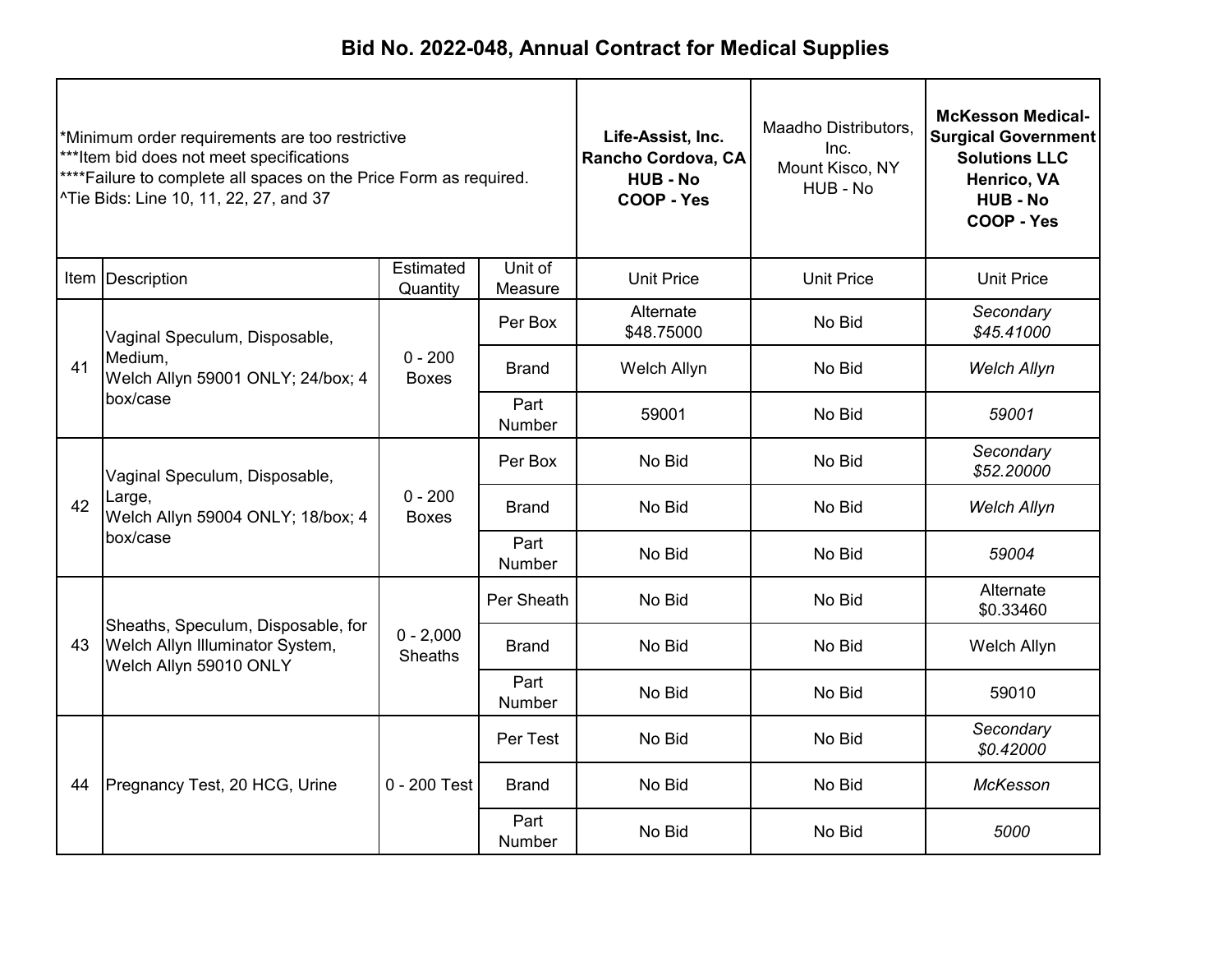| *Minimum order requirements are too restrictive<br>***Item bid does not meet specifications<br>****Failure to complete all spaces on the Price Form as required.<br>^Tie Bids: Line 10, 11, 22, 27, and 37 |                                                                                                 |                               | <b>Mercedes Medical</b><br><b>Bradenton, FL</b><br><b>HUB - Yes</b><br>COOP - Yes | <b>Nfinitech Solutions</b><br><b>LLC</b><br><b>Oklahoma City, OK</b><br><b>HUB - No</b><br><b>COOP-Yes</b> | <b>Quill LLC</b><br>Lincolnshire, IL<br><b>HUB-No</b><br>COOP - Yes |                   |
|------------------------------------------------------------------------------------------------------------------------------------------------------------------------------------------------------------|-------------------------------------------------------------------------------------------------|-------------------------------|-----------------------------------------------------------------------------------|------------------------------------------------------------------------------------------------------------|---------------------------------------------------------------------|-------------------|
|                                                                                                                                                                                                            | Item Description                                                                                | Estimated<br>Quantity         | Unit of<br>Measure                                                                | <b>Unit Price</b>                                                                                          | <b>Unit Price</b>                                                   | <b>Unit Price</b> |
|                                                                                                                                                                                                            | Vaginal Speculum, Disposable,                                                                   |                               | Per Box                                                                           | \$50.50000                                                                                                 | \$49.60000                                                          | No Bid            |
| 41                                                                                                                                                                                                         | Medium.<br>Welch Allyn 59001 ONLY; 24/box; 4                                                    | $0 - 200$<br><b>Boxes</b>     | Welch Allyn<br><b>Brand</b><br>Welch Allyn                                        |                                                                                                            | No Bid                                                              |                   |
|                                                                                                                                                                                                            | box/case                                                                                        |                               | Part<br><b>Number</b>                                                             | 59001                                                                                                      | 59001                                                               | No Bid            |
|                                                                                                                                                                                                            | Vaginal Speculum, Disposable,<br>Large,<br>Welch Allyn 59004 ONLY; 18/box; 4                    | $0 - 200$<br><b>Boxes</b>     | Per Box                                                                           | \$58.00000                                                                                                 | Alternate<br>\$57.20000                                             | No Bid            |
| 42                                                                                                                                                                                                         |                                                                                                 |                               | Brand                                                                             | Welch Allyn                                                                                                | Welch Allyn                                                         | No Bid            |
|                                                                                                                                                                                                            | box/case                                                                                        |                               | Part<br>Number                                                                    | 59004                                                                                                      | 59004                                                               | No Bid            |
|                                                                                                                                                                                                            |                                                                                                 |                               | Per Sheath                                                                        | \$0.36200                                                                                                  | \$0.37000                                                           | No Bid            |
| 43                                                                                                                                                                                                         | Sheaths, Speculum, Disposable, for<br>Welch Allyn Illuminator System,<br>Welch Allyn 59010 ONLY | $0 - 2,000$<br><b>Sheaths</b> | <b>Brand</b>                                                                      | Welch Allyn                                                                                                | Welch Allyn                                                         | No Bid            |
|                                                                                                                                                                                                            |                                                                                                 |                               | Part<br>Number                                                                    | 59010                                                                                                      | 59010                                                               | No Bid            |
|                                                                                                                                                                                                            |                                                                                                 |                               | Per Test                                                                          | <b>Primary</b><br>\$0.34000                                                                                | No Bid                                                              | No Bid            |
| 44                                                                                                                                                                                                         | Pregnancy Test, 20 HCG, Urine                                                                   | 0 - 200 Test                  | <b>Brand</b>                                                                      | <b>Tanner Scientific</b>                                                                                   | No Bid                                                              | No Bid            |
|                                                                                                                                                                                                            |                                                                                                 |                               | Part<br><b>Number</b>                                                             | <b>MM HCG-C23</b>                                                                                          | No Bid                                                              | No Bid            |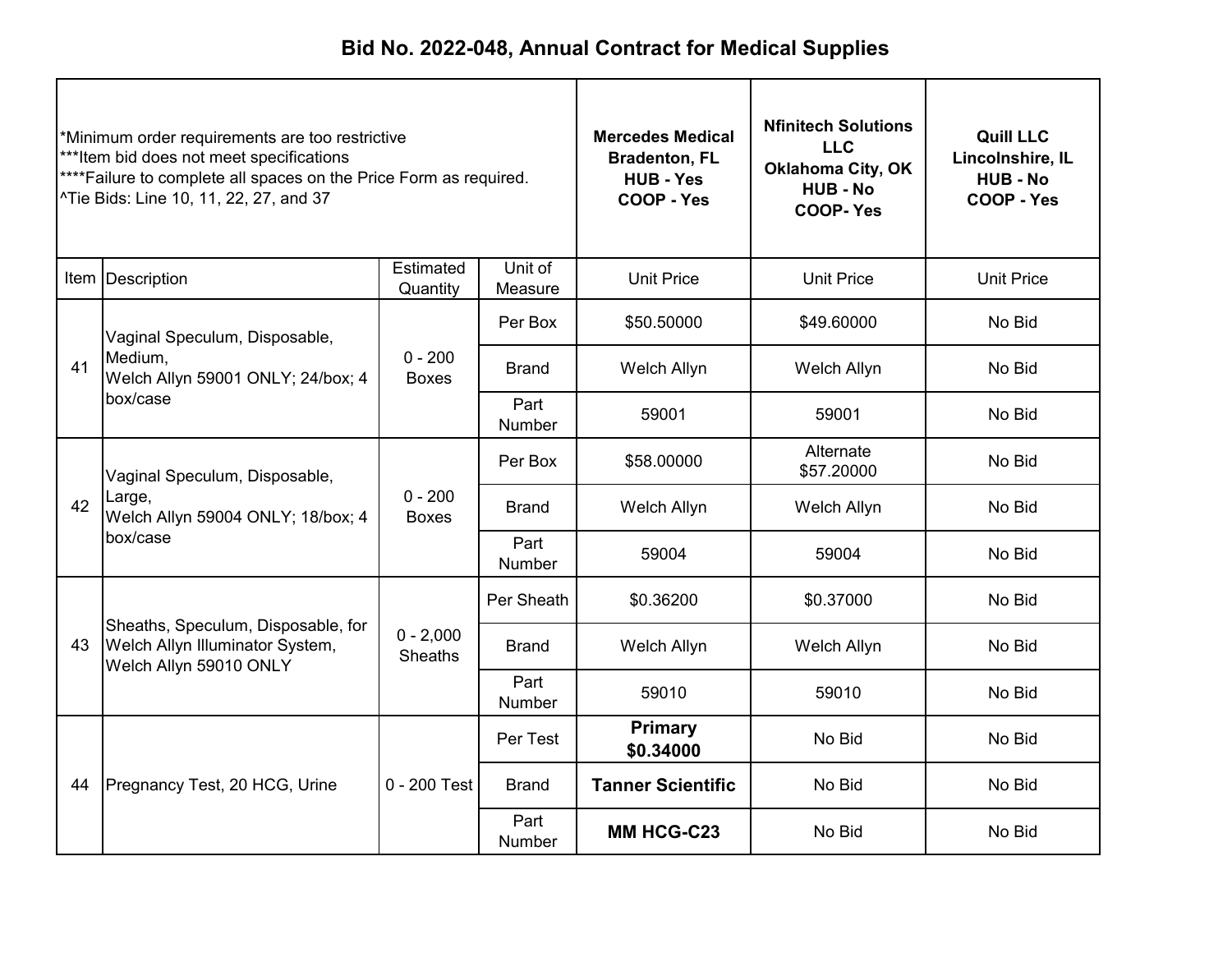| *Minimum order requirements are too restrictive<br>***Item bid does not meet specifications<br>****Failure to complete all spaces on the Price Form as required.<br>^Tie Bids: Line 10, 11, 22, 27, and 37 |                                                                                                 |                               | <b>RND Medical</b><br>Supplies, Inc.<br>Marietta, GA<br><b>HUB - No</b><br>COOP - Yes | <b>School Health</b><br>Corporation<br><b>Rolling Meadows, IL</b><br><b>HUB - No</b><br>COOP - Yes | <b>Sita Business</b><br>Systems, Inc.<br><b>Chantilly, VA</b><br><b>HUB - No</b><br>COOP - Yes |                   |
|------------------------------------------------------------------------------------------------------------------------------------------------------------------------------------------------------------|-------------------------------------------------------------------------------------------------|-------------------------------|---------------------------------------------------------------------------------------|----------------------------------------------------------------------------------------------------|------------------------------------------------------------------------------------------------|-------------------|
|                                                                                                                                                                                                            | Item Description                                                                                | Estimated<br>Quantity         | Unit of<br>Measure                                                                    | <b>Unit Price</b>                                                                                  | <b>Unit Price</b>                                                                              | <b>Unit Price</b> |
|                                                                                                                                                                                                            | Vaginal Speculum, Disposable,                                                                   |                               | Per Box                                                                               | No Bid                                                                                             | \$60.43000                                                                                     | No Bid            |
| 41                                                                                                                                                                                                         | Medium.<br>Welch Allyn 59001 ONLY; 24/box; 4<br>box/case                                        | $0 - 200$<br><b>Boxes</b>     | <b>Brand</b>                                                                          | No Bid                                                                                             | Welch Allyn                                                                                    | No Bid            |
|                                                                                                                                                                                                            |                                                                                                 |                               | Part<br><b>Number</b>                                                                 | No Bid                                                                                             | 59001                                                                                          | No Bid            |
|                                                                                                                                                                                                            | Vaginal Speculum, Disposable,                                                                   | $0 - 200$<br><b>Boxes</b>     | Per Box                                                                               | No Bid                                                                                             | \$67.64000                                                                                     | No Bid            |
| 42                                                                                                                                                                                                         | Large,<br>Welch Allyn 59004 ONLY; 18/box; 4<br>box/case                                         |                               | <b>Brand</b>                                                                          | No Bid                                                                                             | Welch Allyn                                                                                    | No Bid            |
|                                                                                                                                                                                                            |                                                                                                 |                               | Part<br>Number                                                                        | No Bid                                                                                             | 59004                                                                                          | No Bid            |
|                                                                                                                                                                                                            |                                                                                                 |                               | Per Sheath                                                                            | No Bid                                                                                             | Secondary<br>\$0.31570                                                                         | No Bid            |
| 43                                                                                                                                                                                                         | Sheaths, Speculum, Disposable, for<br>Welch Allyn Illuminator System,<br>Welch Allyn 59010 ONLY | $0 - 2,000$<br><b>Sheaths</b> | <b>Brand</b>                                                                          | No Bid                                                                                             | <b>Welch Allyn</b>                                                                             | No Bid            |
|                                                                                                                                                                                                            |                                                                                                 |                               | Part<br>Number                                                                        | No Bid                                                                                             | 59010                                                                                          | No Bid            |
|                                                                                                                                                                                                            |                                                                                                 |                               | Per Test                                                                              | No Bid                                                                                             | No Bid                                                                                         | No Bid            |
| 44                                                                                                                                                                                                         | Pregnancy Test, 20 HCG, Urine                                                                   | $0 - 200$ Test                | <b>Brand</b>                                                                          | No Bid                                                                                             | No Bid                                                                                         | No Bid            |
|                                                                                                                                                                                                            |                                                                                                 |                               | Part<br>Number                                                                        | No Bid                                                                                             | No Bid                                                                                         | No Bid            |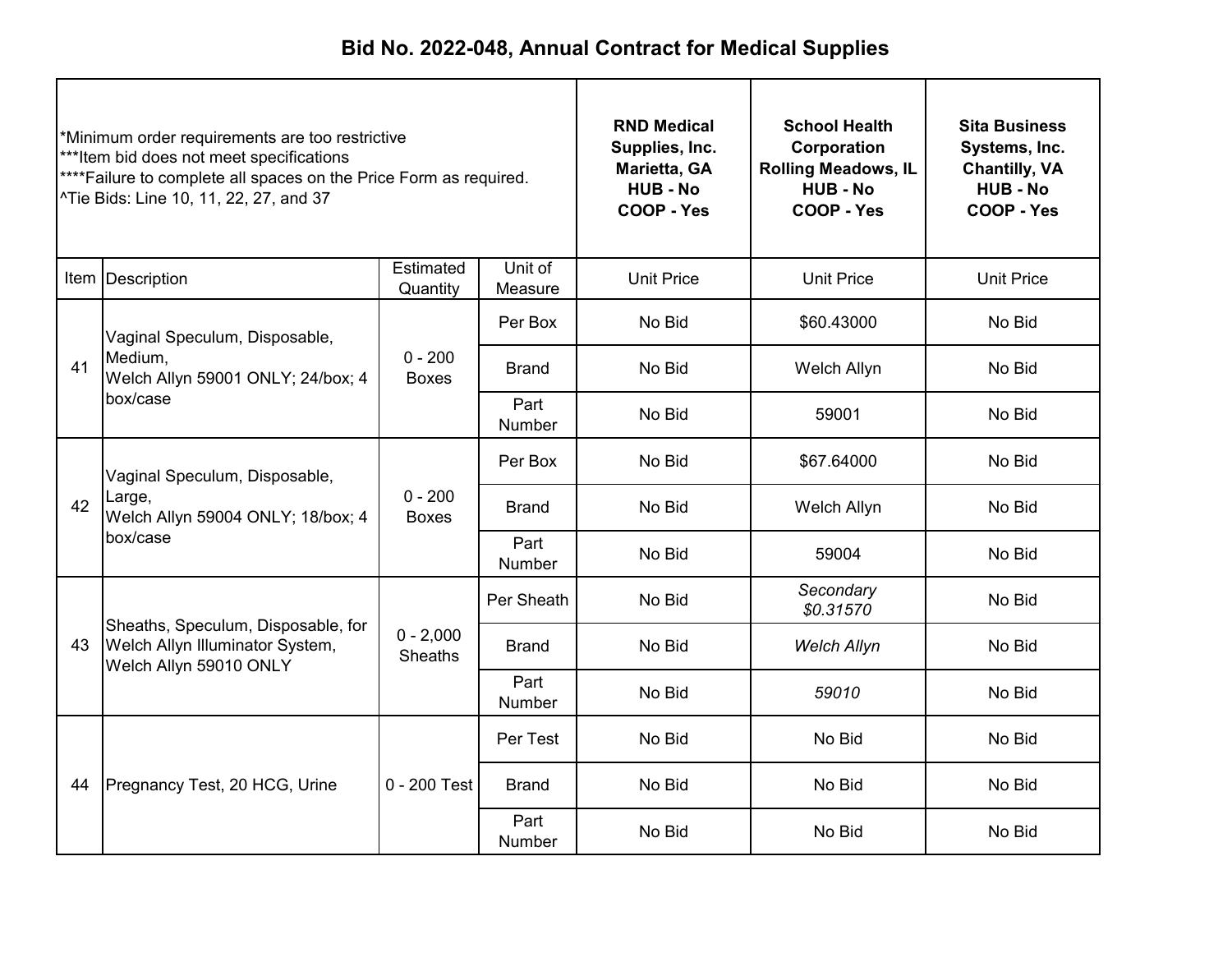|    | *Minimum order requirements are too restrictive<br>***Item bid does not meet specifications<br>**** Failure to complete all spaces on the Price Form as required.<br>^Tie Bids: Line 10, 11, 22, 27, and 37 | <b>Zhou Medical</b><br><b>Solutions, LLC</b><br>Houston, TX<br><b>HUB - Yes</b><br>COOP - Yes |                |                  |
|----|-------------------------------------------------------------------------------------------------------------------------------------------------------------------------------------------------------------|-----------------------------------------------------------------------------------------------|----------------|------------------|
|    | Item Description                                                                                                                                                                                            | <b>Unit Price</b>                                                                             |                |                  |
|    | Vaginal Speculum, Disposable,                                                                                                                                                                               |                                                                                               | Per Box        | No Bid           |
| 41 | Medium,<br>Welch Allyn 59001 ONLY; 24/box; 4<br>box/case                                                                                                                                                    | $0 - 200$<br><b>Boxes</b>                                                                     | <b>Brand</b>   | No Bid           |
|    |                                                                                                                                                                                                             |                                                                                               | Part<br>Number | No Bid           |
|    | Vaginal Speculum, Disposable,<br>Large,<br>42<br>Welch Allyn 59004 ONLY; 18/box; 4                                                                                                                          |                                                                                               | Per Box        | No Bid           |
|    |                                                                                                                                                                                                             | $0 - 200$<br><b>Boxes</b>                                                                     | Brand          | No Bid           |
|    | box/case                                                                                                                                                                                                    |                                                                                               | Part<br>Number | No Bid           |
|    |                                                                                                                                                                                                             |                                                                                               | Per Sheath     | \$0.35500        |
| 43 | Sheaths, Speculum, Disposable, for<br>Welch Allyn Illuminator System,<br>Welch Allyn 59010 ONLY                                                                                                             | $0 - 2,000$<br><b>Sheaths</b>                                                                 | <b>Brand</b>   | Welch Allyn      |
|    |                                                                                                                                                                                                             |                                                                                               | Part<br>Number | 59010            |
|    |                                                                                                                                                                                                             |                                                                                               | Per Test       | \$0.56480        |
| 44 | Pregnancy Test, 20 HCG, Urine                                                                                                                                                                               | $0 - 200$ Test<br><b>Brand</b>                                                                |                | Henry Schein Inc |
|    |                                                                                                                                                                                                             |                                                                                               | Part<br>Number | 4580985009       |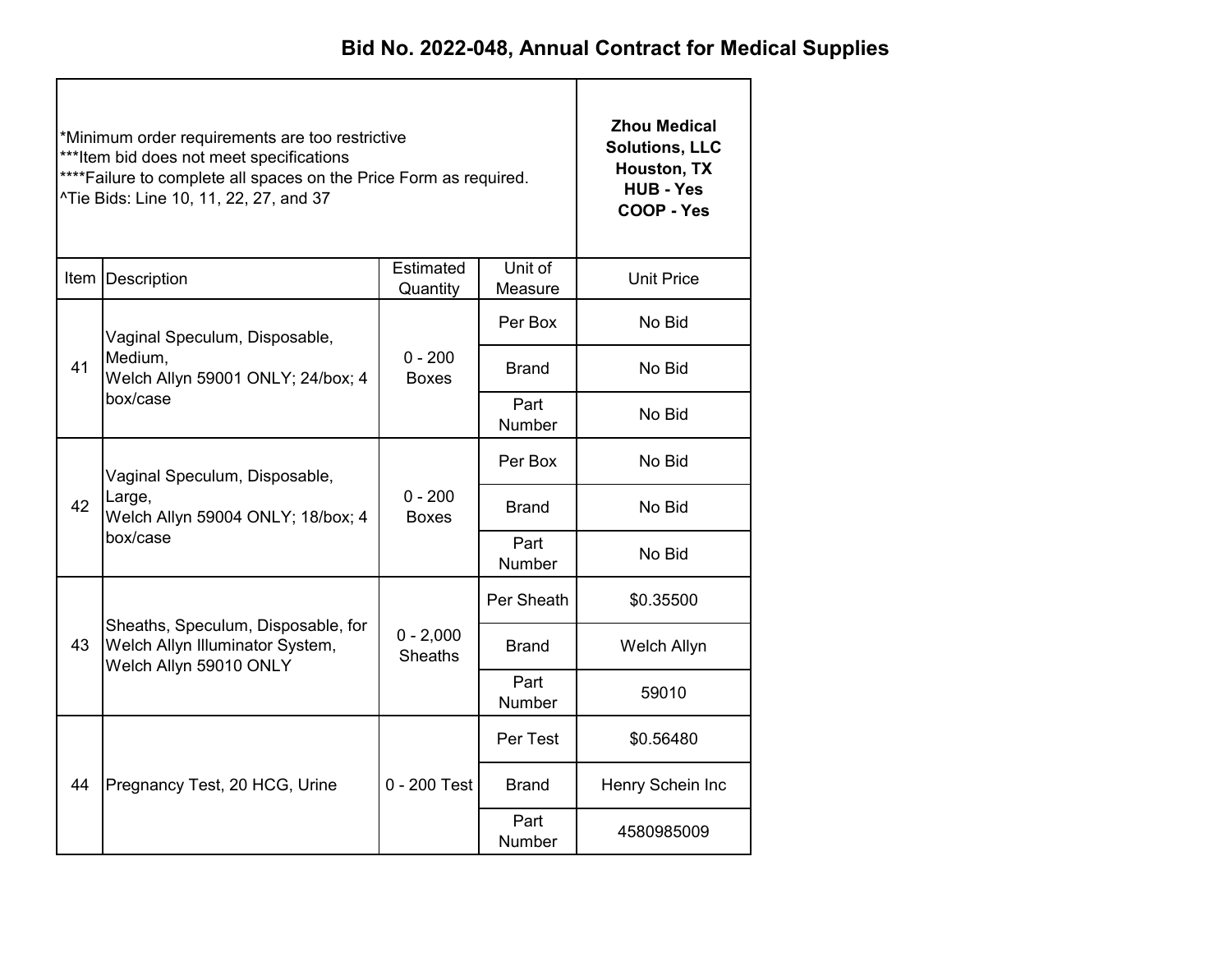| *Minimum order requirements are too restrictive<br>***Item bid does not meet specifications<br>****Failure to complete all spaces on the Price Form as required.<br>^Tie Bids: Line 10, 11, 22, 27, and 37 |                                                                   |                              | <b>Amerimed Medical</b><br>Equipment, Inc.<br>Pasadena, TX<br><b>HUB - Yes</b><br>COOP - Yes | Diamond Drugs, Inc.<br>d/b/a Diamond<br><b>Medical Supply</b><br>Indiana, PA<br><b>HUB - No</b><br>COOP - Yes | <b>Fisher Healthcare</b><br>Houston, TX<br><b>HUB - No</b><br>COOP - Yes |                   |
|------------------------------------------------------------------------------------------------------------------------------------------------------------------------------------------------------------|-------------------------------------------------------------------|------------------------------|----------------------------------------------------------------------------------------------|---------------------------------------------------------------------------------------------------------------|--------------------------------------------------------------------------|-------------------|
|                                                                                                                                                                                                            | Item   Description                                                | Estimated<br>Quantity        | Unit of<br>Measure                                                                           | <b>Unit Price</b>                                                                                             | <b>Unit Price</b>                                                        | <b>Unit Price</b> |
|                                                                                                                                                                                                            |                                                                   |                              | Per Cover                                                                                    | No Bid                                                                                                        | \$1.21104                                                                | No Bid            |
| 45                                                                                                                                                                                                         | Stirrup Covers, Terry Cloth,<br>Disposable                        | $0 - 240$<br>Covers          | <b>Brand</b>                                                                                 | No Bid                                                                                                        | <b>Principle Business</b><br>Enterprises                                 | No Bid            |
|                                                                                                                                                                                                            |                                                                   |                              | Part<br>Number                                                                               | No Bid                                                                                                        | 9002                                                                     | No Bid            |
|                                                                                                                                                                                                            |                                                                   |                              | Per Case                                                                                     | No Bid                                                                                                        | \$0.57210                                                                | No Bid            |
| 46                                                                                                                                                                                                         | Disposable Pillow Case, White, 21" x<br>30" 100 per case          | $0 - 500$<br>Pillow<br>Cases | <b>Brand</b>                                                                                 | No Bid                                                                                                        | <b>TIDI Products</b>                                                     | No Bid            |
|                                                                                                                                                                                                            |                                                                   |                              | Part<br>Number                                                                               | No Bid                                                                                                        | 701A                                                                     | No Bid            |
|                                                                                                                                                                                                            |                                                                   |                              | Per Box                                                                                      | No Bid                                                                                                        | \$20.65500                                                               | \$9.99000         |
| 47                                                                                                                                                                                                         | Swab, Polyester, 6", Sterile, with<br>polystyrene handle. 100/box | $0 - 10$ Boxes               | <b>Brand</b>                                                                                 | No Bid                                                                                                        | <b>Puritan Medical</b><br>Products                                       | <b>PURITAN</b>    |
|                                                                                                                                                                                                            |                                                                   |                              | Part<br>Number                                                                               | No Bid                                                                                                        | 25-806 IPD                                                               | 25-806 1PD        |
|                                                                                                                                                                                                            |                                                                   |                              | Per Can                                                                                      | No Bid                                                                                                        | No Bid                                                                   | No Bid            |
| 48                                                                                                                                                                                                         | Spray, Disinfectant, 19 oz.                                       | $0 - 1,000$ Ea.              | <b>Brand</b>                                                                                 | No Bid                                                                                                        | No Bid                                                                   | No Bid            |
|                                                                                                                                                                                                            |                                                                   |                              | Part<br>Number                                                                               | No Bid                                                                                                        | No Bid                                                                   | No Bid            |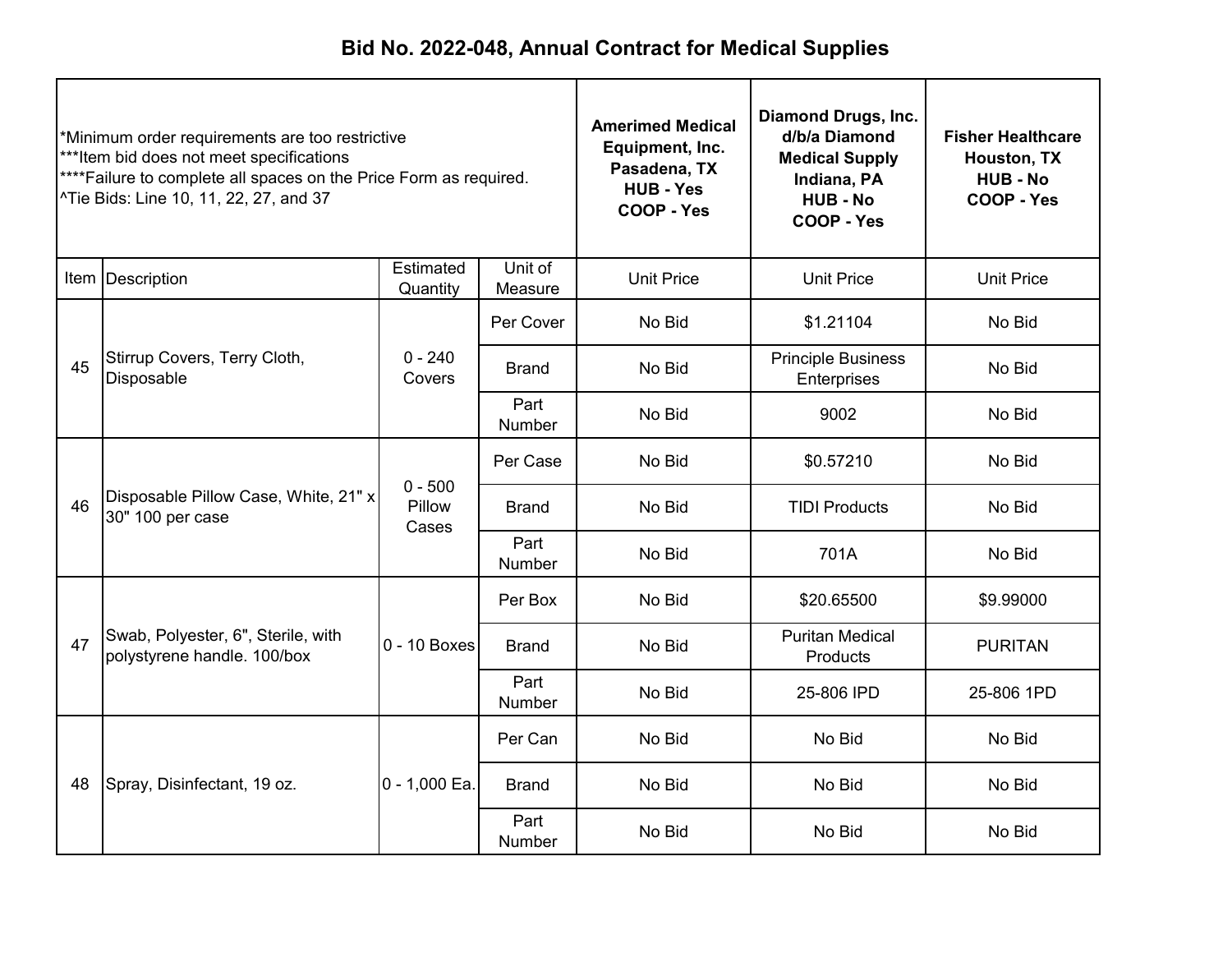| *Minimum order requirements are too restrictive<br>***Item bid does not meet specifications<br>****Failure to complete all spaces on the Price Form as required.<br>^Tie Bids: Line 10, 11, 22, 27, and 37 |                                                                   |                              | <b>Founder Project RX</b><br>d/b/a Plaza Supply<br>Fort Worth, TX<br><b>HUB-No</b><br>COOP - Yes | <b>Grayline Medical, Inc.</b><br>Norwalk, CA<br><b>HUB - No</b><br><b>COOP - Yes</b> | Henry Schein, Inc.<br><b>Melville, NY</b><br><b>HUB - No</b><br>COOP - Yes |                                           |
|------------------------------------------------------------------------------------------------------------------------------------------------------------------------------------------------------------|-------------------------------------------------------------------|------------------------------|--------------------------------------------------------------------------------------------------|--------------------------------------------------------------------------------------|----------------------------------------------------------------------------|-------------------------------------------|
|                                                                                                                                                                                                            | Item Description                                                  | Estimated<br>Quantity        | Unit of<br>Measure                                                                               | <b>Unit Price</b>                                                                    | <b>Unit Price</b>                                                          | <b>Unit Price</b>                         |
|                                                                                                                                                                                                            |                                                                   |                              | Per Cover                                                                                        | No Bid                                                                               | \$1.41000                                                                  | Alternate<br>\$1.09000                    |
| 45                                                                                                                                                                                                         | Stirrup Covers, Terry Cloth,<br>Disposable                        | $0 - 240$<br>Covers          | <b>Brand</b>                                                                                     | No Bid                                                                               | <b>Principle Business</b><br>Enterprises                                   | Principle Business Ent.                   |
|                                                                                                                                                                                                            |                                                                   |                              | Part<br>Number                                                                                   | No Bid                                                                               | 9002                                                                       | 9002                                      |
|                                                                                                                                                                                                            | Disposable Pillow Case, White, 21" x<br>30" 100 per case          | $0 - 500$<br>Pillow<br>Cases | Per Case                                                                                         | No Bid                                                                               | Alternate<br>\$0.20000                                                     | \$0.23600                                 |
| 46                                                                                                                                                                                                         |                                                                   |                              | Brand                                                                                            | No Bid                                                                               | Tidi                                                                       | Henry Schein                              |
|                                                                                                                                                                                                            |                                                                   |                              | Part<br>Number                                                                                   | No Bid                                                                               | 701A                                                                       | 73753                                     |
|                                                                                                                                                                                                            |                                                                   |                              | Per Box                                                                                          | No Bid                                                                               | \$10.51000                                                                 | <b>Primary</b><br>\$7.92000               |
| 47                                                                                                                                                                                                         | Swab, Polyester, 6", Sterile, with<br>polystyrene handle. 100/box | $0 - 10$ Boxes               | <b>Brand</b>                                                                                     | No Bid                                                                               | <b>Puritan Medical</b><br>Products                                         | <b>Puritan Medical</b><br><b>Products</b> |
|                                                                                                                                                                                                            |                                                                   |                              | Part<br>Number                                                                                   | No Bid                                                                               | 25-806 1PD                                                                 | 25-806 1PD                                |
|                                                                                                                                                                                                            |                                                                   | $0 - 1,000$ Ea.              | Per Can                                                                                          | No Bid                                                                               | \$26.00000                                                                 | Alternate<br>\$15.24000                   |
| 48                                                                                                                                                                                                         | Spray, Disinfectant, 19 oz.                                       |                              | <b>Brand</b>                                                                                     | No Bid                                                                               | Marketlab                                                                  | Lysol                                     |
|                                                                                                                                                                                                            |                                                                   |                              | Part<br>Number                                                                                   | No Bid                                                                               | 60315                                                                      | 74276                                     |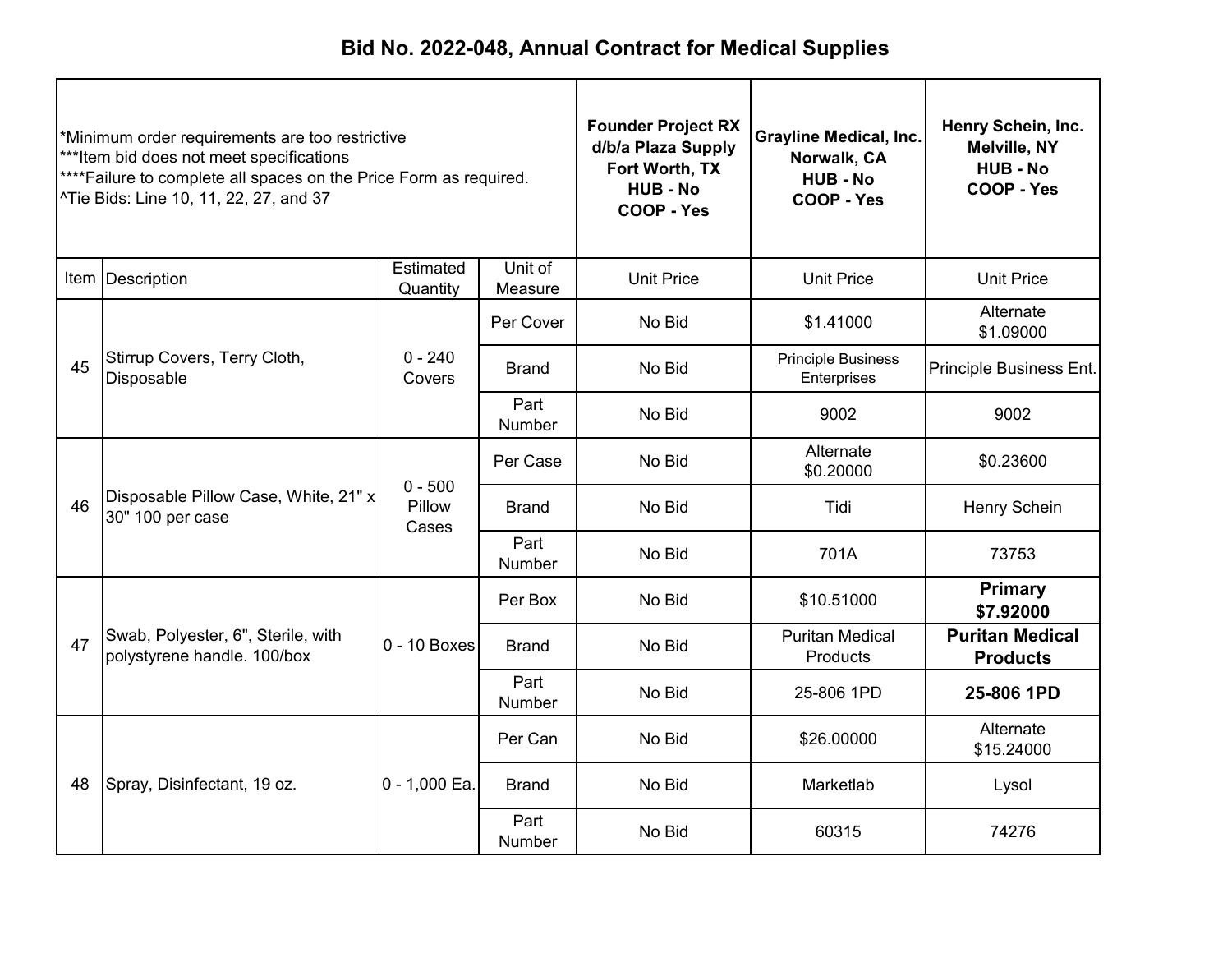| *Minimum order requirements are too restrictive<br>*** Item bid does not meet specifications<br>**** Failure to complete all spaces on the Price Form as required.<br><sup>^</sup> Tie Bids: Line 10, 11, 22, 27, and 37 |                                                                   |                              | Life-Assist, Inc.<br>Rancho Cordova, CA<br><b>HUB - No</b><br>COOP - Yes | Maadho Distributors,<br>Inc.<br>Mount Kisco, NY<br>HUB - No | <b>McKesson Medical-</b><br><b>Surgical Government</b><br><b>Solutions LLC</b><br>Henrico, VA<br><b>HUB - No</b><br>COOP - Yes |                             |
|--------------------------------------------------------------------------------------------------------------------------------------------------------------------------------------------------------------------------|-------------------------------------------------------------------|------------------------------|--------------------------------------------------------------------------|-------------------------------------------------------------|--------------------------------------------------------------------------------------------------------------------------------|-----------------------------|
|                                                                                                                                                                                                                          | Item Description                                                  | Estimated<br>Quantity        | Unit of<br>Measure                                                       | <b>Unit Price</b>                                           | <b>Unit Price</b>                                                                                                              | <b>Unit Price</b>           |
|                                                                                                                                                                                                                          |                                                                   |                              | Per Cover                                                                | No Bid                                                      | No Bid                                                                                                                         | <b>Primary</b><br>\$0.51031 |
| 45                                                                                                                                                                                                                       | Stirrup Covers, Terry Cloth,<br>Disposable                        | $0 - 240$<br>Covers          | <b>Brand</b>                                                             | No Bid                                                      | No Bid                                                                                                                         | <b>PBE</b>                  |
|                                                                                                                                                                                                                          |                                                                   |                              | Part<br>Number                                                           | No Bid                                                      | No Bid                                                                                                                         | 9002                        |
|                                                                                                                                                                                                                          |                                                                   | $0 - 500$<br>Pillow<br>Cases | Per Case                                                                 | \$0.35000                                                   | No Bid                                                                                                                         | Secondary<br>\$0.18670      |
| 46                                                                                                                                                                                                                       | Disposable Pillow Case, White, 21" x<br>30" 100 per case          |                              | <b>Brand</b>                                                             | <b>Med Plus Services</b>                                    | No Bid                                                                                                                         | McKesson                    |
|                                                                                                                                                                                                                          |                                                                   |                              | Part<br>Number                                                           | TID 919365                                                  | No Bid                                                                                                                         | 18-917                      |
|                                                                                                                                                                                                                          |                                                                   |                              | Per Box                                                                  | No Bid                                                      | No Bid                                                                                                                         | Secondary<br>\$8.43000      |
| 47                                                                                                                                                                                                                       | Swab, Polyester, 6", Sterile, with<br>polystyrene handle. 100/box | $0 - 10$ Boxes               | <b>Brand</b>                                                             | No Bid                                                      | No Bid                                                                                                                         | Puritan                     |
|                                                                                                                                                                                                                          |                                                                   |                              | Part<br>Number                                                           | No Bid                                                      | No Bid                                                                                                                         | 25-806 1PD                  |
|                                                                                                                                                                                                                          |                                                                   |                              | Per Can                                                                  | Secondary<br>\$15.00000                                     | No Bid                                                                                                                         | No Bid                      |
| 48                                                                                                                                                                                                                       | Spray, Disinfectant, 19 oz.                                       | 0 - 1,000 Ea.                | <b>Brand</b>                                                             | Lysol                                                       | No Bid                                                                                                                         | No Bid                      |
|                                                                                                                                                                                                                          |                                                                   |                              | Part<br>Number                                                           | S-19513                                                     | No Bid                                                                                                                         | No Bid                      |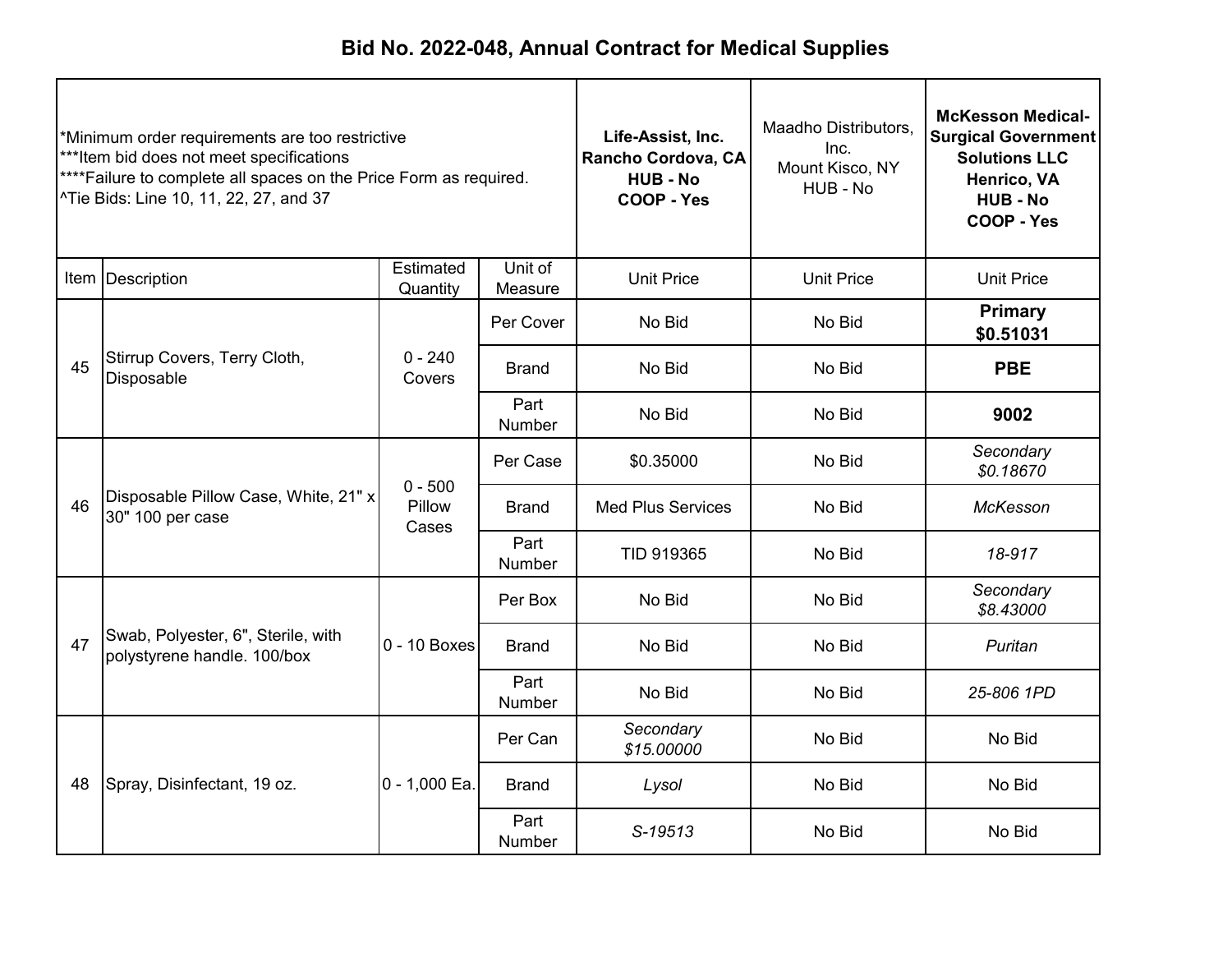| *Minimum order requirements are too restrictive<br>***Item bid does not meet specifications<br>****Failure to complete all spaces on the Price Form as required.<br>^Tie Bids: Line 10, 11, 22, 27, and 37 |                                                                   |                              | <b>Mercedes Medical</b><br><b>Bradenton, FL</b><br><b>HUB - Yes</b><br><b>COOP - Yes</b> | <b>Nfinitech Solutions</b><br><b>LLC</b><br><b>Oklahoma City, OK</b><br><b>HUB - No</b><br><b>COOP-Yes</b> | <b>Quill LLC</b><br>Lincolnshire, IL<br><b>HUB-No</b><br>COOP - Yes |                   |
|------------------------------------------------------------------------------------------------------------------------------------------------------------------------------------------------------------|-------------------------------------------------------------------|------------------------------|------------------------------------------------------------------------------------------|------------------------------------------------------------------------------------------------------------|---------------------------------------------------------------------|-------------------|
|                                                                                                                                                                                                            | Item   Description                                                | Estimated<br>Quantity        | Unit of<br>Measure                                                                       | <b>Unit Price</b>                                                                                          | <b>Unit Price</b>                                                   | <b>Unit Price</b> |
|                                                                                                                                                                                                            |                                                                   |                              | Per Cover                                                                                | No Bid                                                                                                     | No Bid                                                              | No Bid            |
| 45                                                                                                                                                                                                         | Stirrup Covers, Terry Cloth,<br>Disposable                        | $0 - 240$<br>Covers          | <b>Brand</b>                                                                             | No Bid                                                                                                     | No Bid                                                              | No Bid            |
|                                                                                                                                                                                                            |                                                                   |                              | Part<br>Number                                                                           | No Bid                                                                                                     | No Bid                                                              | No Bid            |
|                                                                                                                                                                                                            |                                                                   |                              | Per Case                                                                                 | \$0.23000                                                                                                  | \$0.31000                                                           | \$0.22400         |
| 46                                                                                                                                                                                                         | Disposable Pillow Case, White, 21" x<br>30" 100 per case          | $0 - 500$<br>Pillow<br>Cases | Brand                                                                                    | Pro Advantage                                                                                              | <b>Tidi Products</b>                                                | <b>TIDI</b>       |
|                                                                                                                                                                                                            |                                                                   |                              | Part<br>Number                                                                           | P230023                                                                                                    | 701A                                                                | 701M              |
|                                                                                                                                                                                                            |                                                                   |                              | Per Box                                                                                  | No Bid                                                                                                     | No Bid                                                              | No Bid            |
| 47                                                                                                                                                                                                         | Swab, Polyester, 6", Sterile, with<br>polystyrene handle. 100/box | $0 - 10$ Boxes               | <b>Brand</b>                                                                             | No Bid                                                                                                     | No Bid                                                              | No Bid            |
|                                                                                                                                                                                                            |                                                                   |                              | Part<br>Number                                                                           | No Bid                                                                                                     | No Bid                                                              | No Bid            |
|                                                                                                                                                                                                            |                                                                   |                              | Per Can                                                                                  | No Bid                                                                                                     | No Bid                                                              | No Bid            |
| 48                                                                                                                                                                                                         | Spray, Disinfectant, 19 oz.                                       | 0 - 1,000 Ea.                | <b>Brand</b>                                                                             | No Bid                                                                                                     | No Bid                                                              | No Bid            |
|                                                                                                                                                                                                            |                                                                   |                              | Part<br>Number                                                                           | No Bid                                                                                                     | No Bid                                                              | No Bid            |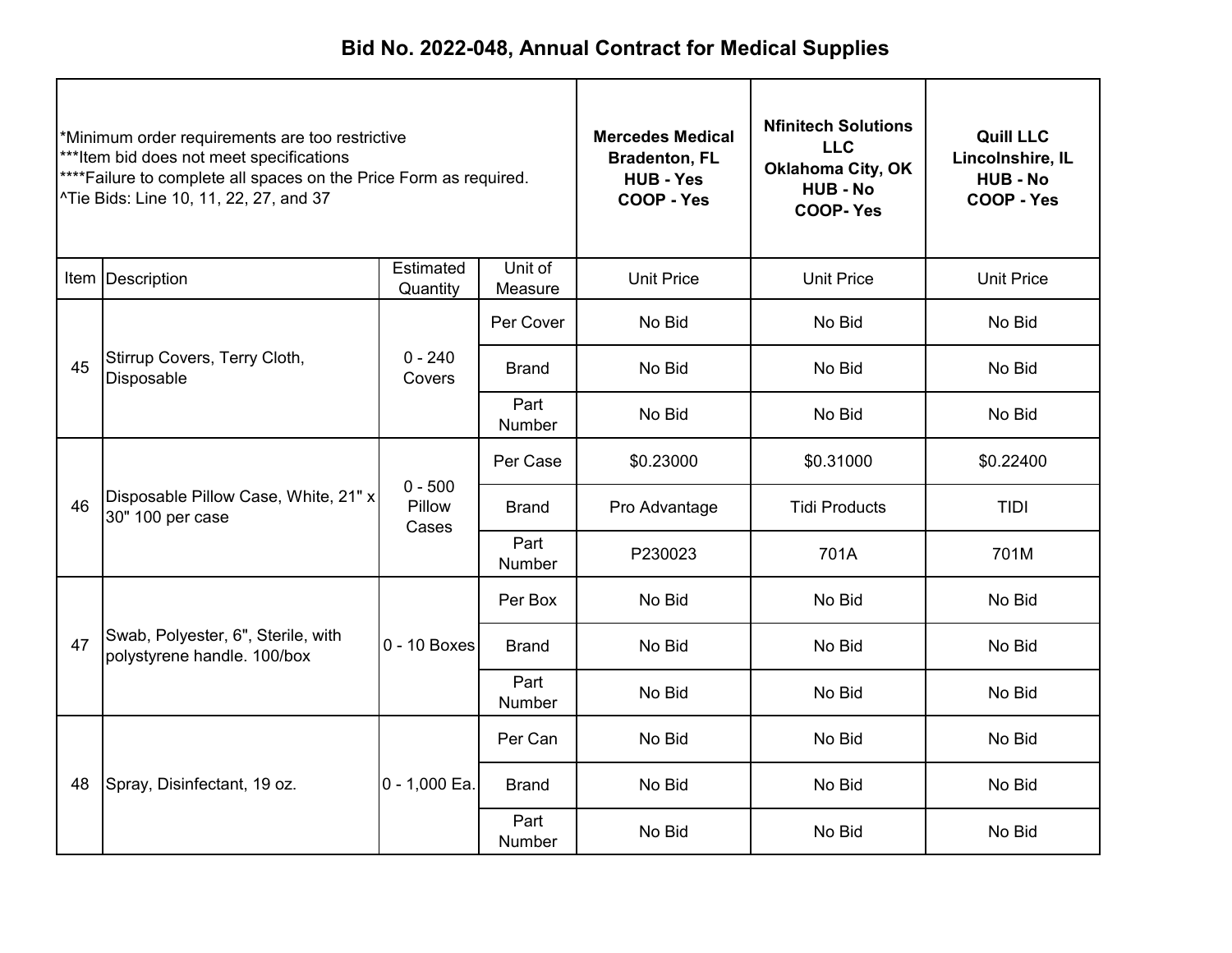| *Minimum order requirements are too restrictive<br>***Item bid does not meet specifications<br>****Failure to complete all spaces on the Price Form as required.<br>^Tie Bids: Line 10, 11, 22, 27, and 37 |                                                                   |                              | <b>RND Medical</b><br>Supplies, Inc.<br>Marietta, GA<br><b>HUB - No</b><br>COOP - Yes | <b>School Health</b><br>Corporation<br><b>Rolling Meadows, IL</b><br><b>HUB - No</b><br><b>COOP - Yes</b> | <b>Sita Business</b><br>Systems, Inc.<br><b>Chantilly, VA</b><br><b>HUB - No</b><br>COOP - Yes |                   |
|------------------------------------------------------------------------------------------------------------------------------------------------------------------------------------------------------------|-------------------------------------------------------------------|------------------------------|---------------------------------------------------------------------------------------|-----------------------------------------------------------------------------------------------------------|------------------------------------------------------------------------------------------------|-------------------|
|                                                                                                                                                                                                            | Item Description                                                  | Estimated<br>Quantity        | Unit of<br>Measure                                                                    | <b>Unit Price</b>                                                                                         | <b>Unit Price</b>                                                                              | <b>Unit Price</b> |
|                                                                                                                                                                                                            |                                                                   |                              | Per Cover                                                                             | No Bid                                                                                                    | No Bid                                                                                         | No Bid            |
| 45                                                                                                                                                                                                         | Stirrup Covers, Terry Cloth,<br>Disposable                        | $0 - 240$<br>Covers          | <b>Brand</b>                                                                          | No Bid                                                                                                    | No Bid                                                                                         | No Bid            |
|                                                                                                                                                                                                            |                                                                   |                              | Part<br>Number                                                                        | No Bid                                                                                                    | No Bid                                                                                         | No Bid            |
|                                                                                                                                                                                                            |                                                                   |                              | Per Case                                                                              | No Bid                                                                                                    | No Bid                                                                                         | No Bid            |
| 46                                                                                                                                                                                                         | Disposable Pillow Case, White, 21" x<br>30" 100 per case          | $0 - 500$<br>Pillow<br>Cases | <b>Brand</b>                                                                          | No Bid                                                                                                    | No Bid                                                                                         | No Bid            |
|                                                                                                                                                                                                            |                                                                   |                              | Part<br>Number                                                                        | No Bid                                                                                                    | No Bid                                                                                         | No Bid            |
|                                                                                                                                                                                                            |                                                                   |                              | Per Box                                                                               | No Bid                                                                                                    | No Bid                                                                                         | No Bid            |
| 47                                                                                                                                                                                                         | Swab, Polyester, 6", Sterile, with<br>polystyrene handle. 100/box | $0 - 10$ Boxes               | <b>Brand</b>                                                                          | No Bid                                                                                                    | No Bid                                                                                         | No Bid            |
|                                                                                                                                                                                                            |                                                                   |                              | Part<br>Number                                                                        | No Bid                                                                                                    | No Bid                                                                                         | No Bid            |
|                                                                                                                                                                                                            |                                                                   |                              | Per Can                                                                               | No Bid                                                                                                    | <b>Primary</b><br>\$9.10000                                                                    | \$2.99000***      |
| 48                                                                                                                                                                                                         | Spray, Disinfectant, 19 oz.                                       | 0 - 1,000 Ea.                | <b>Brand</b>                                                                          | No Bid                                                                                                    | <b>LAGASSE BROS.</b>                                                                           | DR J's            |
|                                                                                                                                                                                                            |                                                                   |                              | Part<br>Number                                                                        | No Bid                                                                                                    | <b>RAC74828CT</b>                                                                              | <b>DJNHS3202</b>  |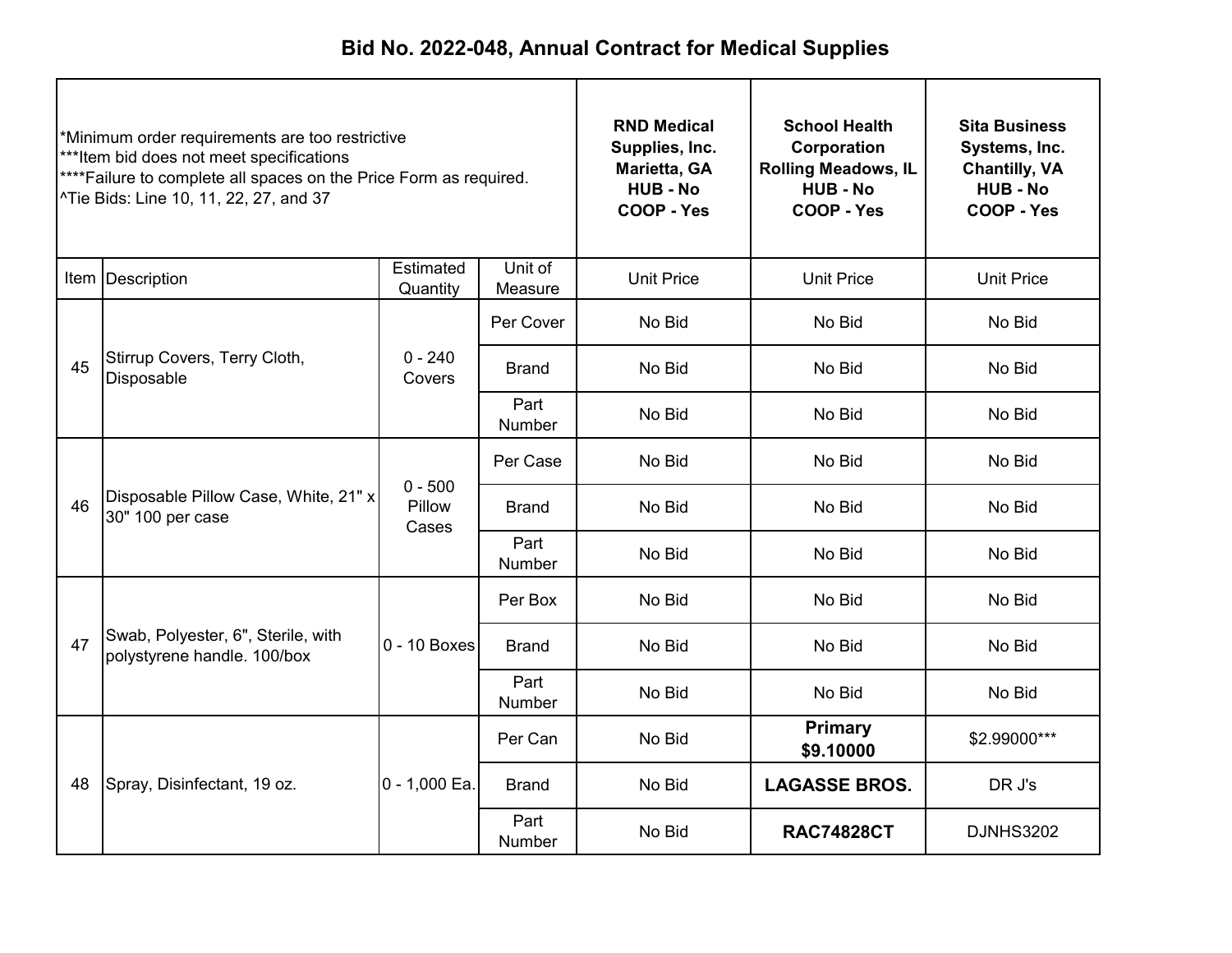|    | *Minimum order requirements are too restrictive<br>***Item bid does not meet specifications<br>**** Failure to complete all spaces on the Price Form as required.<br>^Tie Bids: Line 10, 11, 22, 27, and 37 | <b>Zhou Medical</b><br><b>Solutions, LLC</b><br>Houston, TX<br><b>HUB - Yes</b><br>COOP - Yes |                |                                    |  |
|----|-------------------------------------------------------------------------------------------------------------------------------------------------------------------------------------------------------------|-----------------------------------------------------------------------------------------------|----------------|------------------------------------|--|
|    | Item Description                                                                                                                                                                                            | <b>Unit Price</b>                                                                             |                |                                    |  |
|    |                                                                                                                                                                                                             |                                                                                               | Per Cover      | Secondary<br>\$0.61600             |  |
| 45 | Stirrup Covers, Terry Cloth,<br>Disposable                                                                                                                                                                  | $0 - 240$<br>Covers                                                                           | Brand          | <b>Principle Business</b><br>Ent.  |  |
|    |                                                                                                                                                                                                             |                                                                                               | Part<br>Number | 9002                               |  |
|    |                                                                                                                                                                                                             |                                                                                               | Per Case       | Primary<br>\$0.15800               |  |
| 46 | Disposable Pillow Case, White, 21" x<br>30" 100 per case                                                                                                                                                    | $0 - 500$<br>Pillow<br>Cases                                                                  | Brand          | <b>Tidi Products LLC</b>           |  |
|    |                                                                                                                                                                                                             |                                                                                               | Part<br>Number | 701A                               |  |
|    |                                                                                                                                                                                                             |                                                                                               | Per Box        | Alternate<br>\$9.75000             |  |
| 47 | Swab, Polyester, 6", Sterile, with<br>polystyrene handle. 100/box                                                                                                                                           | $0 - 10$ Boxes                                                                                | <b>Brand</b>   | <b>Puritan Medical</b><br>Products |  |
|    |                                                                                                                                                                                                             |                                                                                               | Part<br>Number | 25-806 1PD                         |  |
|    |                                                                                                                                                                                                             |                                                                                               | Per Can        | No Bid                             |  |
| 48 | Spray, Disinfectant, 19 oz.                                                                                                                                                                                 | 0 - 1,000 Ea.                                                                                 | <b>Brand</b>   | No Bid                             |  |
|    |                                                                                                                                                                                                             |                                                                                               | Part<br>Number | No Bid                             |  |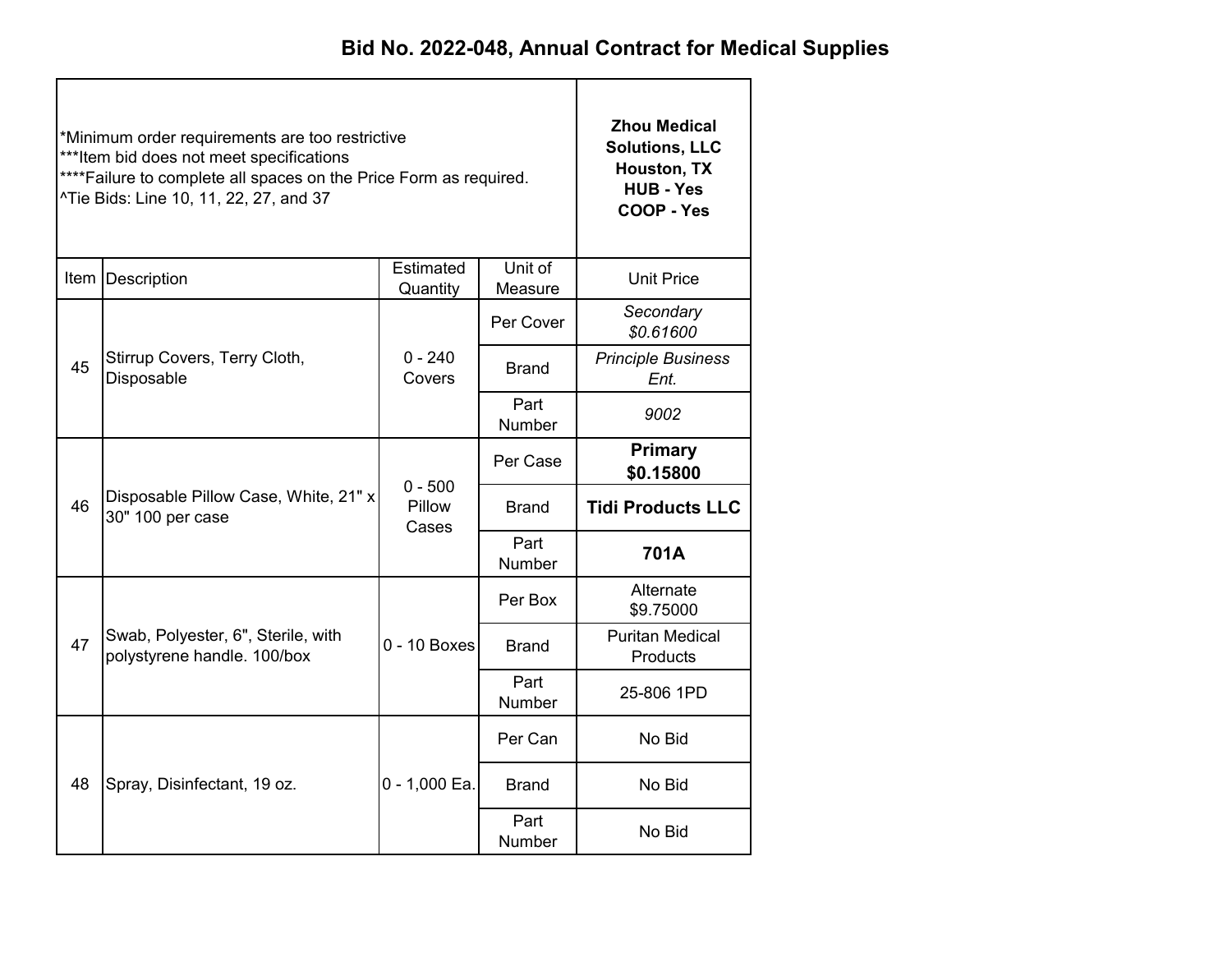| *Minimum order requirements are too restrictive<br>***Item bid does not meet specifications<br>**** Failure to complete all spaces on the Price Form as required.<br>^Tie Bids: Line 10, 11, 22, 27, and 37 |                                                                                                                                                                                                    |                             | <b>Amerimed Medical</b><br>Equipment, Inc.<br>Pasadena, TX<br><b>HUB - Yes</b><br>COOP - Yes | <b>Diamond Drugs, Inc.</b><br>d/b/a Diamond<br><b>Medical Supply</b><br>Indiana, PA<br><b>HUB - No</b><br>COOP - Yes | <b>Fisher Healthcare</b><br>Houston, TX<br><b>HUB - No</b><br>COOP - Yes |           |
|-------------------------------------------------------------------------------------------------------------------------------------------------------------------------------------------------------------|----------------------------------------------------------------------------------------------------------------------------------------------------------------------------------------------------|-----------------------------|----------------------------------------------------------------------------------------------|----------------------------------------------------------------------------------------------------------------------|--------------------------------------------------------------------------|-----------|
| Unit of<br>Estimated<br>Item   Description<br>Quantity<br>Measure                                                                                                                                           |                                                                                                                                                                                                    |                             | <b>Unit Price</b>                                                                            | <b>Unit Price</b>                                                                                                    | <b>Unit Price</b>                                                        |           |
|                                                                                                                                                                                                             | Cleaner/Disinfectant, Germicidal,<br>Bleach, 128 oz. refill bottle                                                                                                                                 | $0 - 200$<br><b>Bottles</b> | Per Bottle                                                                                   | No Bid                                                                                                               | \$26.35000                                                               | No Bid    |
| 49                                                                                                                                                                                                          |                                                                                                                                                                                                    |                             | <b>Brand</b>                                                                                 | No Bid                                                                                                               | The Clorox Company                                                       | No Bid    |
|                                                                                                                                                                                                             |                                                                                                                                                                                                    |                             | Part<br><b>Number</b>                                                                        | No Bid                                                                                                               | 68978                                                                    | No Bid    |
|                                                                                                                                                                                                             | Bleach, Regular, 121 oz. bottle                                                                                                                                                                    | $0 - 250$<br><b>Bottles</b> | Per Bottle                                                                                   | No Bid                                                                                                               | Secondary<br>\$6.12666                                                   | No Bid    |
| 50                                                                                                                                                                                                          |                                                                                                                                                                                                    |                             | <b>Brand</b>                                                                                 | No Bid                                                                                                               | The Clorox Company                                                       | No Bid    |
|                                                                                                                                                                                                             |                                                                                                                                                                                                    |                             | Part<br>Number                                                                               | No Bid                                                                                                               | 30966                                                                    | No Bid    |
|                                                                                                                                                                                                             | Wipes, Germicidal, Disposable, EPA-<br>registered, meets CDC, OSHA, AHE<br>and CMS Tag F441 guidelines,<br>Effective against 30 microorganisms<br>in 2 min., LARGE, 6" x 6.75", Pop-Up<br>Canister | $0 - 80,000$<br>Wipes       | Per Wipe                                                                                     | \$0.05968                                                                                                            | \$0.04240                                                                | \$0.04692 |
| 51                                                                                                                                                                                                          |                                                                                                                                                                                                    |                             | <b>Brand</b>                                                                                 | Medline Industries, Inc.                                                                                             | Professional<br><b>Disposables</b>                                       | PDI       |
|                                                                                                                                                                                                             |                                                                                                                                                                                                    |                             | Part<br>Number                                                                               | Q55172                                                                                                               | Q55172                                                                   | Q55172    |
| <b>Discount Offered for Similar Products</b><br><b>Discount</b>                                                                                                                                             |                                                                                                                                                                                                    |                             | 0%                                                                                           | 0%                                                                                                                   | 10-30%                                                                   |           |
| Minimum Order                                                                                                                                                                                               |                                                                                                                                                                                                    |                             | Varies                                                                                       | No Min.                                                                                                              | \$110.00                                                                 |           |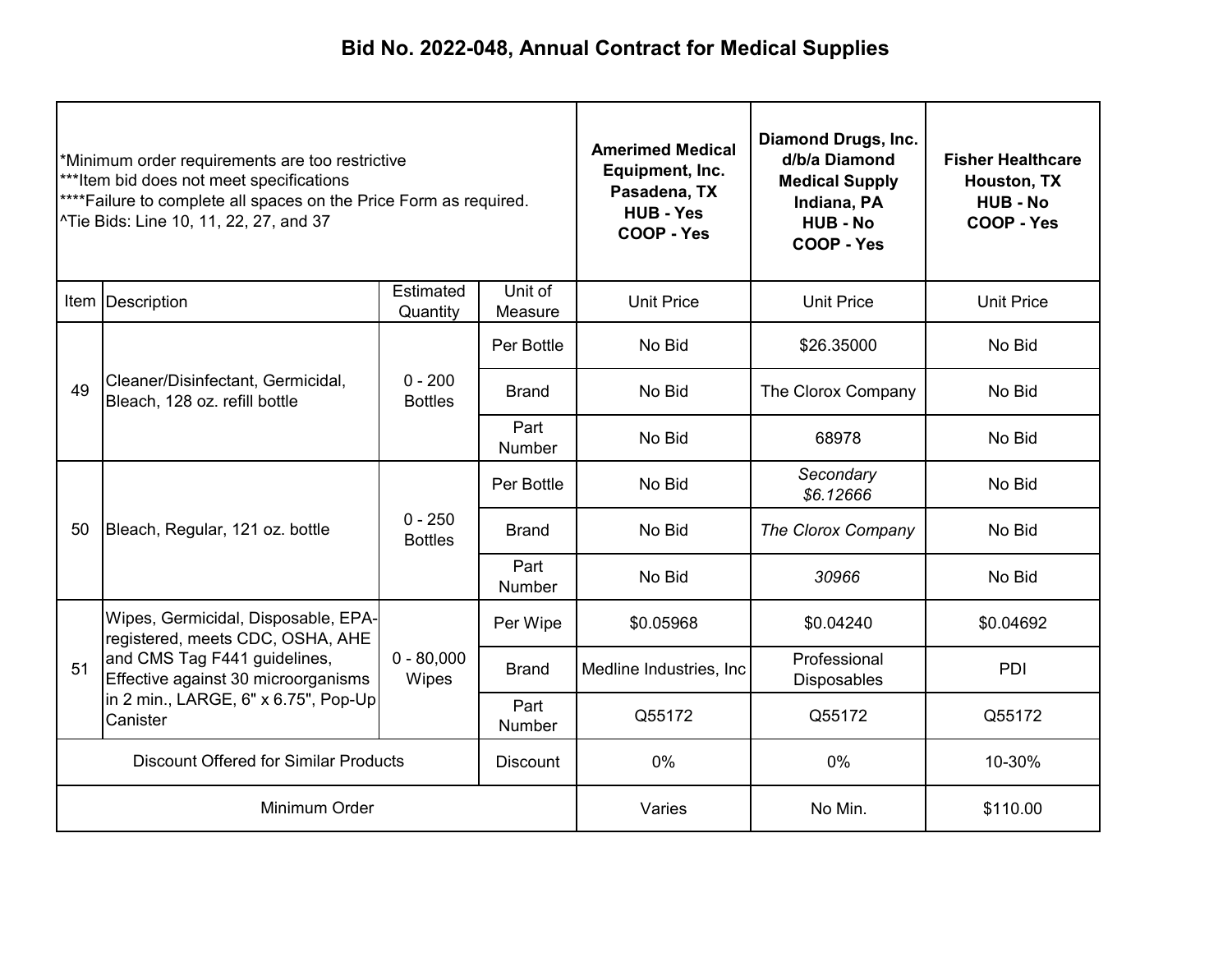| *Minimum order requirements are too restrictive<br>***Item bid does not meet specifications<br>**** Failure to complete all spaces on the Price Form as required.<br>^Tie Bids: Line 10, 11, 22, 27, and 37 |                                                                                                                                                                                                    |                             | <b>Founder Project RX</b><br>d/b/a Plaza Supply<br>Fort Worth, TX<br><b>HUB - No</b><br>COOP - Yes | <b>Grayline Medical, Inc.</b><br>Norwalk, CA<br><b>HUB - No</b><br>COOP - Yes | Henry Schein, Inc.<br><b>Melville, NY</b><br><b>HUB - No</b><br>COOP - Yes |                        |
|-------------------------------------------------------------------------------------------------------------------------------------------------------------------------------------------------------------|----------------------------------------------------------------------------------------------------------------------------------------------------------------------------------------------------|-----------------------------|----------------------------------------------------------------------------------------------------|-------------------------------------------------------------------------------|----------------------------------------------------------------------------|------------------------|
| Estimated<br>Unit of<br>Item   Description<br>Quantity<br>Measure                                                                                                                                           |                                                                                                                                                                                                    |                             | <b>Unit Price</b>                                                                                  | <b>Unit Price</b>                                                             | <b>Unit Price</b>                                                          |                        |
|                                                                                                                                                                                                             | Cleaner/Disinfectant, Germicidal,<br>Bleach, 128 oz. refill bottle                                                                                                                                 | $0 - 200$<br><b>Bottles</b> | Per Bottle                                                                                         | No Bid                                                                        | Alternate<br>\$24.00000                                                    | \$25.01000             |
| 49                                                                                                                                                                                                          |                                                                                                                                                                                                    |                             | <b>Brand</b>                                                                                       | No Bid                                                                        | <b>CLOROX</b>                                                              | <b>Clorox</b>          |
|                                                                                                                                                                                                             |                                                                                                                                                                                                    |                             | Part<br>Number                                                                                     | No Bid                                                                        | 68978                                                                      | <b>HCH 68978</b>       |
|                                                                                                                                                                                                             | Bleach, Regular, 121 oz. bottle                                                                                                                                                                    | $0 - 250$<br><b>Bottles</b> | Per Bottle                                                                                         | No Bid                                                                        | \$7.14000                                                                  | Alternate<br>\$6.62000 |
| 50                                                                                                                                                                                                          |                                                                                                                                                                                                    |                             | <b>Brand</b>                                                                                       | No Bid                                                                        | <b>CLOROX</b>                                                              | <b>Clorox</b>          |
|                                                                                                                                                                                                             |                                                                                                                                                                                                    |                             | Part<br>Number                                                                                     | No Bid                                                                        | 30966                                                                      | <b>HCH 30966</b>       |
|                                                                                                                                                                                                             | Wipes, Germicidal, Disposable, EPA-<br>registered, meets CDC, OSHA, AHE<br>and CMS Tag F441 guidelines,<br>Effective against 30 microorganisms<br>in 2 min., LARGE, 6" x 6.75", Pop-Up<br>Canister | $0 - 80,000$<br>Wipes       | Per Wipe                                                                                           | \$0.03350                                                                     | \$0.04500                                                                  | Alternate<br>\$0.03200 |
| 51                                                                                                                                                                                                          |                                                                                                                                                                                                    |                             | <b>Brand</b>                                                                                       | Cambridge                                                                     | <b>Professional Disposables</b>                                            | PDI                    |
|                                                                                                                                                                                                             |                                                                                                                                                                                                    |                             | Part<br>Number                                                                                     | 601-24                                                                        | Q55172                                                                     | Q55172                 |
| <b>Discount Offered for Similar Products</b><br><b>Discount</b>                                                                                                                                             |                                                                                                                                                                                                    |                             |                                                                                                    | 0%                                                                            | 2%                                                                         | 34%                    |
| Minimum Order                                                                                                                                                                                               |                                                                                                                                                                                                    |                             | \$100.00                                                                                           | No Min.                                                                       | No Min.                                                                    |                        |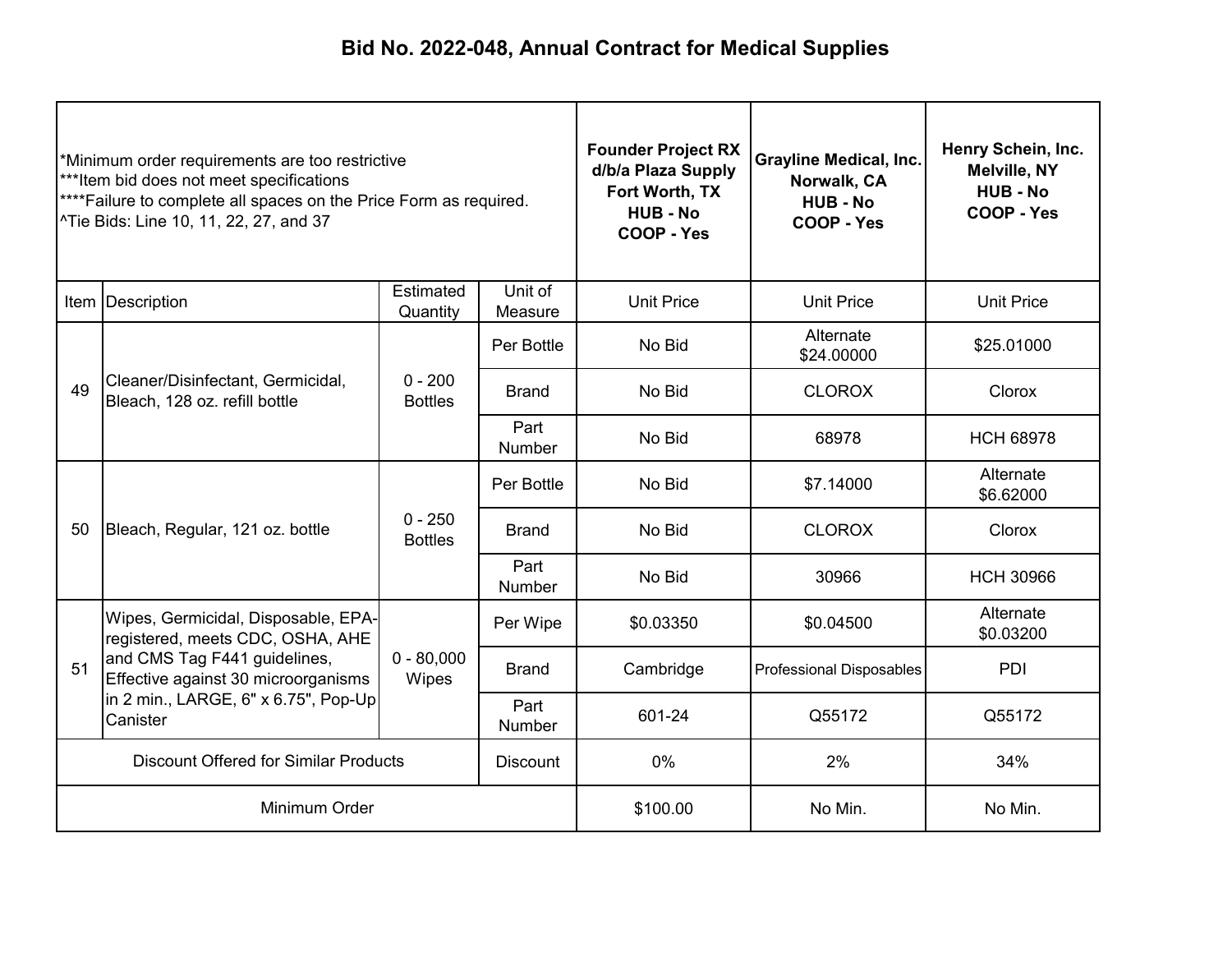| *Minimum order requirements are too restrictive<br>***Item bid does not meet specifications<br>**** Failure to complete all spaces on the Price Form as required.<br>^Tie Bids: Line 10, 11, 22, 27, and 37 |                                                                                                                                                                                                    |                             | Life-Assist, Inc.<br>Rancho Cordova, CA<br><b>HUB - No</b><br>COOP - Yes | Maadho Distributors,<br>Inc.<br>Mount Kisco, NY<br>HUB - No | <b>McKesson Medical-</b><br><b>Surgical Government</b><br><b>Solutions LLC</b><br>Henrico, VA<br><b>HUB-No</b><br>COOP - Yes |                             |
|-------------------------------------------------------------------------------------------------------------------------------------------------------------------------------------------------------------|----------------------------------------------------------------------------------------------------------------------------------------------------------------------------------------------------|-----------------------------|--------------------------------------------------------------------------|-------------------------------------------------------------|------------------------------------------------------------------------------------------------------------------------------|-----------------------------|
|                                                                                                                                                                                                             | Item   Description                                                                                                                                                                                 | Estimated<br>Quantity       | Unit of<br>Measure                                                       | <b>Unit Price</b>                                           | <b>Unit Price</b>                                                                                                            | <b>Unit Price</b>           |
|                                                                                                                                                                                                             | Cleaner/Disinfectant, Germicidal,<br>Bleach, 128 oz. refill bottle                                                                                                                                 | $0 - 200$<br><b>Bottles</b> | Per Bottle                                                               | \$27.00000                                                  | No Bid                                                                                                                       | Primary<br>\$18.79000       |
| 49                                                                                                                                                                                                          |                                                                                                                                                                                                    |                             | <b>Brand</b>                                                             | <b>Med Plus</b><br>Services/Clorox                          | No Bid                                                                                                                       | <b>Clorox</b>               |
|                                                                                                                                                                                                             |                                                                                                                                                                                                    |                             | Part<br>Number                                                           | <b>HCH 68978</b>                                            | No Bid                                                                                                                       | 68978                       |
|                                                                                                                                                                                                             | Bleach, Regular, 121 oz. bottle                                                                                                                                                                    | $0 - 250$<br><b>Bottles</b> | Per Bottle                                                               | \$12.50000                                                  | No Bid                                                                                                                       | <b>Primary</b><br>\$4.26000 |
| 50                                                                                                                                                                                                          |                                                                                                                                                                                                    |                             | <b>Brand</b>                                                             | <b>Med Plus</b><br>Services/Clorox                          | No Bid                                                                                                                       | <b>Clorox</b>               |
|                                                                                                                                                                                                             |                                                                                                                                                                                                    |                             | Part<br>Number                                                           | <b>HCH 30966</b>                                            | No Bid                                                                                                                       | 30966                       |
|                                                                                                                                                                                                             | Wipes, Germicidal, Disposable, EPA-<br>registered, meets CDC, OSHA, AHE<br>and CMS Tag F441 guidelines,<br>Effective against 30 microorganisms<br>in 2 min., LARGE, 6" x 6.75", Pop-Up<br>Canister | $0 - 80,000$<br>Wipes       | Per Wipe                                                                 | \$0.03600                                                   | \$0.05000                                                                                                                    | Secondary<br>\$0.03125      |
| 51                                                                                                                                                                                                          |                                                                                                                                                                                                    |                             | <b>Brand</b>                                                             | Optimal                                                     | Clorox                                                                                                                       | <b>PDI</b>                  |
|                                                                                                                                                                                                             |                                                                                                                                                                                                    |                             | Part<br>Number                                                           | Q55172                                                      | 30825                                                                                                                        | Q55172                      |
| <b>Discount Offered for Similar Products</b><br><b>Discount</b>                                                                                                                                             |                                                                                                                                                                                                    |                             |                                                                          | 30%                                                         | 2%                                                                                                                           | 0%                          |
|                                                                                                                                                                                                             | Minimum Order                                                                                                                                                                                      |                             | \$30.00                                                                  | 10 Cases                                                    | No Min.                                                                                                                      |                             |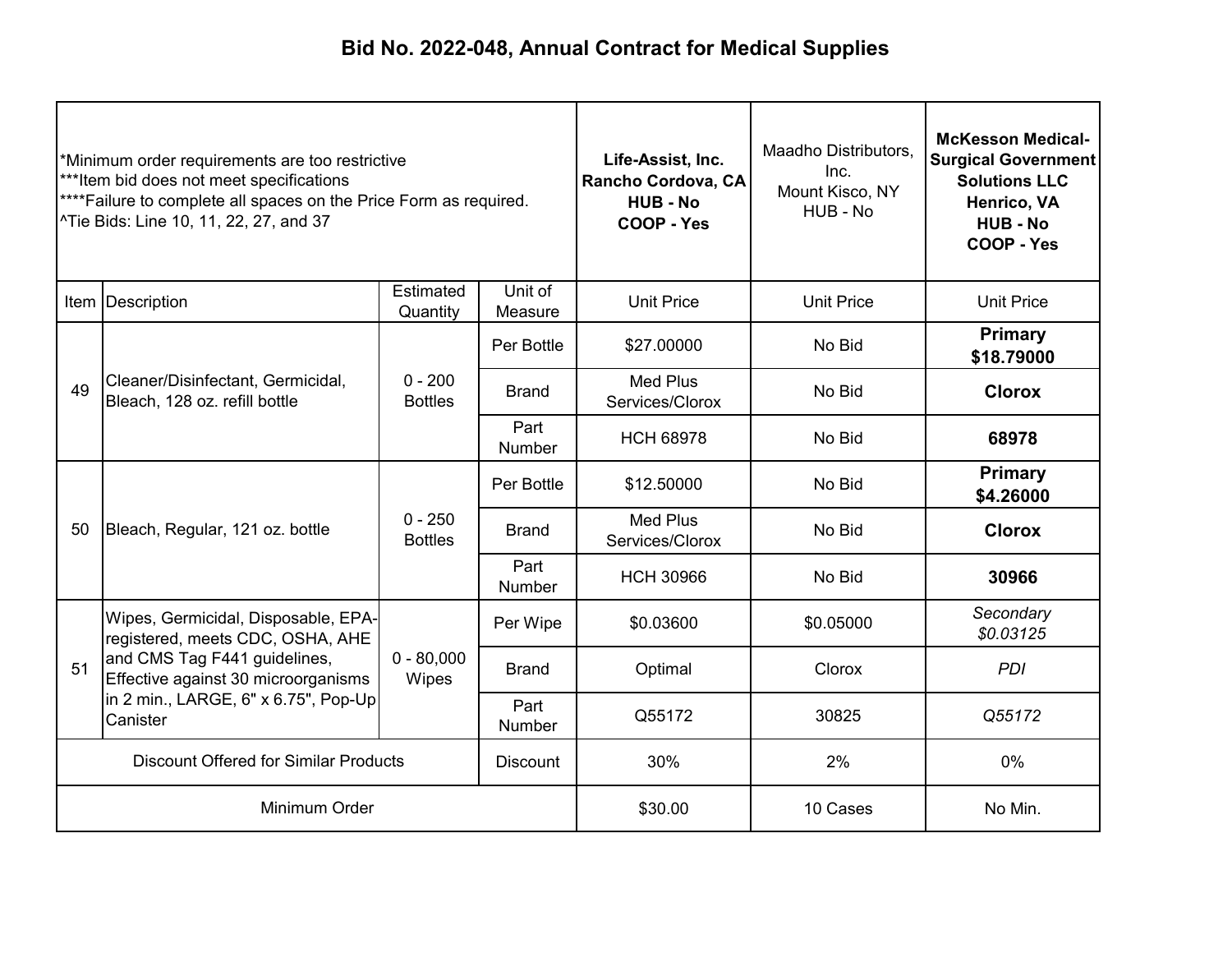| *Minimum order requirements are too restrictive<br>***Item bid does not meet specifications<br>**** Failure to complete all spaces on the Price Form as required.<br>^Tie Bids: Line 10, 11, 22, 27, and 37 |                                                                                                                                                                                                    |                             | <b>Mercedes Medical</b><br><b>Bradenton, FL</b><br><b>HUB - Yes</b><br>COOP - Yes | <b>Nfinitech Solutions</b><br><b>LLC</b><br><b>Oklahoma City, OK</b><br><b>HUB - No</b><br><b>COOP-Yes</b> | <b>Quill LLC</b><br>Lincolnshire, IL<br><b>HUB - No</b><br>COOP - Yes |                         |
|-------------------------------------------------------------------------------------------------------------------------------------------------------------------------------------------------------------|----------------------------------------------------------------------------------------------------------------------------------------------------------------------------------------------------|-----------------------------|-----------------------------------------------------------------------------------|------------------------------------------------------------------------------------------------------------|-----------------------------------------------------------------------|-------------------------|
| Estimated<br>Unit of<br>Item   Description<br>Quantity<br>Measure                                                                                                                                           |                                                                                                                                                                                                    |                             | <b>Unit Price</b>                                                                 | <b>Unit Price</b>                                                                                          | <b>Unit Price</b>                                                     |                         |
|                                                                                                                                                                                                             | Cleaner/Disinfectant, Germicidal,<br>Bleach, 128 oz. refill bottle                                                                                                                                 | $0 - 200$<br><b>Bottles</b> | Per Bottle                                                                        | No Bid                                                                                                     | \$26.75000                                                            | Secondary<br>\$23.37000 |
| 49                                                                                                                                                                                                          |                                                                                                                                                                                                    |                             | <b>Brand</b>                                                                      | No Bid                                                                                                     | The Clorox Company                                                    | <b>CLOROX</b>           |
|                                                                                                                                                                                                             |                                                                                                                                                                                                    |                             | Part<br>Number                                                                    | No Bid                                                                                                     | 68978                                                                 | CLO 68978               |
|                                                                                                                                                                                                             | Bleach, Regular, 121 oz. bottle                                                                                                                                                                    | $0 - 250$<br><b>Bottles</b> | Per Bottle                                                                        | \$9.00000                                                                                                  | \$10.00000                                                            | \$7.05000               |
| 50                                                                                                                                                                                                          |                                                                                                                                                                                                    |                             | <b>Brand</b>                                                                      | <b>CLOROX</b>                                                                                              | The Clorox Company                                                    | <b>CLOROX</b>           |
|                                                                                                                                                                                                             |                                                                                                                                                                                                    |                             | Part<br>Number                                                                    | 30966                                                                                                      | 30966                                                                 | 30966                   |
|                                                                                                                                                                                                             | Wipes, Germicidal, Disposable, EPA-<br>registered, meets CDC, OSHA, AHE<br>and CMS Tag F441 guidelines,<br>Effective against 30 microorganisms<br>in 2 min., LARGE, 6" x 6.75", Pop-Up<br>Canister | $0 - 80,000$<br>Wipes       | Per Wipe                                                                          | \$0.04400                                                                                                  | No Bid                                                                | No Bid                  |
| 51                                                                                                                                                                                                          |                                                                                                                                                                                                    |                             | <b>Brand</b>                                                                      | PDI                                                                                                        | No Bid                                                                | No Bid                  |
|                                                                                                                                                                                                             |                                                                                                                                                                                                    |                             | Part<br>Number                                                                    | Q55172                                                                                                     | No Bid                                                                | No Bid                  |
| <b>Discount Offered for Similar Products</b><br><b>Discount</b>                                                                                                                                             |                                                                                                                                                                                                    |                             |                                                                                   | 10%                                                                                                        | 0%                                                                    | 10%                     |
| Minimum Order                                                                                                                                                                                               |                                                                                                                                                                                                    |                             | No Min.                                                                           | 1 Case                                                                                                     | No Min.                                                               |                         |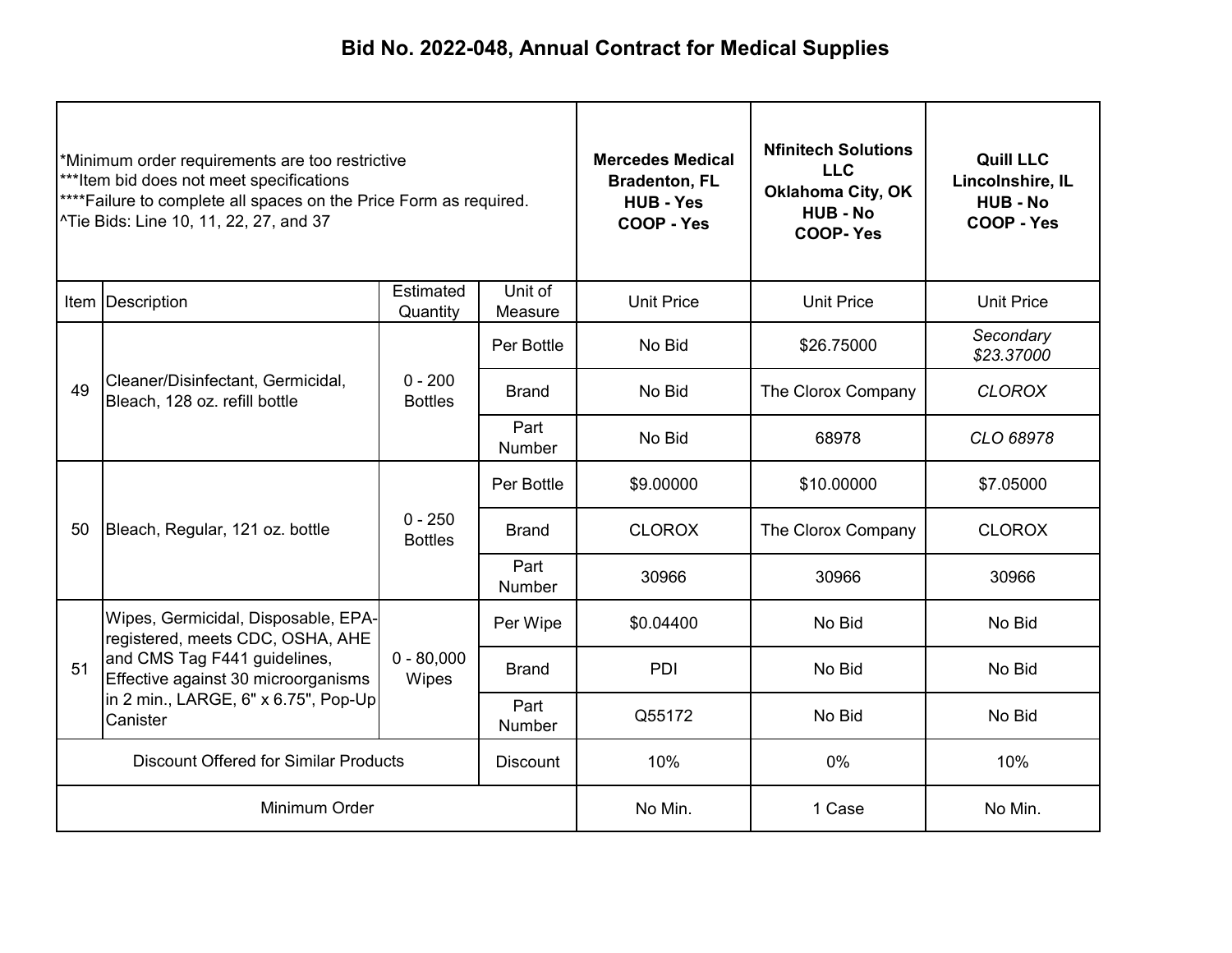| *Minimum order requirements are too restrictive<br>***Item bid does not meet specifications<br>**** Failure to complete all spaces on the Price Form as required.<br><sup>^</sup> Tie Bids: Line 10, 11, 22, 27, and 37 |                                                                                                                                                                                                    |                             | <b>RND Medical</b><br>Supplies, Inc.<br>Marietta, GA<br><b>HUB - No</b><br>COOP - Yes | <b>School Health</b><br>Corporation<br><b>Rolling Meadows, IL</b><br><b>HUB - No</b><br>COOP - Yes | <b>Sita Business</b><br>Systems, Inc.<br><b>Chantilly, VA</b><br><b>HUB - No</b><br>COOP - Yes |                             |  |
|-------------------------------------------------------------------------------------------------------------------------------------------------------------------------------------------------------------------------|----------------------------------------------------------------------------------------------------------------------------------------------------------------------------------------------------|-----------------------------|---------------------------------------------------------------------------------------|----------------------------------------------------------------------------------------------------|------------------------------------------------------------------------------------------------|-----------------------------|--|
| Estimated<br>Unit of<br>Item Description<br>Quantity<br>Measure                                                                                                                                                         |                                                                                                                                                                                                    |                             | <b>Unit Price</b>                                                                     | <b>Unit Price</b>                                                                                  | <b>Unit Price</b>                                                                              |                             |  |
|                                                                                                                                                                                                                         | Cleaner/Disinfectant, Germicidal,<br>Bleach, 128 oz. refill bottle                                                                                                                                 | $0 - 200$<br><b>Bottles</b> | Per Bottle                                                                            | No Bid                                                                                             | \$37.19000                                                                                     | No Bid                      |  |
| 49                                                                                                                                                                                                                      |                                                                                                                                                                                                    |                             | <b>Brand</b>                                                                          | No Bid                                                                                             | <b>MISSION CHEMICAL</b>                                                                        | No Bid                      |  |
|                                                                                                                                                                                                                         |                                                                                                                                                                                                    |                             | Part<br>Number                                                                        | No Bid                                                                                             | SERVCIDE10                                                                                     | No Bid                      |  |
|                                                                                                                                                                                                                         | Bleach, Regular, 121 oz. bottle                                                                                                                                                                    | $0 - 250$<br><b>Bottles</b> | Per Bottle                                                                            | No Bid                                                                                             | No Bid                                                                                         | No Bid                      |  |
| 50                                                                                                                                                                                                                      |                                                                                                                                                                                                    |                             | <b>Brand</b>                                                                          | No Bid                                                                                             | No Bid                                                                                         | No Bid                      |  |
|                                                                                                                                                                                                                         |                                                                                                                                                                                                    |                             | Part<br><b>Number</b>                                                                 | No Bid                                                                                             | No Bid                                                                                         | No Bid                      |  |
|                                                                                                                                                                                                                         | Wipes, Germicidal, Disposable, EPA-<br>registered, meets CDC, OSHA, AHE<br>and CMS Tag F441 guidelines,<br>Effective against 30 microorganisms<br>in 2 min., LARGE, 6" x 6.75", Pop-Up<br>Canister | $0 - 80,000$<br>Wipes       | Per Wipe                                                                              | No Bid                                                                                             | \$0.09300                                                                                      | <b>Primary</b><br>\$0.02400 |  |
| 51                                                                                                                                                                                                                      |                                                                                                                                                                                                    |                             | <b>Brand</b>                                                                          | No Bid                                                                                             | <b>WEXFORD LABS</b>                                                                            | <b>DR J's NATURAL</b>       |  |
|                                                                                                                                                                                                                         |                                                                                                                                                                                                    |                             | Part<br><b>Number</b>                                                                 | No Bid                                                                                             | 3130M-12                                                                                       | DJNCDW100EPA                |  |
| <b>Discount Offered for Similar Products</b><br><b>Discount</b>                                                                                                                                                         |                                                                                                                                                                                                    |                             |                                                                                       | 0%                                                                                                 | 13%                                                                                            | 50%                         |  |
|                                                                                                                                                                                                                         | Minimum Order                                                                                                                                                                                      |                             |                                                                                       | \$500.00                                                                                           | No Min.                                                                                        | 1 Case                      |  |